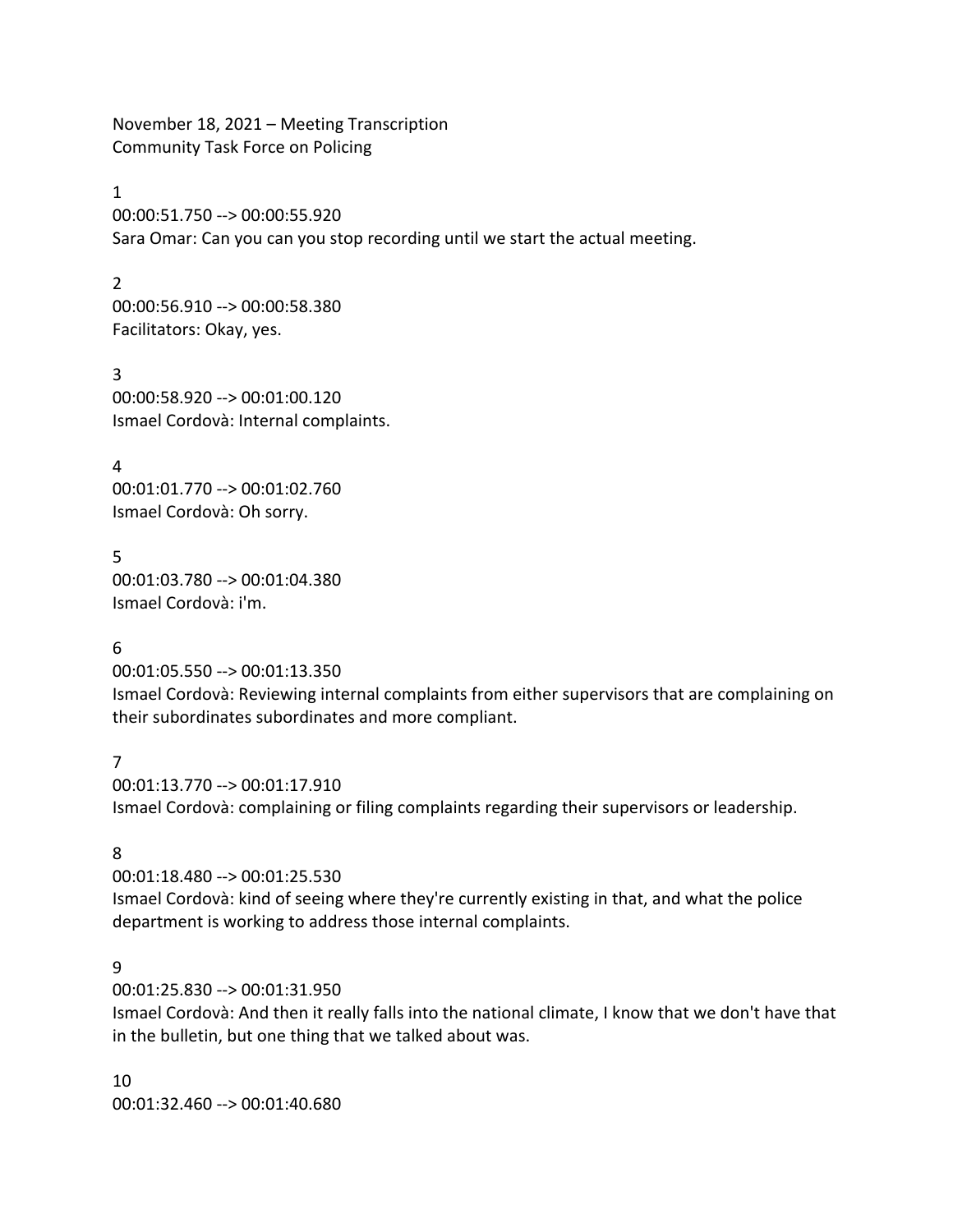Ismael Cordovà: The relationship between the national climate and how it's impacting our city and how it's impacting our residents of viewing the police department as well.

## 11

00:01:42.330 --> 00:01:55.230

Ismael Cordovà: Again, I do apologize, I went to Joel joins the meeting I would love for her to explain these topics, a little bit more at all of you, but i'm available to answer any questions you may have regarding those subcommittees.

# 12

00:01:56.700 --> 00:01:57.420 Sara Omar: Thank you.

# 13

00:01:58.050 --> 00:02:08.340

Sara Omar: chanel again, these are all proposed topics, I think we just our intention is to present some suggestions to have to start the conversation.

# 14

00:02:09.120 --> 00:02:18.270

Sara Omar: We really these are Congress what we identified as the leader, with the leadership team identified as the topics that should.

# 15

00:02:18.750 --> 00:02:26.070

Sara Omar: To start this conversation about what it should be the subcommittee's one thing before we open it up for discussion and I see your can.

# 16

00:02:26.400 --> 00:02:45.780

Sara Omar: Kevin we also are proposing an approach by maybe taking on three topics first and then, once we address those topics we go and follow on to the three after that so just for those who are interested in participating in multiple.

# 17

00:02:46.800 --> 00:02:50.610

Sara Omar: Multiple subcommittees it's not too too much too many that.

# 18

00:02:53.010 --> 00:03:08.040

Sara Omar: At one time with that I do want to open up for reactions thoughts what's missing what should, what do you like from this list of six and can I have a conversation Kevin I do see your hand up and then Denise.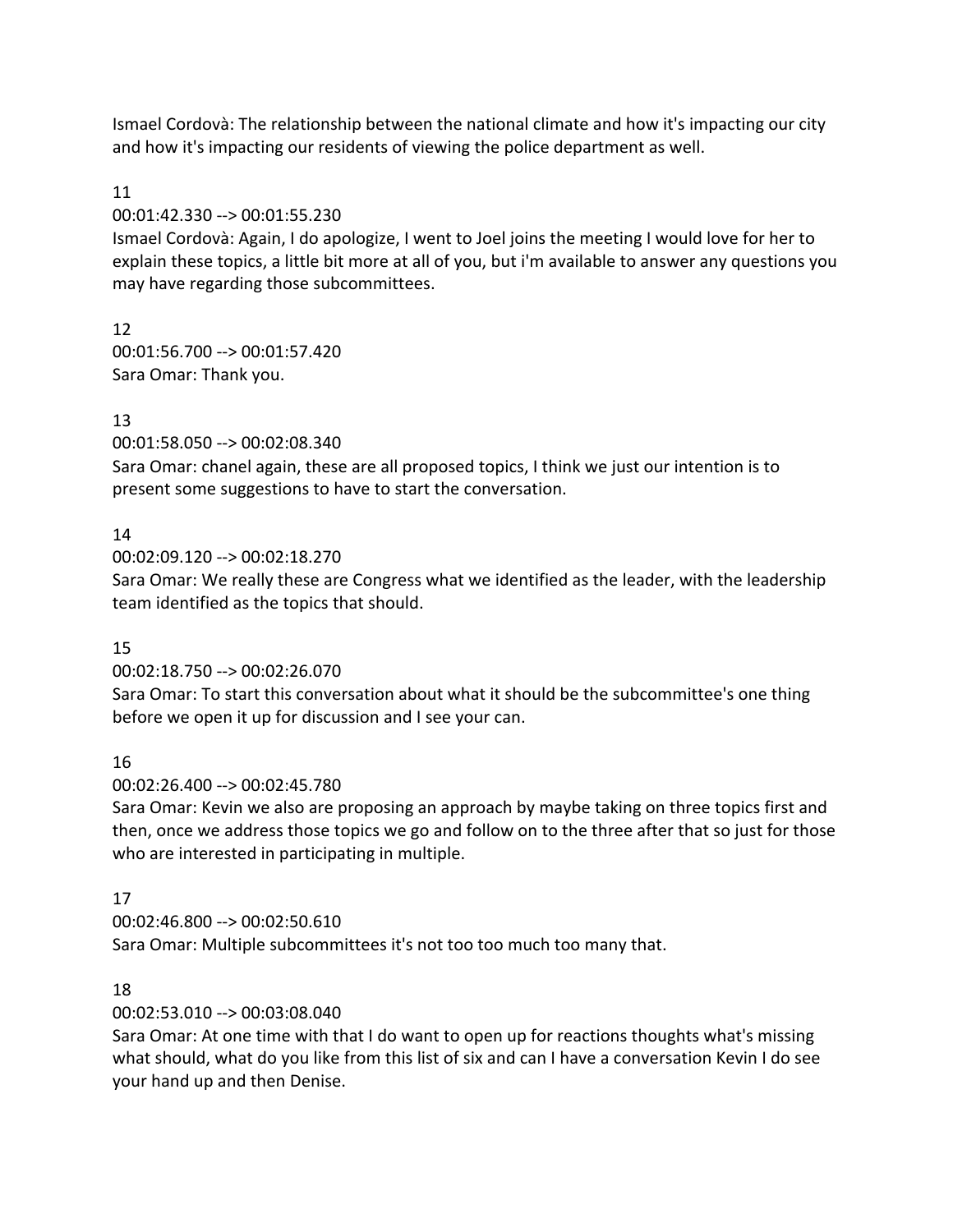00:03:09.540 --> 00:03:20.220

Kevin Joshua: I just wanted to make a quick statement is It is this live right now, I know that you just started recording I don't see it live on YouTube and I had a couple people requested to me asking me where it was.

20 00:03:22.980 --> 00:03:23.610 Sara Omar: um.

21 00:03:26.040 --> 00:03:29.010 Sara Omar: I do believe it should be live, but if.

#### 22

00:03:30.090 --> 00:03:36.480

Sara Omar: you're not seeing it, we will make sure that it is live, thank you for pointing that out, we thought it was like.

23 00:03:38.070 --> 00:03:40.020 Sara Omar: Do you have any other comments or questions.

#### 24

00:03:40.770 --> 00:03:51.330

Kevin Joshua: I would just like to save it when the jewels here, hopefully give it a little bit more time to ask her and the leadership in general to general questions, but I do have some comments earlier.

25 00:03:51.810 --> 00:03:54.480 Sara Omar: Okay, thank you Denise and then Marcus.

## 26

00:03:55.560 --> 00:04:09.900

Danise Habun: Just real quick, something that I don't know if the leadership team, and you all know, is that there has been a report on in a study that looked at the city of Elgin and policing.

#### 27

00:04:10.740 --> 00:04:21.450

Danise Habun: Around racial disparities, so I think that you know there'll be who've our group to get that information if it is available if that's come back.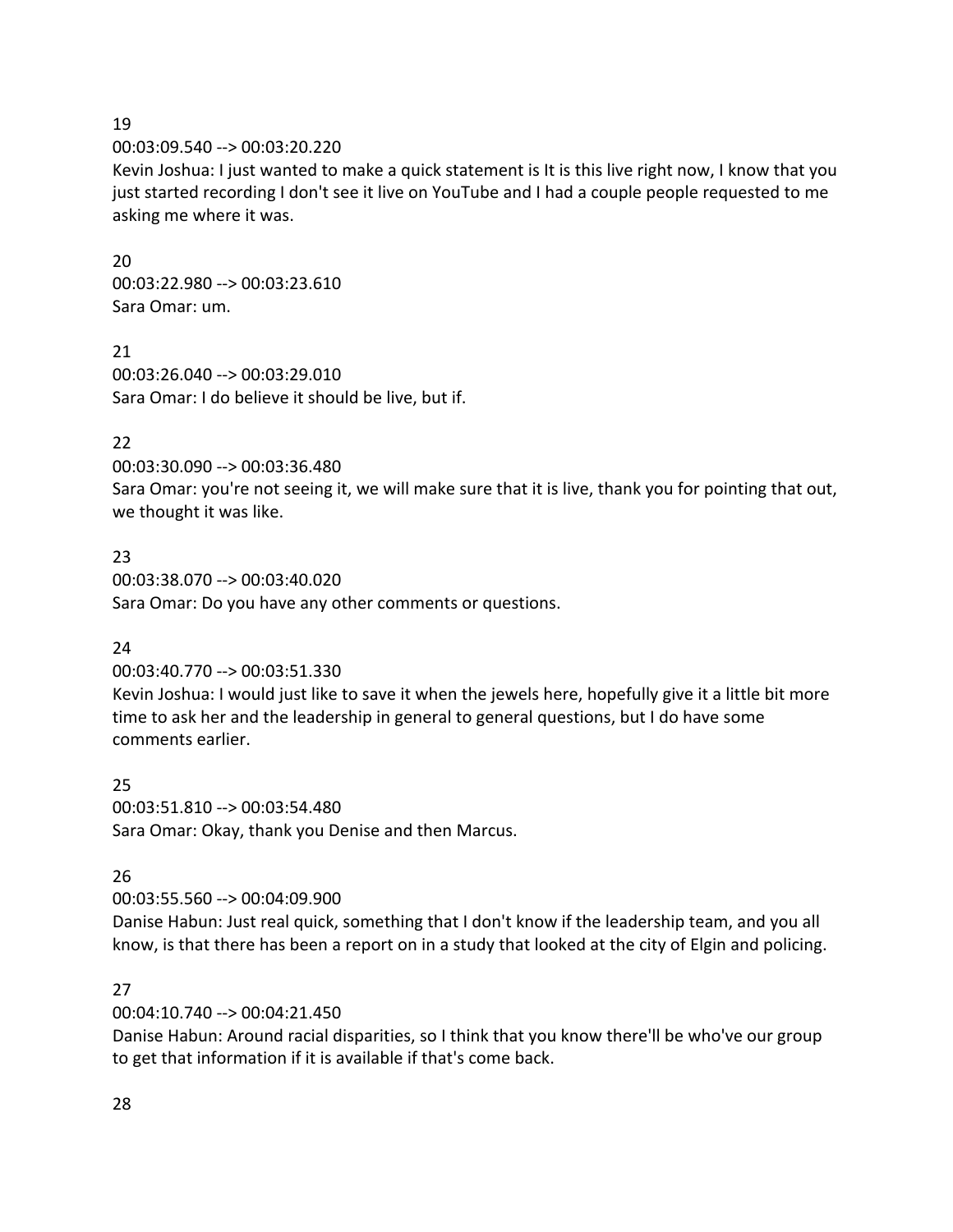#### 00:04:22.140 --> 00:04:32.460

Danise Habun: But I think that there that report it's been a long time coming, so I just wanted to point that out that that work at least the start of it has occurred.

#### 29

00:04:32.940 --> 00:04:47.040

Ismael Cordovà: yeah Denise Denise we have been made aware of that right report and that's why we incorporated that into the racial disparities, so that would fall into that into that subcommittee if we decide to move forward with the, thank you for bringing that up.

30 00:04:47.370 --> 00:04:48.120 Danise Habun: Okay, thank you.

31

00:04:50.130 --> 00:04:50.790 Sara Omar: Oh Marcus.

## 32

00:04:53.220 --> 00:04:58.350 Marcus"The People's Champ" Banner: You guys said six topics I see three is there a way you can fix this screen, where I can see the other three.

## 33

00:04:58.620 --> 00:05:07.380

Sara Omar: Yes, Kevin do you want to stop sharing and then just we can make at all six in one top one slide.

34 00:05:08.370 --> 00:05:09.390 Marcus"The People's Champ" Banner: OK, I see it now.

## 35

00:05:11.160 --> 00:05:15.750 Sara Omar: yeah we'll just quickly make it that they're all in one slide so we can all see them.

36

00:05:21.000 --> 00:05:23.130 Sara Omar: i'm curious on his.

37

00:05:24.210 --> 00:05:25.500 Marcus"The People's Champ" Banner: comments to make as well.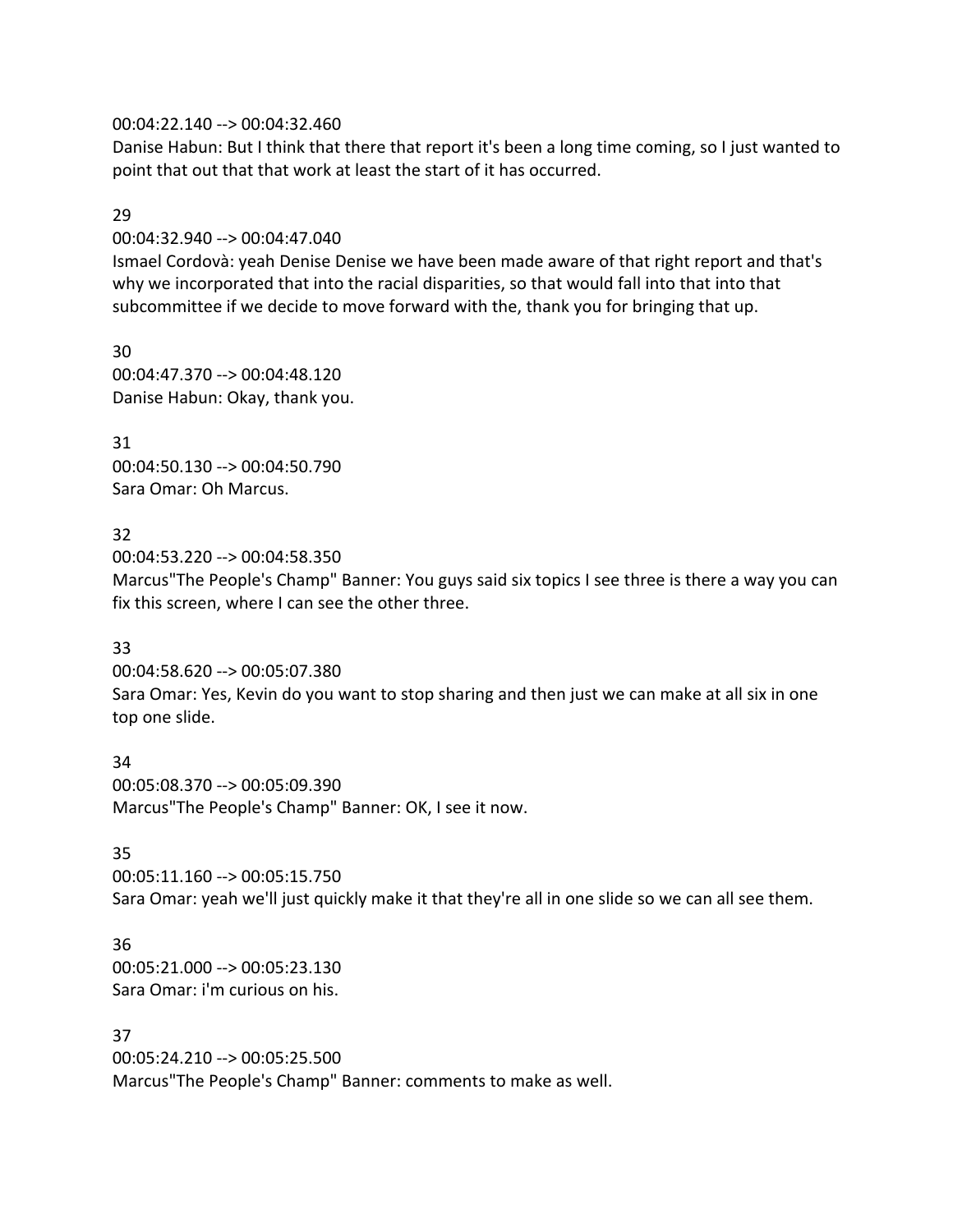38 00:05:25.740 --> 00:05:25.950 yeah.

39 00:05:31.860 --> 00:05:33.630 Ismael Cordovà: I just to reiterate it for you.

#### 40

00:05:35.250 --> 00:05:36.840 Ismael Cordovà: Or you Marcus i'm sorry.

#### 41

00:05:37.440 --> 00:05:57.150

Ismael Cordovà: The six our racial profiling and disparities recruitment and hiring and retention training, accountability and discipline police culture and political climate or climate generally I apologize and police presence they're not in that order, but those are the ones.

## 42

00:06:12.690 --> 00:06:17.700 Marcus"The People's Champ" Banner: I saw something on there with Sam force and the collateral damage.

#### 43

00:06:20.910 --> 00:06:30.720

Marcus"The People's Champ" Banner: yeah the practice of for some collateral damage to the black Community now I happen to know that that particular thing was not worded that way.

#### 44

00:06:32.010 --> 00:06:44.730

Marcus"The People's Champ" Banner: What the topic was was forced engagements in the collateral damage within the black community, so I have a problem, it seems that this task force is a sham.

#### 45

#### 00:06:45.720 --> 00:06:56.340

Marcus"The People's Champ" Banner: First we waste our time talking about the structure of government governing ourselves, and then only for the city to come back and tell us well this is how you have to govern yourself.

#### 46

## 00:06:57.990 --> 00:07:07.440

Marcus"The People's Champ" Banner: Then we picked a government body that doesn't get to govern because again told how to govern and what to talk about how to talk about it.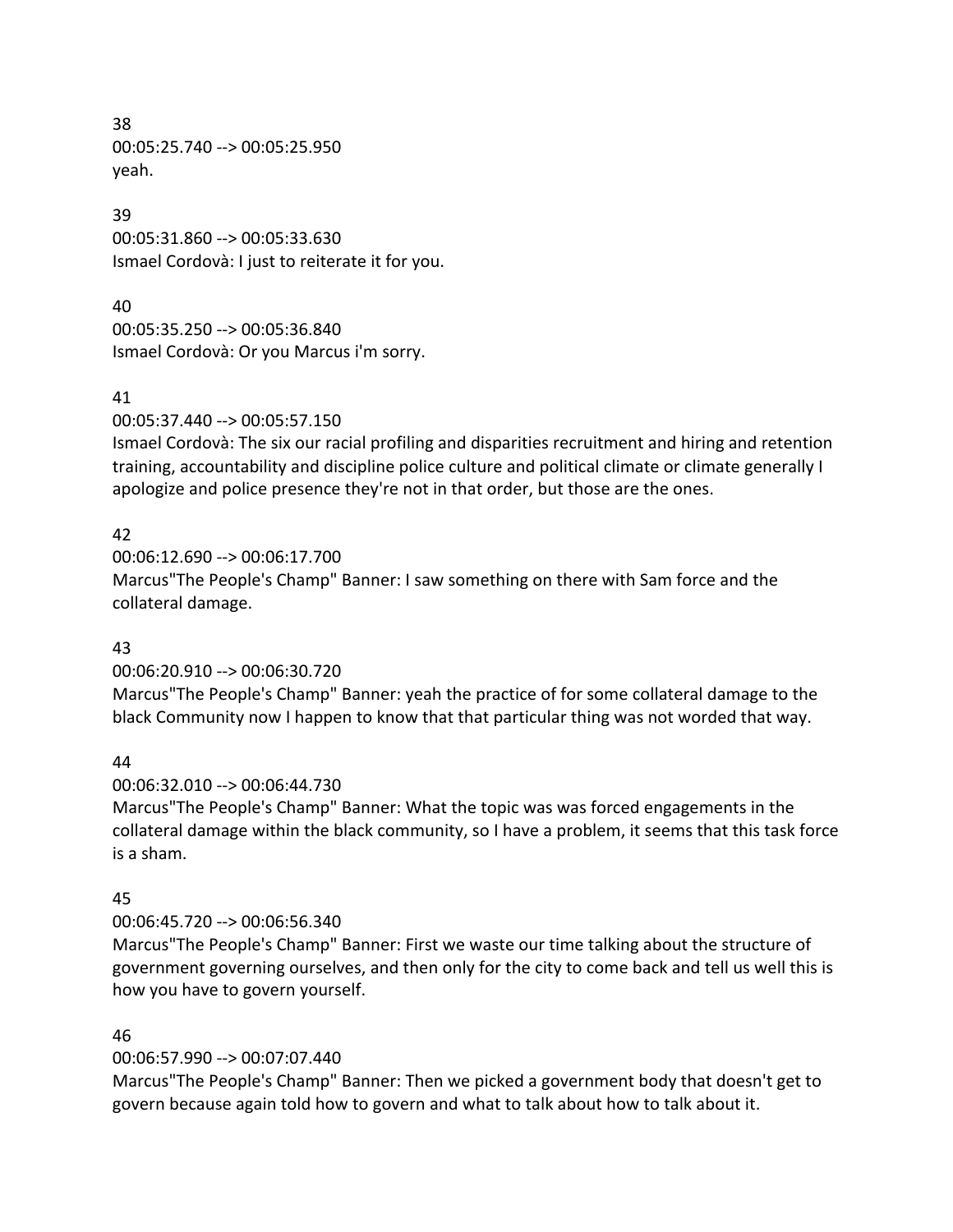# 00:07:08.700 --> 00:07:10.050

Marcus"The People's Champ" Banner: I just create the narrative.

# 48

# 00:07:13.500 --> 00:07:24.540

Marcus"The People's Champ" Banner: The city is looking to push a narrative without addressing any of the tough issues we are up against the policing system that 99% of the time does this job it doesn't well.

# 49

# 00:07:25.350 --> 00:07:29.100

Marcus"The People's Champ" Banner: Then we have that 1% that goes out into the low income minority community.

# 50

# 00:07:29.670 --> 00:07:39.330

Marcus"The People's Champ" Banner: Mostly black communities and forcing engagements would petty unnecessary laws and ordinances that are mostly only enforced in our communities under the guise of public safety.

# 51

# 00:07:40.320 --> 00:07:49.710

Marcus"The People's Champ" Banner: This society highlights the 99% great work being done only to whitewash the devastation that the 1% is inflicted on our black community.

# 52

# 00:07:50.850 --> 00:08:00.690

Marcus"The People's Champ" Banner: Then we have, on the other hand, 99% of black folks in our communities who are hard work and family orientated people just trying to grab hold of the so called American dream.

# 53

# 00:08:01.980 --> 00:08:07.860

Marcus"The People's Champ" Banner: Then we have 1% of our community who engage in full in it foolishness and Community destructive behavior.

# 54

# 00:08:08.580 --> 00:08:17.460

Marcus"The People's Champ" Banner: Then mainstream society highlights that 1% to justify the law enforcement 1% and paint them as proactive heroes constantly.

#### 47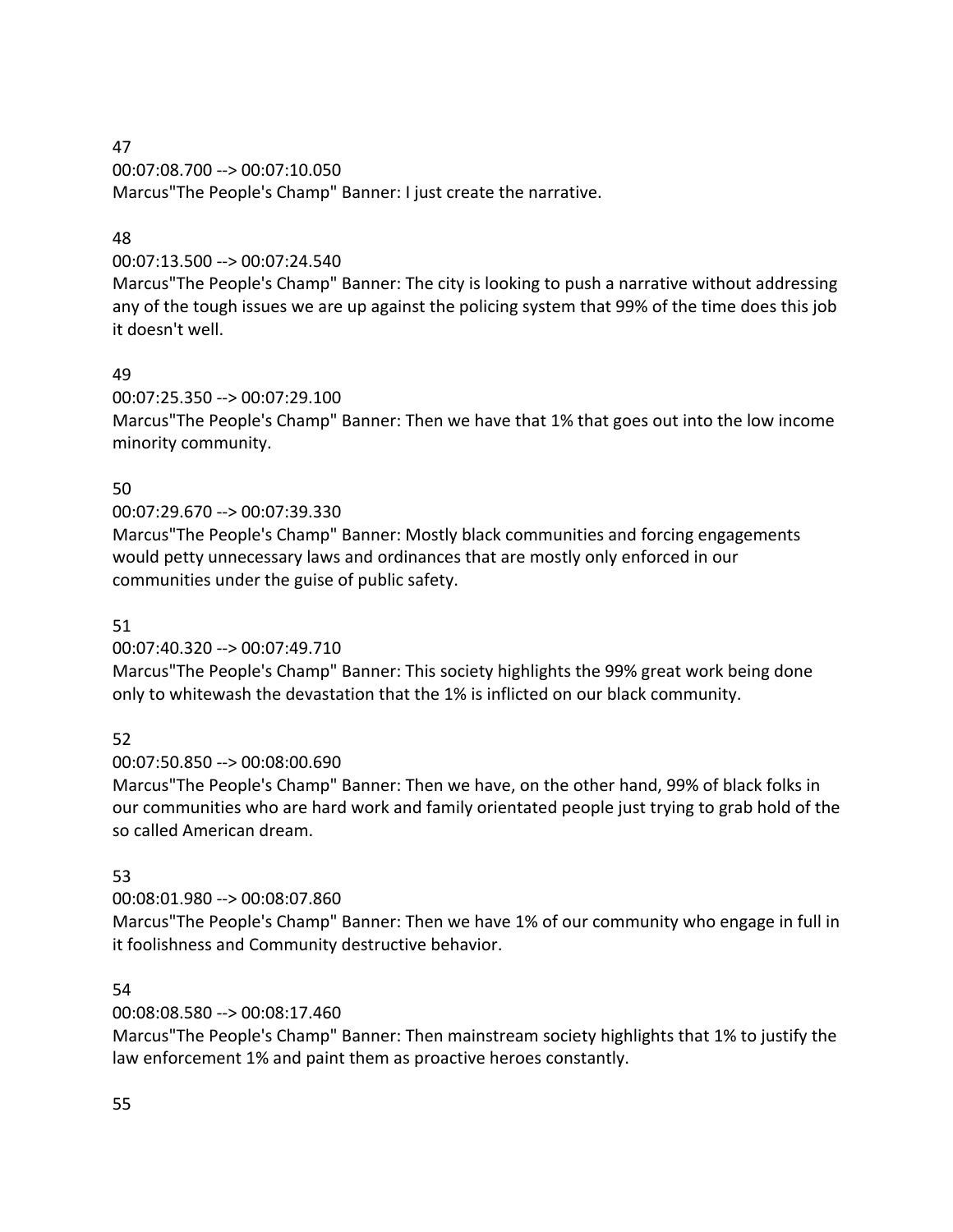#### 00:08:17.760 --> 00:08:27.240

Marcus"The People's Champ" Banner: sheltering them and protecting those individuals from being held accountable as if they are the institution when the individuals, the tool, not one in the same.

## 56

00:08:28.050 --> 00:08:44.550

Marcus"The People's Champ" Banner: This has gone on for generations, I mean we tired enough is enough either we are here to make some impactful changes by balancing the power of accountability and shed light on the 1% abuse of power or This is just another dog and pony show.

#### 57

00:08:44.820 --> 00:08:45.450 Marcus"The People's Champ" Banner: For the site.

#### 58

00:08:45.630 --> 00:08:50.940 Marcus"The People's Champ" Banner: I can continue to highlight the great work being done by our 99%.

## 59 00:08:51.480 --> 00:08:51.900 Sara Omar: mark is.

## 60

00:08:54.690 --> 00:09:05.940

Marcus"The People's Champ" Banner: Not through a clever maze only to end up in the same place with the same people and the same institutions, making the exact same final decisions and telling us how we're supposed to spend our tax dollars.

# 61

00:09:06.360 --> 00:09:12.270

Sara Omar: No, thank you Marcus really appreciate that I mean what would you recommend, what do you see from this list that is missing.

## 62

00:09:13.320 --> 00:09:22.290

Marcus"The People's Champ" Banner: Is the practice of force engagements rewarded to talk about the force force the engagements and force is two different things.

63 00:09:22.650 --> 00:09:23.790 Sara Omar: Right well.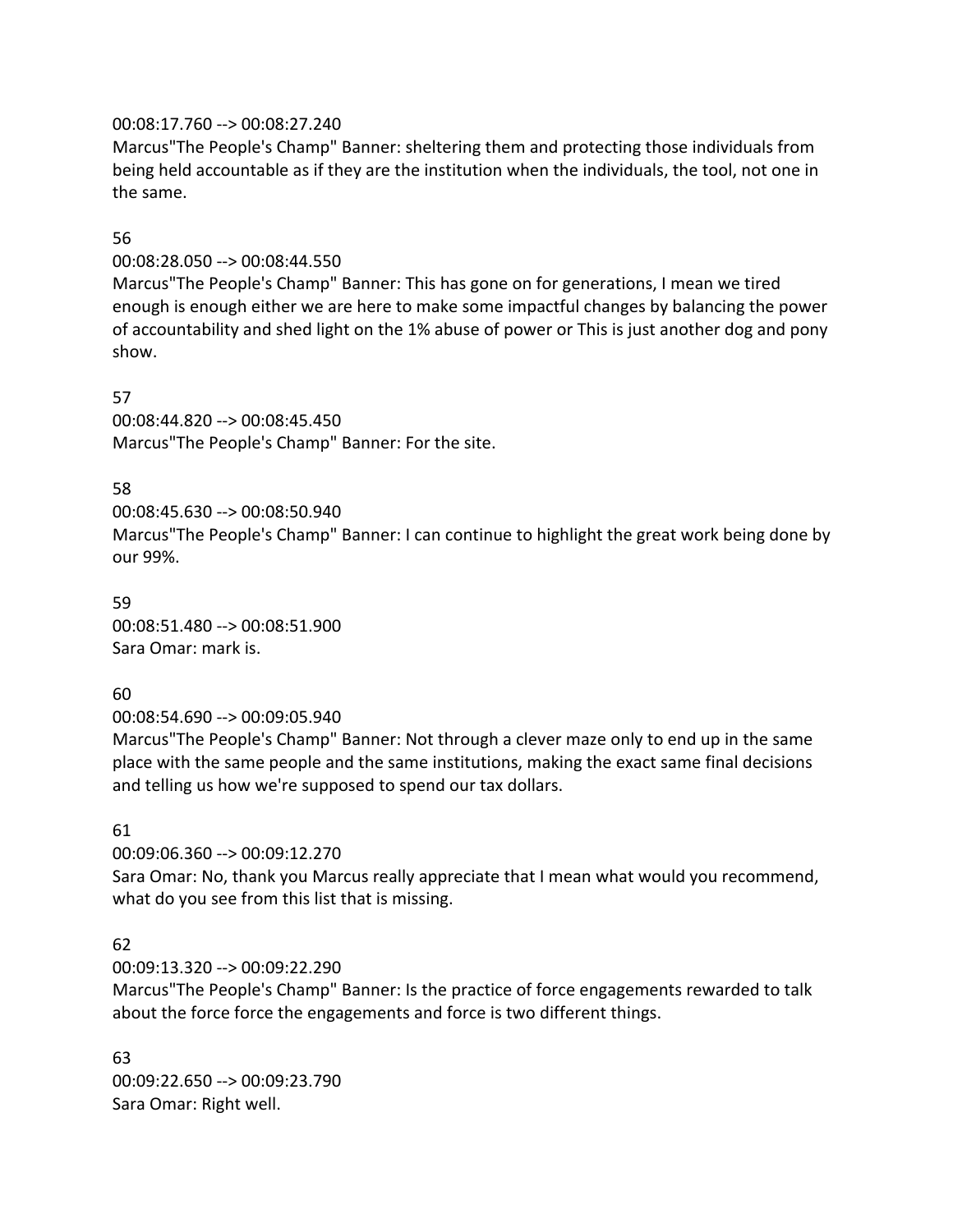#### 00:09:25.260 --> 00:09:33.840

Marcus"The People's Champ" Banner: The problem and the root is forced engagements nobody in in the black Community cares when the police come and they do their job we're happy to see them.

## 65

# 00:09:34.140 --> 00:09:43.290

Marcus"The People's Champ" Banner: The problem is when they start stocking and hunting in our neighborhoods Have you ever get in your car and drove a block or two before you pull your seatbelt on.

# 66

00:09:43.680 --> 00:09:52.170

Marcus"The People's Champ" Banner: Imagine if somebody was sitting there with a magnifying glass as soon as you got a block away and pulled you over and say hey you don't get to see that one then drug you out of your car.

## 67

## 00:09:52.710 --> 00:10:03.960

Marcus"The People's Champ" Banner: want to search your car for drugs, and all this other kind of stuff, this is the type of forced engagements that i'm talking about or standing around watching and waiting to see if you jaywalk or did you spend on the ground.

## 68

00:10:05.040 --> 00:10:05.640 Marcus"The People's Champ" Banner: This is.

## 69

00:10:05.850 --> 00:10:09.390 Marcus"The People's Champ" Banner: These are the practices that law enforcement do that need to be addressed.

## 70

## 00:10:09.750 --> 00:10:19.830

Sara Omar: I mean we will we will add the the word engagement and I think that was what we were this was being proposed here is didn't mean to reward in any way so.

## 71

00:10:21.300 --> 00:10:27.420

Sara Omar: We can add we if you think that's what needs to be added under training into something as this.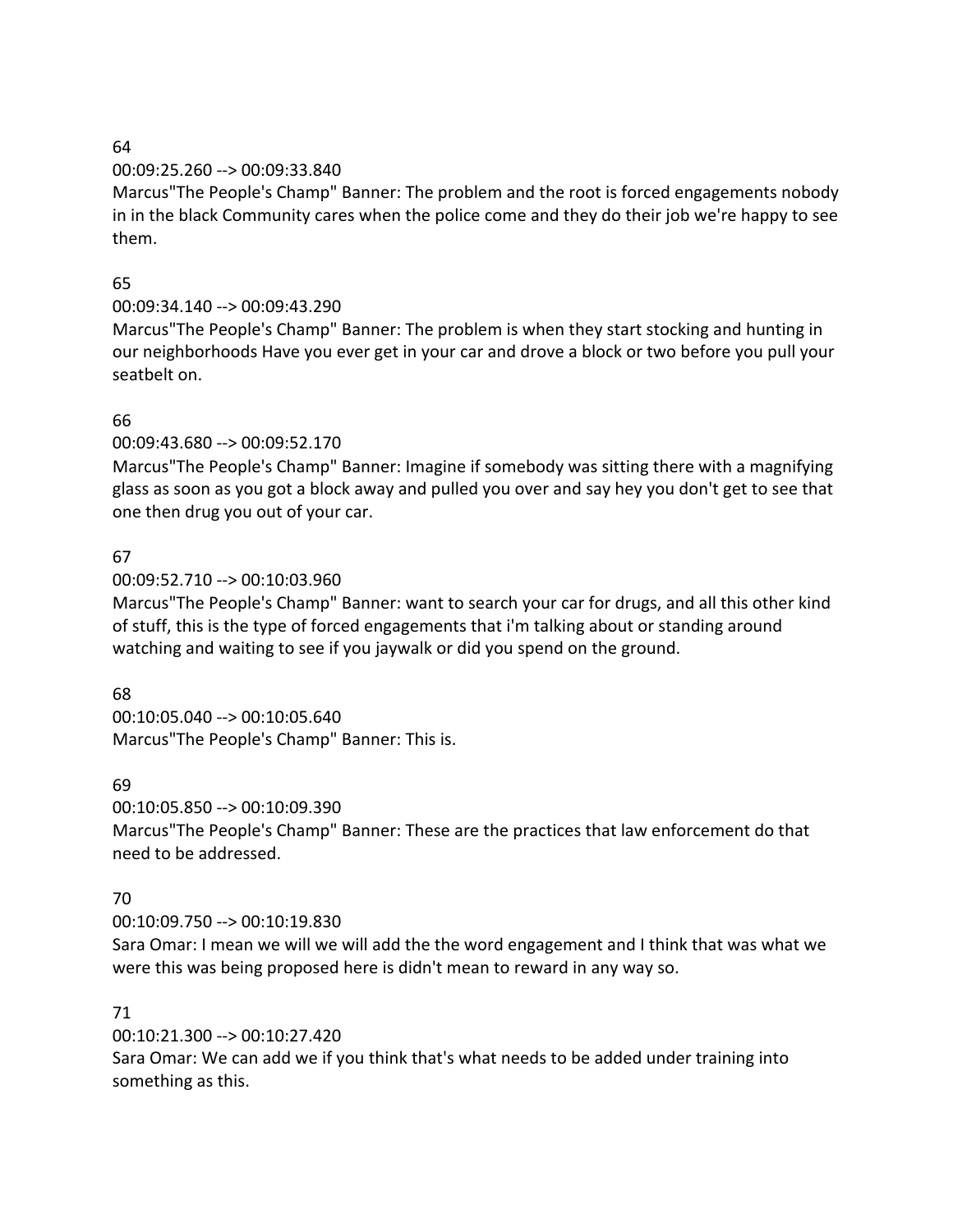72 00:10:27.510 --> 00:10:27.930 Sara Omar: topic.

#### 73

00:10:28.200 --> 00:10:39.960

Marcus"The People's Champ" Banner: The first time last time we're talking to don't don't take my word I say exactly what I mean I don't need anybody interpret my words and then rewarding to me something different, this is the second time now that this has happened.

#### 74

00:10:45.060 --> 00:10:52.230

Marcus"The People's Champ" Banner: it's like we don't want to deal with the root of the problem, we want to keep dealing with the surface problems if we get to the root, then there is no surface problems.

#### 75

#### 00:10:53.070 --> 00:11:05.520

Marcus"The People's Champ" Banner: And if those in office don't have the courage to fight for what we need and want to continue to accept what those in power willing to give, then I need to get out of the way and let people who are willing to fight the fight and get what we need not what they want to give.

76 00:11:10.530 --> 00:11:10.830 Sara Omar: Please.

77 00:11:11.700 --> 00:11:12.780 Joshua Brockway: Ask the question real quick.

#### 78

00:11:13.800 --> 00:11:15.180 Joshua Brockway: As a point of clarification.

## 79

00:11:16.260 --> 00:11:22.410

Joshua Brockway: what's the Marcus when you're talking about this, how does that fit within the practice of entrapment as well.

#### 80

00:11:24.810 --> 00:11:27.510 Joshua Brockway: In terms of racial and other profiling disparities.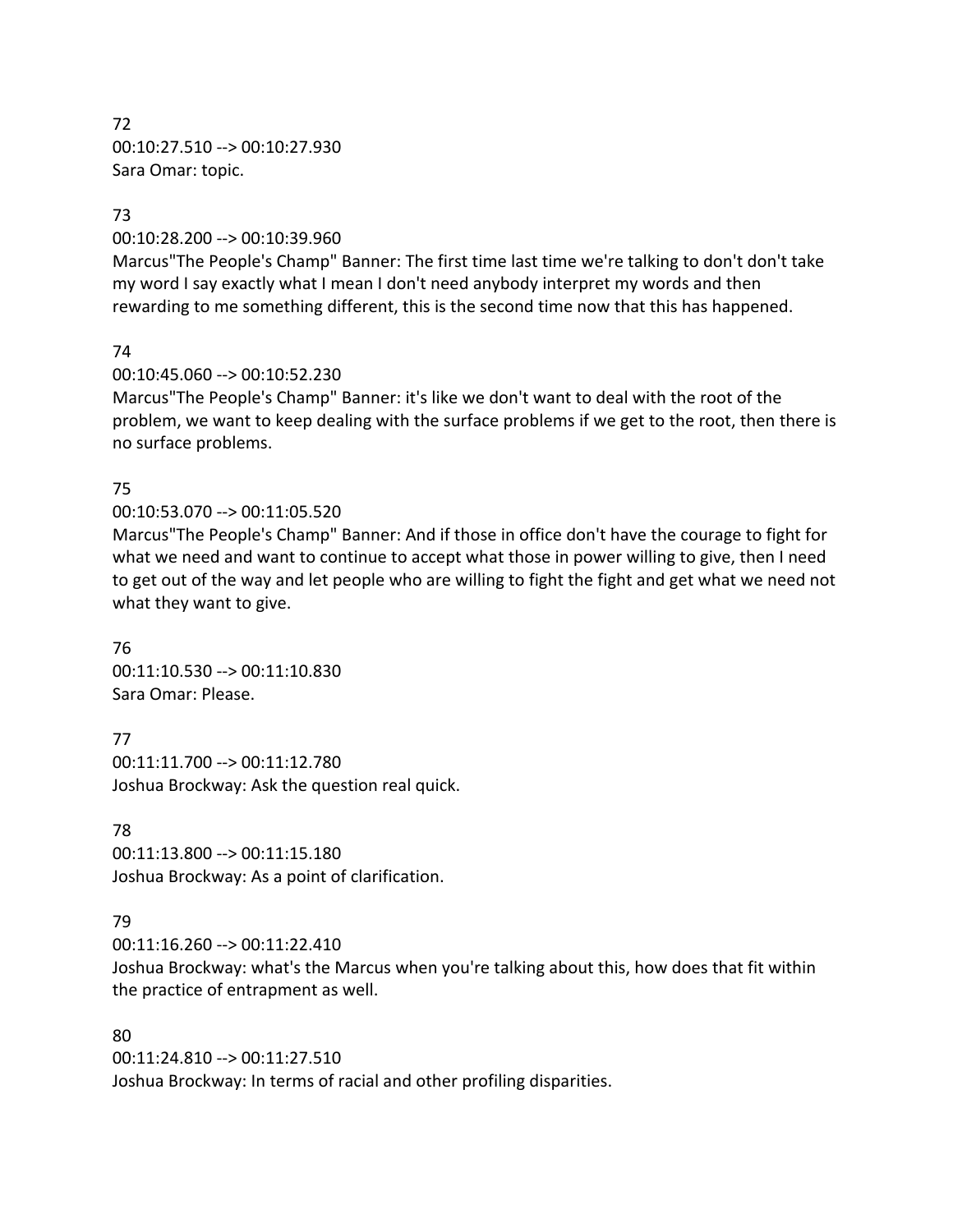#### 00:11:32.130 --> 00:11:45.930

Marcus"The People's Champ" Banner: After the treatment, it is not the same as a forced engagement okay Oh, and try minute they they're creating an investigation and they're targeting people who are probably already get some things going on a forced engagement is like.

#### 82

## 00:11:46.800 --> 00:11:57.000

Marcus"The People's Champ" Banner: Say that law enforcement went into the white neighborhoods and shut down every middle school and high school kid on her way to school because they fit the profile of the next kid that's going to shoot up the school.

## 83

## 00:11:57.480 --> 00:12:03.570

Marcus"The People's Champ" Banner: And then, they said we're doing this because it's public safety, this might be the kid the next kid with a gun that shoots up the school.

#### 84

#### 00:12:04.680 --> 00:12:15.870

Marcus"The People's Champ" Banner: So those are forced engages when they see the kid walking down the street, they pull up on a kid they start harassing they start poking out and they see the kid cross the street outside of the walkway and then the example on.

## 85

## 00:12:17.490 --> 00:12:30.540

Marcus"The People's Champ" Banner: Those are forced engagement and generally a forced engagement ends up with some sort of resisting arrest charge, because the person does not know what they did wrong and all they know is that law enforcement is coming at them with some kind of wait.

## 86

## 00:12:32.040 --> 00:12:36.300

Marcus"The People's Champ" Banner: For some minor infraction white spin on the ground that they have no idea.

## 87

00:12:41.460 --> 00:12:44.130 Ismael Cordovà: Sarah, if I may speak that'd be great.

## 88

00:12:45.450 --> 00:12:50.220 Sara Omar: Yes, I think you are next your hand and then then joshua and and Kevin.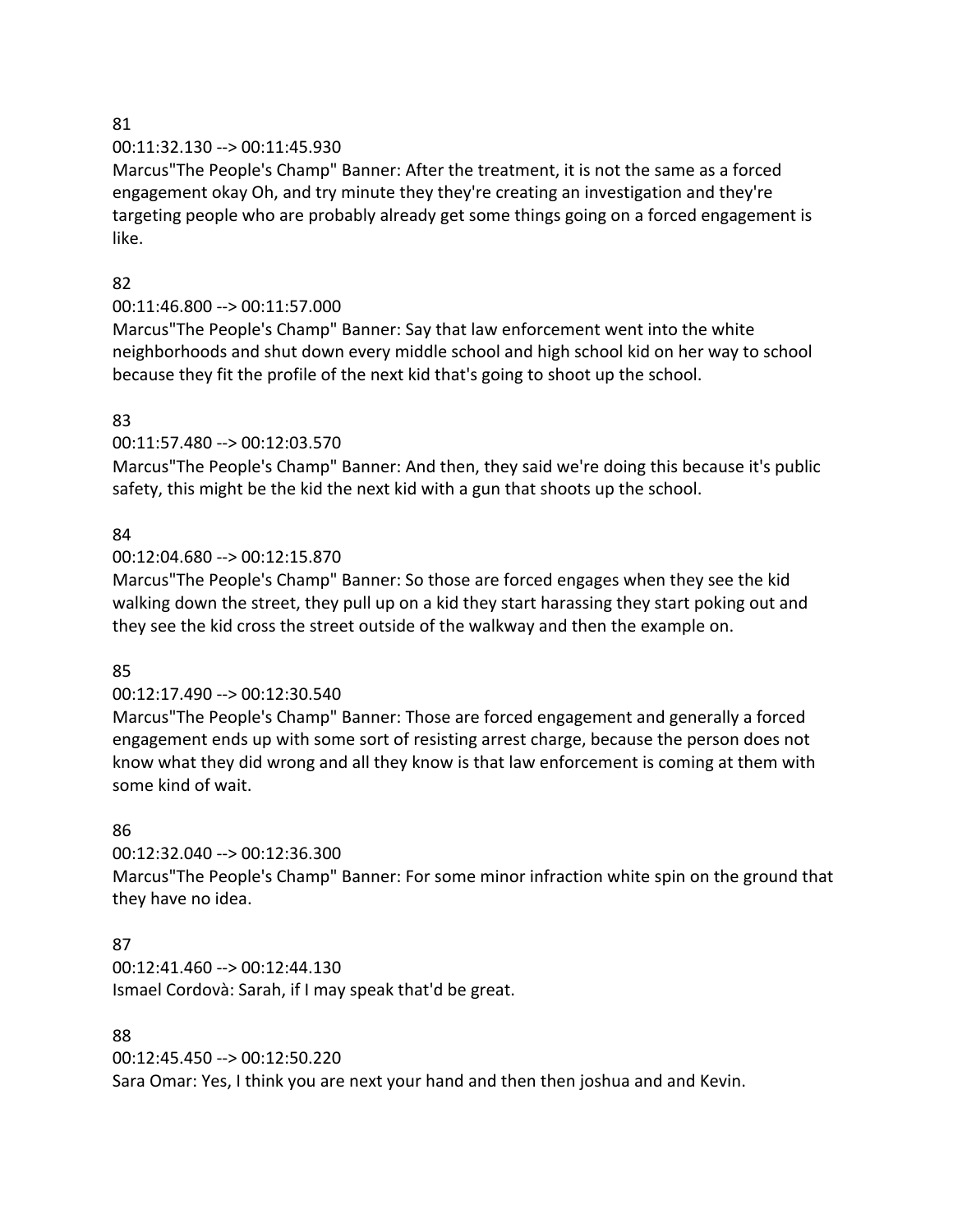00:12:53.580 --> 00:12:56.160 Ismael Cordovà: So my apologies, that I wasn't on video earlier.

#### 90

00:12:57.360 --> 00:12:59.880 Ismael Cordovà: I did want to address.

#### 91

00:13:01.170 --> 00:13:03.330 Ismael Cordovà: what's been going on, because I feel like.

#### 92

00:13:05.250 --> 00:13:11.970

Ismael Cordovà: Here we go gearing and walking towards a path in which the direction was not meant to go, and I think that.

## 93

00:13:12.420 --> 00:13:22.290

Ismael Cordovà: I understand everyone's passion and dedication to the work that we are doing, I think that what we are doing is very, very important in these topics are all very important.

#### 94

00:13:22.680 --> 00:13:28.680 Ismael Cordovà: So I know that little myself and Walter, you know we reached out to certain members of the task force.

## 95

00:13:28.920 --> 00:13:41.910

Ismael Cordovà: We wanted to hear everyone's feedback we encourage us to continue to reach us reach out to us, and so we can you know voice your opinions and your concerns at our leadership team meeting, so I do want to address that we did put in a lot of work to.

#### 96

00:13:42.180 --> 00:13:42.690 Ismael Cordovà: Sit.

#### 97

00:13:42.750 --> 00:13:50.760

Ismael Cordovà: and talk and discuss what we what we heard and what we are solid believe or certain topics that we should discuss and bring it to you all.

#### 98

00:13:51.510 --> 00:14:03.690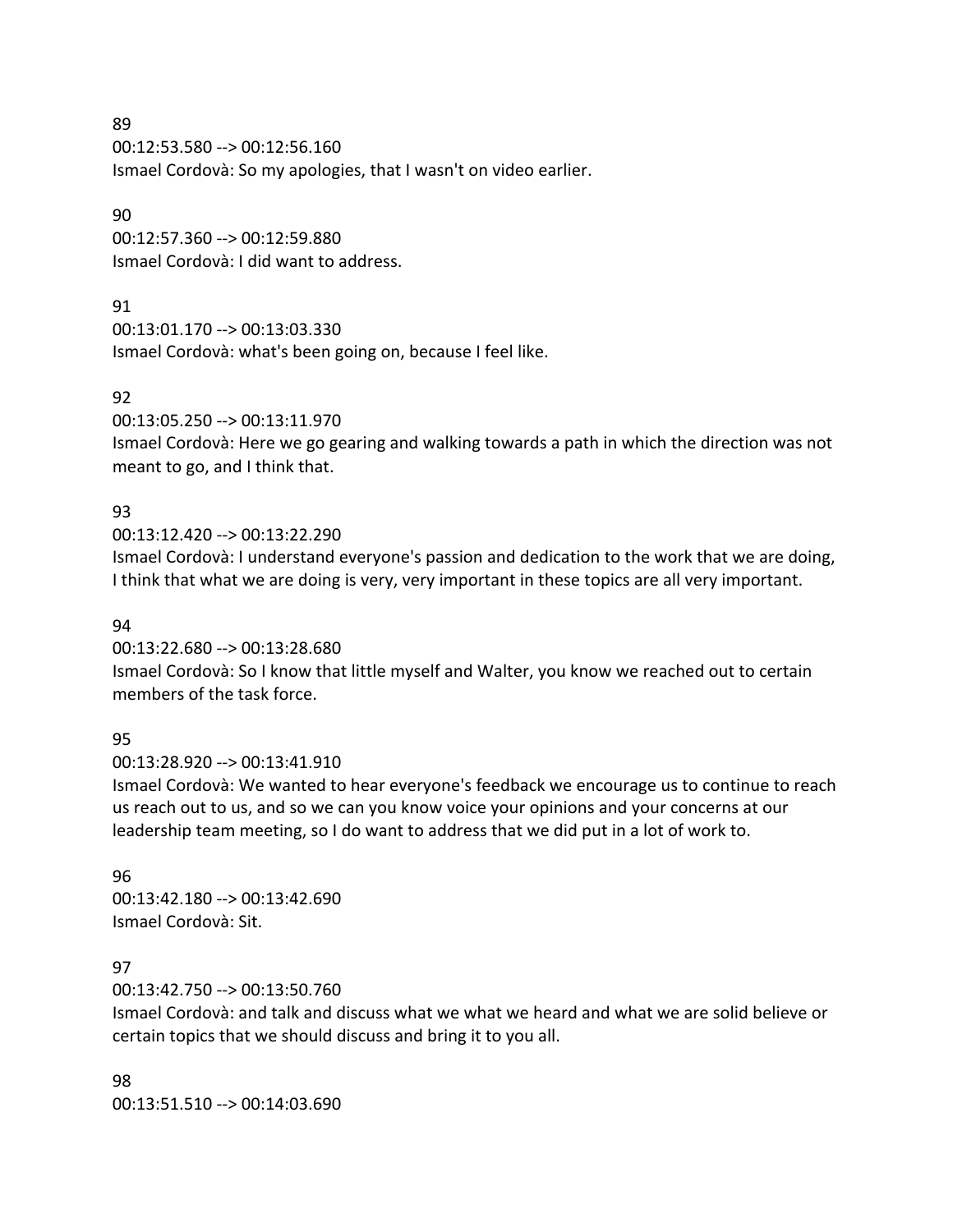Ismael Cordovà: And nothing was ever meant to undermine anyone else, or to rephrase them or to subject them to a different narrative it was really just us bringing this to the table and trying to come up with.

## 99

## 00:14:04.770 --> 00:14:16.500

Ismael Cordovà: Jen more general subcommittees that can be inclusive, to the certain topics so Marcus I hear you when you say it's important to talk about entrapment but also talk about the force engagements.

## 100

## 00:14:16.740 --> 00:14:27.480

Ismael Cordovà: And that's also kind of like a point in which I said let's talk about why these people are in the low income communities is it because, in the truly benefit from that or is it because.

## 101

# 00:14:27.840 --> 00:14:38.970

Ismael Cordovà: They assume that black and brown folks in a certain neighborhood are more prone to violence, but every research that you'll check is that over policing obviously equates to over reporting.

## 102

## 00:14:39.240 --> 00:14:45.450

Ismael Cordovà: And so, things are topic, these are all topics that you can dissect into more and more as we go into this.

# 103

00:14:47.160 --> 00:14:56.160

Ismael Cordovà: I know that I only speak for myself the leadership team is not here to be another pony show for city council or for the city for anything.

## 104

# 00:14:56.670 --> 00:15:09.450

Ismael Cordovà: We come in moving forward with our own respective thoughts and mindsets and I respect Council women powerful and I give respect consonant Shaw, but we do not speak for them, and we do not advocate for their messages.

## 105

# 00:15:10.140 --> 00:15:15.180

Ismael Cordovà: Because they have their platform to do that as well, so I don't even really think they need us.

## 106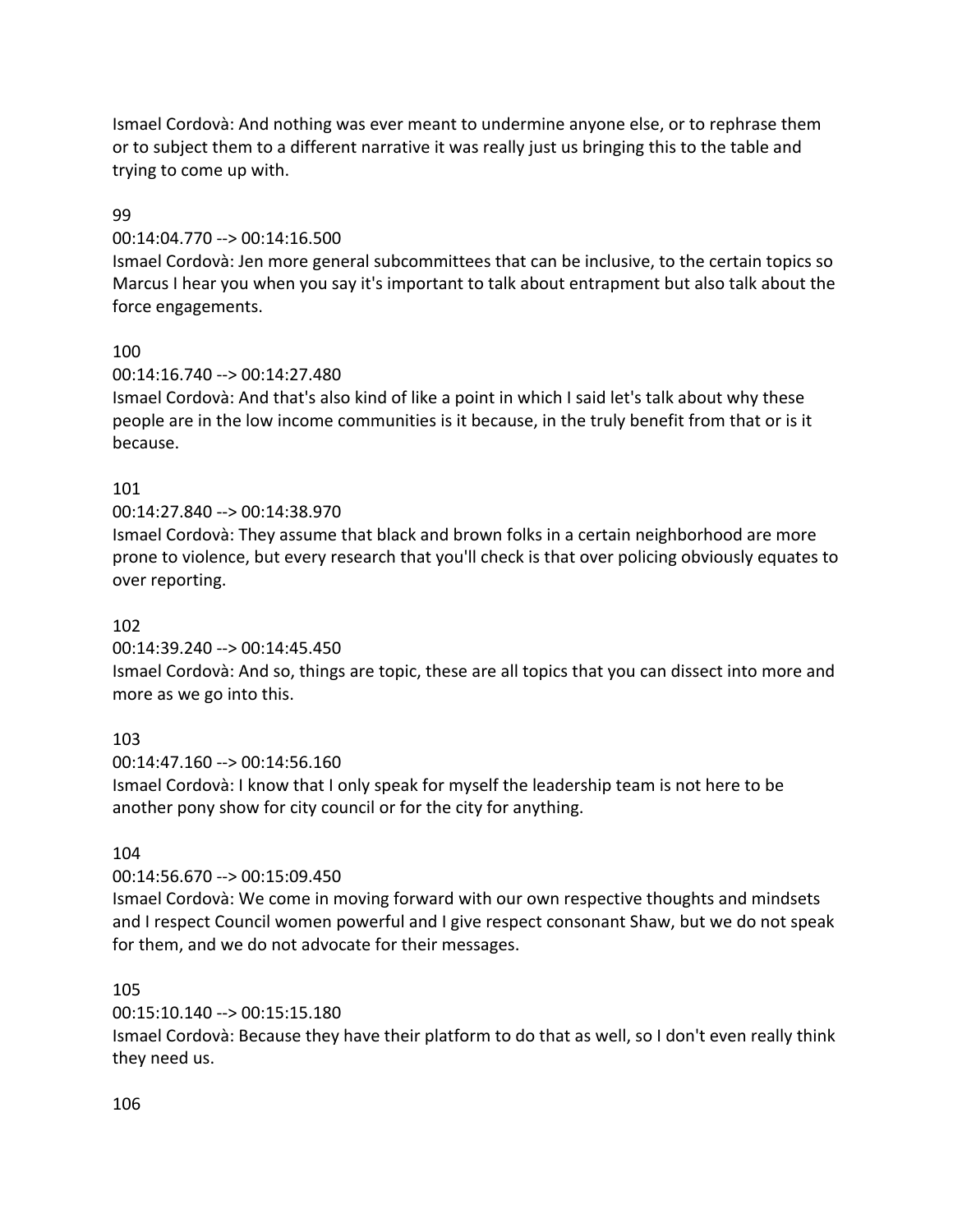#### 00:15:15.900 --> 00:15:22.470

Ismael Cordovà: But just to reiterate I don't want to take away from everyone's time and I encourage everyone else to share their viewpoints, whether you agree or disagree with these other committees.

#### 107

#### 00:15:22.980 --> 00:15:37.680

Ismael Cordovà: But I do just want to reiterate that the work that we are doing is very, very important, and we need to identify, that is, if we do not feel like it is then maybe this is not the role in which you should be serving our Community and that's just in my own respective opinion.

#### 108

00:15:38.520 --> 00:15:42.870

Ismael Cordovà: You know, I just wish that everybody tastes this opportunity to really move forward and.

#### 109

00:15:43.170 --> 00:15:55.500

Ismael Cordovà: learn about how we can better our Community, because it's an ongoing process, not just this task force, and with that I got my soapbox I apologize, and then Thank you ever want to for sharing your thoughts.

#### 110

#### 00:16:01.440 --> 00:16:13.170

Marcus"The People's Champ" Banner: And I say don't change my words right and as far as serving the Community along these lines, I don't know how long you've been involved in and what you know about what goes on in the city.

#### 111

00:16:13.800 --> 00:16:21.660

Marcus"The People's Champ" Banner: All right, so you come in from a baby's perspective and the City Council said that they put this this group together.

## 112

## 00:16:21.930 --> 00:16:30.210

Marcus"The People's Champ" Banner: On purpose right you get people who have been dealing with this stuff for some 1520 3040 years and then you have people who just started yesterday.

#### 113

## 00:16:30.390 --> 00:16:41.430

Marcus"The People's Champ" Banner: So it's like you got a 40 year old man having a conversation with him fit trying to tell you how and what's going to work and what's great in all these ideas, and all this stuff that's going on in other cities.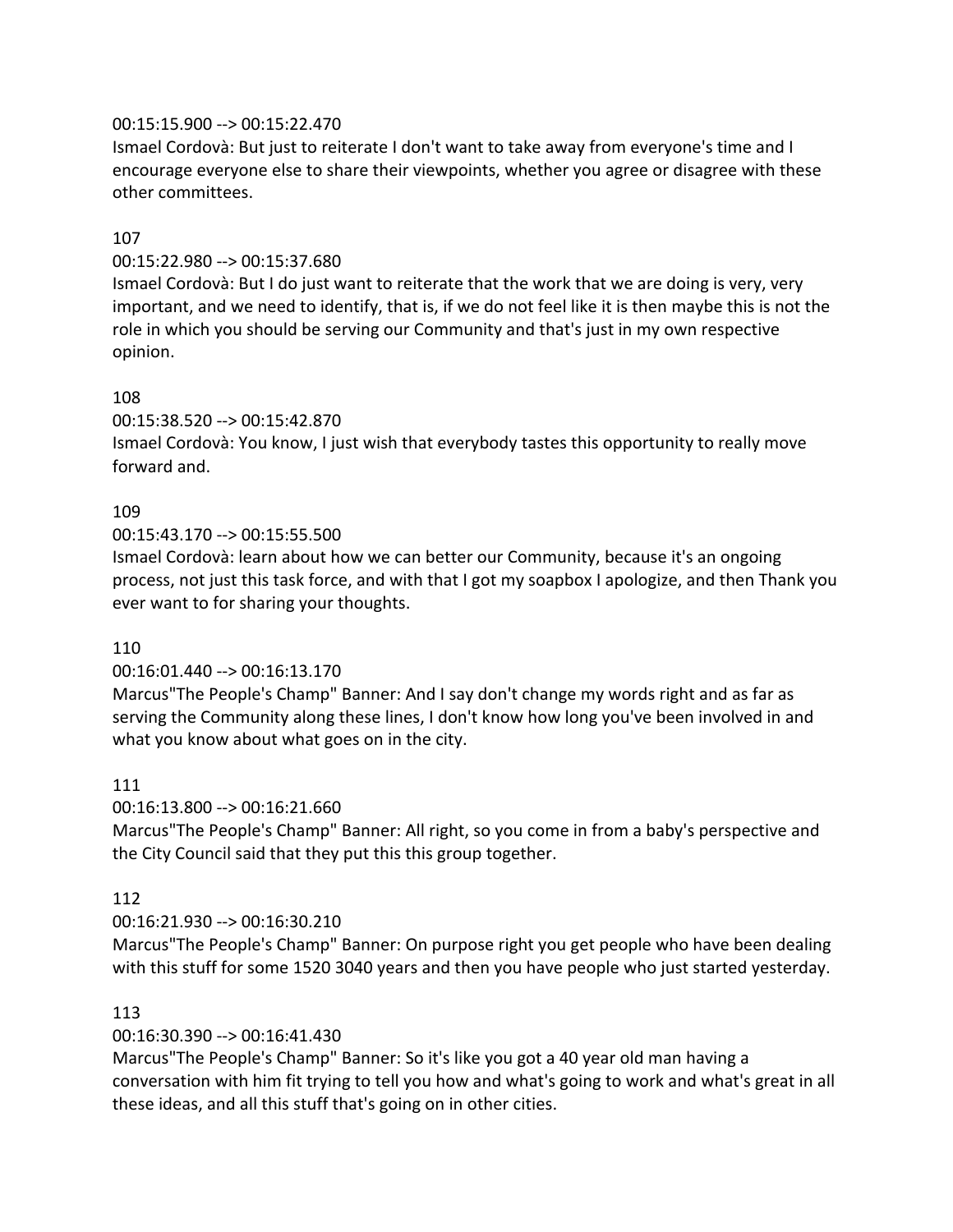00:16:41.820 --> 00:16:45.900

Marcus"The People's Champ" Banner: We don't need to go to other cities, I can give you a layout right here in our own city.

# 115

00:16:46.350 --> 00:16:51.630

Marcus"The People's Champ" Banner: And I challenged him, you can lay out all of the arrest and i'll show you exactly what you're forced engagements or red.

## 116

00:16:52.080 --> 00:17:04.800

Marcus"The People's Champ" Banner: You remove forced engagements and you remove the problem within black moon period and a lot of this stuff needs to be said it's about the black community, we are the ones who are taking the blend of all with.

## 117

00:17:05.340 --> 00:17:12.300

Marcus"The People's Champ" Banner: Our society wants to go ahead and if it's for everybody, well then we're Okay, with it, but if this were black folks we got a problem with.

## 118

00:17:13.860 --> 00:17:15.420 Marcus"The People's Champ" Banner: You need to be specific here.

# 119

00:17:17.610 --> 00:17:24.750

Sara Omar: noted, and we are taking very detailed notes markets and we will add that as like a proposed topic.

# 120

00:17:26.850 --> 00:17:33.720 Marcus"The People's Champ" Banner: And again he's talking about what direction we're supposed to be going right there which tells me that you have some preconceived.

# 121

00:17:34.290 --> 00:17:42.540

Marcus"The People's Champ" Banner: narrative of where we're going to take this award supposed to end and and what we're supposed to get out of here to make the city look like they did some wonderful job.

122 00:17:42.870 --> 00:17:45.720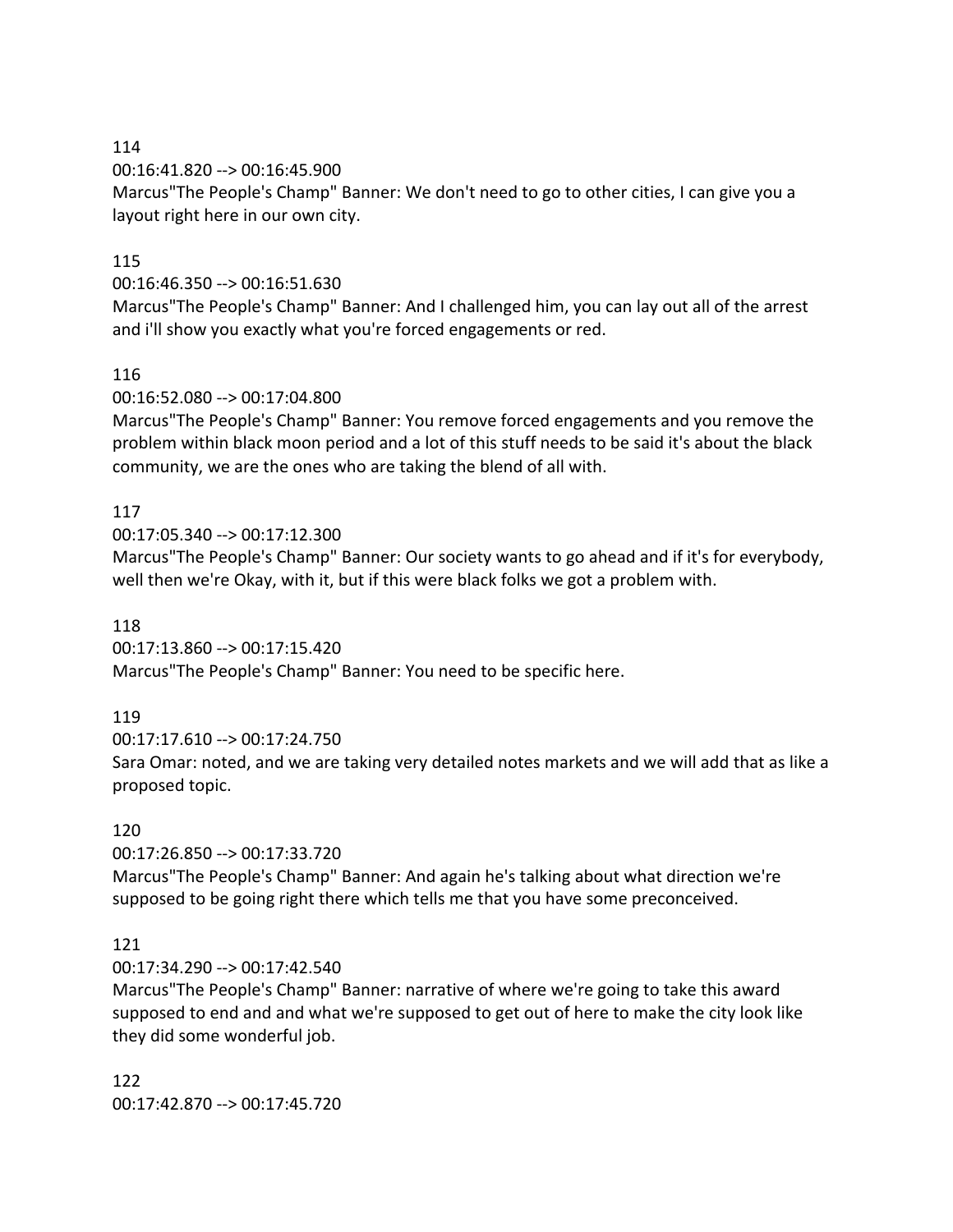Sara Omar: That is not our intention, this is again, these are all.

123

00:17:46.560 --> 00:17:53.940

Marcus"The People's Champ" Banner: Evidence in front of me right, whatever you say the attention i'm just looking at what's going on in front of me that's it that's it yeah.

#### 124

00:17:54.120 --> 00:17:58.260

Sara Omar: And then, again I just really want to reiterate is this is all proposed.

125

00:17:58.350 --> 00:18:07.080

Sara Omar: We can we can start from zero and make another list or we can say what if these are the six that we want to move forward with.

#### 126

00:18:07.500 --> 00:18:19.860

Sara Omar: or and add more detailed for under each one if that's what we need to do we We understand that we need to really outline that it's forced engagement and we will make note of that.

127

00:18:21.060 --> 00:18:23.670 Ismael Cordovà: So I want to clarify something, and that is.

128

00:18:24.720 --> 00:18:40.710

Ismael Cordovà: We are all adults, I do not have to repeat that every single meeting that we have, so the name pulling the belittling and the trying to trying to play these mind games is so about everyone else's time so let's stop wasting our time to try and play these games because.

#### 129

00:18:41.100 --> 00:18:44.040 Ismael Cordovà: I don't care i'm here i'm sorry we've all.

130 00:18:44.040 --> 00:18:44.370 Ismael Cordovà: We all.

131 00:18:44.970 --> 00:18:45.870 Ismael Cordovà: We all live here.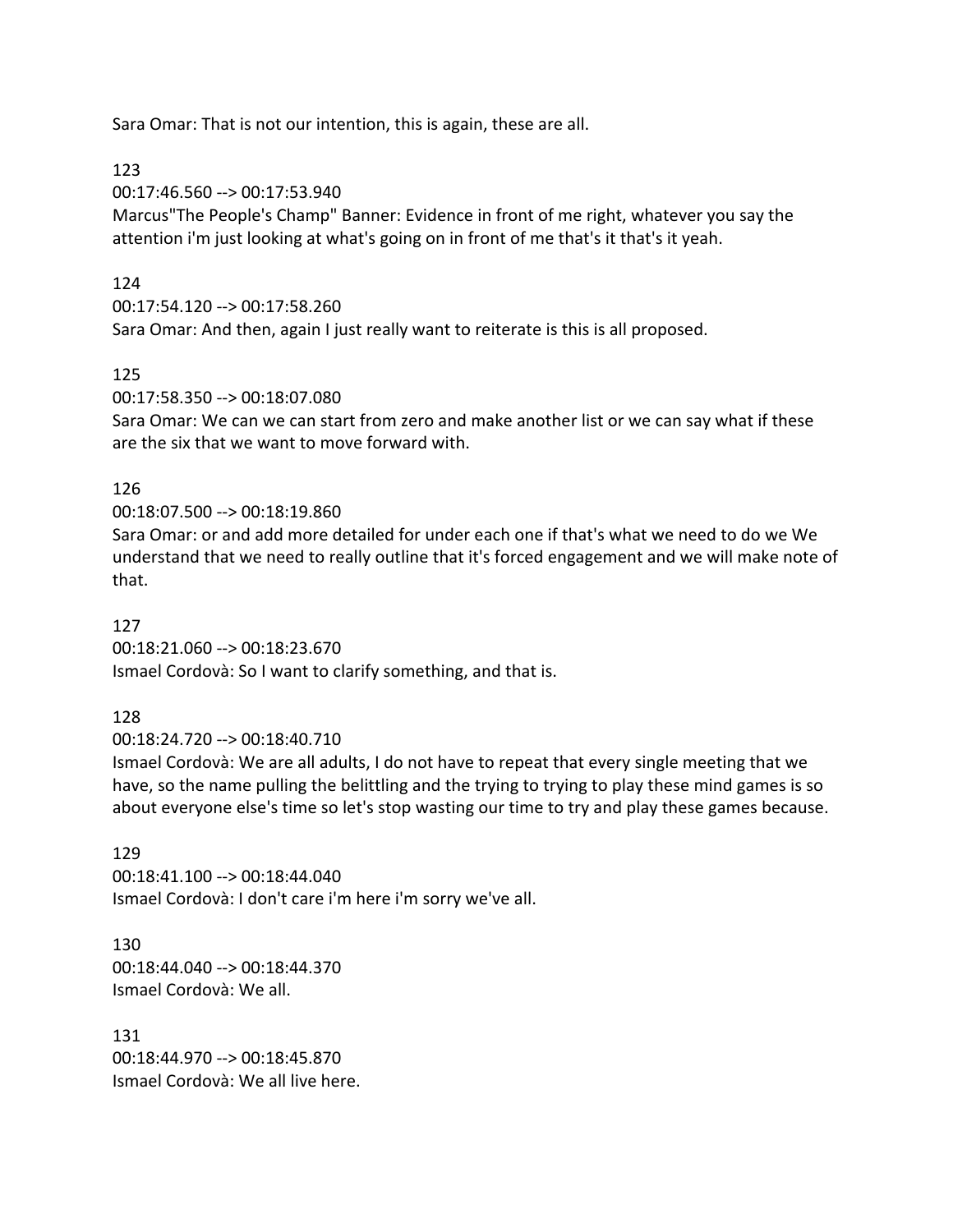132 00:18:46.470 --> 00:18:46.860 Marcus"The People's Champ" Banner: From your.

133 00:18:48.180 --> 00:18:48.810 Sara Omar: markers.

134 00:18:49.860 --> 00:18:50.580 Ismael Cordovà: Like I said we.

135 00:18:51.030 --> 00:18:53.130 Kevin Joshua: All live here, this is a leadership.

136 00:18:53.580 --> 00:18:55.890 Ismael Cordovà: All our city all of our city.

137 00:18:56.130 --> 00:18:56.550 Sara Omar: So.

138 00:18:57.090 --> 00:18:57.480 Ismael Cordovà: i'm just gonna.

139 00:18:58.230 --> 00:19:00.540 Marcus"The People's Champ" Banner: Stop it won't get their way.

140 00:19:01.020 --> 00:19:02.820 Ismael Cordovà: So Marcus I let you speak so.

141 00:19:02.820 --> 00:19:04.860 Ismael Cordovà: I would really appreciate it if I had the respect.

142 00:19:05.010 --> 00:19:10.650 Ismael Cordovà: Of that, as well, what the task force doesn't realize is that every single meeting and i've been personally.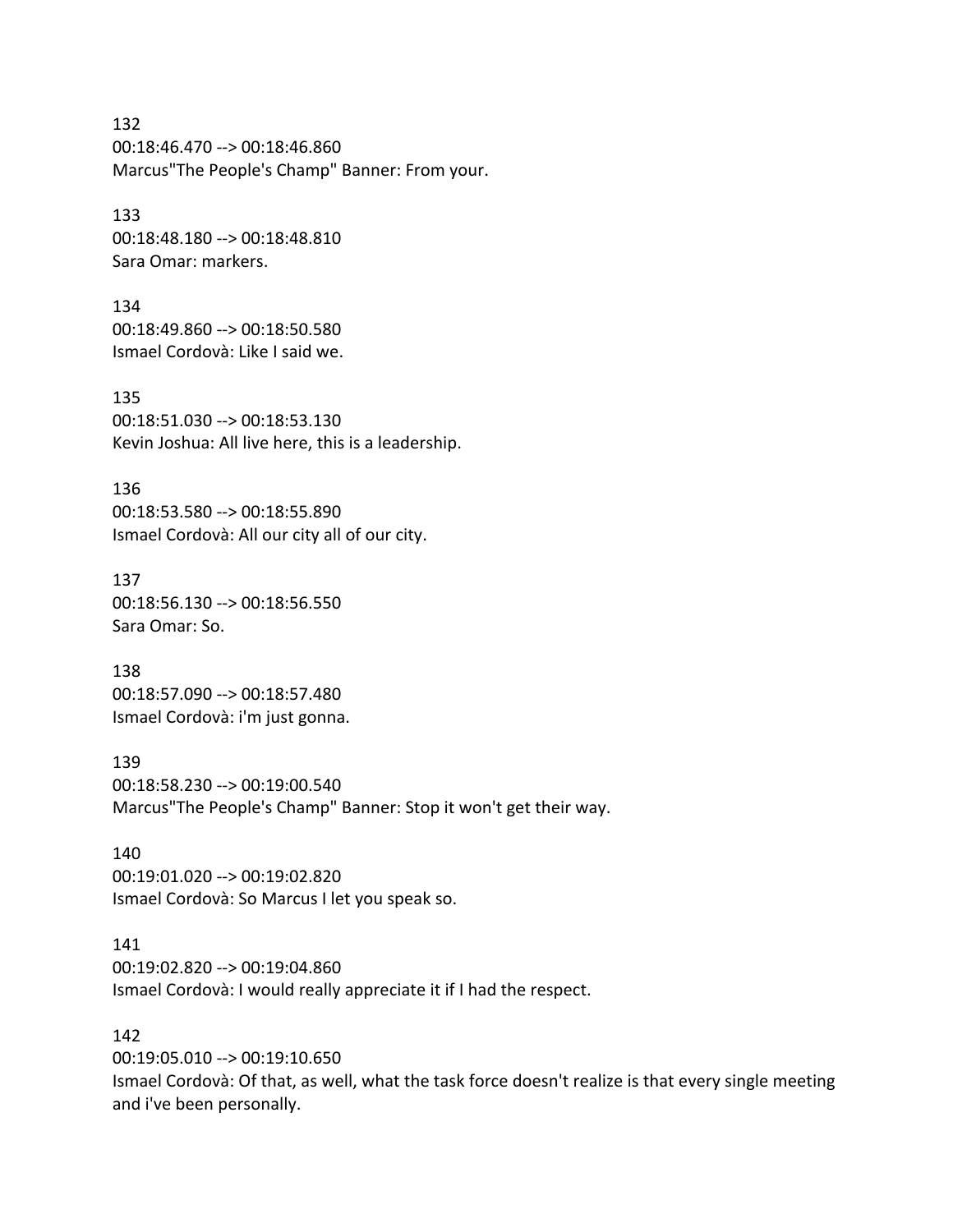00:19:11.670 --> 00:19:24.030

Ismael Cordovà: Because I constantly remind everyone that we were meant to be objective Members I remember what I applied for I you read the ordinance I read the scope of work i'm well aware of what we're signing up for I understand that certain people have certain.

#### 144

00:19:24.540 --> 00:19:27.960 Ismael Cordovà: Political you know and Community X.

145 00:19:28.200 --> 00:19:29.130 LeJewel Kelly Crigler: Excuse me.

146 00:19:30.870 --> 00:19:32.040 LeJewel Kelly Crigler: Excuse me.

147 00:19:32.400 --> 00:19:33.120 LeJewel Kelly Crigler: And enough.

#### 148

00:19:33.390 --> 00:19:42.960

LeJewel Kelly Crigler: enough, because this is the thing see the rest of the task force don't know at our last meeting or the meeting before because I couldn't be there because our level was dying.

#### 149

00:19:43.860 --> 00:19:51.870 LeJewel Kelly Crigler: You stepped down you jumped off the zoom call and you said this was not probably for you, because.

#### 150

00:19:52.170 --> 00:20:04.590 LeJewel Kelly Crigler: I was talking to you at the time telling you that I disagree with your behavior along with the facilitation team that you all were bypassing me, you were overstepping me.

#### 151

00:20:05.010 --> 00:20:14.310

LeJewel Kelly Crigler: Of this agenda here I didn't put it together in the last what 24 hours, I was able to finally add something in there.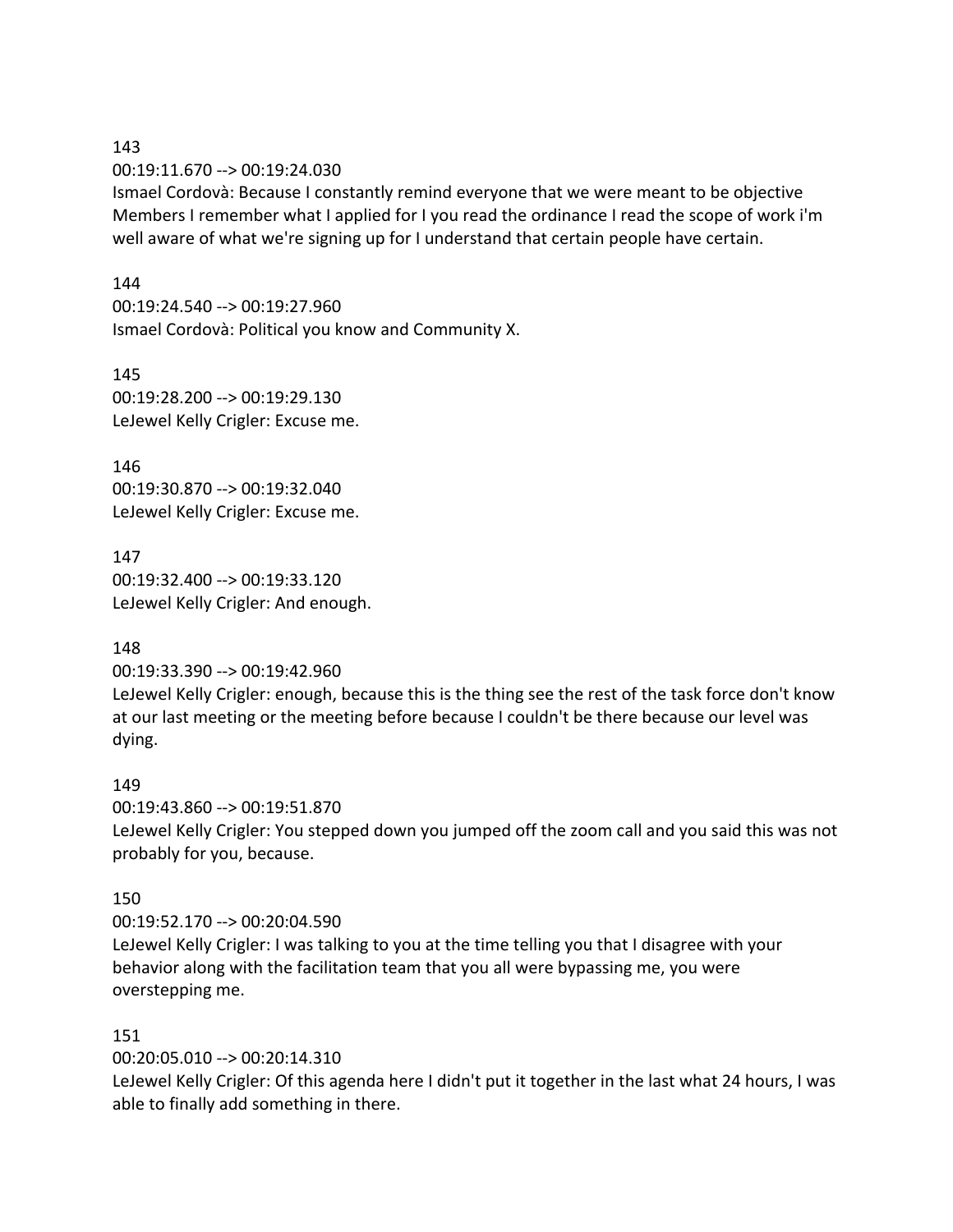00:20:14.700 --> 00:20:21.870

LeJewel Kelly Crigler: That was it, but other than that everything else on here you all plan I haven't planned anything and i'm supposed to be the Chair.

## 153

## 00:20:22.290 --> 00:20:29.550

LeJewel Kelly Crigler: But I know for a fact you all have been having conversations outside of me and all i've been asking is.

# 154

## 00:20:30.120 --> 00:20:44.040

LeJewel Kelly Crigler: Excuse me, can y'all including what what's going on, I don't know what's going on, but you, Mr cordova seems to be the one that is running everything that everything is going through you and i'm trying to understand because.

## 155

## 00:20:44.340 --> 00:20:50.640

LeJewel Kelly Crigler: exactly like what Mr banner said all of these things is what's happening in the black community.

# 156

# 00:20:51.000 --> 00:21:07.590

LeJewel Kelly Crigler: that's what we all are looking at we're looking at the things that have been happening with the black Community for years, I am 56 years old, and I have seen more damage to my Community I don't know what you're talking about young man, I really don't and.

## 157

## 00:21:07.620 --> 00:21:15.960

LeJewel Kelly Crigler: Then anytime anyone addresses you you go into this thing that someone is talking to you in reference to you as a person.

## 158

## 00:21:16.230 --> 00:21:25.770

LeJewel Kelly Crigler: i'm talking about your behaviors and i'm talking about how you actually have the gumption to take and demean others put others down and then tell others.

## 159

00:21:26.040 --> 00:21:29.580

LeJewel Kelly Crigler: These is grown people isn't grown folks we are being adults.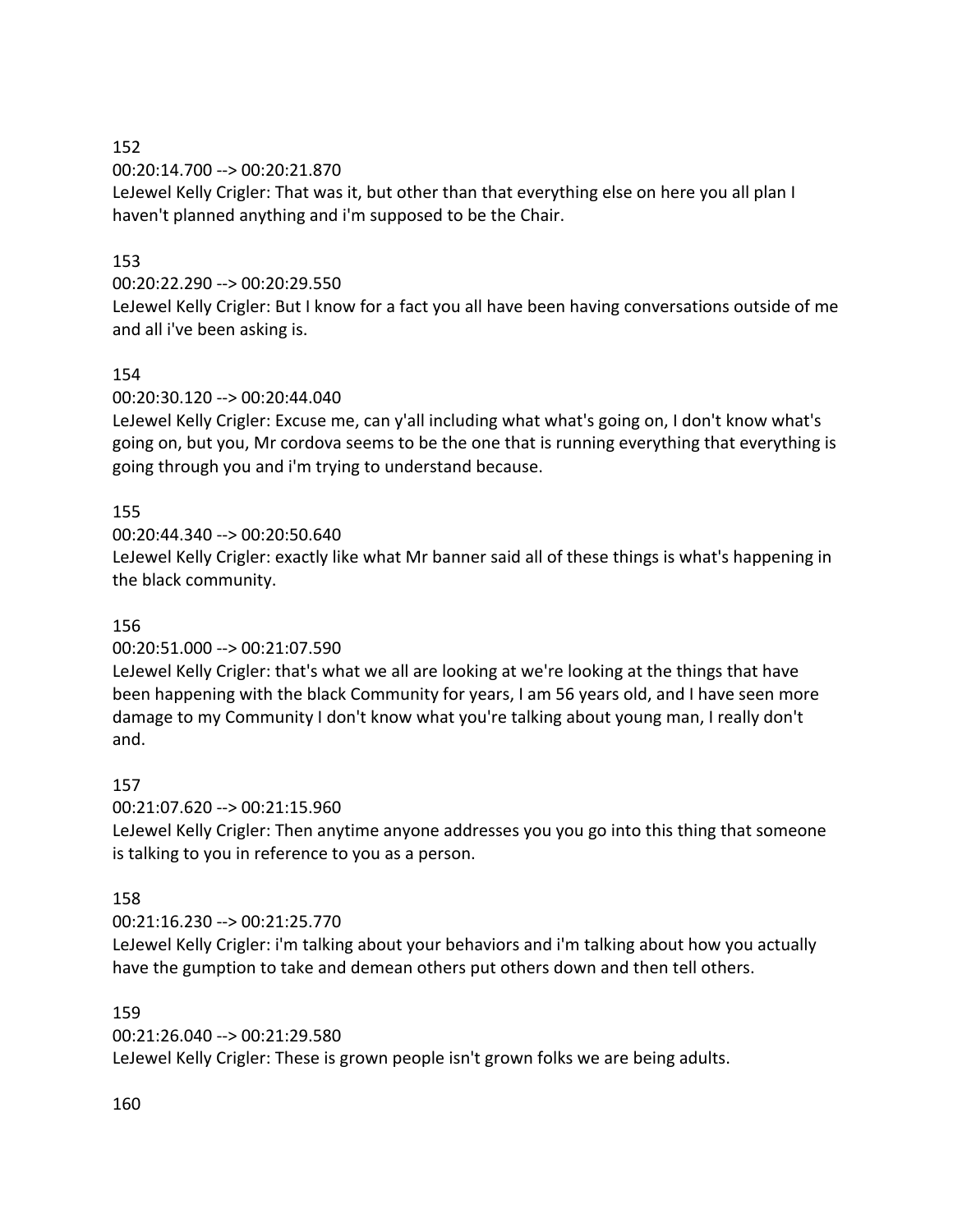#### 00:21:29.910 --> 00:21:47.130

LeJewel Kelly Crigler: And we're trying to talk with you, but you come out at all of us ever since this has been going on the person's voice, and I have been hearing is yours and I don't understand at this point in time, how the facilitation team has continued to do this when there's 18 people on here and.

#### 161

00:21:50.430 --> 00:21:54.390

LeJewel Kelly Crigler: Everything to go through the eight, that is all i've ever said.

#### 162

00:21:54.600 --> 00:22:01.680

Sara Omar: don't do, and if not, I would like to talk, can you pause here, Joe do you want to jump in.

#### 163

00:22:02.160 --> 00:22:08.340

Joe Hoereth: yeah I was just gonna say clearly, we have you know we have to address this this.

#### 164

#### 00:22:10.200 --> 00:22:23.490

Joe Hoereth: This point here among the leadership team that we have established we we have tried to establish some roles and get some clarity around that I think there's a little more trust building that we still need to do here with this group.

#### 165

#### 00:22:24.930 --> 00:22:33.900

Joe Hoereth: In the interest of trying to use on the jewels last point about the fact that there are 18 folks here on this committee, we have this leadership group.

#### 166

00:22:34.650 --> 00:22:52.920

Joe Hoereth: identified to try to help us move things forward in the interest of trying to respect their time as well, and in the interest of trying to keep this body moving forward on its on its progress i'm not trying to discount anything that anybody has said.

#### 167

00:22:54.030 --> 00:22:59.280

Joe Hoereth: By proposing that we allow folks to continue to comment on these.

#### 168

00:23:00.330 --> 00:23:06.300 Joe Hoereth: On these topics, while still acknowledging marcus's point about.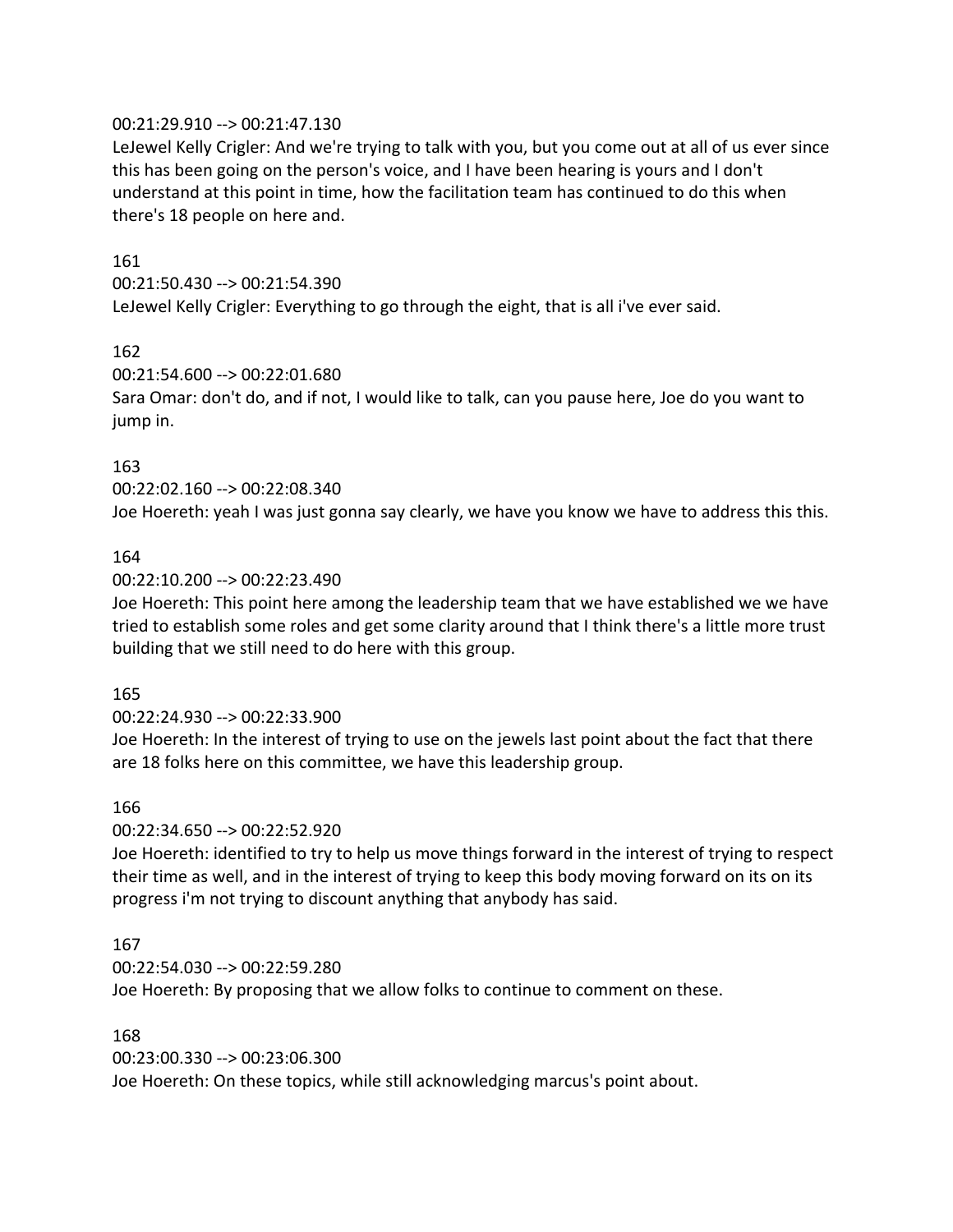#### 00:23:07.410 --> 00:23:23.550

Joe Hoereth: The word of mission here right and that's going to get back in there and whether that was done, you know, however, that happened we can we can you know we can certainly acknowledge that, but I think it's more productive to us at this moment, the time of this group to do.

## 170

## 00:23:24.630 --> 00:23:33.330

Joe Hoereth: The work that we have before us, you know, unfortunately, people have these feelings and we need to still address that but that's what i'd like to propose.

#### 171

00:23:34.350 --> 00:23:35.970 LeJewel Kelly Crigler: i'm in agreement, totally with.

## 172

## 00:23:36.000 --> 00:23:49.440

LeJewel Kelly Crigler: Okay, but we definitely have to stop allowing Ishmael to commit people, people have a right to take and propose or speak what they have to my understanding they're supposed to speak openly.

#### 173

00:23:49.620 --> 00:23:51.660 Joe Hoereth: that's what Larry suggested yes.

## 174

00:23:51.720 --> 00:24:01.170

LeJewel Kelly Crigler: And when they're doing that you have this young man coming back that attacking people that's not good that's not good so that's all i'm asking is that he stepped back.

# 175

00:24:01.740 --> 00:24:02.670 LeJewel Kelly Crigler: Okay Mike.

# 176

00:24:03.720 --> 00:24:12.180

Sara Omar: And I agree, and I think this is a good point it's a good time to just remind everyone of the guidelines, the discussion guidelines that were up on the screen before.

## 177

00:24:12.510 --> 00:24:23.100

Sara Omar: Please, this is, we need to be speaking with everyone with respect, and I do I do will reiterate that you would raise your hand if you would like to speak.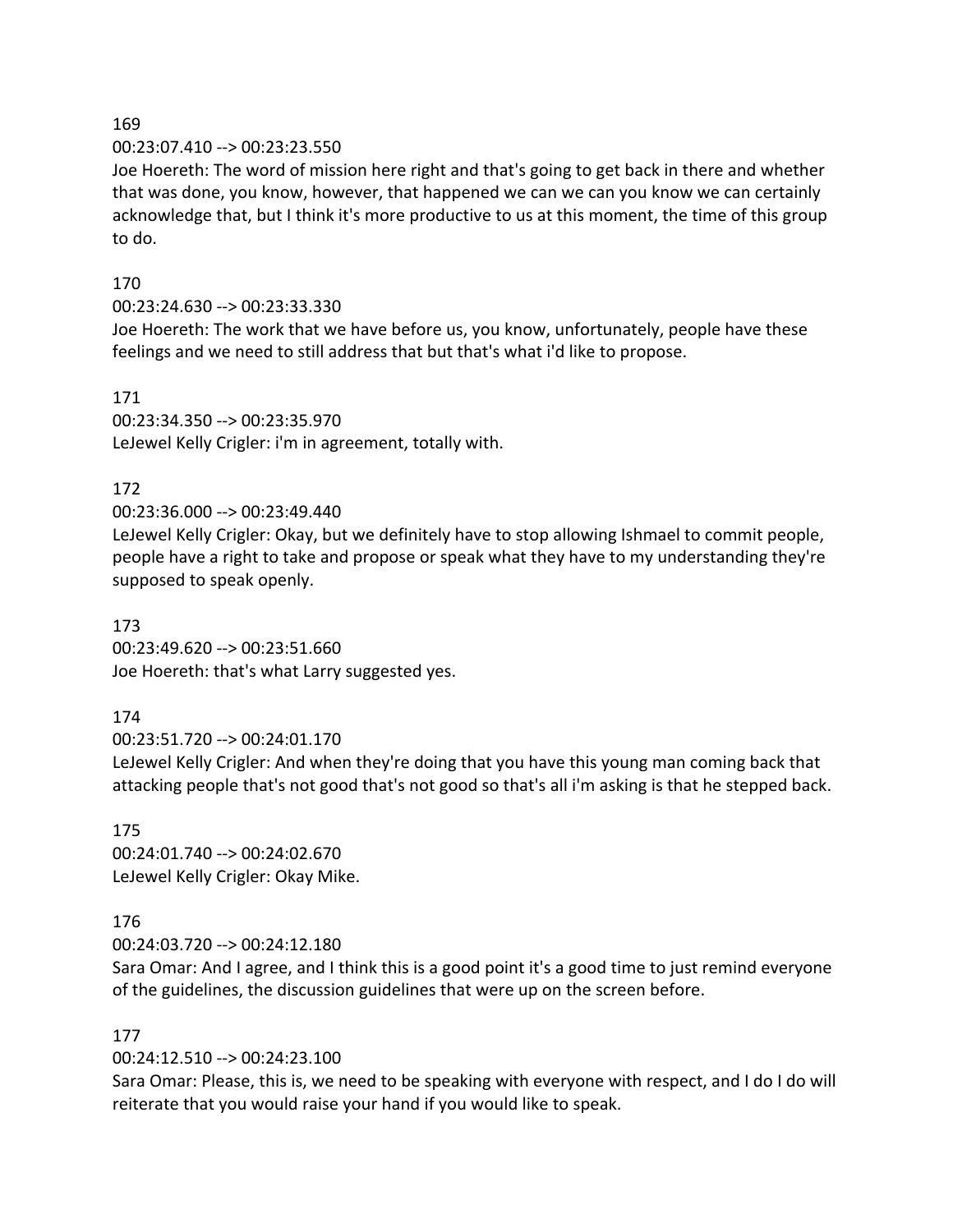00:24:23.790 --> 00:24:37.740

Sara Omar: Do not just jump into as to respond to anyone, so there is a quite a few people's hands raised and I apologize if I am not tracking this correctly by who raised their hand first but i'm just going to go.

#### 179

#### 00:24:38.340 --> 00:24:48.030

Sara Omar: Like i'm down the list of who that what I see here so i'm going to start with Kevin you have your hand raised, please will and provide your comments.

180

00:24:49.200 --> 00:24:50.280 Kevin Joshua: Thank you, I.

181 00:24:50.370 --> 00:24:51.840 Kevin Joshua: was actually going to.

## 182

00:24:52.200 --> 00:24:57.090

Kevin Joshua: have three parts i'm trying to make this fast, the first part was actually going to ask the process of which.

#### 183

00:24:57.720 --> 00:25:06.900

Kevin Joshua: How people collaborated and worked on this, so it seems like we have kind of an answer that Thank you Joe for being for expressing those feelings and transparency with us.

#### 184

00:25:07.740 --> 00:25:16.230

Kevin Joshua: I feel that if if if the chair and the device sure cannot work together, then there needs to be some sort of discussion revolving.

## 185

00:25:16.860 --> 00:25:26.070

Kevin Joshua: The leadership team and creating a good environment for for people to work together so that was first point get that out of the way second point I wanted to know.

## 186

00:25:26.520 --> 00:25:36.210

Kevin Joshua: From the leadership Committee, which now whoever whoever created this document, if any, if they had read what was in the box.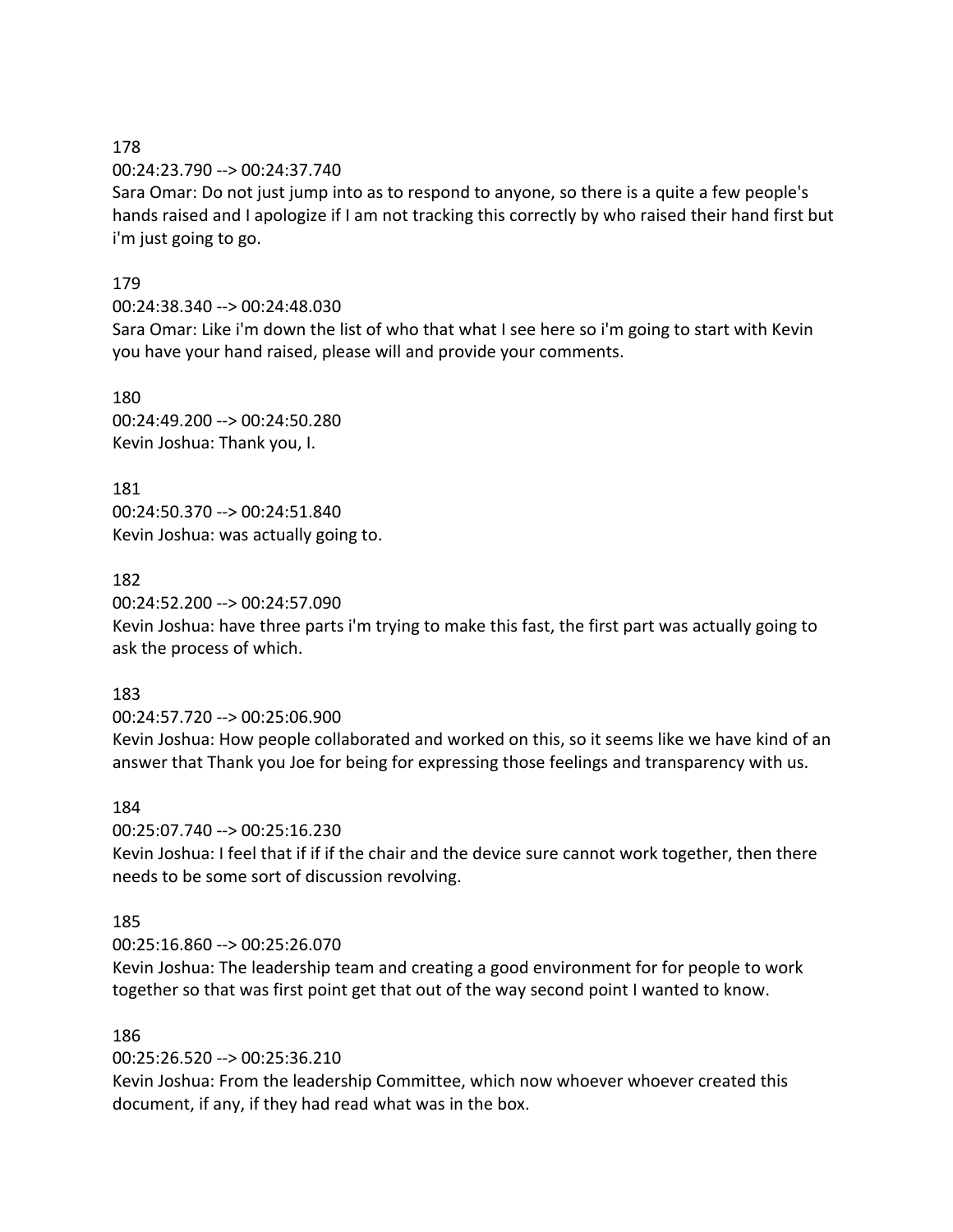00:25:37.020 --> 00:25:45.870 Kevin Joshua: That was given to us the task force had dropped in the resources, a file that stated police disciplinary behaviors.

#### 188

00:25:46.770 --> 00:26:01.500

Kevin Joshua: I guess for leadership team, or any of these ideas ran and checked to make sure that police disciplinary actions or whatever we're looking into does not coincide with this at the state level so that.

#### 189

00:26:01.710 --> 00:26:02.940 Kevin Joshua: we're not wasting our time here.

#### 190

00:26:06.270 --> 00:26:13.500 LeJewel Kelly Crigler: I didn't receive anything Kevin in regards to that, so no, no, I haven't received a seeing anything so.

#### 191

00:26:14.370 --> 00:26:25.140

Kevin Joshua: It smell, did you did you check within the resource box again that says uniformed police officers disciplinary act at the State level or any of ideas check.

## 192

00:26:26.730 --> 00:26:34.710

Kevin Joshua: With that, and in accordance to that act to make sure that we're not wasting our time here and double downing on something that we might lose it suitable.

#### 193

00:26:35.700 --> 00:26:44.880

Ismael Cordovà: I Kevin no I just checked that document, I went solely on our ordinance and our scope of work to recommend my subcommittee ideas okay.

#### 194

00:26:44.910 --> 00:26:46.230 Kevin Joshua: Thank you for being transparent.

## 195

00:26:46.560 --> 00:26:51.000

Kevin Joshua: And then the third thing was, I just wanted to propose something on the committee.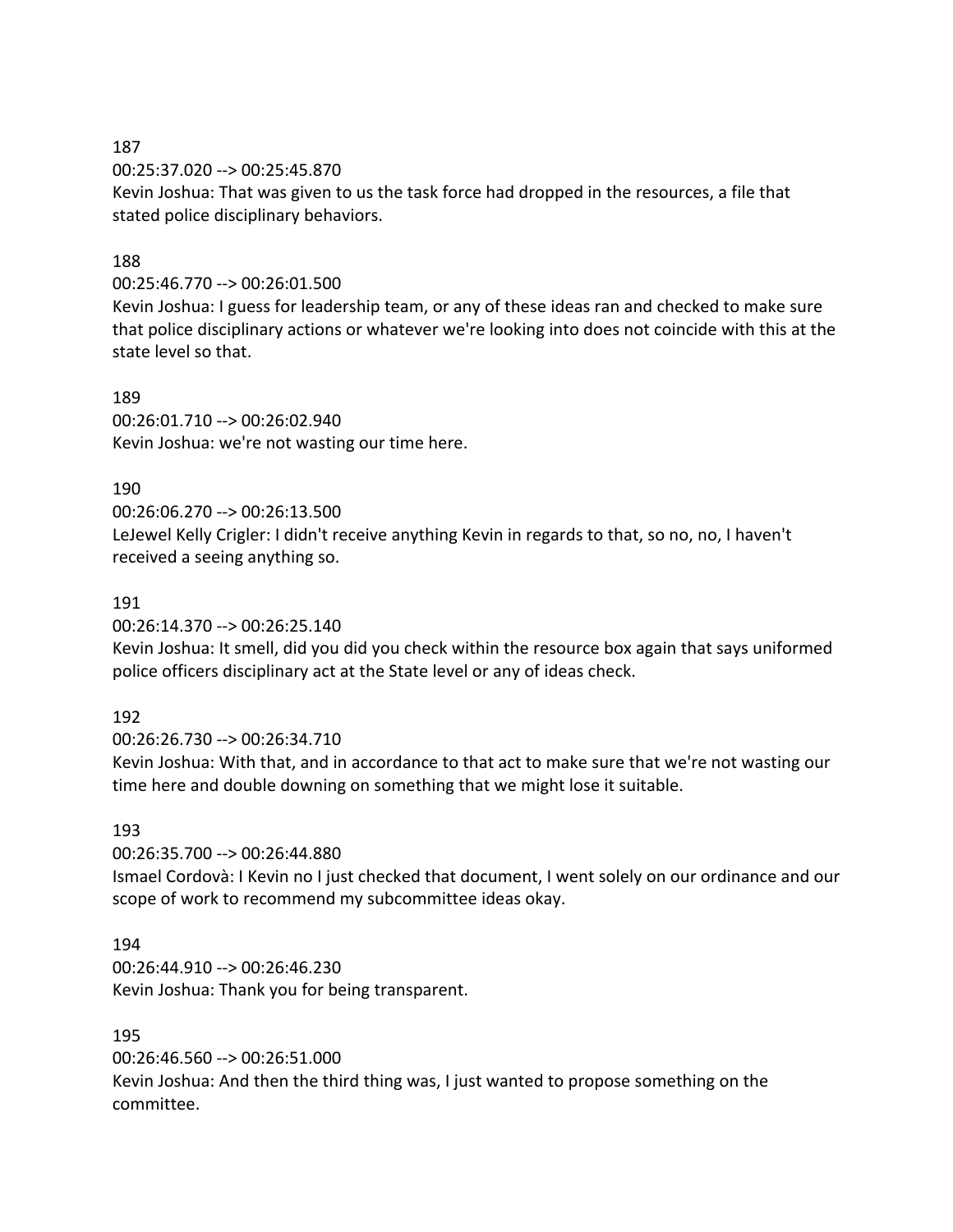00:26:52.200 --> 00:27:05.550

Kevin Joshua: As a Commission, so I wanted to honor Point six and seven for the scope of work at the city ordinance given to us and this scope of work speaks about of Let me try to get it open.

197 00:27:07.440 --> 00:27:08.460 Kevin Joshua: It speaks about.

#### 198

00:27:09.900 --> 00:27:17.490

Kevin Joshua: Okay, point six review police data to determine and so forth, as possible if disparities exists and interactions with discernible substance of community.

#### 199

#### 00:27:17.910 --> 00:27:26.160

Kevin Joshua: And then Point seven assess the adequacy of the current staffing status and equipment requirements and making recommendations, based upon best practices here city models.

#### 200

00:27:26.520 --> 00:27:37.830

Kevin Joshua: So therefore combining point in six or six and seven, I want to if it is okay and i've have discussed this with some Task Force Members already if we could establish a committee that it's.

## 201

00:27:38.610 --> 00:27:44.880 Kevin Joshua: That has the responsibility of accounting the money's going to the police department and making sure.

## 202

00:27:45.570 --> 00:27:51.360

Kevin Joshua: To see if there's a way that we could reallocate resources within that department and start looking at it that way.

## 203

00:27:52.230 --> 00:28:06.690

Kevin Joshua: I have a lot of the data already this summer collected that talks about police hours committee hours and programs and the data and the results of the police department within 2020 2021 and it's organized.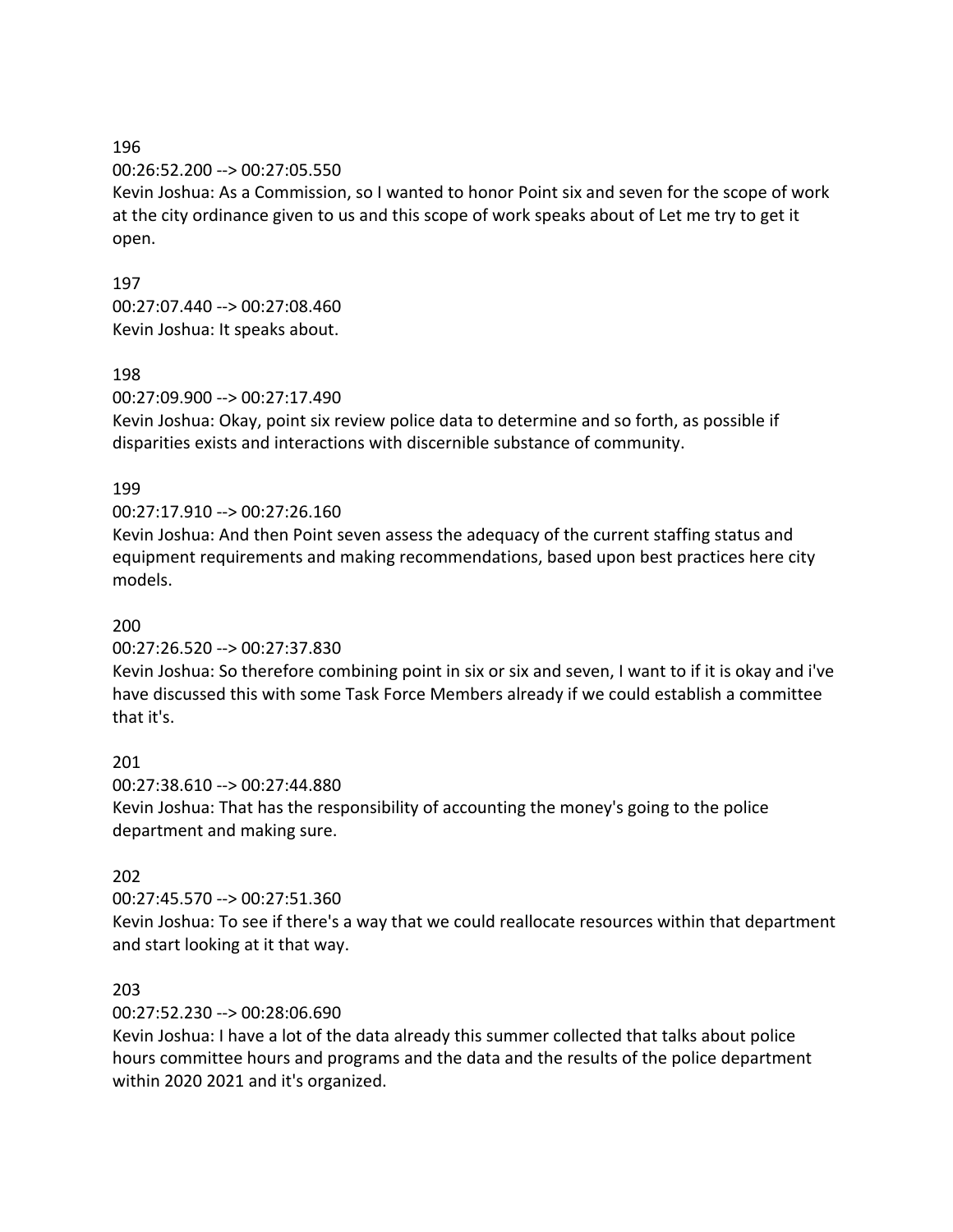00:28:07.290 --> 00:28:18.540

Kevin Joshua: So if the leadership team and the committee and every the task force permits, I would like to establish a subcommittee that that relates to Point six and seven of the task force go over.

#### 205

00:28:28.830 --> 00:28:32.130

Sara Omar: Thank you Kevin and we made note of that and adding it to the list.

#### 206 00:28:33.510 --> 00:28:34.800 Sara Omar: aubrey and then joshua.

## 207

#### 00:28:39.240 --> 00:29:02.040

Aubree Flickema: yeah I have two questions one and I did just look at the box and forgive me if i'm not understanding how it works, but i'm curious if there was any kind of a resource that was put out for Task Force Members who are not in on the leadership team to be able to provide input offline.

#### 208

00:29:03.720 --> 00:29:18.300

Aubree Flickema: and not necessarily because I don't want things to be transparent, more in the respects of time constraints, is there an opportunity for Task Force members to provide feedback or suggestions.

## 209

00:29:19.230 --> 00:29:27.210

Aubree Flickema: When we're making decisions on things like subcommittees whether that's like doodle poll or adding things.

## 210

00:29:29.370 --> 00:29:38.100

Aubree Flickema: Just to make sure everybody's input is honored was that is that something that is, is there a tool i'm missing or that was given as an opportunity.

#### 211

#### 00:29:39.030 --> 00:29:52.230

Sara Omar: No, but we, I mean we did send around a mural board to me like to ask if you have any additional suggestions you can add them there as a sticky note so that's still open, and I can we can resend that link, if you would like.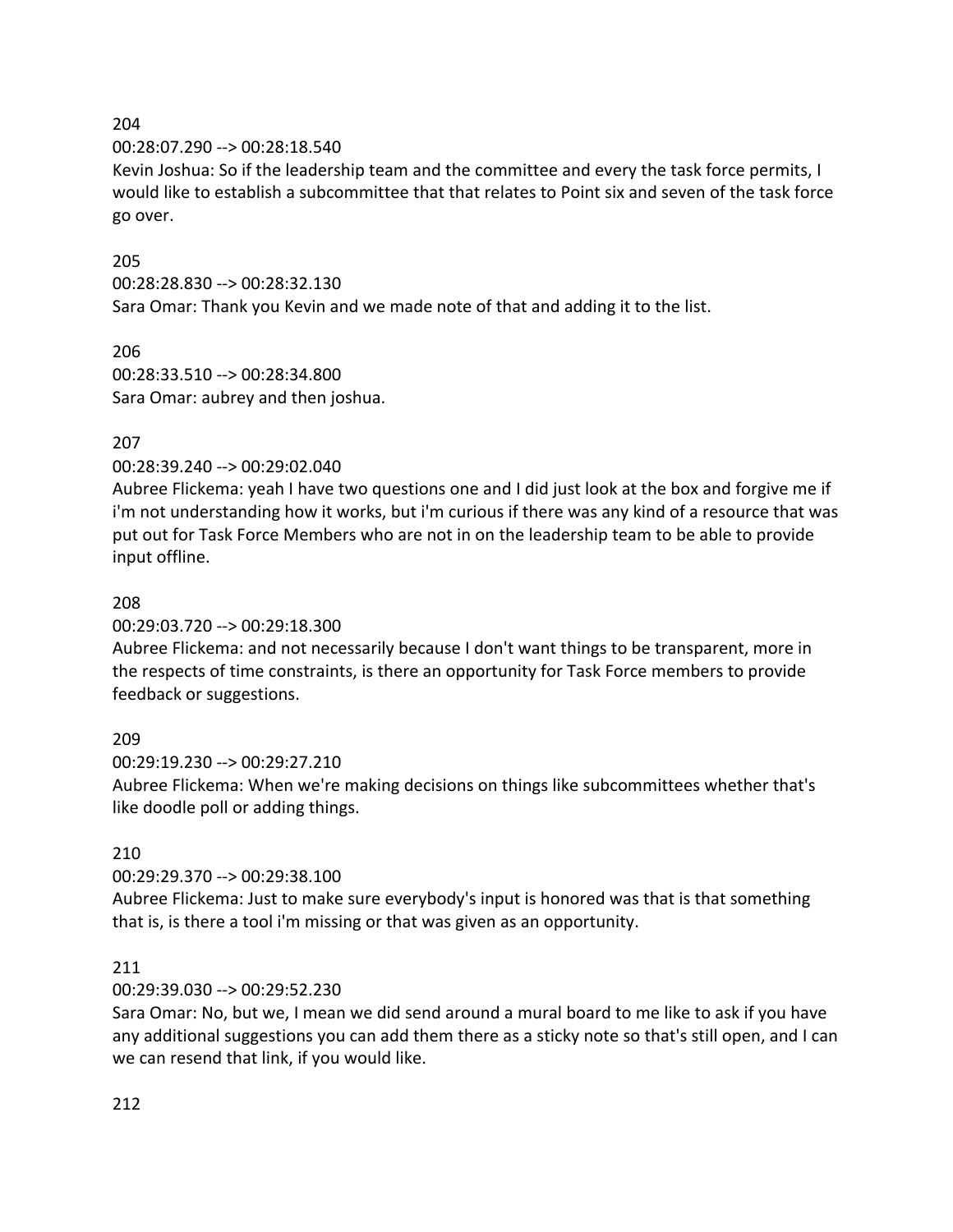#### 00:29:52.560 --> 00:30:04.770

Sara Omar: And then we can also what we're planning on doing is capturing everyone's thoughts and feedback and providing a consolidated list and that way we can send around to the to oberlin after this meeting.

#### 213

00:30:05.250 --> 00:30:07.500 Aubree Flickema: Great Thank you I would appreciate that.

#### 214

00:30:08.850 --> 00:30:19.260

Aubree Flickema: It sounds like some of what is going on here is that perhaps there isn't a and there's a lot going on here, but perhaps one small piece of it is that there's not a great.

#### 215

00:30:20.070 --> 00:30:29.370

Aubree Flickema: way that everyone knows about which you just explained away, where we can provide feedback like that, and so, which is wondering if that might be a way for people to do that.

#### 216

00:30:29.910 --> 00:30:35.040

Aubree Flickema: And then the second question, I had for leadership team is did you consider any.

#### 217

#### 00:30:35.880 --> 00:30:49.890

Aubree Flickema: In your conversations you talk at all about mental health or about social services and how they relate to the police force and how the police force is trained in some of those areas to even refer out where it's appropriate.

#### 218

00:30:51.090 --> 00:30:53.370 Aubree Flickema: I think that's a we're in the middle of a mental health crisis.

#### 219

00:30:54.690 --> 00:31:04.290

Aubree Flickema: In our nation and our world, right now, so i'm gonna be curious to hear a little bit about that is that was something that was not suggest that it is something we consider as a committee.

#### 220

00:31:08.760 --> 00:31:12.510 LeJewel Kelly Crigler: I think it's definitely something every that can be added.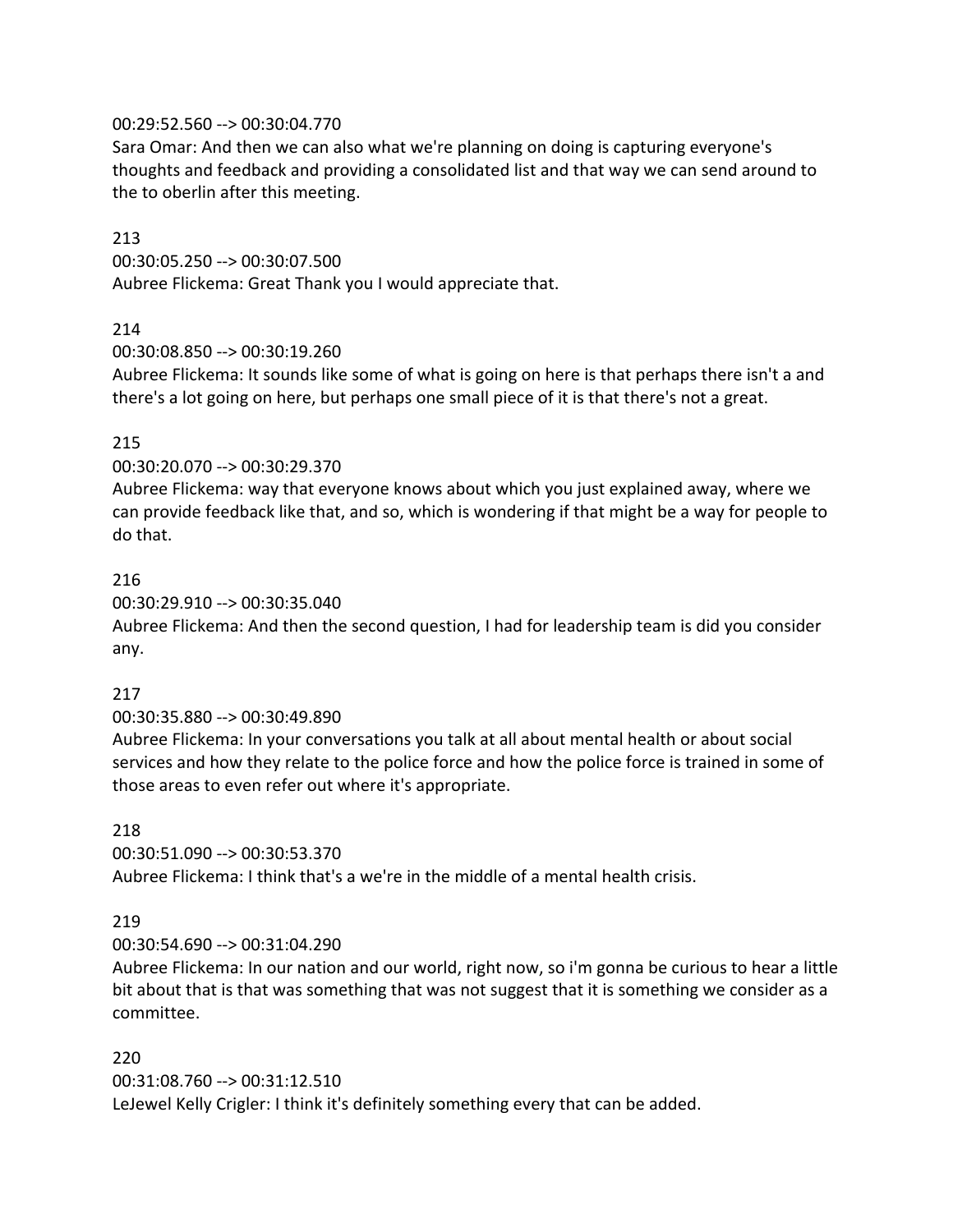00:31:14.190 --> 00:31:23.520

LeJewel Kelly Crigler: That I know of, it has not been discussed, as I stated before i'm kind of getting it just like you all, are doing it, even though i'm in a chair.

#### $222$

#### 00:31:23.940 --> 00:31:34.230

LeJewel Kelly Crigler: And that's kind of my issue of what i'm having you know because I definitely was under the or wants with kept suggesting suggesting.

#### 223

00:31:34.620 --> 00:31:50.280

LeJewel Kelly Crigler: That you all, would have input on this, and that was you know my thing that i'd be able to contact you all, are you all, be able to email me, you know or contact me in some sort of way so that we could get these things.

#### 224

00:31:51.660 --> 00:32:08.280

LeJewel Kelly Crigler: Ideas put on here um, and again I just you know get the list with all your names and your emails so, unfortunately, no um you know at least I have and I don't know if someone else has, but I did not so sorry.

## 225

00:32:08.790 --> 00:32:15.120

LeJewel Kelly Crigler: But I will be in contact with you going further, to make sure that you know I get your information, if you don't mind.

226 00:32:15.750 --> 00:32:19.710 Aubree Flickema: yeah that's great I was just curious if it was a point of conversation.

227 00:32:19.770 --> 00:32:20.370 Aubree Flickema: Yes, one.

228 00:32:20.520 --> 00:32:21.690 Aubree Flickema: represented in here so.

229

00:32:21.960 --> 00:32:24.300 LeJewel Kelly Crigler: yeah and i'm in agreement with you that's something to I.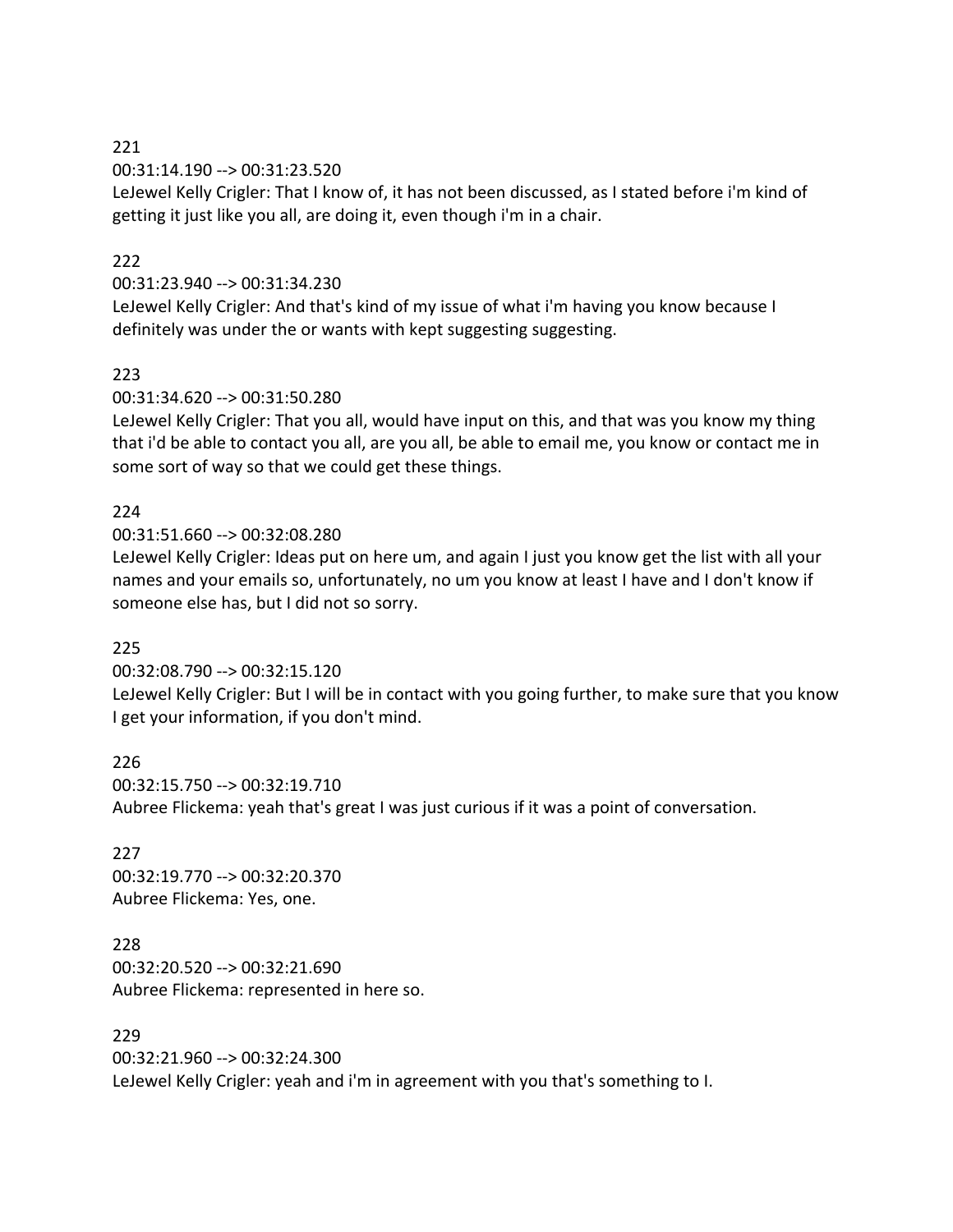230 00:32:24.360 --> 00:32:27.210 LeJewel Kelly Crigler: definitely think that should be on here, thank you.

231 00:32:28.530 --> 00:32:30.420 Aubree Flickema: yeah I had to sure.

## 232

00:32:30.870 --> 00:32:42.780

Sara Omar: Thank you um, I just wanted to announce that this is being live on YouTube just call us for the some of the technical difficulties in the beginning, but just want everyone to be aware of that.

# 233

00:32:44.760 --> 00:33:03.420

Sara Omar: And again, this is really the start of the conversation, and I really hope that every we are capturing everyone's thoughts, but we will provide multiple avenues for everyone to provide feedback after this meeting so just going down tish and then joshua and and Marcus.

234 00:33:09.510 --> 00:33:10.980 Tish Calhamer: Thank you, good evening everyone.

# 235

00:33:12.780 --> 00:33:27.690

Tish Calhamer: I see these topics as being categories, and if you have a particular passion within a category that should be the subcommittee that you pursue and you bring that voice forward.

## 236

00:33:28.260 --> 00:33:44.040

Tish Calhamer: I personally agree with aubrey I happen to be very interested in the topic of mental health mental health could certainly pop up under training, I believe the Elgin police department trains all of their officers and crisis intervention training.

# 237

00:33:45.120 --> 00:33:55.590

Tish Calhamer: It can also come under kevin's proposed subcommittee of allocation of funds, do you allocate funds to the police as.

# 238

00:33:56.130 --> 00:34:12.780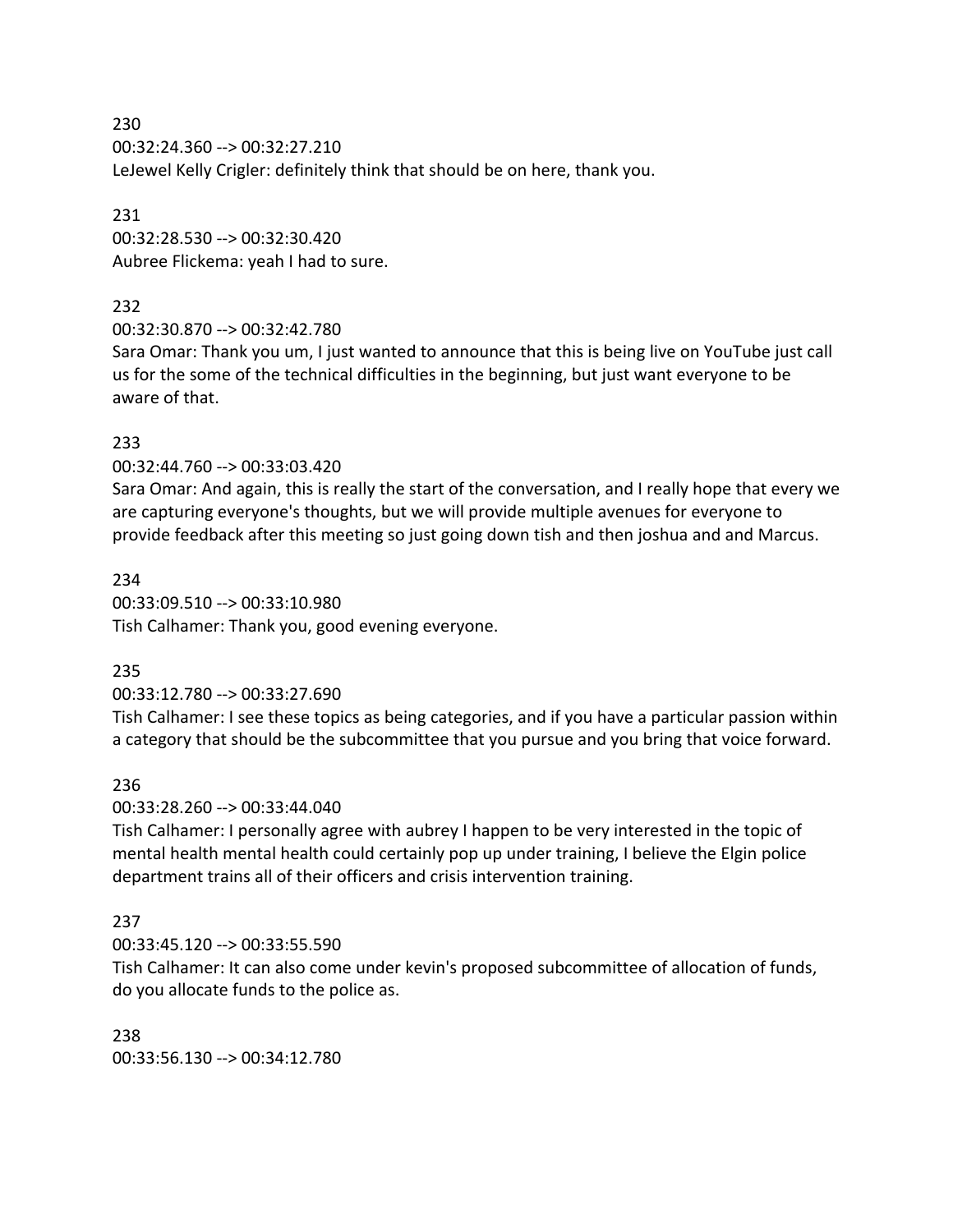Tish Calhamer: First responder and social services arena or not, so it could come up there, it could come up in a variety of different places, whatever your passion is, whatever your direction is your voice could be heard in any of these subcommittees I believe.

239

00:34:13.830 --> 00:34:20.850

Tish Calhamer: I don't want to waste any more time itemizing under these proposed topics and they are proposed.

240

00:34:21.900 --> 00:34:30.870 Tish Calhamer: I also want to just throw this out there, I would recommend Can we just fast track the the citizens review board.

## 241

00:34:31.560 --> 00:34:45.300

Tish Calhamer: The civilian review board because, clearly, there is a lot of interest there's a lot of passion there's a lot of work that's already been done, let everyone who is interested in that topic run with it.

242 00:34:46.350 --> 00:34:48.480 Tish Calhamer: And then the other topics.

243

00:34:50.400 --> 00:34:52.980 Tish Calhamer: can just be parsed out amongst.

244 00:34:54.000 --> 00:34:54.810 Tish Calhamer: The rest of us.

245 00:34:58.410 --> 00:34:59.280 Tish Calhamer: And by the way.

246

00:35:00.300 --> 00:35:06.360 Tish Calhamer: I have to commend Marcus for speaking with candor brutal honesty.

247 00:35:07.530 --> 00:35:09.180 Tish Calhamer: pain and frustration.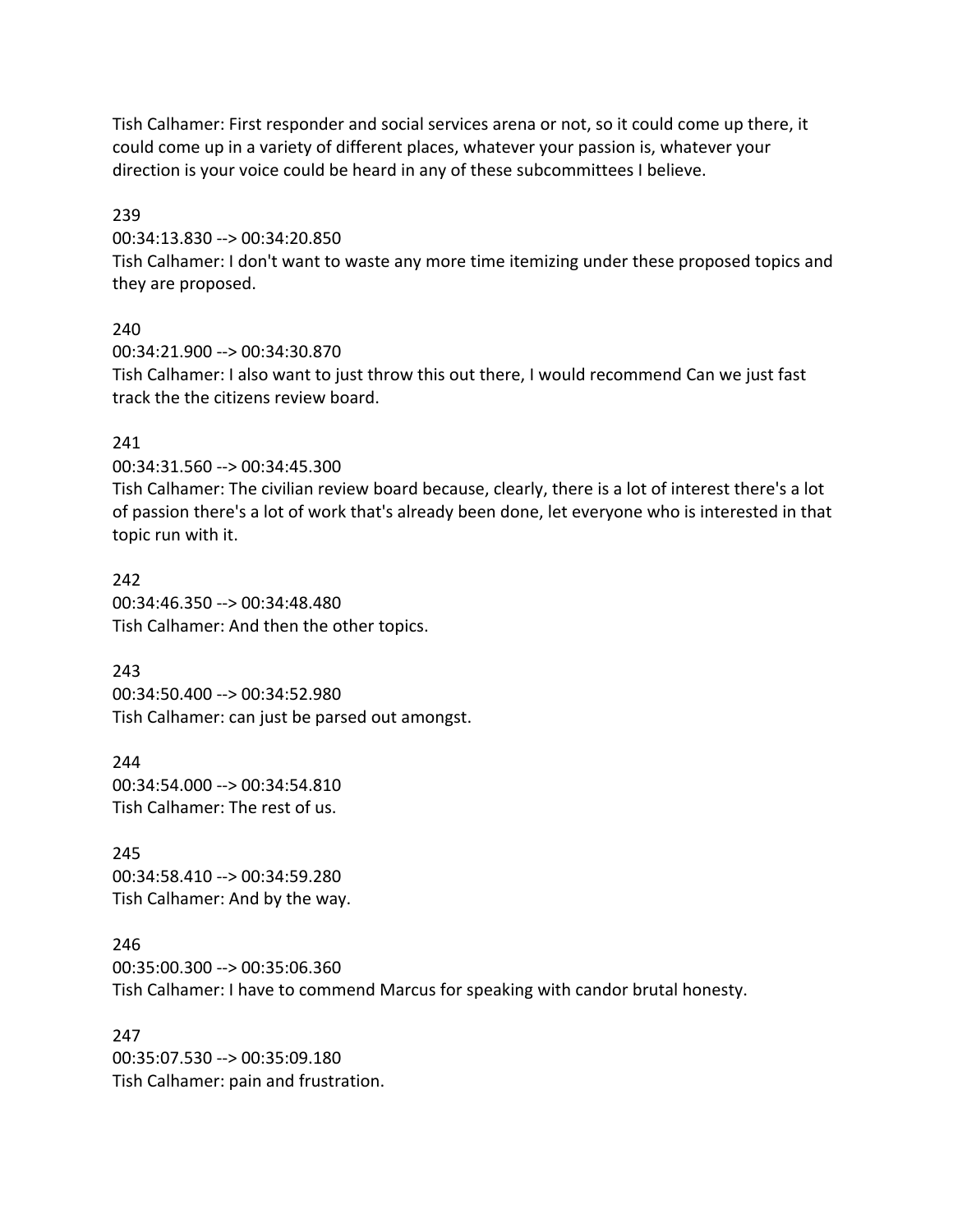00:35:10.200 --> 00:35:22.290

Tish Calhamer: But on the other hand, I do agree that we need to be respectful and we need to be civil however i'm also going to say that sometimes we can waste a lot of time by.

#### 249

00:35:22.860 --> 00:35:29.610

Tish Calhamer: thanking everybody for being honest and saying things like I hear you I hear you and then our true feelings erupt.

#### 250

00:35:30.360 --> 00:35:42.090 Tish Calhamer: Why don't we just have a conversation let everyone speak, however, raw however formal however pained, however, blah say whatever you want to say.

#### 251

00:35:42.780 --> 00:35:56.520

Tish Calhamer: The respect comes in, simply listening, this is not an opportunity to prove that you're some sort of super listener and you're thanking everybody, for you know being so honest just let people speak.

252 00:35:59.880 --> 00:36:00.360 Tish Calhamer: Thank you.

253 00:36:07.290 --> 00:36:07.800 Sara Omar: Thank you.

254 00:36:08.280 --> 00:36:10.140 Sara Omar: joshua and then mark is.

255 00:36:13.650 --> 00:36:16.980 Joshua Brockway: just looking down the list and and hearing.

#### 256

00:36:18.420 --> 00:36:28.920

Joshua Brockway: My feeling would be to put the forced engagement and those things under the racial profiling and disparities, rather than under training, I think the question under training is about use of force.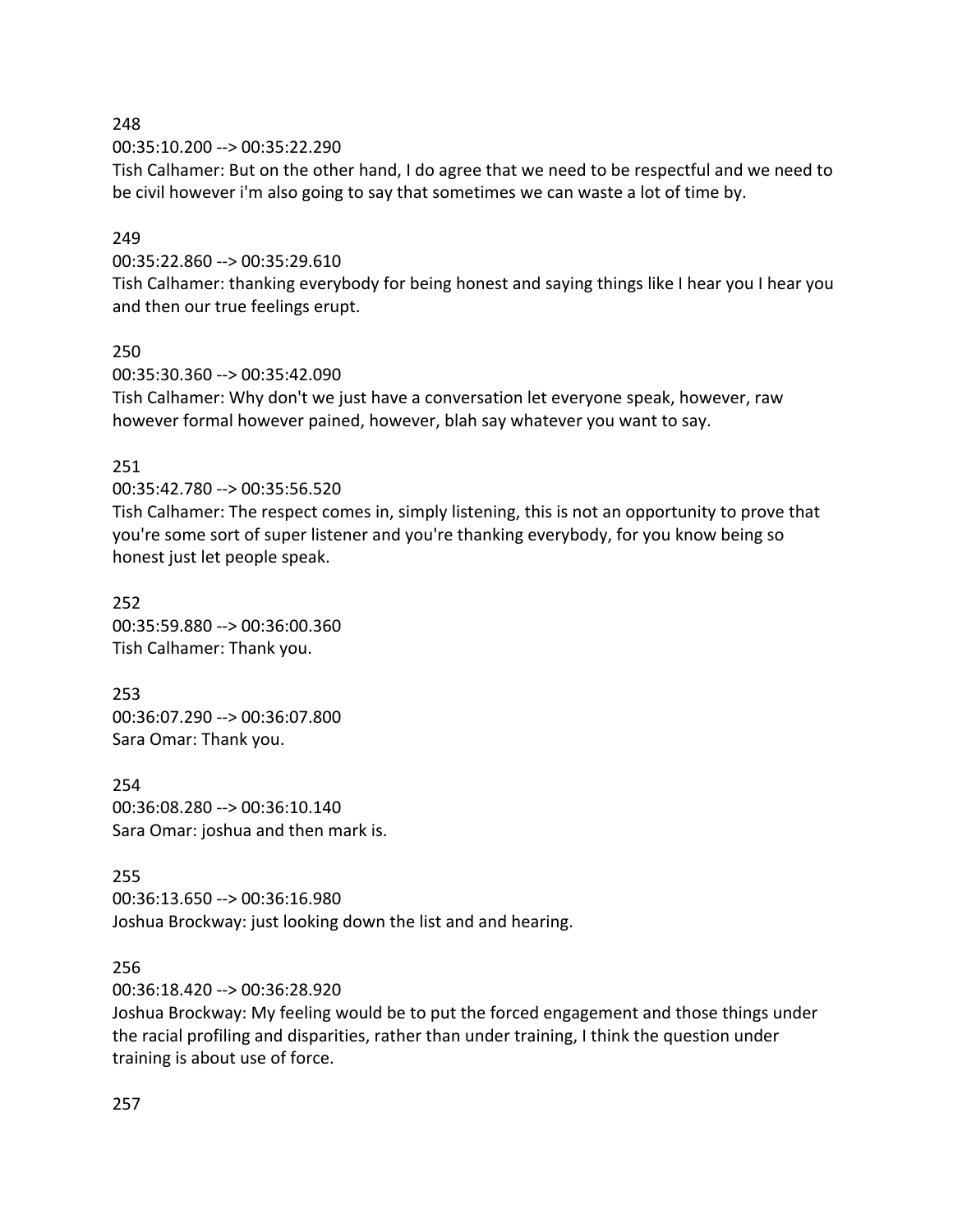#### 00:36:30.060 --> 00:36:37.170

Joshua Brockway: And and hearing Marcus and the clarity, the difference between entrapment and that forced engagement it really as a question about.

#### 258

00:36:38.070 --> 00:36:50.430

Joshua Brockway: policing in the black community, and so I would rather see that up there, instead of putting that with training, however, I do want to see mental health broken out into two different categories one is.

#### 259

00:36:51.930 --> 00:36:58.050 Joshua Brockway: Well, three right kind of like like I said about both training and financial allocations.

## 260

00:36:59.250 --> 00:37:13.620

Joshua Brockway: How do you engage persons with mental health, I was looking through the response to resistance for 2020 and about a third little over a third of the engagements on resistance or around were categorized as emotionally distressed.

261 00:37:15.210 --> 00:37:16.320 Joshua Brockway: that's a big piece of.

262

00:37:18.000 --> 00:37:19.530 Joshua Brockway: engagement in terms of policing.

## 263

00:37:21.420 --> 00:37:32.040

Joshua Brockway: higher than drug use, not quite as high as alcohol, but I think that's important to pay attention to, but I also want us to ask the recruitment question and retention and mental health of the police officers.

## 264

00:37:33.870 --> 00:37:43.050

Joshua Brockway: If you look through some of the the recent reporting, you know we talked about a suicide intervention, domestic violence and then.

#### 265

00:37:44.490 --> 00:37:50.580

Joshua Brockway: Then you ask them to go police a crime scene, especially two murders in the last few months.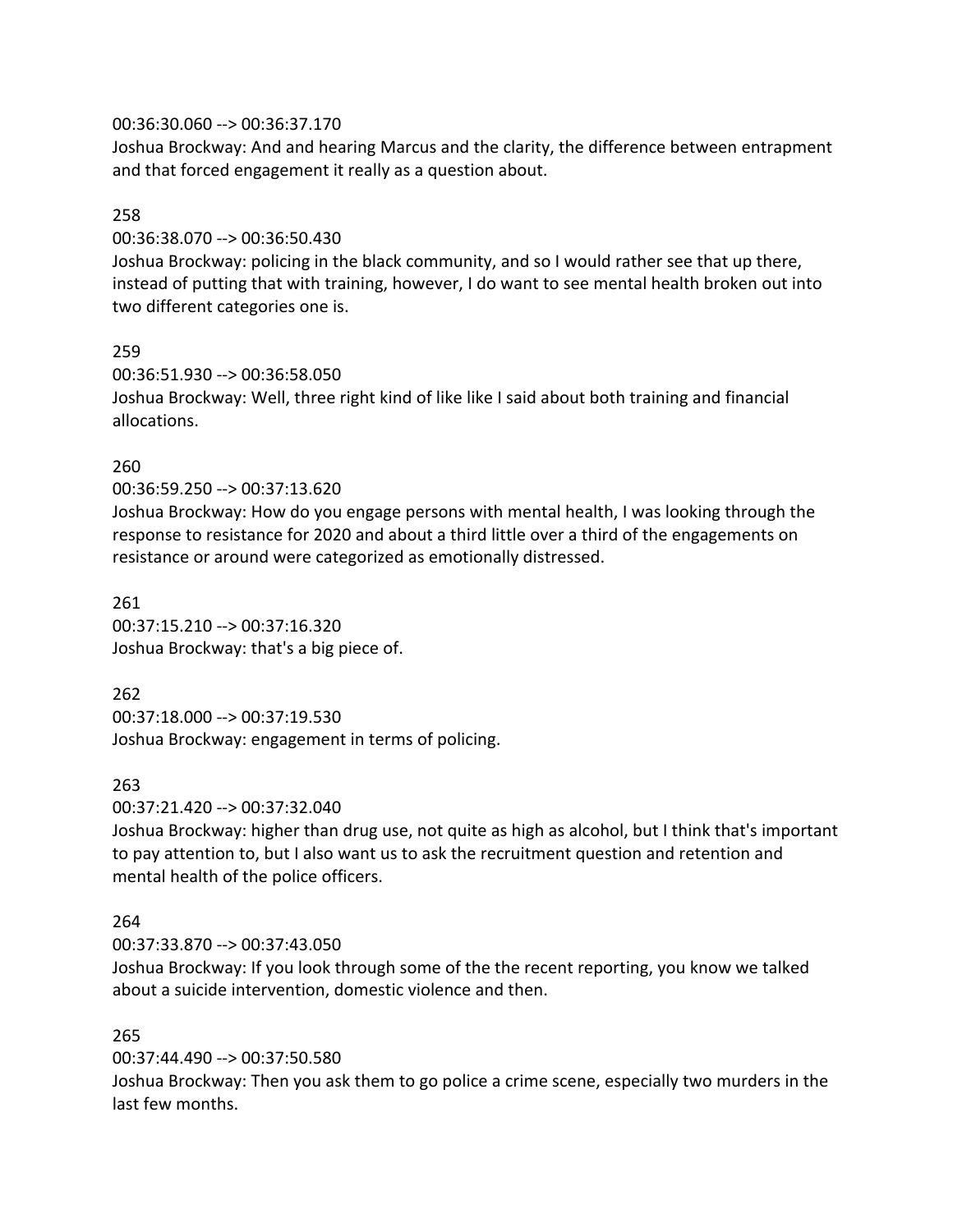00:37:52.590 --> 00:38:01.140

Joshua Brockway: Police Officers engage a lot and I don't want to I don't want an officer on the beat who is emotionally distressed themselves and and loses their.

#### 267

#### 00:38:01.830 --> 00:38:11.070

Joshua Brockway: loses their cool in the middle of their job because of the emotional capacity of their job, so I think that's one place where we can tag mental health in a variety of ways.

#### 268

00:38:12.600 --> 00:38:24.360

Joshua Brockway: i'm concerned about the accountability piece, and the the racial disparities one, because I think those overlaps so much and so i'm trying to figure out how to parse those out or if those are important to split.

#### 269

00:38:24.810 --> 00:38:33.090

Joshua Brockway: In the different timeframes, even though they both have a lot of energy, because I think they will overlap pretty significantly thanks.

#### 270

00:38:34.410 --> 00:38:36.750 Joe Hoereth: Sarah, can I just jump in on that one.

## 271

00:38:37.290 --> 00:38:40.530

Joe Hoereth: joshua thanks for pointing that out, I think one of the things we'll be doing is.

#### 272

00:38:41.010 --> 00:38:46.350

Joe Hoereth: paying attention to that overlap and helping to pay attention to it, pointing it out.

#### 273

00:38:51.090 --> 00:38:54.570 Sara Omar: Thank you Marcus and then councilmember.

274 00:38:54.630 --> 00:38:55.080 Paul.

275 00:38:57.570 --> 00:38:59.160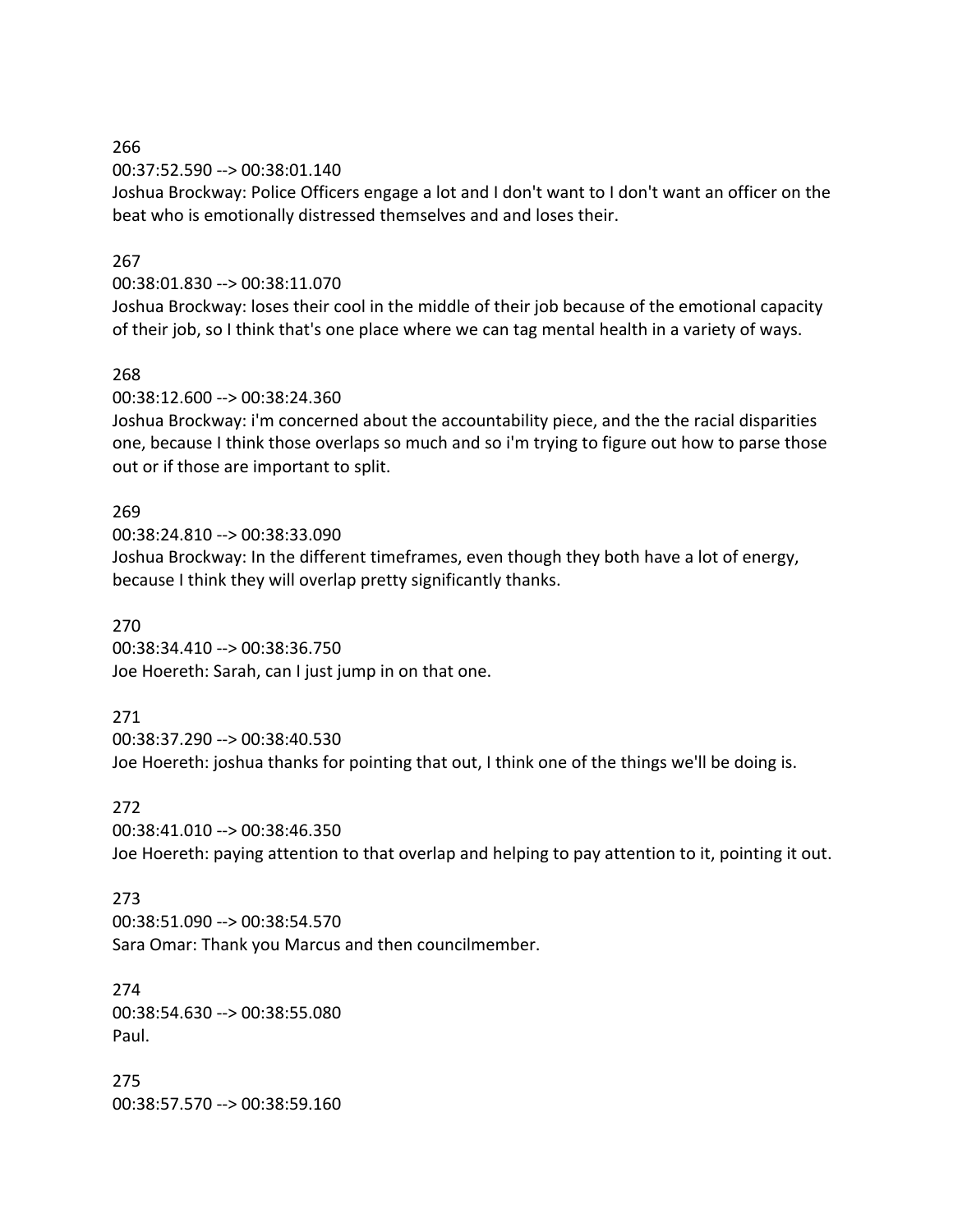Marcus"The People's Champ" Banner: I just want to say that.

276 00:38:59.970 --> 00:39:01.140 Marcus"The People's Champ" Banner: Whatever we're doing here.

#### 277

00:39:01.650 --> 00:39:02.880 Tish Powell: Can we please not going.

#### 278

00:39:02.880 --> 00:39:14.280

Marcus"The People's Champ" Banner: into it, what we can and can't do right there's laws there's all kinds of ordinances and ceilings that are put in order to prevent us from getting where we need to.

279 00:39:14.310 --> 00:39:14.670 Be.

280

00:39:15.780 --> 00:39:19.980

Marcus"The People's Champ" Banner: So the things that I personally talk about I know they're not it easy.

#### 281

00:39:21.030 --> 00:39:31.710

Marcus"The People's Champ" Banner: I know it's fun, but we have to go at it and find what is needed, not what they're going to allow us to do, and just because something is written into long, it can be unwritten.

## 282

00:39:32.070 --> 00:39:40.710

Marcus"The People's Champ" Banner: And if you don't believe me look at what they did to the 1965 voters Rights Act look what they're doing to the woman's reproduction laws.

## 283

00:39:41.130 --> 00:39:51.090

Marcus"The People's Champ" Banner: Right so just because something is there doesn't mean we can't do it, we just have to be willing to fight the fight all the way to the Supreme Court if necessary.

284 00:39:51.930 --> 00:40:00.420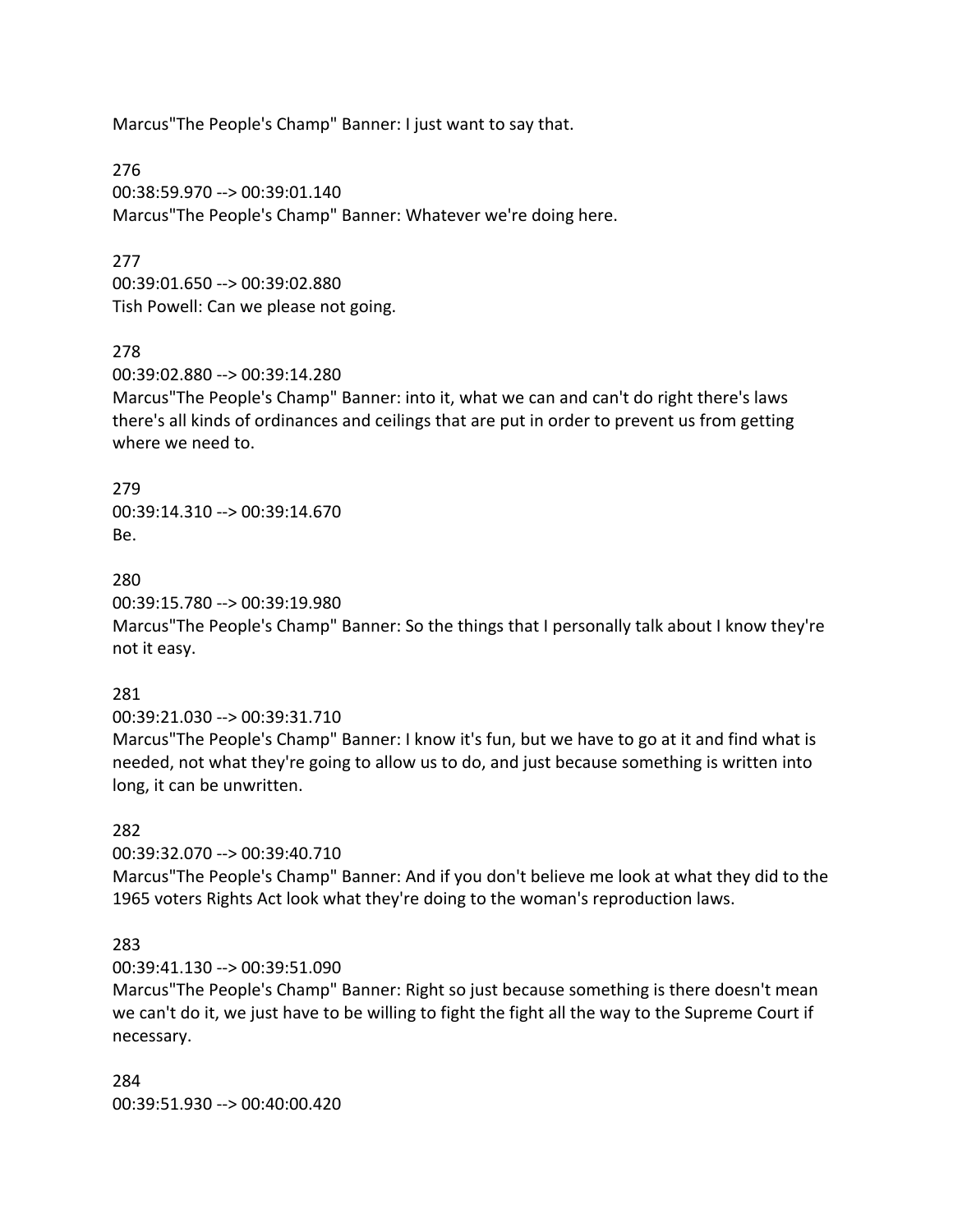Marcus"The People's Champ" Banner: that's my dedication to this and if if you know people are looking for some easy win and that's what my problem is is.

#### 285

00:40:01.080 --> 00:40:15.240

Marcus"The People's Champ" Banner: We don't need an easy when we need, what is needed in order to actually make change and to create a balance of power and accountability, with that that's that's what we should get out of this anything less than that.

#### 286

00:40:16.440 --> 00:40:17.250 Marcus"The People's Champ" Banner: there's no change.

#### 287

00:40:26.580 --> 00:40:29.100 Sara Omar: Thank you, my goodness councilmember Pal.

#### 288

00:40:31.740 --> 00:40:52.800

Tish Powell: Good evening, I just wanted to ask the facilitation team to address the items that are inbox and how they got inbox the in the resource folder because just looking at what's there it is, it appears that some of that is in response to questions or.

#### 289

00:40:54.360 --> 00:41:00.120

Tish Powell: concerns that were brought up from some of our previous meetings, I see a copy of.

#### 290

00:41:01.770 --> 00:41:09.390 Tish Powell: The current collective bargaining agreement, I also see a copy of the police officers, a bill of rights.

#### 291

00:41:11.550 --> 00:41:13.770 Tish Powell: So those are just resources that.

#### 292

00:41:15.780 --> 00:41:20.430 Tish Powell: address some of the questions I believe that came up, but I think it would be helpful.

293 00:41:21.960 --> 00:41:41.520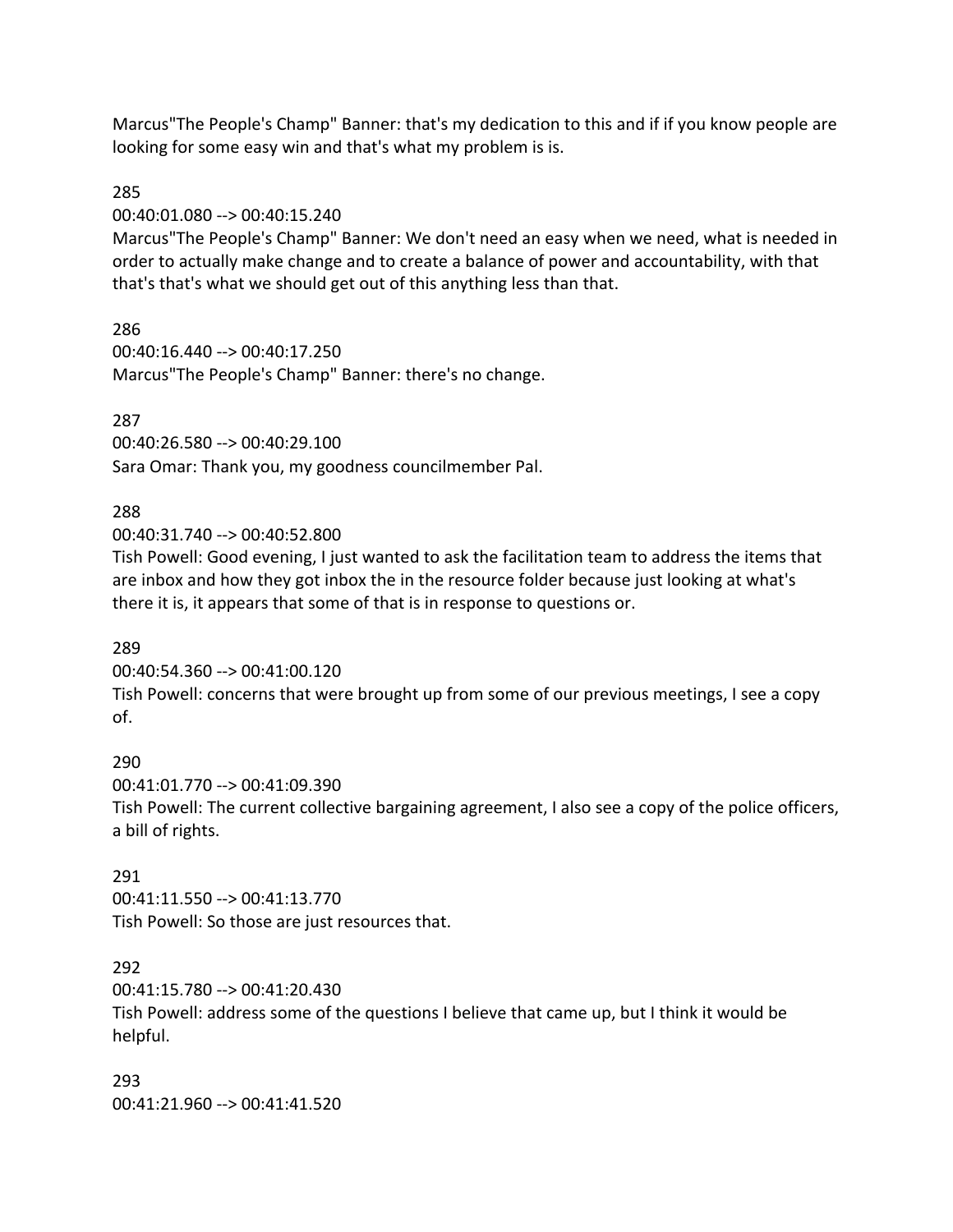Tish Powell: That, as these things are being placed and box if obviously if some of these are being placed in box forward in response to questions that have come up at the meetings, then there should be something that goes out to the group to say hey.

294

00:41:42.570 --> 00:41:56.280

Tish Powell: There was a question that came up regarding this or this request for information was made, it is now inbox in this is what it is, or this is what it looks like I think that would help.

## 295

00:41:57.060 --> 00:42:09.150

Tish Powell: Rather than just throwing things in there and then people going to the folder and not understanding what's there, or why or how it got there if that makes sense.

#### 296

00:42:10.350 --> 00:42:19.200

Tish Powell: But if someone can kind of just go through this stuff that's there now, I think I addressed a couple of them I can't I wasn't an address all of them.

#### 297

00:42:31.260 --> 00:42:41.130

Joe Hoereth: So councilman power i'm not in a position at this moment to pull it up, but I don't know somebody on our team is pulling it up, I just want to address the suggestion about.

## 298

00:42:42.960 --> 00:42:46.380

Joe Hoereth: sending out a response sending out a note to the task force.

## 299

00:42:47.790 --> 00:42:53.220

Joe Hoereth: when something goes in there we'll do that in the future, we might even try to have a way to.

## 300

00:42:53.760 --> 00:43:07.710

Joe Hoereth: send it out in a digest form if we're putting things in multiple items in so that we're not bombarding people with emails but yes, no, I agree with your point about if something is in there, in response to a task force members question.

301 00:43:07.920 --> 00:43:11.010 Joe Hoereth: or request for it will let people know once it's in there.

302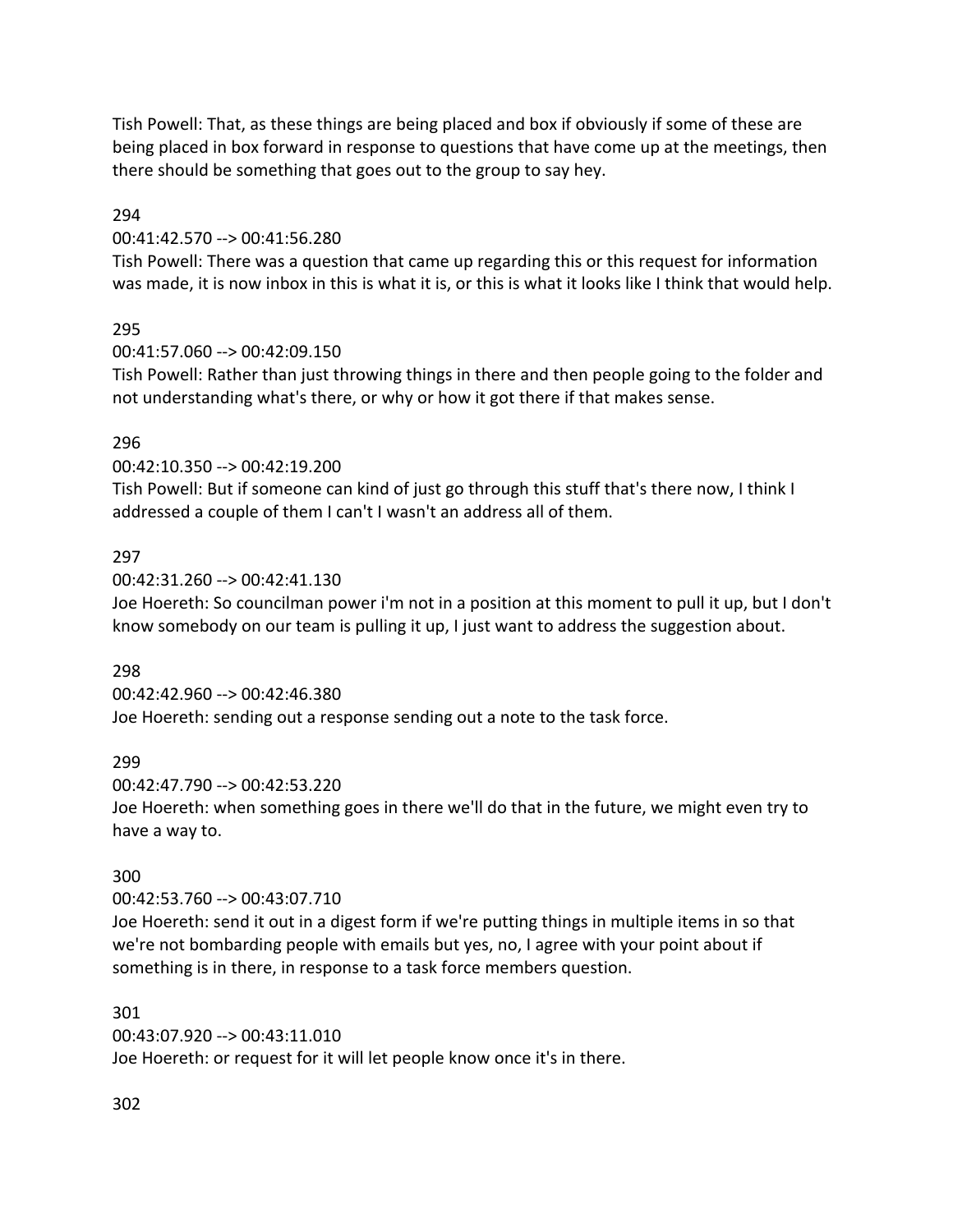00:43:13.560 --> 00:43:15.180 Tish Powell: Thank you, I think that would be helpful.

#### 303

00:43:16.620 --> 00:43:19.830 Tish Powell: And I in just to adjust some of the other things i've you know.

#### 304

00:43:21.930 --> 00:43:24.090 Tish Powell: I I don't look at this as.

305 00:43:24.510 --> 00:43:26.400 Tish Powell: A forest or dog and pony show.

## 306

00:43:27.930 --> 00:43:35.010

Tish Powell: i'm sure I know I have other things I could be doing and i'm sure everyone on this task force has other things that they can be doing.

#### 307

00:43:36.930 --> 00:43:52.800

Tish Powell: The goal of this task force, I mean, obviously we had to have some type of structure in order to form the task force, and that is where the ordinance came in, but we kept it pretty open so that.

#### 308

00:43:53.880 --> 00:43:56.280 Tish Powell: This task force could still address.

#### 309

00:43:57.840 --> 00:44:07.830

Tish Powell: A lot of the concerns and, hopefully, all of the concerns that you all have I haven't heard anything that's been said here today that.

## 310

00:44:08.610 --> 00:44:20.640

Tish Powell: can't or shouldn't be addressed the profiling issue is a real issue, the forced engagements are a real issue that is something that could easily fall under.

#### 311

00:44:21.240 --> 00:44:31.230

Tish Powell: The sub committee for profiling, those are real issues there's data probably that shows that that's a real issue that needs to be addressed.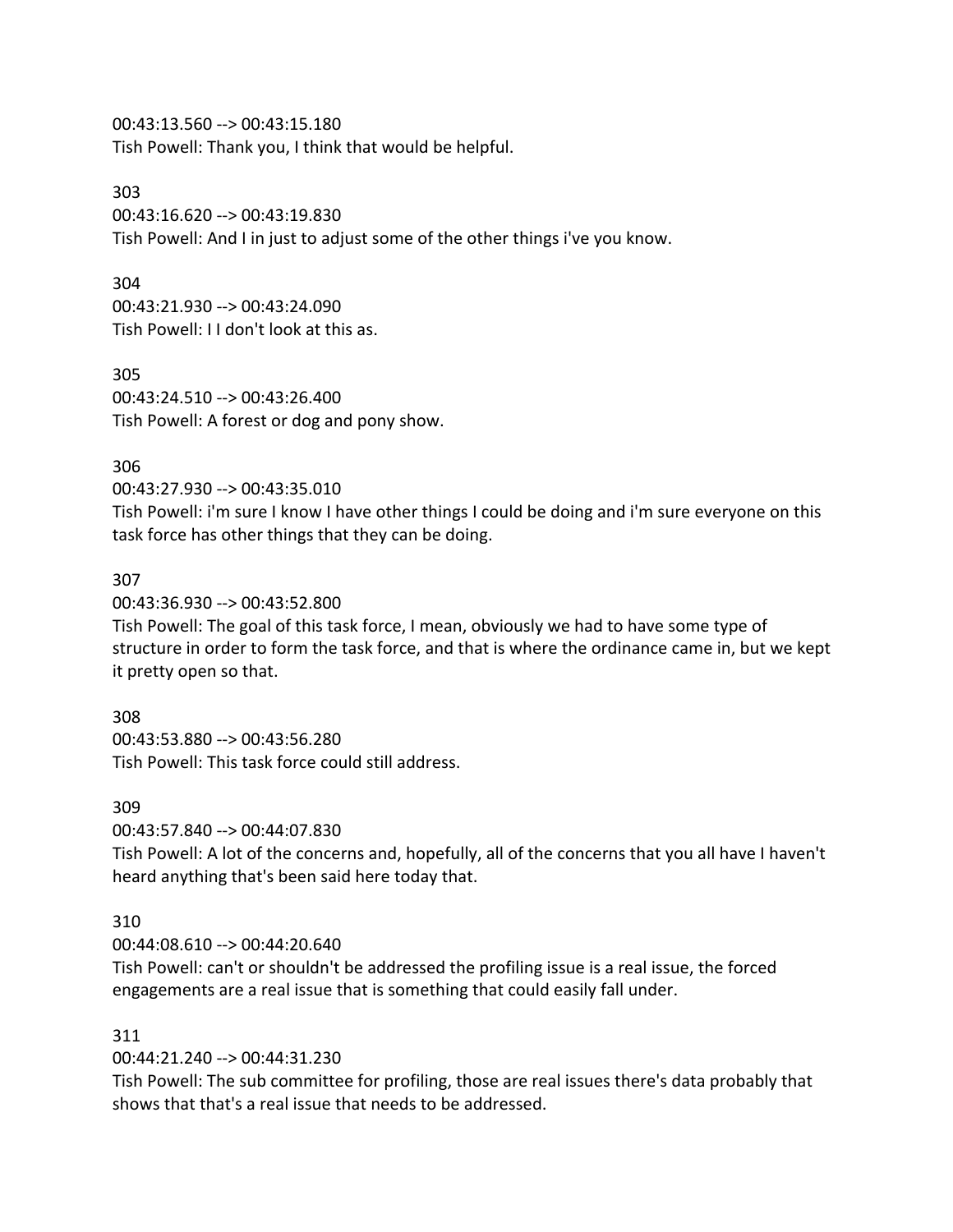312 00:44:32.400 --> 00:44:34.290 Tish Powell: it's nothing that even be argued about.

## 313

00:44:36.480 --> 00:44:42.600 Tish Powell: But the whole I think what really needs to happen at these meetings is.

## 314

00:44:43.650 --> 00:44:52.680

Tish Powell: Before we end these meetings, we need to make sure that there's some type of consensus from everyone.

## 315

00:44:53.220 --> 00:45:06.570

Tish Powell: on how to move forward, I even heard some suggestions on using doodle or some other type of mechanism for folks to communicate ideas in between meetings.

## 316

00:45:07.080 --> 00:45:20.220

Tish Powell: I think that's important because I think a lot of the work that is going to have to be done is going to have to be done in between the meetings we're only meeting every other week or two hours at a time.

## 317

00:45:21.330 --> 00:45:23.790

Tish Powell: So I don't want to take up a lot of time, but those were just.

## 318

00:45:24.840 --> 00:45:35.220

Tish Powell: My quick feedback and just wanting to make sure that as we you know put things in that that dropbox that a people know that they're there and be that.

## 319

00:45:36.360 --> 00:45:41.460

Tish Powell: there's some explanation on what it is and if it's addressing something that people have asked for.

## 320

00:45:46.020 --> 00:45:50.910

IPCE | Norma E Ramos: A great Council member Paul, I just want to add something really quick before Sarah continues that facilitation.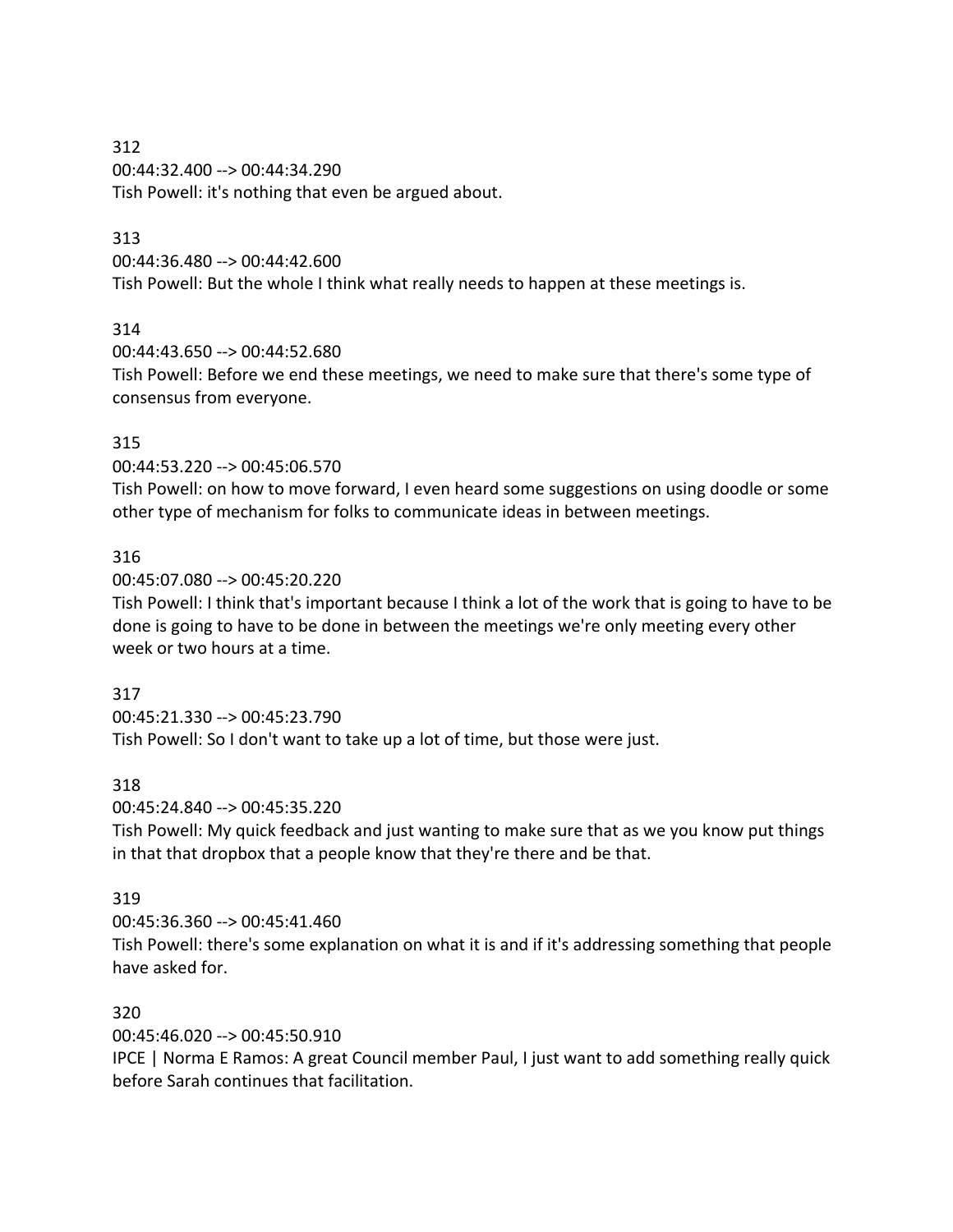#### 321 00:45:51.480 --> 00:46:03.660

IPCE | Norma E Ramos: In the in the box folder there is a way for us to also add notes and we can do that, and so that we can identify like what those resources are and why we why they are where they are as well, so we can do that, we can work on that this week.

## 322

00:46:05.520 --> 00:46:06.000 Tish Powell: Thank you.

### 323

00:46:09.810 --> 00:46:18.510 Sara Omar: Thank you, thank you, one to note that it is 804 and we do have another agenda item but.

### 324

00:46:18.660 --> 00:46:20.610 Sara Omar: Just noting that there are.

325 00:46:21.090 --> 00:46:22.020 Joe Hoereth: No for Sarah.

326 00:46:22.830 --> 00:46:24.600 Sara Omar: Oh, thank you i'm.

327 00:46:25.650 --> 00:46:27.270 Sara Omar: Sorry, I am an Eastern time.

## 328

00:46:28.530 --> 00:46:40.380 Sara Omar: We do have people whose hands are raised does do everyone feel comfortable that we continue this conversation until and then take a break before we move on to the next topic.

### 329 00:46:44.700 --> 00:46:45.480 Sara Omar: I see.

330 00:46:46.110 --> 00:46:48.630 Sara Omar: Okay, I do not see any objections so.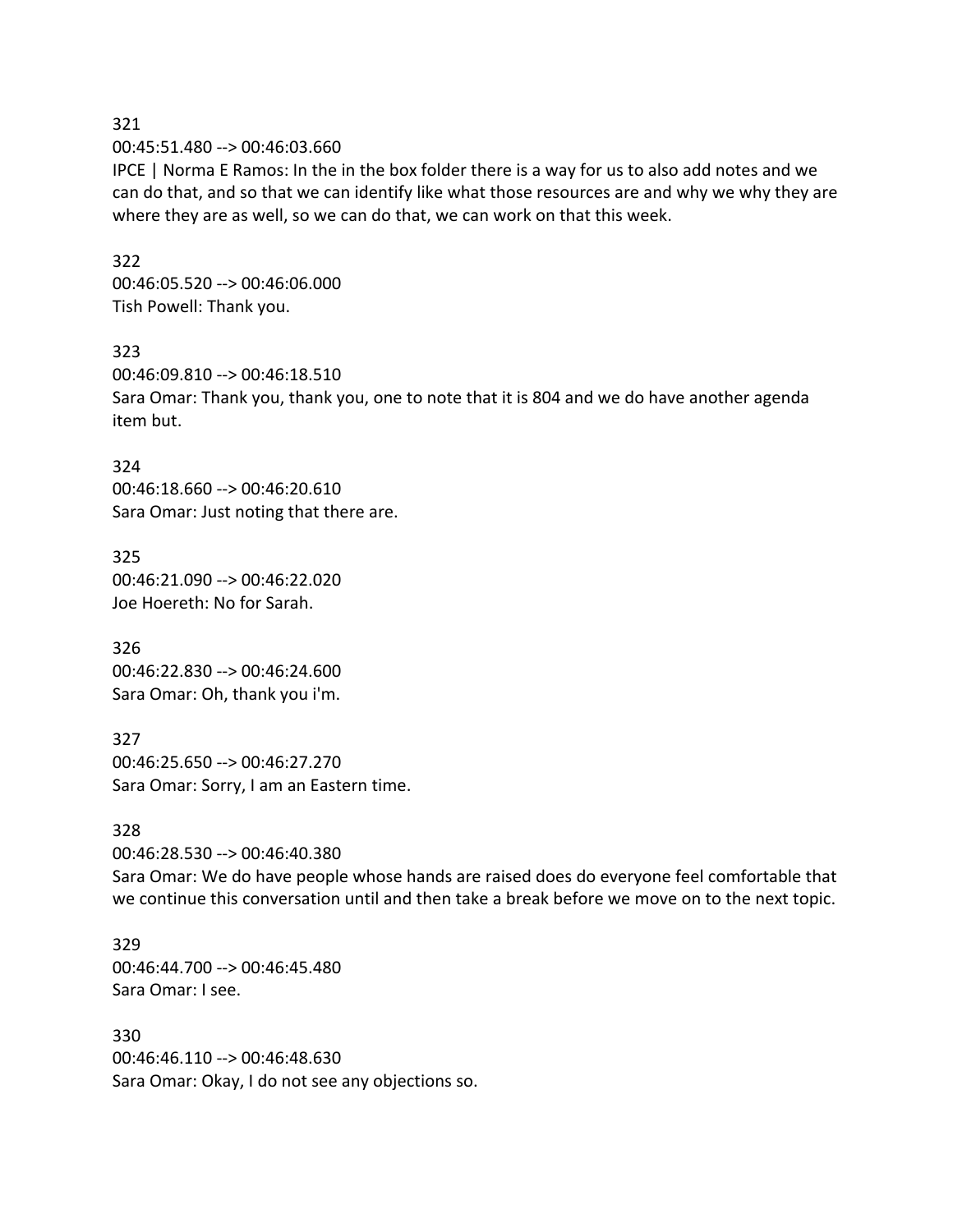331 00:46:49.920 --> 00:46:51.780 Sara Omar: I do see aubree you have your hand.

332 00:46:51.780 --> 00:46:52.260 raised.

333 00:46:53.280 --> 00:46:53.700 Sara Omar: Please.

334 00:46:53.730 --> 00:46:54.690 Sara Omar: Please go ahead.

335

00:46:55.800 --> 00:47:08.310

Aubree Flickema: yeah um I have already spoken, and so, if there's someone that has not spoken that has their hand raised, I love for them to have a chance to speak so is there, someone in line behind me, that has not spoken yet.

336 00:47:09.510 --> 00:47:10.560 Aubree Flickema: Can we get a chance.

## 337

00:47:11.550 --> 00:47:21.240

Sara Omar: And do not see anyone else to other hand, raise what I do want to pause and allow anyone else to raise their hand who hasn't spoken yet great.

## 338

00:47:29.550 --> 00:47:35.430 Sara Omar: I do not see anyone's hands being raised so aubrey go ahead and with your comment.

### 339

00:47:36.330 --> 00:47:44.250

Aubree Flickema: Okay, my comment is a question for Marcus I you mentioned in your last comment you made a statement about.

340 00:47:45.360 --> 00:47:58.500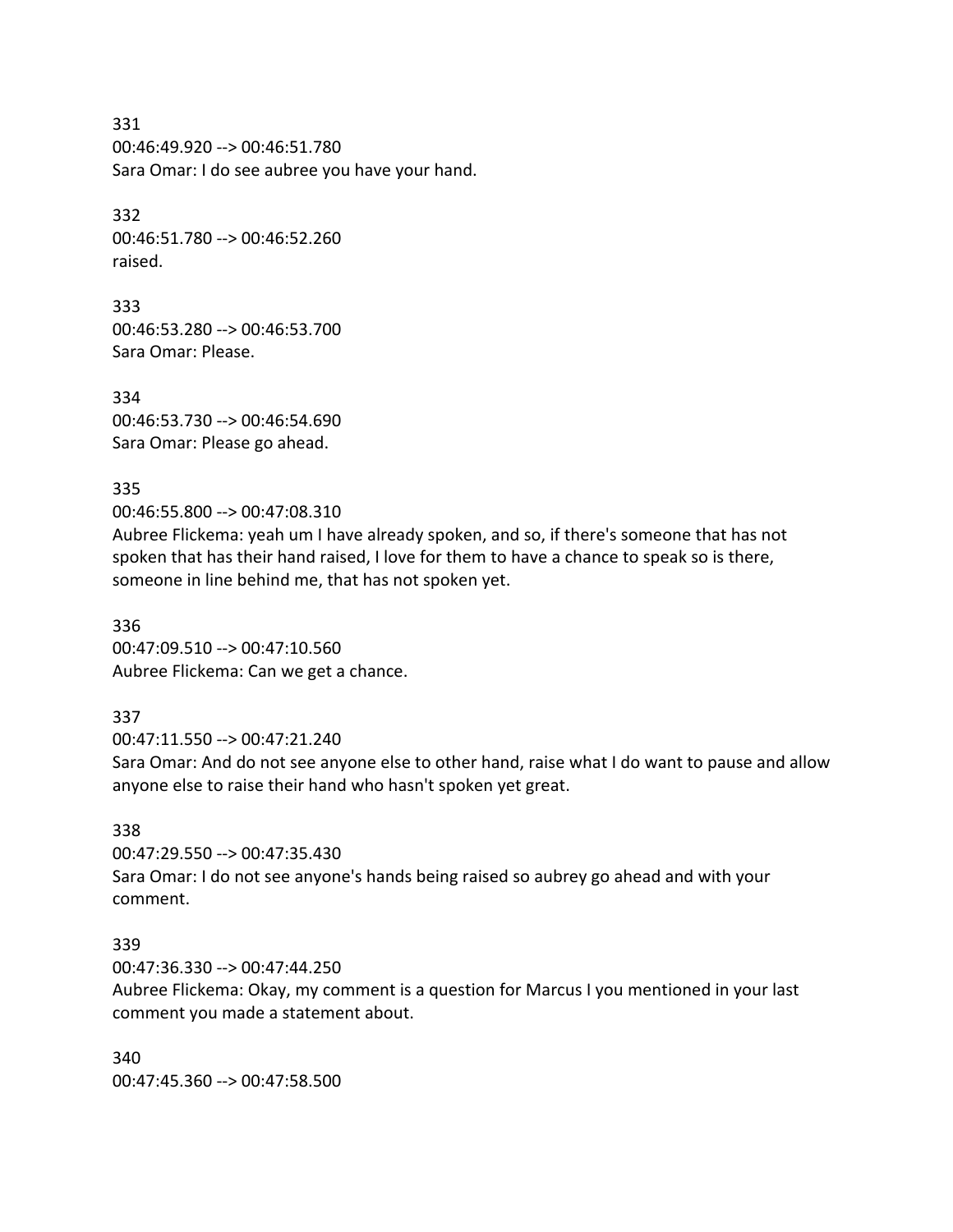Aubree Flickema: Not folks not being held back by things that and forgive me if i'm not using the exact phrase ology that you use, but by what we can't do I think I know what you're getting at there, but for my own clarity sake.

### 341

00:47:59.670 --> 00:48:05.790

Aubree Flickema: i'm interested to hear if there's something specific that you mean by that and really just for me to be able to hear and learn.

# 342

00:48:07.320 --> 00:48:11.280 Marcus"The People's Champ" Banner: Okay, so generally when you're dealing with tough situations.

# 343

00:48:12.480 --> 00:48:24.060

Marcus"The People's Champ" Banner: Whether it's you know gun reform or whatever, when you first start talking about it, they always start telling you about all of these laws and these policies that were put in place to protect mall force missing being held accountable.

## 344

## 00:48:24.390 --> 00:48:27.900

Marcus"The People's Champ" Banner: or put in place to protect the manufacturers from being held accountable.

## 345

00:48:28.440 --> 00:48:38.730

Marcus"The People's Champ" Banner: Right, just because these things have been written into law already does not mean that they cannot be rewritten and taken out and that's why I use the 1965.

## 346

00:48:39.330 --> 00:48:49.110

Marcus"The People's Champ" Banner: Voting rights because, as you can see, they turned around and got it then and ripped it apart and started creating always a voter suppression laws, the same thing they're doing with.

## 347

## 00:48:49.830 --> 00:49:01.020

Marcus"The People's Champ" Banner: You know, one is reproduction right there gutting everything that's already been put in place, but see they have people who have the courage to fight, even if they gotta go away to the Supreme Court.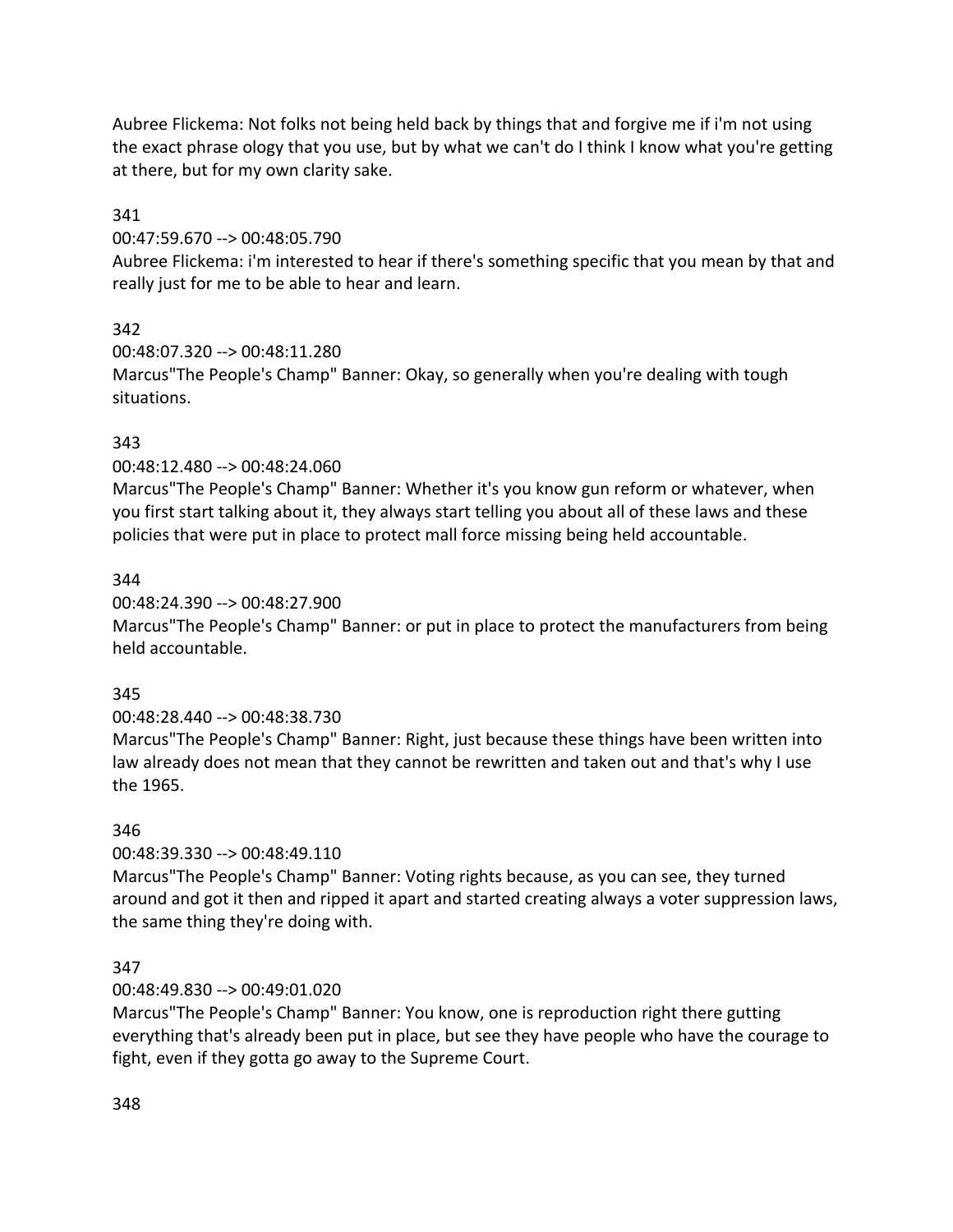### 00:49:01.170 --> 00:49:12.840

Marcus"The People's Champ" Banner: that's what i'm saying, if my dedication, is to fight for this until I die right and I willing to fight as long and it's hard and wherever it takes me it takes me that's my level of commitment.

### 349

00:49:13.470 --> 00:49:17.550

Marcus"The People's Champ" Banner: And when I started seeing certain things when we start talking about well let's look and see what.

### 350

00:49:18.150 --> 00:49:23.700

Marcus"The People's Champ" Banner: They want us to do, as opposed to what we need to do, then that raises red flags with me.

### 351

00:49:23.910 --> 00:49:31.650

Marcus"The People's Champ" Banner: Or if we have to look and see what laws they have in place where we don't even talk about that because there's always ready, a law there that prevents us from dealing with that.

### 352

00:49:32.070 --> 00:49:42.750

Marcus"The People's Champ" Banner: know, if anything, we should be looking at the law so we know how to go about having those laws overturned and ripped apart and move that, in a way, so that we can get to what we need.

## 353

00:49:45.090 --> 00:49:45.690 Marcus"The People's Champ" Banner: I hope that.

### 354

00:49:47.070 --> 00:49:48.090 Marcus"The People's Champ" Banner: helps you out a little bit more.

## 355

00:49:48.420 --> 00:50:00.120

Aubree Flickema: yeah that that does provide some clarity, thank you, I appreciate you speaking to that, and then the second thing I just wanted to say is that I just want to be cautious, as we continue as a group that.

356 00:50:01.170 --> 00:50:08.970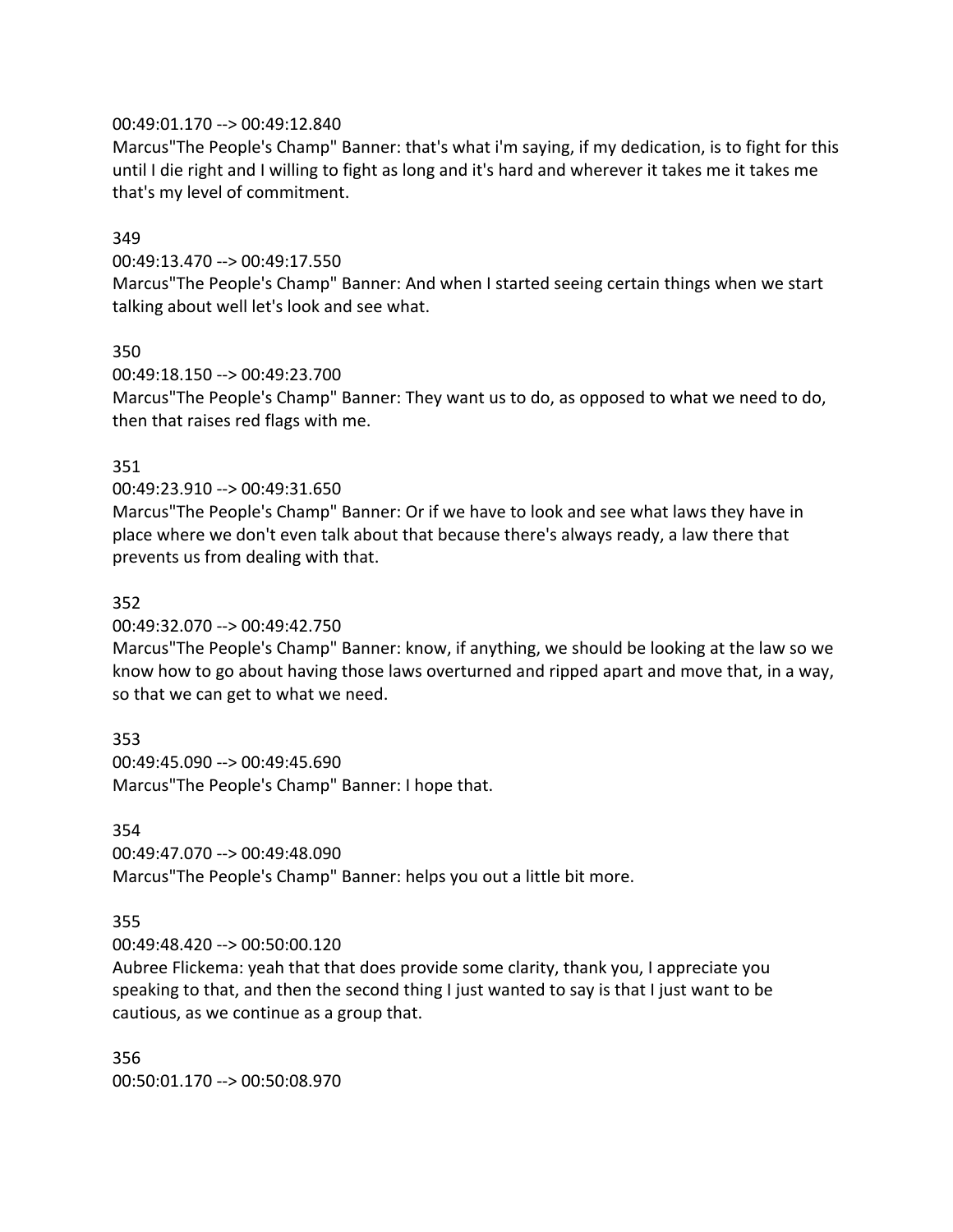Aubree Flickema: there's a lot of different perspectives here, I know that I probably disagree with lots of things that a lot of people.

### 357

00:50:09.600 --> 00:50:15.930

Aubree Flickema: believe, and I know that there's things that people disagree with me on, and I want to be just cautious that we are not.

### 358

00:50:16.890 --> 00:50:32.910

Aubree Flickema: That we're honoring where every person is at in their own journey and in their own life and what they have to bring because of their own perspective, even when it comes to things like age and things like gender and all the other spectrums of of differences that are represented on this.

### 359

00:50:32.910 --> 00:50:44.940

Aubree Flickema: Committee and so yeah just want to remind everyone of that and i've heard it a little bit today and feel like I wanted to speak up and say something about some.

360 00:50:48.840 --> 00:50:52.290 Sara Omar: You Denise you have you know if.

### 361

00:50:52.350 --> 00:51:02.040

Danise Habun: I have two things first pastor blaylock is not able to get into the meeting, so if somebody could please help him, that would be great.

#### 362

00:51:03.270 --> 00:51:07.740 Sara Omar: Thank you will someone will reach out to him and help him get in.

### 363

00:51:08.160 --> 00:51:11.550 Danise Habun: Okay that's, the first thing and second thing.

#### 364

00:51:13.500 --> 00:51:16.290 Danise Habun: And a lot of my conversations with folks.

365 00:51:18.420 --> 00:51:18.810 Danise Habun: and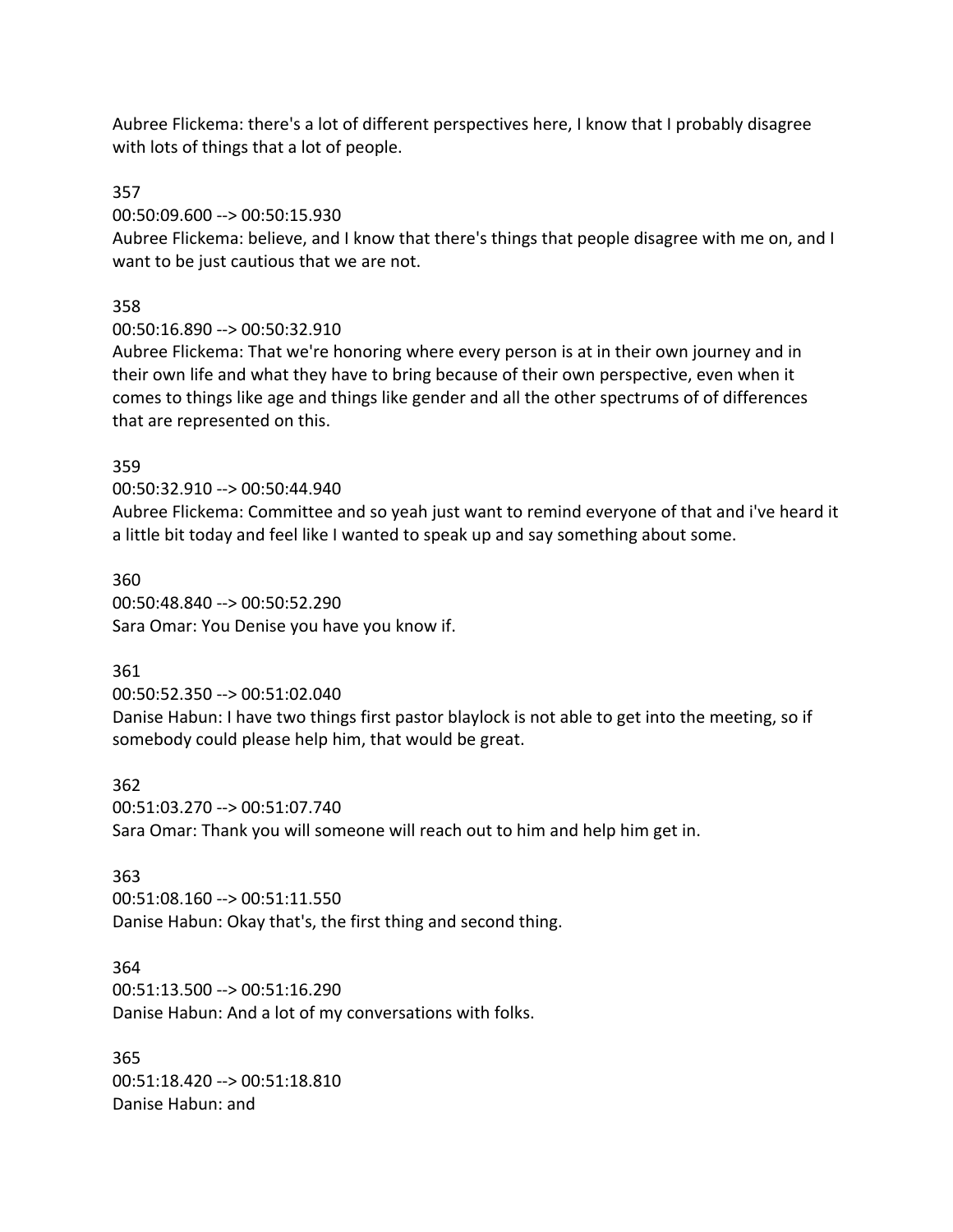366 00:51:18.840 --> 00:51:20.130 Danise Habun: This kind of goes.

367 00:51:21.450 --> 00:51:22.410 Danise Habun: To.

368 00:51:23.640 --> 00:51:26.670 Danise Habun: The point of getting to the root of things.

#### 369

00:51:28.260 --> 00:51:45.480

Danise Habun: We have surface conversations often about horrible things horrible things that have been done horrible things that have been done to members of our Community horrible things that have been done to members of our Community.

370 00:51:47.040 --> 00:51:52.050 Danise Habun: By law enforcement and and in the.

371 00:51:54.060 --> 00:51:55.950 Danise Habun: Hearing as i'm hearing.

372 00:51:56.820 --> 00:52:01.230 Danise Habun: about these things and i'm talking not just now i'm talking about.

373 00:52:01.320 --> 00:52:04.620 Danise Habun: For the last 10 or 15 years.

#### 374

00:52:06.540 --> 00:52:15.750 Danise Habun: It is almost like we need a subcommittee for this work around the concept of atonement.

### 375

00:52:17.130 --> 00:52:26.640 Danise Habun: Many of the officers who have committed those past really bad acts are no longer part of the.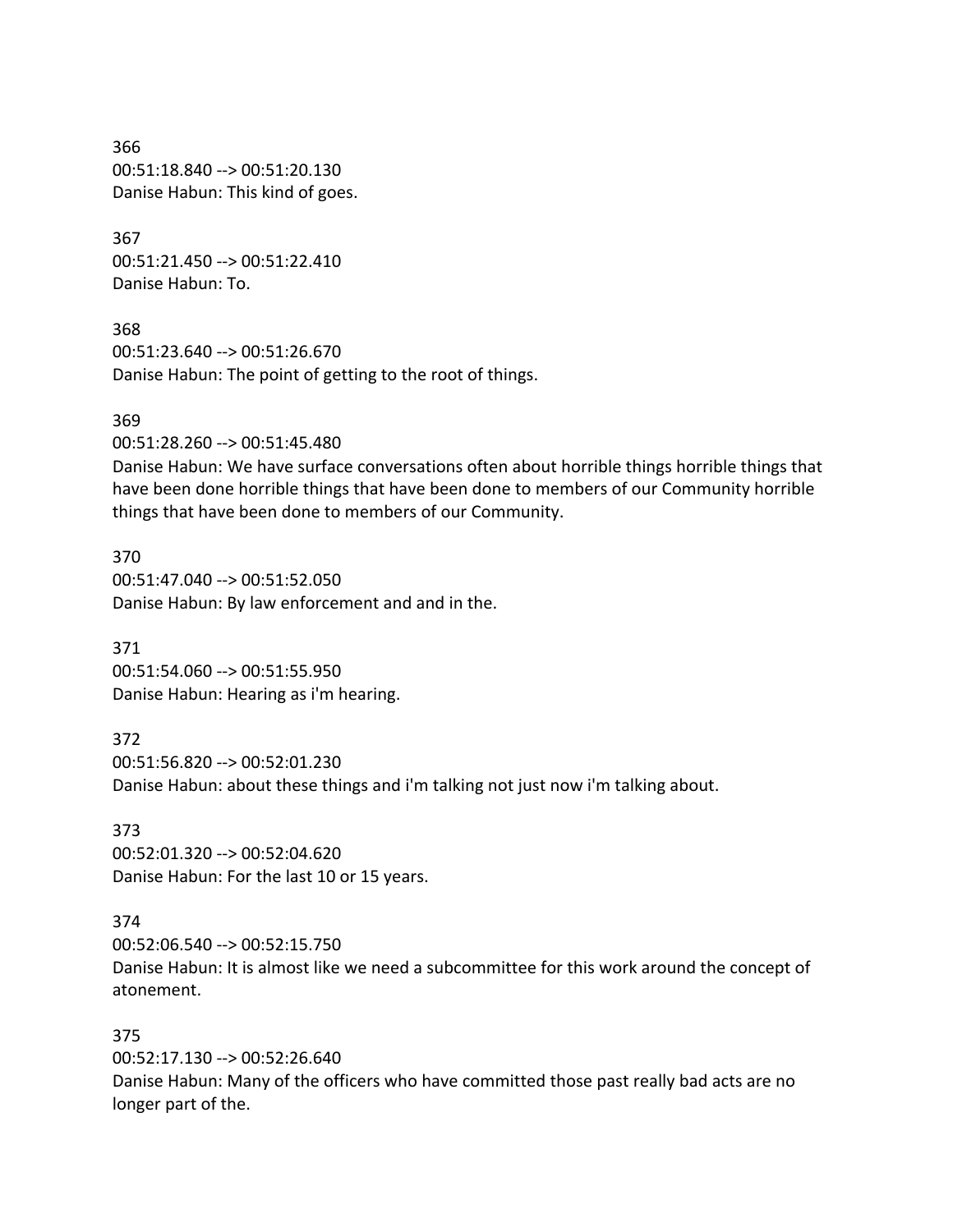376 00:52:27.900 --> 00:52:32.580 Danise Habun: Police department, however, what they've done.

377 00:52:33.930 --> 00:52:34.860 Danise Habun: lingers.

### 378

00:52:36.030 --> 00:52:46.770 Danise Habun: And I hear about certain officers from several generations of members of our Community, but the same officer.

### 379

00:52:47.880 --> 00:52:55.620 Danise Habun: And so, something that keeps like welling up in me is that maybe we need a subcommittee on atonement.

### 380

00:52:56.820 --> 00:53:03.120 Danise Habun: Looking at and I don't even know if that's the right word but it's more about.

### 381

00:53:04.350 --> 00:53:11.370 Danise Habun: Some very clear and acknowledged acknowledgement that these things did happen.

382 00:53:12.810 --> 00:53:13.980 Danise Habun: And they were wrong.

### 383

00:53:15.660 --> 00:53:30.000 Danise Habun: And how can we move forward when the sins of the past, have not been addressed, and so I just want to kind of put those words out into the universe, thank you.

384 00:53:33.390 --> 00:53:34.170 Thank you Denise.

385 00:53:35.670 --> 00:53:50.880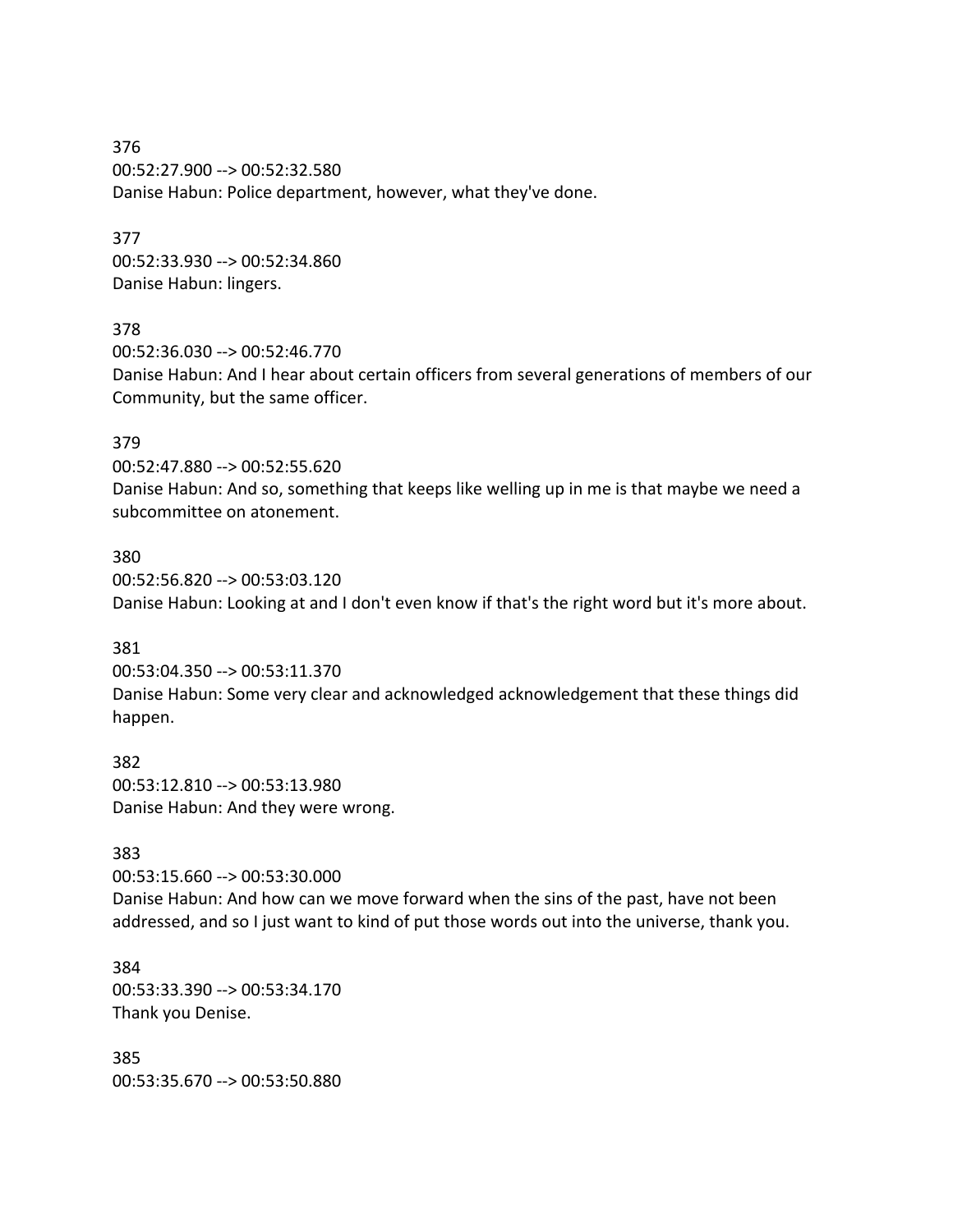Sara Omar: We have captured every everyone's suggestions it doesn't sound like anyone would like to remove any that were proposed, but we did have some additional additions and some additional subcommittees and you will sub tasks that.

386

00:53:51.780 --> 00:54:07.770

Sara Omar: That we should be also focusing on, and with that I do want to take a break is 711 so everyone can come back by 720 and we can move on to the next item of the agenda.

387 00:57:19.980 --> 00:57:23.160 LeJewel Kelly Crigler: If you're on Walter needs to be let in.

388

00:57:27.810 --> 00:57:29.490 Sara Omar: Okay, I thought he was on.

389

00:57:30.270 --> 00:57:34.620 LeJewel Kelly Crigler: That note he's not on cuz he's on the phone yeah he just got off the phone with me.

390 00:57:35.130 --> 00:57:36.780 Sara Omar: Okay well okay.

391 00:57:37.170 --> 00:57:39.570 LeJewel Kelly Crigler: Okay Okay, thank you yep.

392 01:00:19.710 --> 01:00:24.720

Sara Omar: Everyone will be we'll get started in two minutes, so please slowly make your way back.

393 01:03:14.250 --> 01:03:18.480 Joe Hoereth: Alright i'm sorry I think we'll get started again.

394 01:03:20.700 --> 01:03:21.780 Joe Hoereth: I know that.

395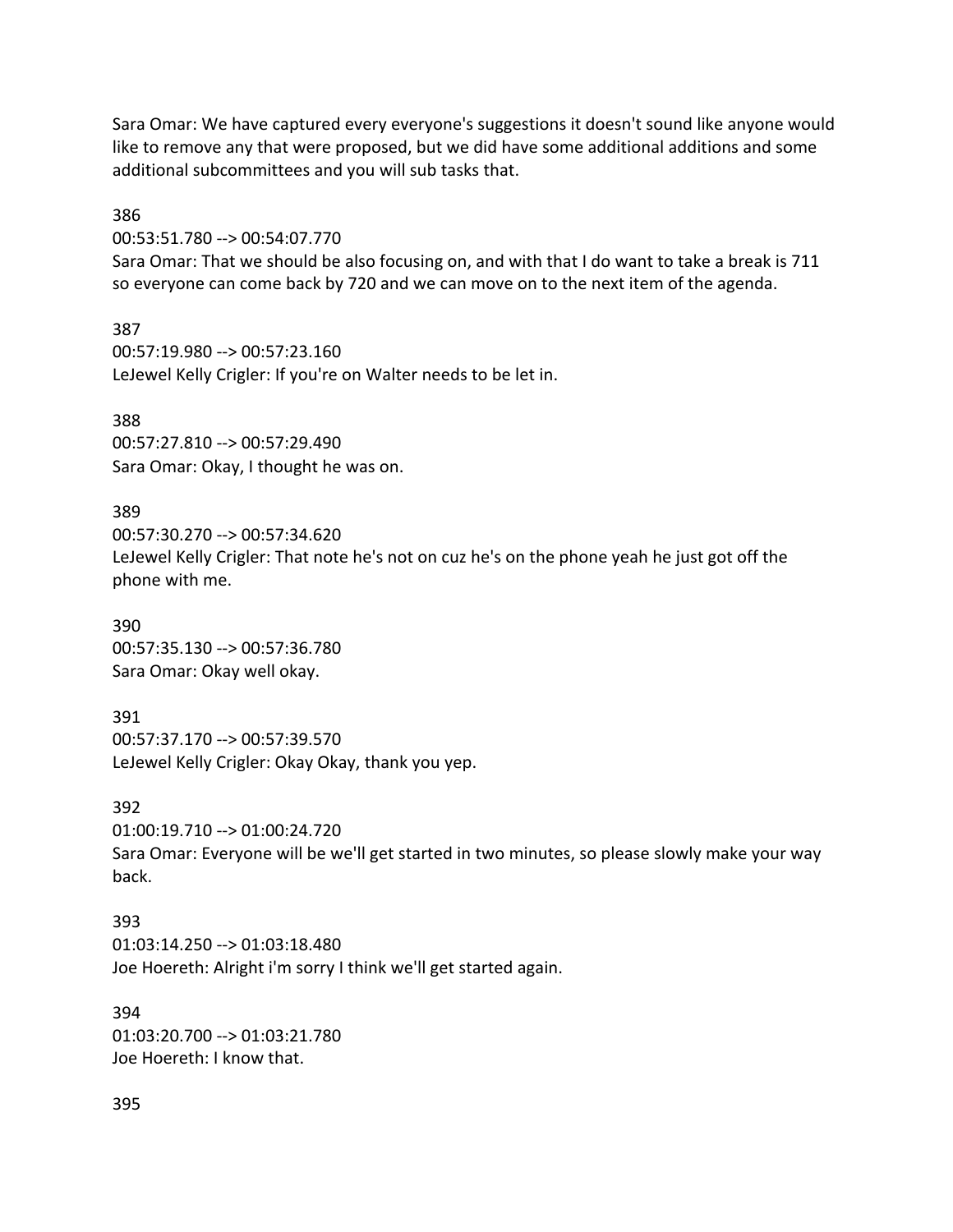### 01:03:23.670 --> 01:03:31.230

Joe Hoereth: looks like like pastor billy Ark is still having difficulty connecting with audio hopefully he can get that.

### 396

01:03:32.790 --> 01:03:40.410

Joe Hoereth: That connection up and running soon Maybe you can at least hear us, but I can see that is still working on that so we'll get started.

# 397

01:03:41.520 --> 01:03:55.050

Joe Hoereth: With this next item on our agenda, which is an overview from chief lally and Elgin PD of the canine program including data and then followed by a discussion, and I think when we.

## 398

01:03:56.790 --> 01:03:57.900 Joe Hoereth: You know the last meeting.

## 399

01:03:59.760 --> 01:04:06.390

Joe Hoereth: The last meeting we had a discussion about under accountability related to the civilian review board.

## 400

01:04:07.170 --> 01:04:20.820

Joe Hoereth: And I think at the time, this was another topic that we were thinking, maybe was was under that category, but, as these subcommittees get decided on, I could be that this presentation fits somewhere else.

## 401

01:04:22.200 --> 01:04:44.250

Joe Hoereth: In with those topics, but you know we're we're we're going to definitely learn about that program now and put it to use wherever it falls in our in our Subcommittee discussions, so a chief loudly i'm going to turn it over to to City Hall, I think you might be there.

402 01:04:49.350 --> 01:04:50.490 City Hall: Yes, good evening everyone.

403 01:04:50.970 --> 01:04:51.270 Okay.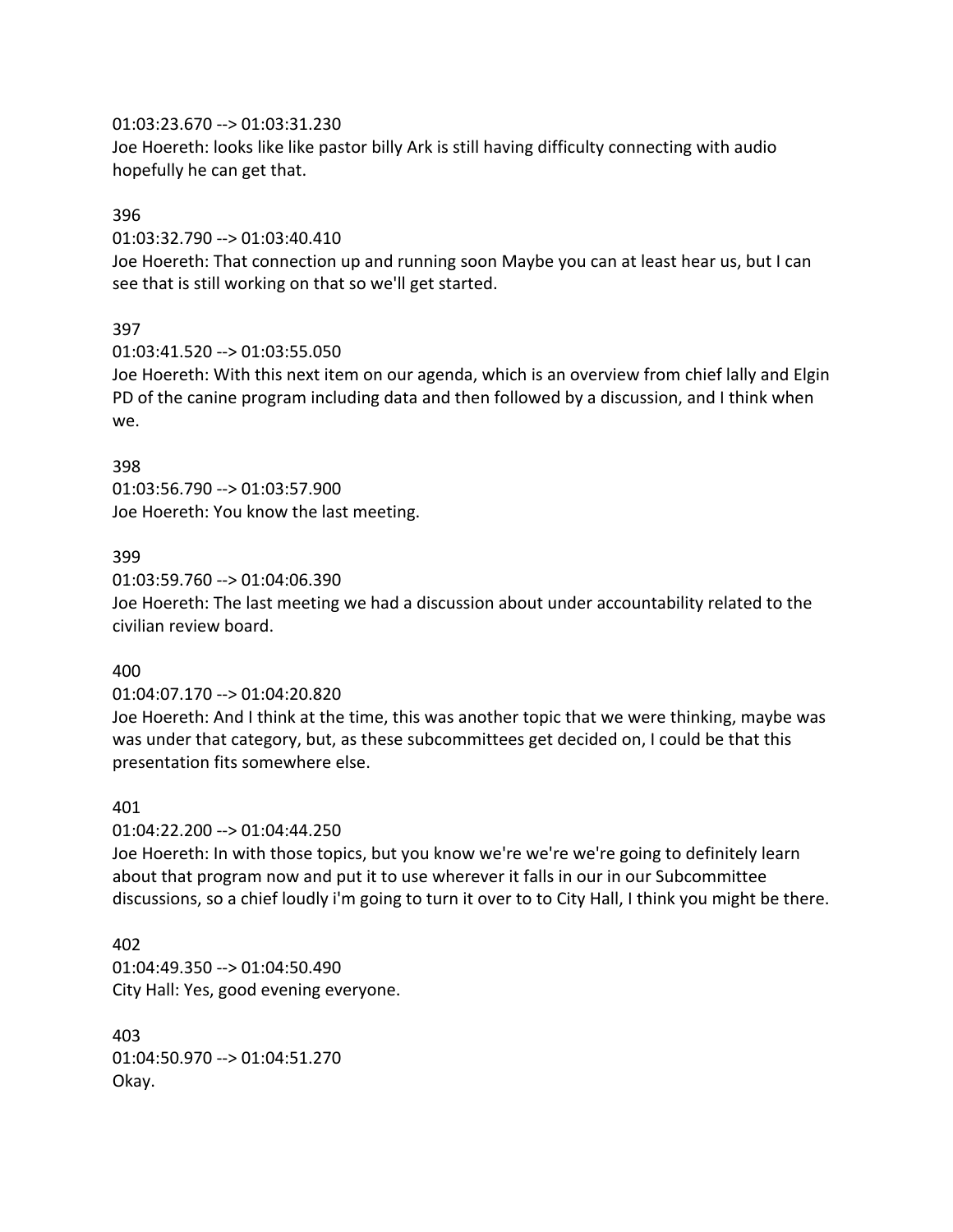404 01:04:54.900 --> 01:04:57.450 City Hall: So it looks like Kevin has his hand up, so I don't want to start.

405 01:04:59.970 --> 01:05:01.170 Kevin Joshua: I chief loudly thank.

406 01:05:01.170 --> 01:05:01.350 City Hall: You.

407 01:05:01.560 --> 01:05:02.280 and courtesy.

408 01:05:03.390 --> 01:05:10.740 Kevin Joshua: I, I just wanted to bring up the concerns of of this being on Task Force time I remember this was being.

#### 409

01:05:11.280 --> 01:05:19.710

Kevin Joshua: made this decision was made during the time where the task force it hasn't really voted on anything, it was more or less hearing marcus's concerns.

### 410

01:05:20.070 --> 01:05:38.310

Kevin Joshua: And of course I believe those address those concerns need to be addressed as well, however, I sort of feel like it's an appropriate that you know there's other times, where I believe that the city could use other than tests were times to to present such.

411

01:05:39.360 --> 01:05:41.910 Kevin Joshua: trainings ideas or etc, but.

## 412

01:05:43.740 --> 01:05:46.200 Kevin Joshua: that's just how I feel, but thank you, I don't want to start too much.

### 413

01:05:47.070 --> 01:05:54.840

City Hall: yeah and and just you know if, whatever the task force decides if if you know, I was asked to give this information in in presentation.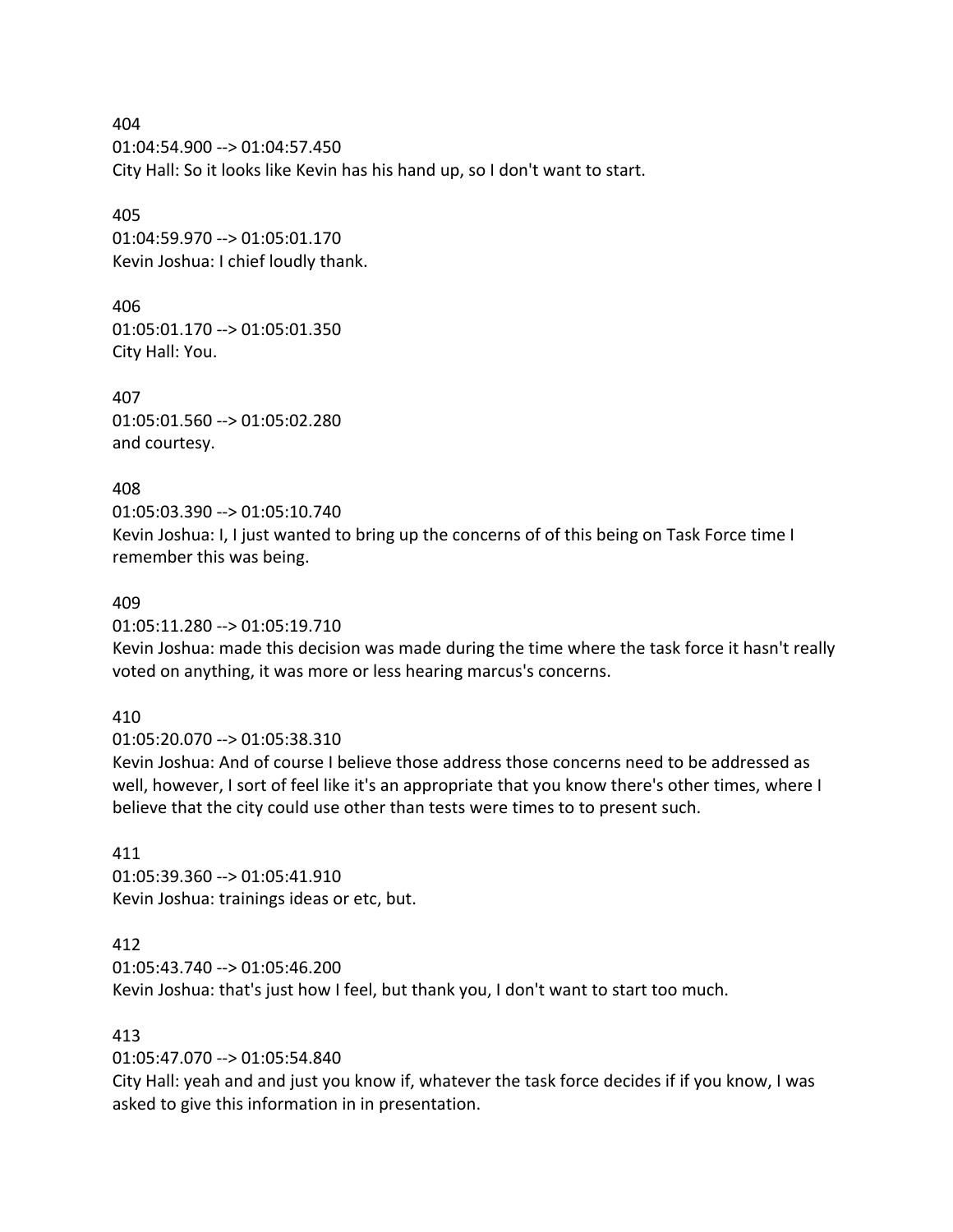414

01:05:55.200 --> 01:06:02.790 City Hall: If the task force chooses to want to you know have this information disseminated to them in a different way, let me know.

#### 415

01:06:03.420 --> 01:06:12.960

City Hall: Obviously it's your time so whatever you know, whatever you guys want me to do i'm your resource and i'm fine with whatever it is that you choose and there's a few hands so.

416 01:06:13.260 --> 01:06:14.730 Joe Hoereth: Joe i'll let you take the hands and.

417 01:06:14.730 --> 01:06:15.420 City Hall: i'll be on.

418 01:06:17.370 --> 01:06:19.260 Joe Hoereth: My apologies Denise I missed your hand earlier.

419

01:06:20.580 --> 01:06:22.800 Joe Hoereth: You had a question up front or was that an Olympian.

420 01:06:25.230 --> 01:06:27.870 Danise Habun: epson well i'm not gonna say it's an old hand.

421 01:06:27.900 --> 01:06:28.110 But.

422 01:06:29.130 --> 01:06:33.060 Joe Hoereth: I didn't read it that way i'm sorry my hand from before.

423 01:06:35.760 --> 01:06:36.180 Joe Hoereth: Okay.

424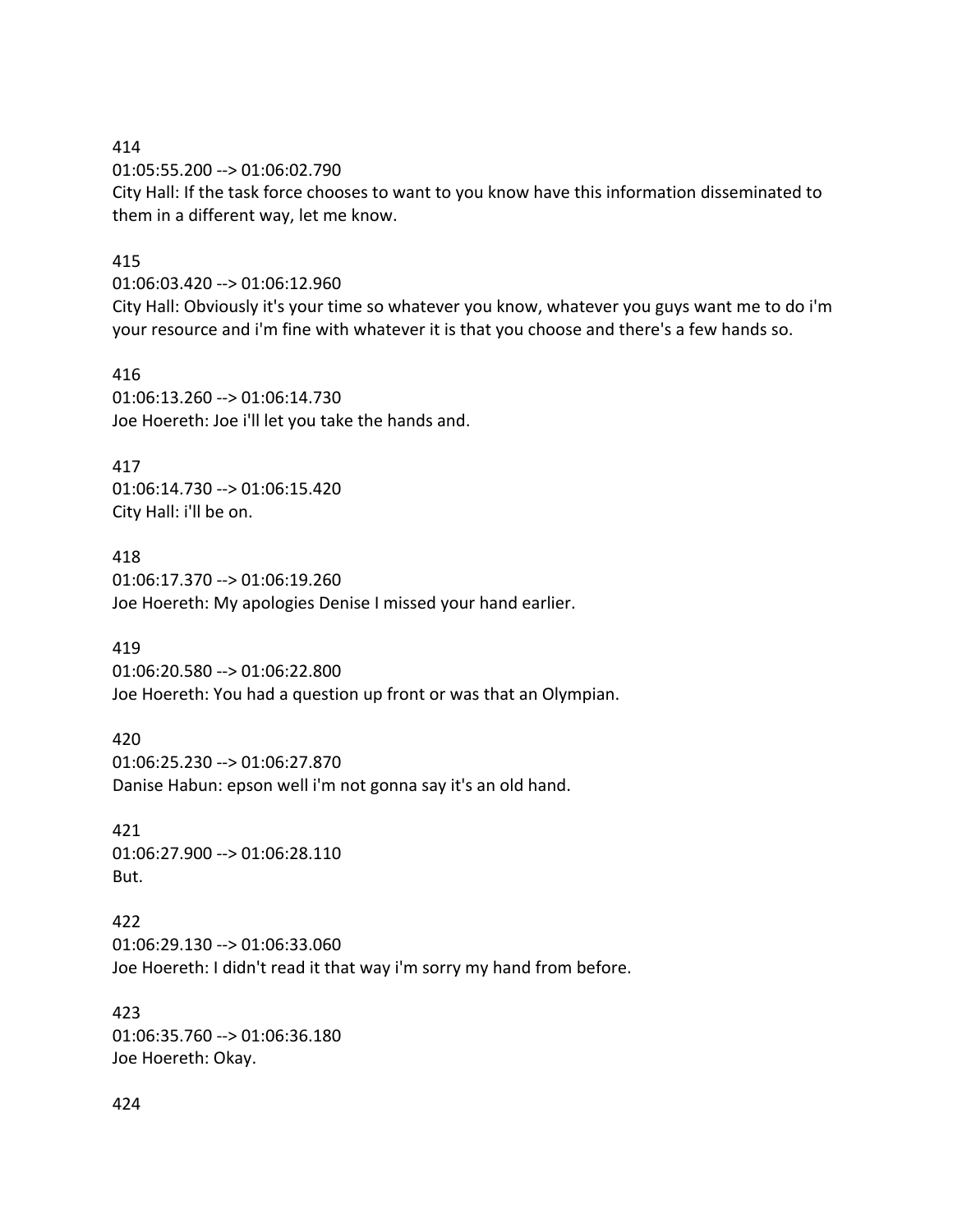### 01:06:36.840 --> 01:06:45.420

Marcus"The People's Champ" Banner: Marcus yeah i'm with Kevin on that I didn't ask for presentation about the canine unit and I don't think that.

### 425

01:06:46.380 --> 01:06:57.150

Marcus"The People's Champ" Banner: PT presentations should be on our test first meetings on that they have other platforms, where they show how great the policy is, and the work that they're doing is great.

## 426

01:06:58.020 --> 01:07:09.630 Marcus"The People's Champ" Banner: So unless it's the specific stuff that was asked for that I don't think it should be presented here and no disrespect to achieve i'd love to hear her talk.

427 01:07:13.260 --> 01:07:13.860 Kevin Joshua: Pure.

428 01:07:14.160 --> 01:07:16.500 Joe Hoereth: chair kriegler I like I like to.

## 429

## 01:07:17.640 --> 01:07:35.190

Joe Hoereth: discuss this with you, I think we, you know as you were taking as you were starting to take in step into your role, this was an item on the agenda already so I just wanted to ask you know weigh in on what we've heard related to music Task Force con.

## 430

01:07:36.540 --> 01:07:51.660

LeJewel Kelly Crigler: Okay um well at this point, I see that there are two objections to this at this point, so I would say, to put it to the task force as of right now and let them take a vote on it.

## 431

01:07:52.770 --> 01:08:04.170

LeJewel Kelly Crigler: that's what I would say to do with respect to a chief lally as well you know definitely We appreciate you, you know coming out and doing this for us.

## 432

01:08:05.220 --> 01:08:19.800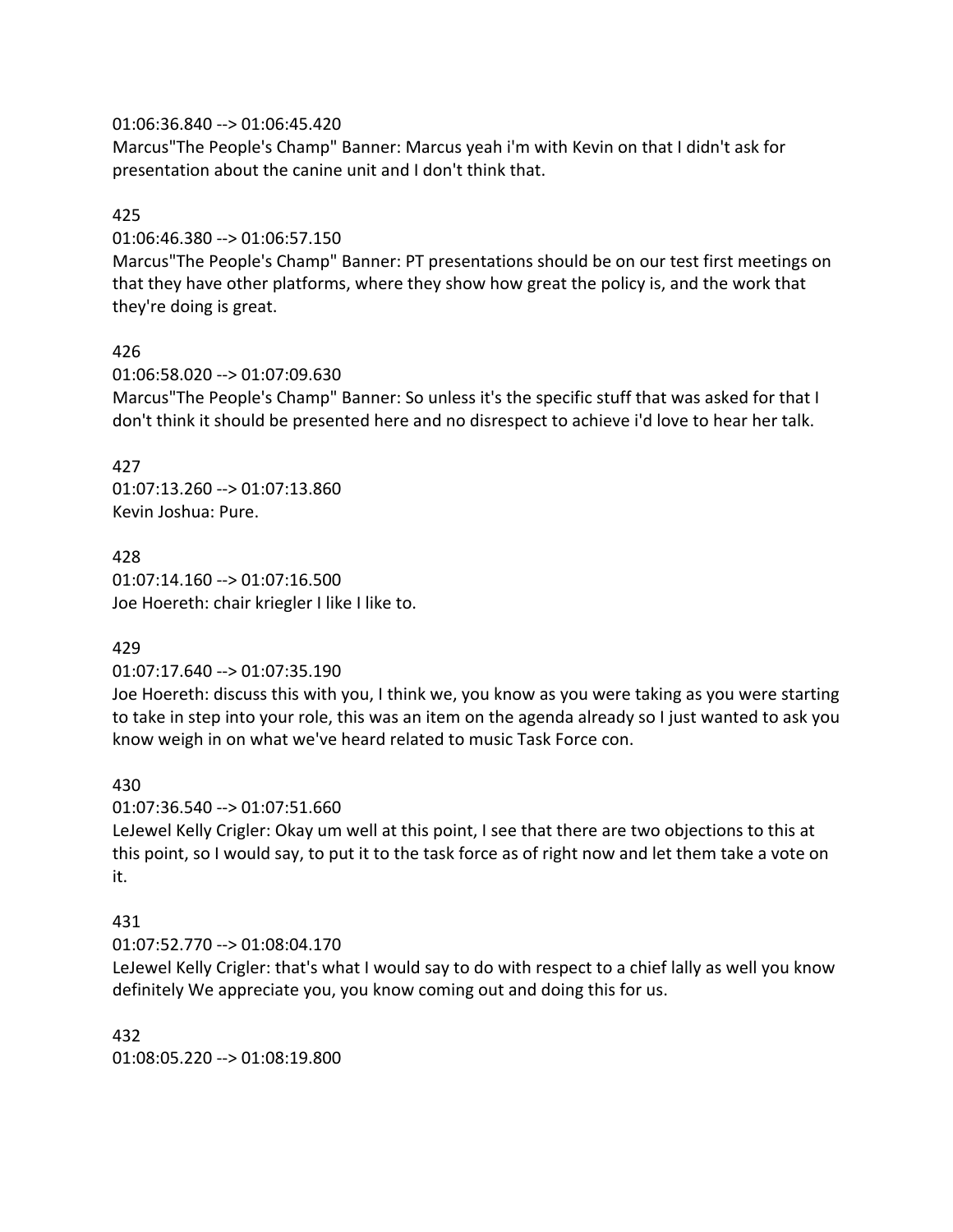LeJewel Kelly Crigler: But at this time, I think that we're really wanting to get started on things you know, with the task force so from what i'm seeing here and I guess it would be a matter of hands.

### 433

01:08:21.480 --> 01:08:28.680

LeJewel Kelly Crigler: Of who you know is wanting this as of right now, and who is not so I would say anyone right now that would want.

## 434

01:08:29.700 --> 01:08:32.460 LeJewel Kelly Crigler: To have this presentation, could you please put your hands up.

## 435

01:08:38.550 --> 01:08:39.210 LeJewel Kelly Crigler: Okay.

# 436

01:08:42.600 --> 01:08:51.120 LeJewel Kelly Crigler: Okay, we have one hand here, so I think overwhelming at this time would declining.

## 437

01:08:51.870 --> 01:08:54.750 LeJewel Kelly Crigler: The offer at this time, chief Thank you.

## 438

01:08:55.800 --> 01:09:04.440 City Hall: So if if the task force facilitators would like to advise me how I think it's a valuable information that the test was can use.

## 439

01:09:05.340 --> 01:09:12.330

City Hall: Your information that I think will guide some of your conversations so, however, you would like that information disseminated.

## 440

01:09:12.780 --> 01:09:25.440

City Hall: Obviously you know, allowing me the ability to give the context around things be able to answer questions but however you guys choose to you know for me to deliver that to you just let me know and i'm more than happy to assist.

# 441 01:09:27.120 --> 01:09:28.530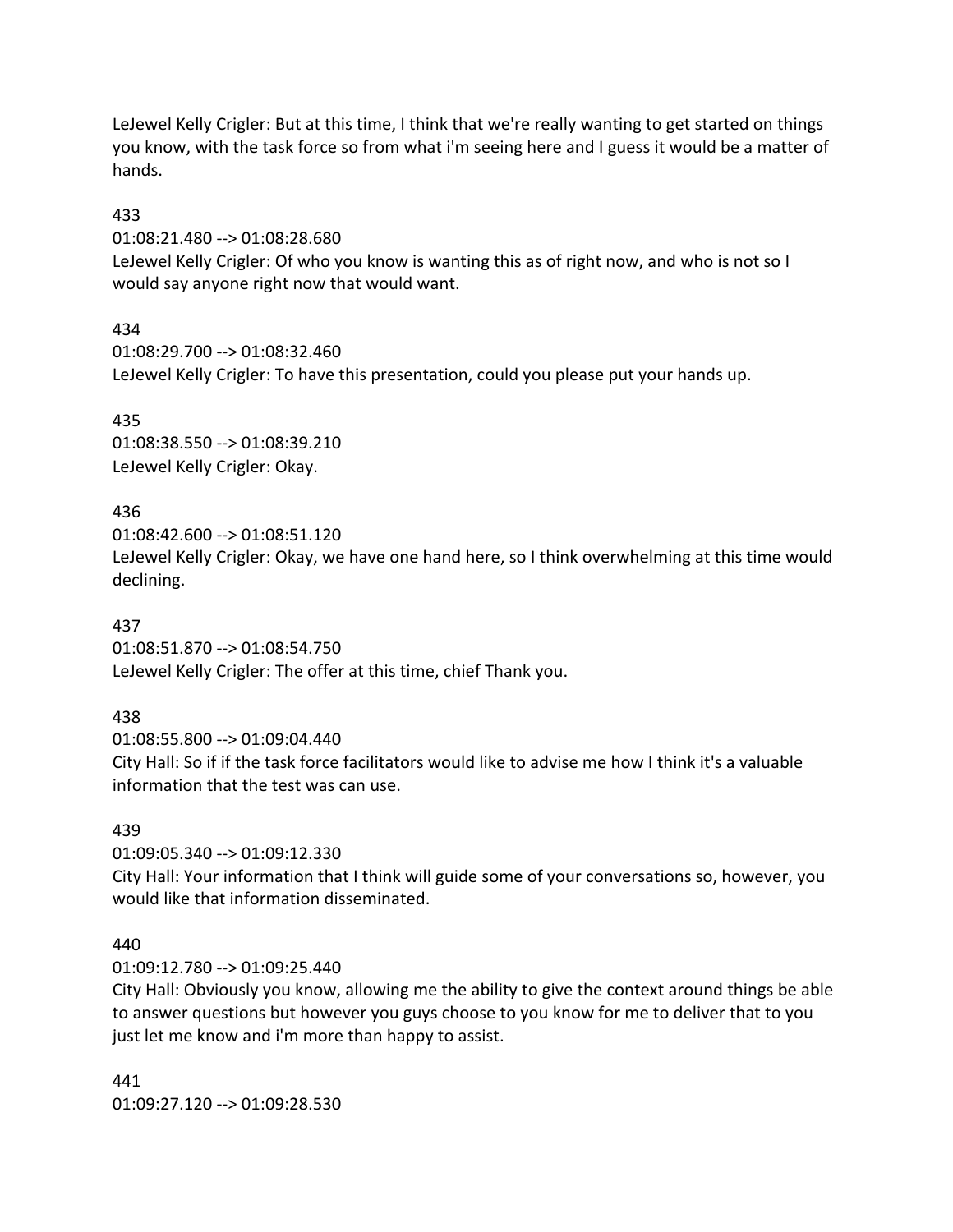LeJewel Kelly Crigler: Thank you get cheap whalley.

442

01:09:31.140 --> 01:09:39.630

Joe Hoereth: kriegler i'd like to suggest that actually we we we sort of keep this presentation cheap wiley if you don't mind.

## 443

01:09:40.740 --> 01:09:58.830

Joe Hoereth: In back pocket or you know around in case it comes up within a subcommittee as something that they want to better understand or ask you questions about in the meantime in the off time in between our meetings here one of the things we can do.

## 444

01:10:00.810 --> 01:10:16.020

Joe Hoereth: check river and the leadership committee few brief is under just try to maybe gather what can be shared, that in written format, since at this point that's what we have for sharing with with the committee.

### 445

01:10:17.220 --> 01:10:19.830 Joe Hoereth: And and making that available to people as well.

446 01:10:23.130 --> 01:10:25.650 Joe Hoereth: And I see pins joshua.

447 01:10:26.670 --> 01:10:27.960 City Hall: Joe one other thing too.

448 01:10:27.960 --> 01:10:28.140 Joe Hoereth: Is.

## 449

01:10:28.560 --> 01:10:32.400 City Hall: You know I know that you were going to reach out to I believe Marcus to.

## 450

01:10:33.630 --> 01:10:41.610

City Hall: Give me some specific information, and so, then, if there are specific questions, and I want to be able to give that information so.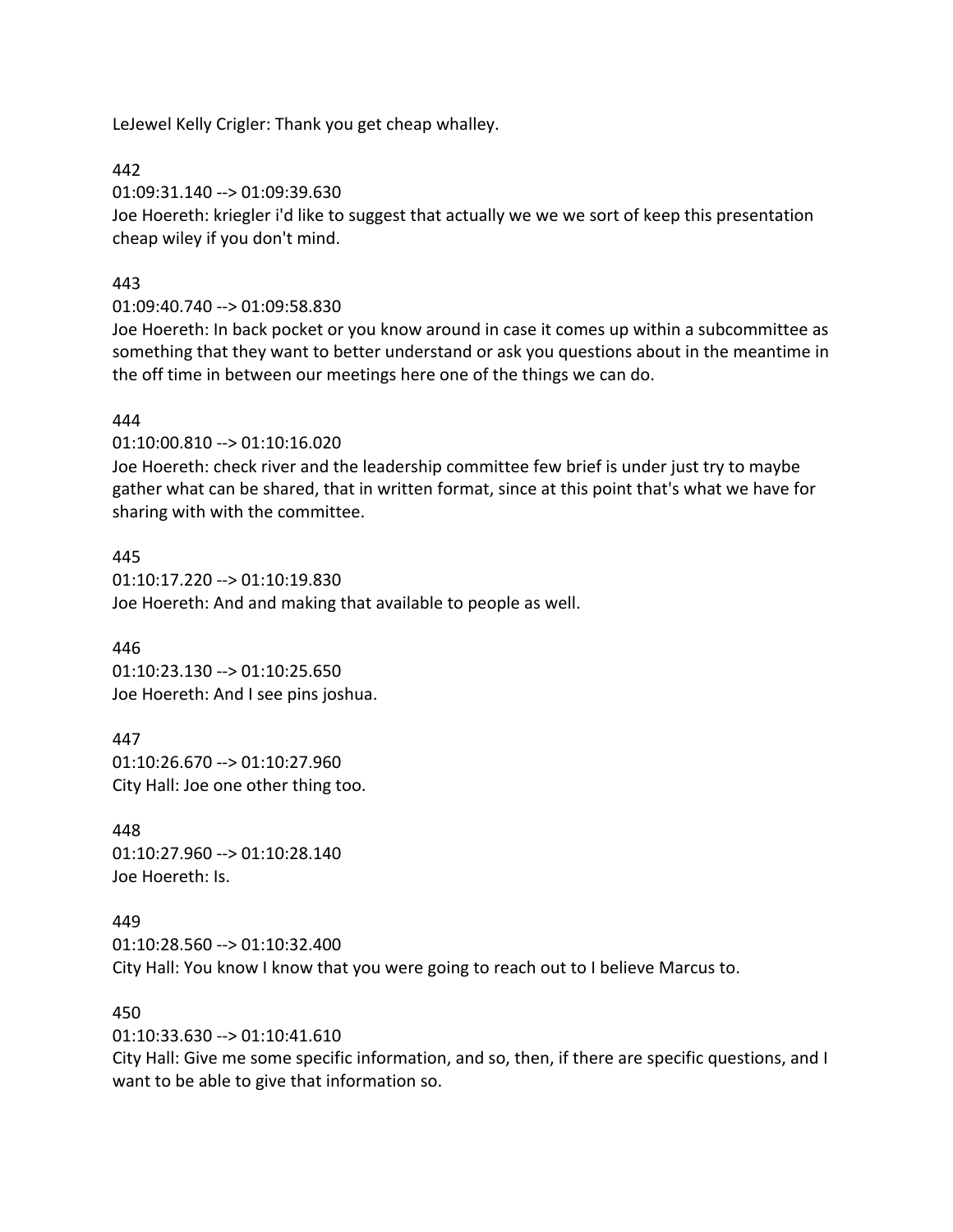451

01:10:42.150 --> 01:10:49.740

City Hall: But it's you know again it's not proper for me to contact the task force members individually, which is why I have to go through the task force.

### 452

01:10:50.160 --> 01:10:58.860

City Hall: So when I get that information i'm more than happy to respond give information, but you know, I just want to stress that you know it's.

### 453

01:10:59.490 --> 01:11:07.230

City Hall: To give you guys what you need to be informed, to make some decisions I heard a couple conversations about mental health there's actually a.

### 454

01:11:08.070 --> 01:11:16.860

City Hall: PR there's something in the safety act that addresses officers mental health and mandatory check in so there's a lot of stuff that you guys are talking about that I can give you some really good information.

### 455

01:11:17.400 --> 01:11:20.640

City Hall: i'm more than happy to provide it, however, and that's all i'll say so thank you.

### 456

01:11:22.950 --> 01:11:25.560 Joe Hoereth: Thank you, chief and and Marcus I think.

#### 457

01:11:25.620 --> 01:11:26.580 Joe Hoereth: You might be.

### 458

01:11:26.970 --> 01:11:28.770 Joe Hoereth: Sending her that information soon.

## 459 01:11:31.260 --> 01:11:32.790 Joe Hoereth: A joshua.

460 01:11:34.440 --> 01:11:36.990 Joshua Brockway: If I just have one question about that, when I went through the.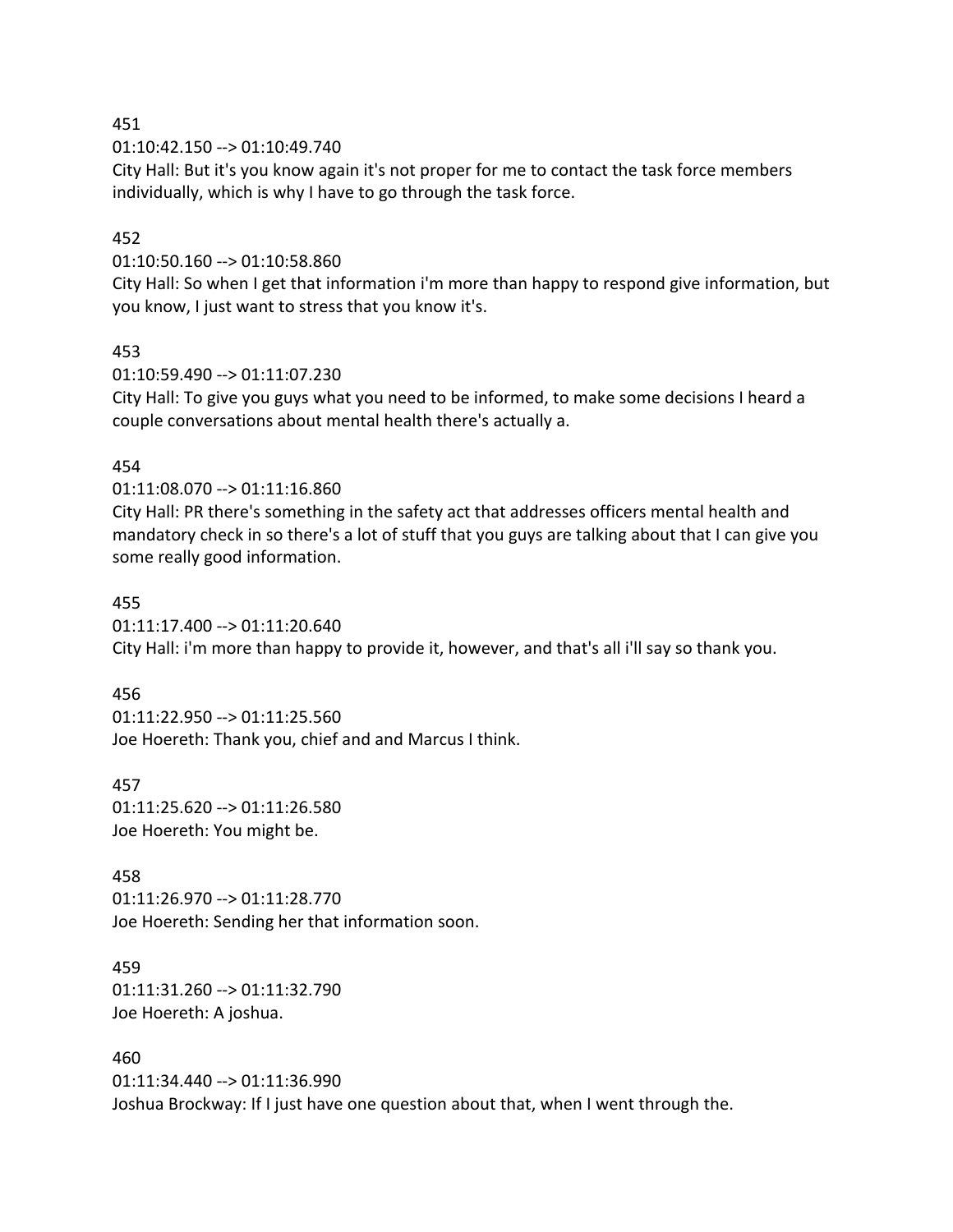461 01:11:38.370 --> 01:11:40.320 Joshua Brockway: Transparency site I didn't see any.

### 462

01:11:40.830 --> 01:11:41.550 Joshua Brockway: data.

## 463

01:11:41.580 --> 01:11:48.420 Joshua Brockway: Related to canine deployment and stuff like that did I miss it or is it not reported there.

## 464

01:11:48.840 --> 01:12:00.750

City Hall: No, so the transparency side has the last two years of use of force data, the rest are contained in the annual reports, one of which I think you reference we just built that transparency site and we included.

### 465

01:12:01.170 --> 01:12:11.340

City Hall: The last two years of data, the rest are in annual reports, you have to look for it, so that would be again something that I would provide some information on on where to locate this where you can do some.

## 466

01:12:11.790 --> 01:12:25.080

City Hall: Your own research so that was another thing I was going to try to guide you through so if that's where I have to you know do some type of you know, send you guys a document or send a task worst look here look here look here to help guide i'm more than happy to do that.

## 467

01:12:27.630 --> 01:12:29.940 Joshua Brockway: Right, so does it fall underneath the use of force.

## 468

01:12:30.360 --> 01:12:37.890

City Hall: Okay yeah so so depending on the situations we call it response to resistance there's a use of force and show a force and a.

469 01:12:38.310 --> 01:12:47.400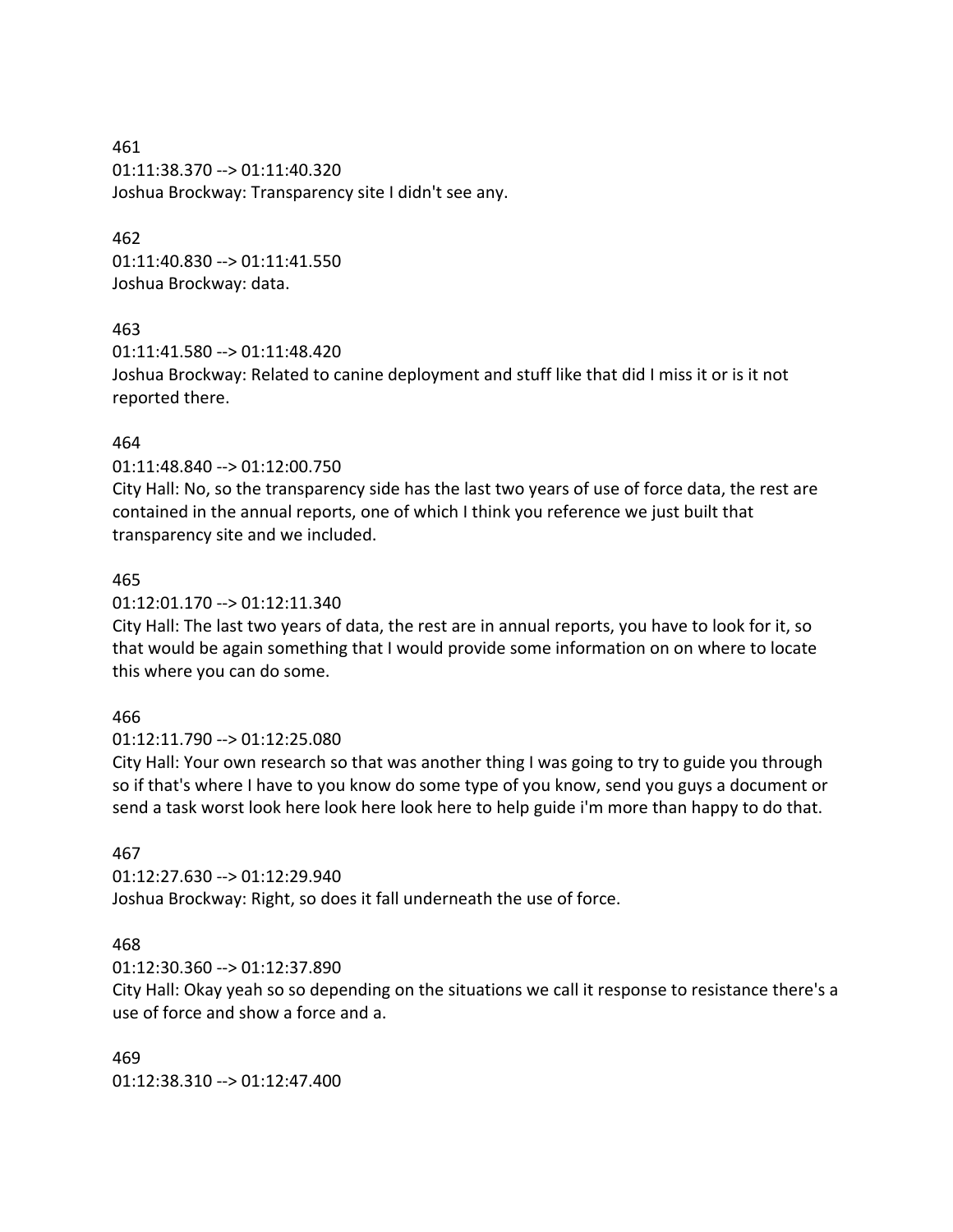City Hall: vast majority are show forces, and so you just have to dig through the data so like I said, you know that was going to be a tutorial on how to do that, I can provide that later.

470 01:12:50.550 --> 01:12:51.150 Joe Hoereth: aubrey.

### 471

01:12:54.600 --> 01:13:00.630 Aubree Flickema: yeah I was just gonna say what you said, Joe that I would really love to see that data I don't think that.

472 01:13:01.920 --> 01:13:03.120 Aubree Flickema: it's necessary.

### 473

01:13:04.530 --> 01:13:11.550

Aubree Flickema: To take up task force time for it but i'm curious if maybe a good approach would be to to load that data and she lolly I respect.

### 474

01:13:11.940 --> 01:13:22.500

Aubree Flickema: What you are saying about being able to add context, and so I wonder if, maybe in our next task force meeting we provide some time to be able to access to provide the data and then asked questions about it, to save some time.

## 475

01:13:26.520 --> 01:13:28.320 Joe Hoereth: Thank you aubrey push.

## 476

01:13:34.500 --> 01:13:44.040

Tish Calhamer: Thank you, first of all, I just want to say to chief lally Thank you very much for all of the time and effort that you took to prepare for your presentation tonight.

## 477

01:13:45.900 --> 01:13:57.390

Tish Calhamer: Maybe what we need to do is, this is a response to I believe one task force members request for information if it's one or two Task Force members.

478 01:13:57.960 --> 01:14:07.470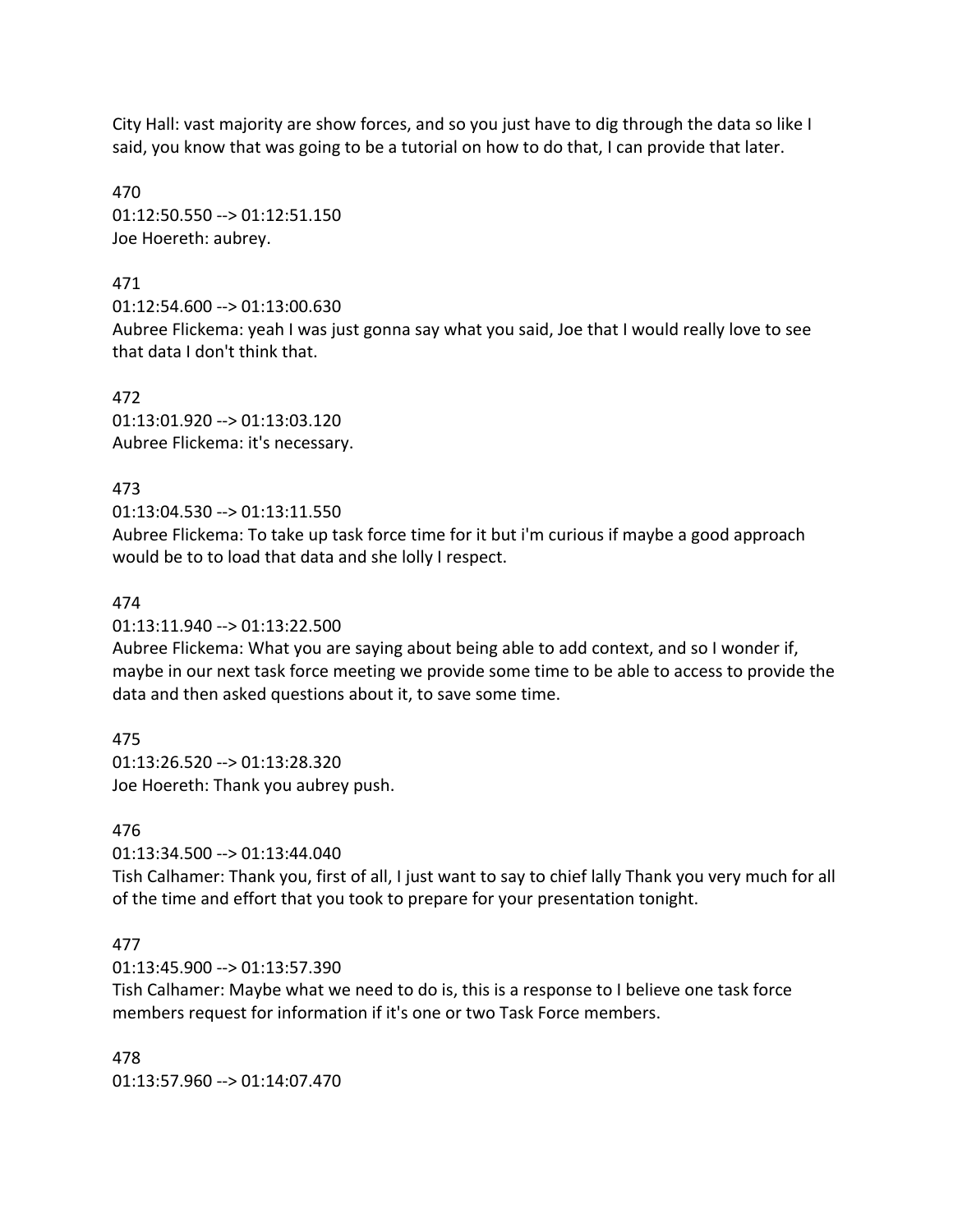Tish Calhamer: Maybe the information can just be written and deposited in the box, maybe we need to discuss in what format, we want the the information presented.

### 479

### 01:14:08.160 --> 01:14:24.840

Tish Calhamer: And if an overwhelming majority, say, this would be a great presentation, so what I would like to see and let's not waste anybody's time if it's just an email or if it's a presentation.

### 480

01:14:25.770 --> 01:14:35.760

Tish Calhamer: Chief lally mentioned a tutorial and what information is out there on the transparency site and how one would go about doing one's own research.

### 481

01:14:36.990 --> 01:14:53.280

Tish Calhamer: If a good number of us would like that i'm going to propose that we ask the chief to present what kind of what kind of information is out there to the average citizen.

### 482

01:14:54.150 --> 01:15:05.520

Tish Calhamer: Who wants to research police matters, what does the transparency website look like what kind of information, can you get if you walked into the police station.

### 483

01:15:07.260 --> 01:15:13.860

Tish Calhamer: what's valuable what's in the archives what's in the annual report, what can we actually get our hands on.

### 484

01:15:15.900 --> 01:15:19.500 Tish Calhamer: There could be some screen sharing um I think we just need.

### 485

01:15:20.850 --> 01:15:24.030 Tish Calhamer: The information basic one on one um.

### 486

01:15:26.250 --> 01:15:29.730 Tish Calhamer: When the request came up for canines statistics.

### 487

01:15:30.960 --> 01:15:36.300 Tish Calhamer: I think most of us just thought Oh well, I it probably has some bearing on.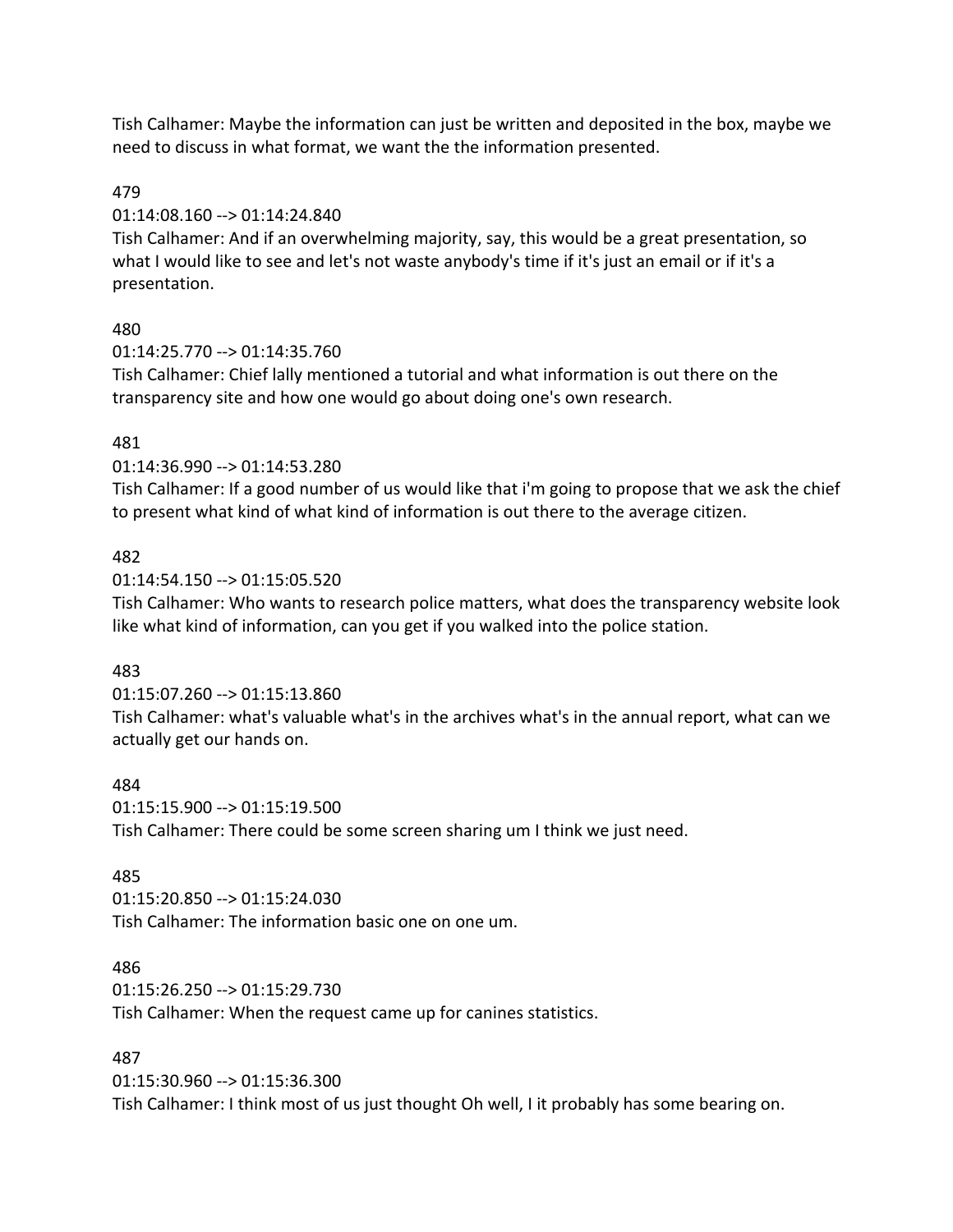### 488

## 01:15:37.470 --> 01:15:52.890

Tish Calhamer: future decisions or or planning, and I think we're still new at this and didn't know what we could question or elaborate upon it's all important information i'm a librarian, all in all, information is important.

## 489

# 01:15:54.090 --> 01:15:57.090

Tish Calhamer: it's just how it's packaged what format.

# 490

# 01:15:58.140 --> 01:16:16.290

Tish Calhamer: How much time we want to devote to task force meetings on something or again what could be dropped in the box, but if it's dropped in the box if it's not right before us, we have the responsibility we are tasked with looking at that information.

# 491

01:16:17.370 --> 01:16:30.900

Tish Calhamer: And again being notified that something is in the the box relating to somebody question you know, we owe it to the person who requested the information to look at that information take notes mullet over.

## 492

01:16:31.920 --> 01:16:36.240 Tish Calhamer: discuss it later questions and things whatever.

## 493

## 01:16:37.770 --> 01:16:51.120

Tish Calhamer: I feel really bad that we asked for chief lally to do this presentation and then we decided we didn't need it, I think we still need the information, maybe we aired in what kind of a format, we wanted to them.

## 494

## 01:16:52.860 --> 01:17:11.100

Tish Calhamer: But again, if you all agree, I would like to see something a presentation on what kinds of information are out there and what does the average civilian have access to what kinds of requests, can we make for whatever kinds of information, etc, etc.

## 495

01:17:13.350 --> 01:17:18.900

Tish Calhamer: um, can I ask for a quick vote or ask someone to ask for a quick vote.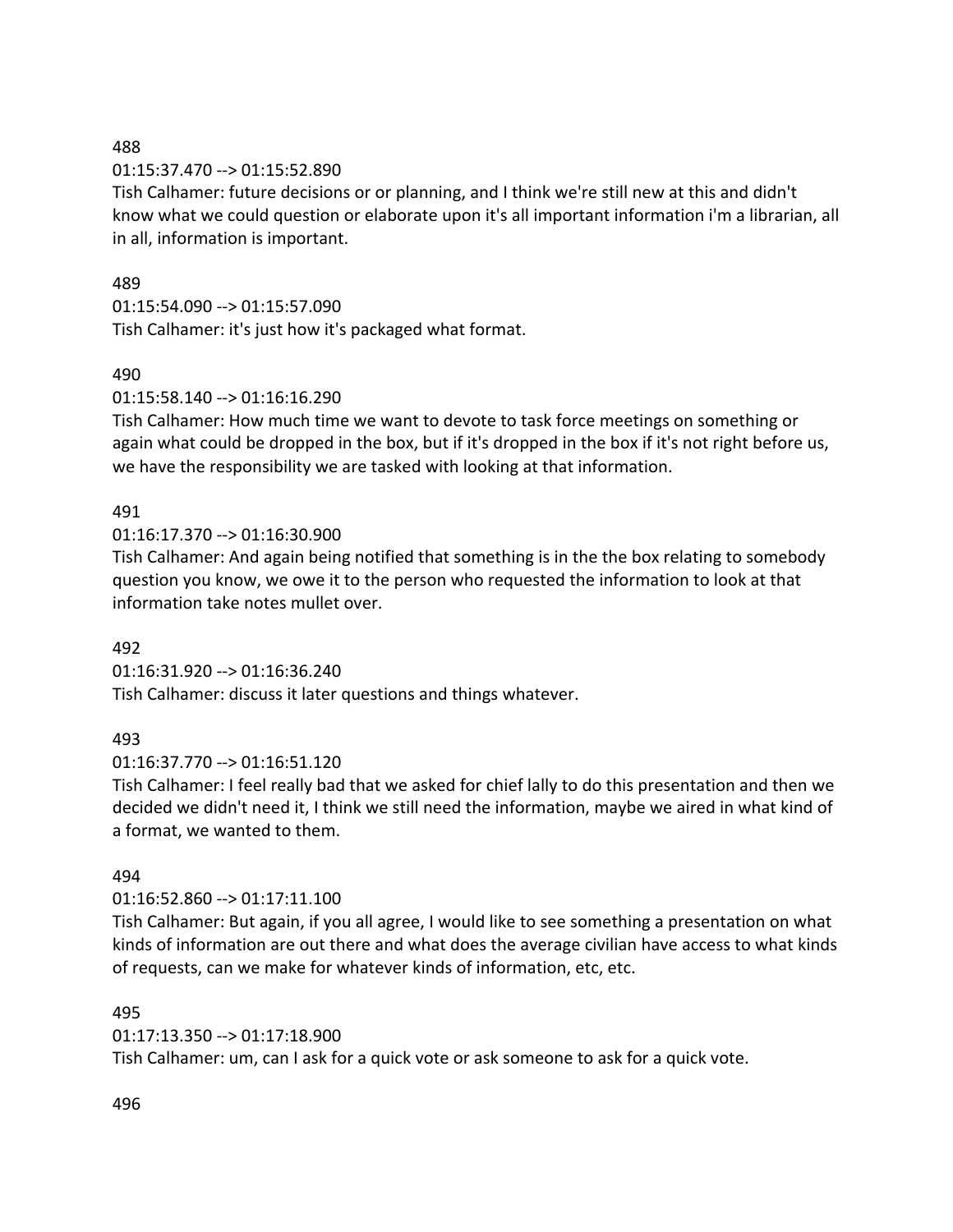01:17:20.850 --> 01:17:23.970 Joe Hoereth: I think that would be something we put to the.

#### 497

01:17:25.980 --> 01:17:27.450 Joe Hoereth: put to the leadership team or.

### 498

01:17:27.750 --> 01:17:28.830 Tish Calhamer: tech Madam Chairwoman.

499 01:17:31.800 --> 01:17:32.160 LeJewel Kelly Crigler: well.

### 500

01:17:32.250 --> 01:17:43.680

LeJewel Kelly Crigler: first thing I do want to address I don't think in the information that was being X they weren't asking for a presentation, they were asking for the information.

### 501

### 01:17:44.850 --> 01:18:02.100

LeJewel Kelly Crigler: You know to be supplied what they're asking for, so the presentation was nowhere in there and I know we didn't have a vote in regards to the presentation so again, I thank her for coming out, but I know that's not what they were requesting.

## 502

01:18:03.240 --> 01:18:15.390

LeJewel Kelly Crigler: So she did state that she would be willing, you know, to take and submit that information to the facilitator, so they can put that in the dropbox for us.

### 503

### 01:18:15.840 --> 01:18:33.720

LeJewel Kelly Crigler: And then we would have access to you know any information that she would put in there, you know and and I do think it would be wise for us to go through that information and and read it for ourselves, you know, but just at this point in time.

### 504

## 01:18:34.740 --> 01:18:40.050

LeJewel Kelly Crigler: From what I got all of the Members were stating they didn't want the presentation at this time.

505 01:18:41.640 --> 01:18:43.470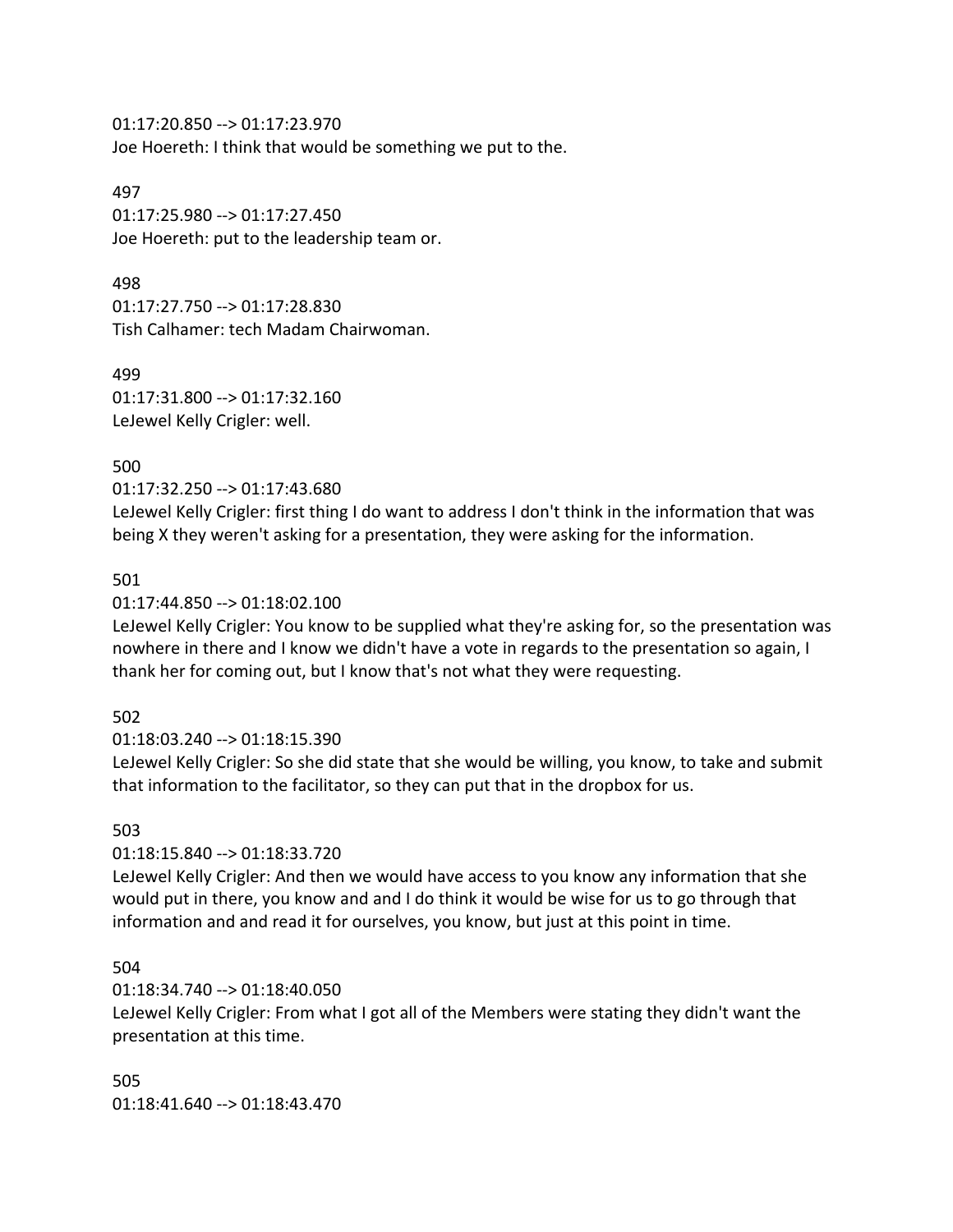LeJewel Kelly Crigler: Okay, that that's what I got.

506

01:18:45.450 --> 01:19:00.510

LeJewel Kelly Crigler: So, in reference to I don't think it necessarily has to be a vote because she stated that she would put it in and again like I said it's going to go through the facilitators so any information, you know that's not in there i'm sure.

### 507

01:19:01.710 --> 01:19:11.160

LeJewel Kelly Crigler: We can go back to you chief lally and ask you for any information that may be missing, you know that we may want more information on so.

### 508

01:19:13.380 --> 01:19:22.830

Tish Calhamer: Joel I was just asking if it would be a good idea to have a presentation by the chief on what kinds of information is available.

### 509

01:19:23.610 --> 01:19:31.890

LeJewel Kelly Crigler: Well, I think, after she submitted the information and we all have gotten the chance to kind of go through and look, then I think we would be.

### 510

01:19:32.550 --> 01:19:45.360

LeJewel Kelly Crigler: It would better serve her as well not to have her just come out and just talk, we would have definite things that we would be wanting her to talk about, and that would be something that you all can submit to us, so we can submit to her.

#### 511

01:19:46.050 --> 01:19:48.930 LeJewel Kelly Crigler: So she can have that information to come back at a later date.

### 512

01:19:50.340 --> 01:19:51.480 Tish Calhamer: Okay, thank you okay.

513 01:19:51.600 --> 01:19:52.290 LeJewel Kelly Crigler: All right, thank you.

514 01:19:54.270 --> 01:19:55.410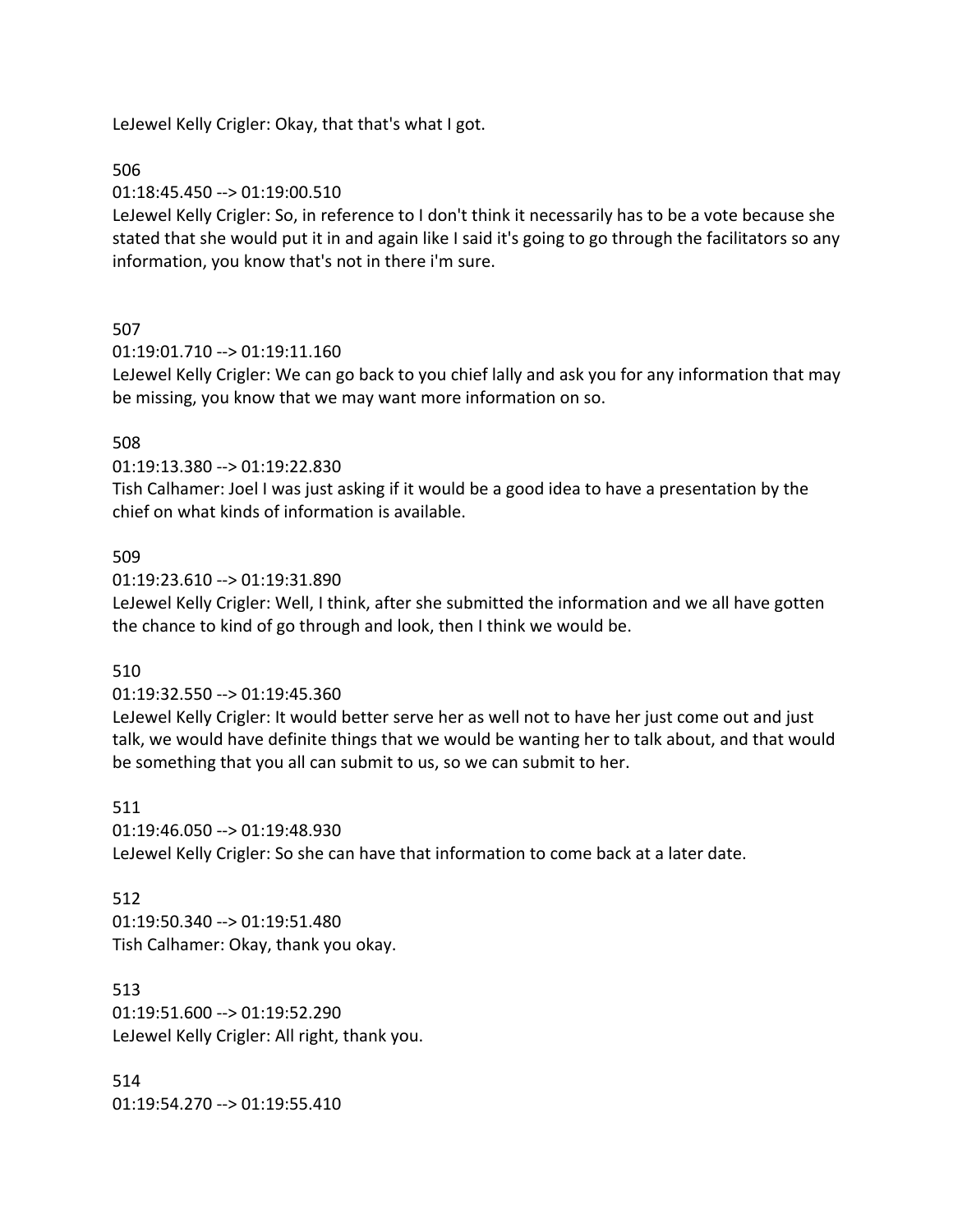Joe Hoereth: Thanks trish Marcus.

# 515

01:19:56.490 --> 01:20:06.840

Marcus"The People's Champ" Banner: yeah, so this is again like you see the the misinformation so test things that I asked for statistics on the K nine when that's not what I asked for.

# 516

# 01:20:09.990 --> 01:20:15.210

Marcus"The People's Champ" Banner: The work that that's been being done in the Community has been brought to my attention that citizens feel that.

# 517

01:20:15.780 --> 01:20:28.140

Marcus"The People's Champ" Banner: The law enforcement misuses the K nine unit to create false hits of some sort of drug or something so that they can share their car apart and they have done it on multiple occasions where.

# 518

01:20:29.100 --> 01:20:38.820

Marcus"The People's Champ" Banner: there's been these hits and then they find no drugs, so what I requested was that we'd be able to view the video from some specific incidents.

## 519

## 01:20:39.330 --> 01:20:48.240

Marcus"The People's Champ" Banner: Of and see whether what the citizens are saying, our toolbox and i've also spoken with one of the citizens and if we're going to bring that information, I had the chief.

## 520

01:20:48.810 --> 01:20:57.000

Marcus"The People's Champ" Banner: Give a narrative that we also allow that citizen, the company give his narrative and his version of what took place in that video on he definitely said he was willing.

# 521

## 01:20:57.660 --> 01:21:18.330

Marcus"The People's Champ" Banner: To do that, I also asked that we be able to see the footage of video on where the dog was actually sick on someone and allowed to bite a human being and then 2021 I don't think anybody should be bitten by a dog in any capacity.

# 522

## 01:21:20.160 --> 01:21:23.580

Marcus"The People's Champ" Banner: that's what I asked for specifically not a presentation.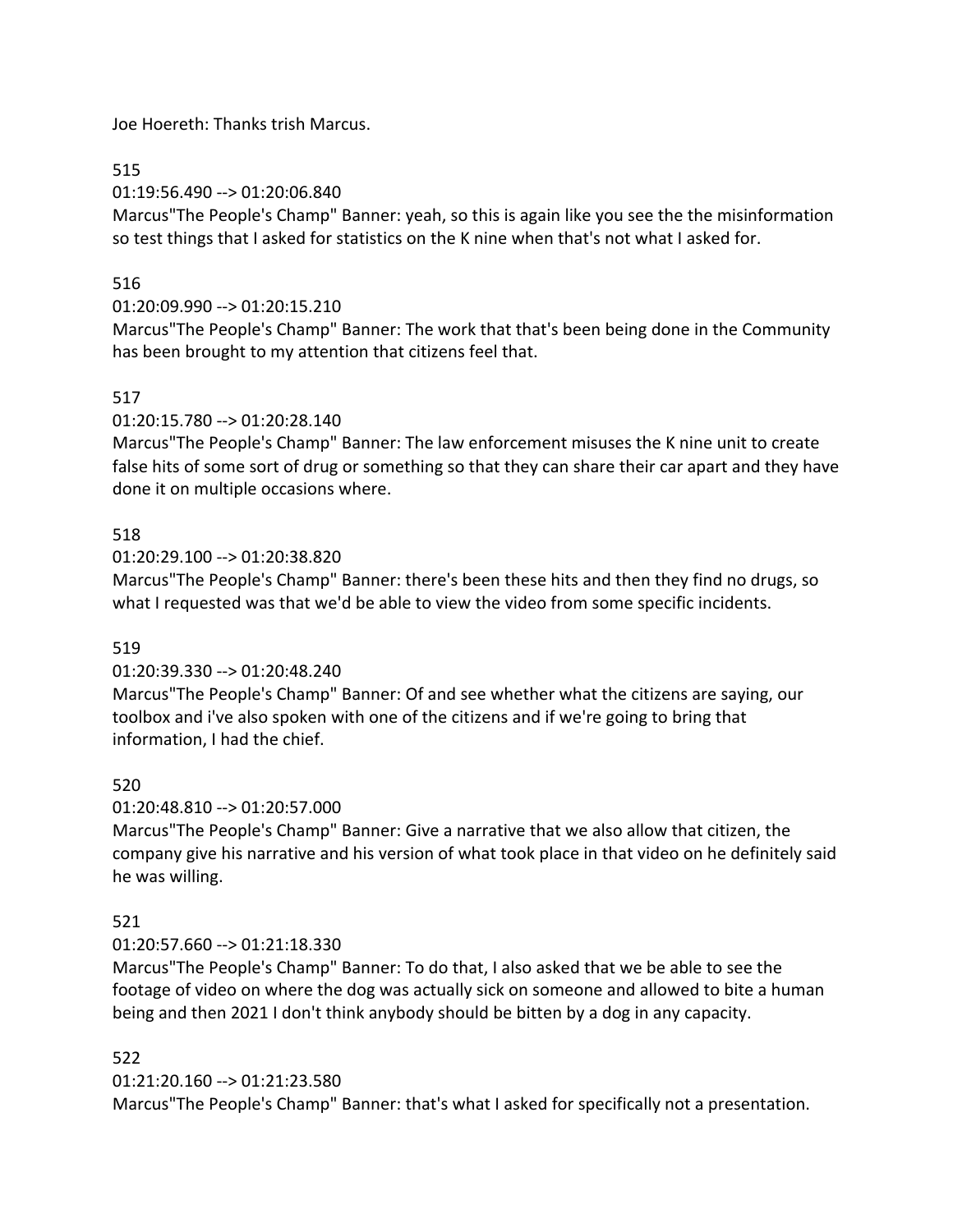523 01:21:28.650 --> 01:21:30.000 Joe Hoereth: We got it Marcus Thank you.

524 01:21:30.030 --> 01:21:31.200 Joe Hoereth: I think i'm.

525 01:21:32.100 --> 01:21:35.370 Joe Hoereth: Also chief highly requested.

526 01:21:37.980 --> 01:21:43.110 Joe Hoereth: Information about the specifics of those of those incidents to pull the video.

527 01:21:44.940 --> 01:21:45.570 Joe Hoereth: And so.

528 01:21:46.080 --> 01:21:47.220 Joe Hoereth: You know, hopefully, you can get that.

529 01:21:47.430 --> 01:21:48.150 City Hall: To us.

530 01:21:48.630 --> 01:21:52.890 Joe Hoereth: We can facilitate it to her as part of a task force information request.

### 531

01:21:53.910 --> 01:22:03.540 City Hall: and Joe real quick too so what's important to is that understanding why a dog because us or understand how a dog is trained or understanding.

532 01:22:03.930 --> 01:22:07.170 City Hall: You know how That to me is also part of the context.

533 01:22:07.800 --> 01:22:15.030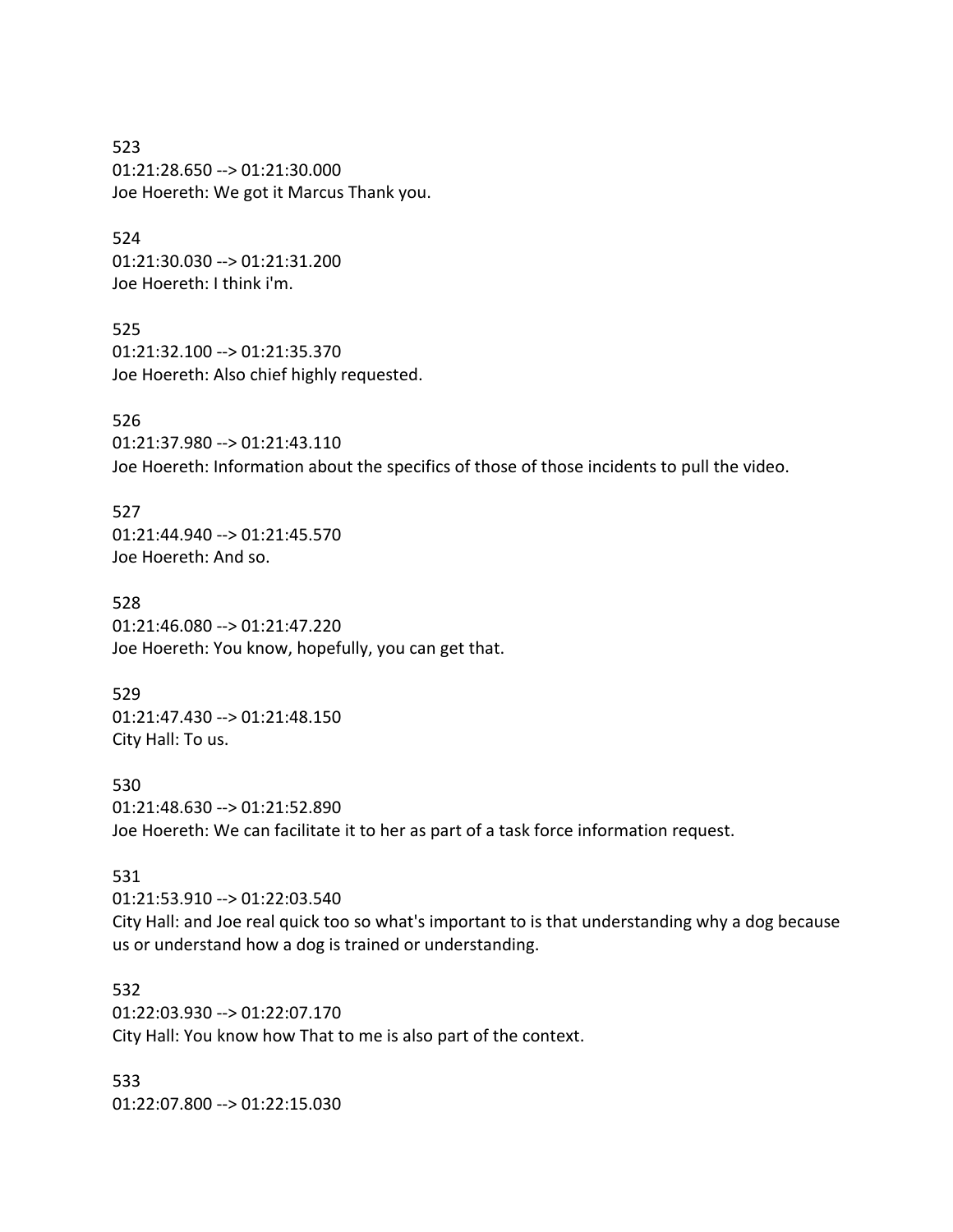City Hall: Because and that's you know i'm I was prepared to deliver this in a in a obviously not verbal fashion, so now i'm going to have to.

534

01:22:15.360 --> 01:22:19.980

City Hall: find a way to deliver it to you guys where you'll still get the context because it's important that.

# 535

01:22:20.370 --> 01:22:31.170

City Hall: You know, you know our what you see our policies that you know you see how the dogs are trained you see what the uses you see what the case law so that's also the other stuff that I have to provide to you guys too.

# 536

01:22:31.680 --> 01:22:44.580

City Hall: And i'm more than happy to see the video and talk to to the gentleman and work through it absolutely no issues whatsoever with that, but it's also important that you guys get that background information and that that is something that I want to make sure that is said.

# 537

01:22:47.220 --> 01:22:51.870 Joe Hoereth: Thanks oh sure quickly, I know we have a couple more questions on this.

# 538

01:22:53.460 --> 01:23:01.950

Joe Hoereth: But after we have these questions, I think it would be a good time to post to the task force.

# 539

01:23:03.270 --> 01:23:08.370

Joe Hoereth: Either if you have an idea or if somebody has a suggestion on how to use our remaining time.

# 540

01:23:09.720 --> 01:23:19.560

Joe Hoereth: Since we're not having the presentation, but i'll i'll take these questions here and then suggest that we do that that's good what Mr.

## 541

01:23:24.540 --> 01:23:25.080 Joe Hoereth: Walter.

## 542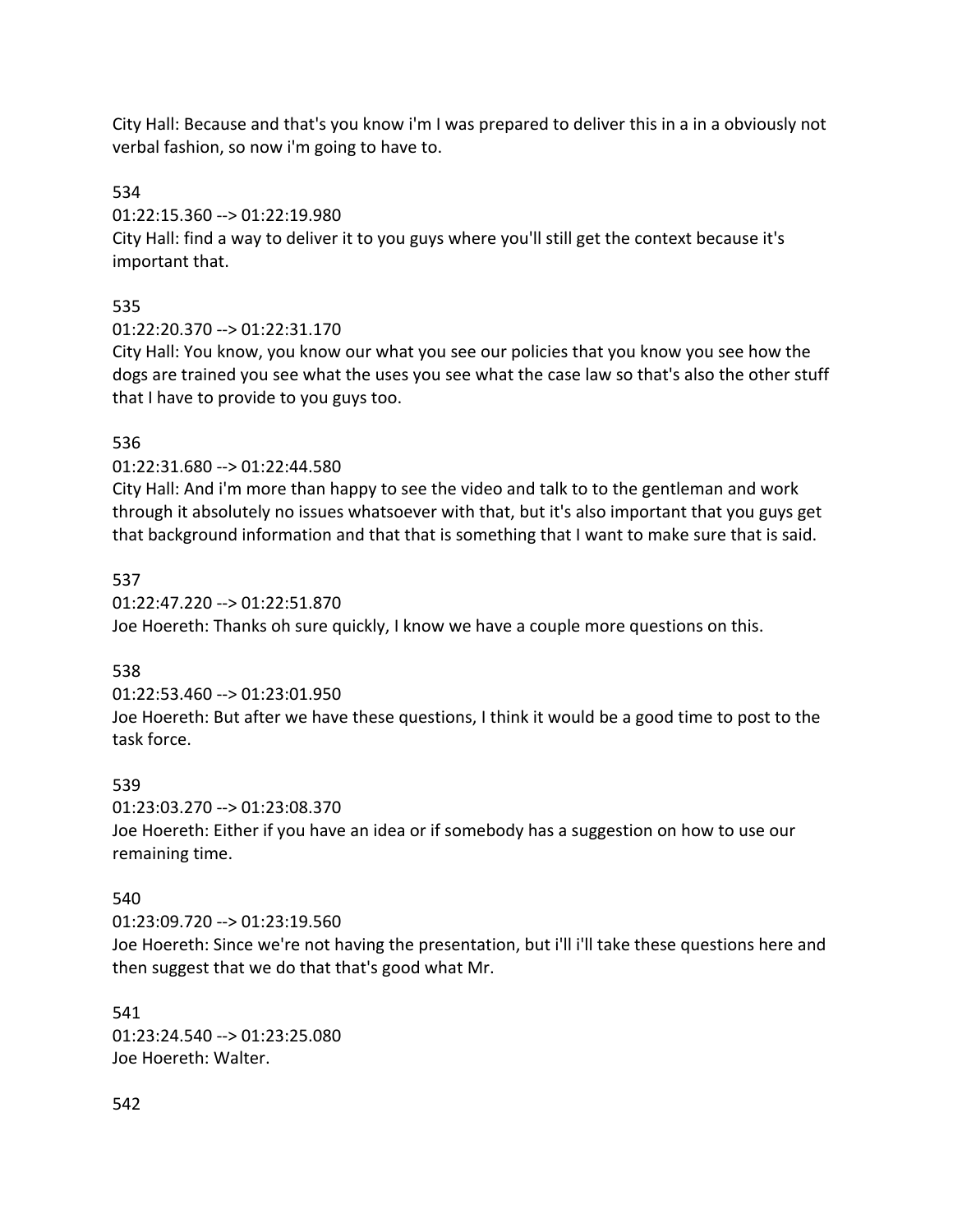01:23:25.770 --> 01:23:32.190

Walter Blalark: i'm trying to get i'm trying to get on like a look like my computers somehow you got.

## 543

01:23:32.250 --> 01:23:34.740 Walter Blalark: hacked into my computer to call the FCC.

# 544

01:23:35.130 --> 01:23:40.560

Walter Blalark: and see what's going on with it with with this facilitators teaching teams tapping into my.

# 545

01:23:42.090 --> 01:23:47.460 Walter Blalark: Actually, the Chair, as she She answered and sort of market so i'm i'm out.

546 01:23:47.970 --> 01:23:48.330 Okay.

547 01:23:50.130 --> 01:23:51.150 Joe Hoereth: Next is Shimon.

548

01:23:52.050 --> 01:23:57.390 Shimon Blanchard: Good amy I this is me my personal opinion, I don't.

# 549

01:23:59.790 --> 01:24:09.720

Shimon Blanchard: I feel we'd be better served and looking at policies, unlike the presentation of the chief and prepared rather than going back and try and cases that i've already been trying.

# 550

01:24:10.350 --> 01:24:24.120

Shimon Blanchard: On I think the way to get to change is a look at what's in place now and see if it makes sense, you see if demographics i'm being certain demographics are being represented properly or if.

# 551

# 01:24:24.870 --> 01:24:32.370

Shimon Blanchard: We because we're talking about holding people accountable, but if we don't look at how to train if we all look at the policies where we hold them accountable to.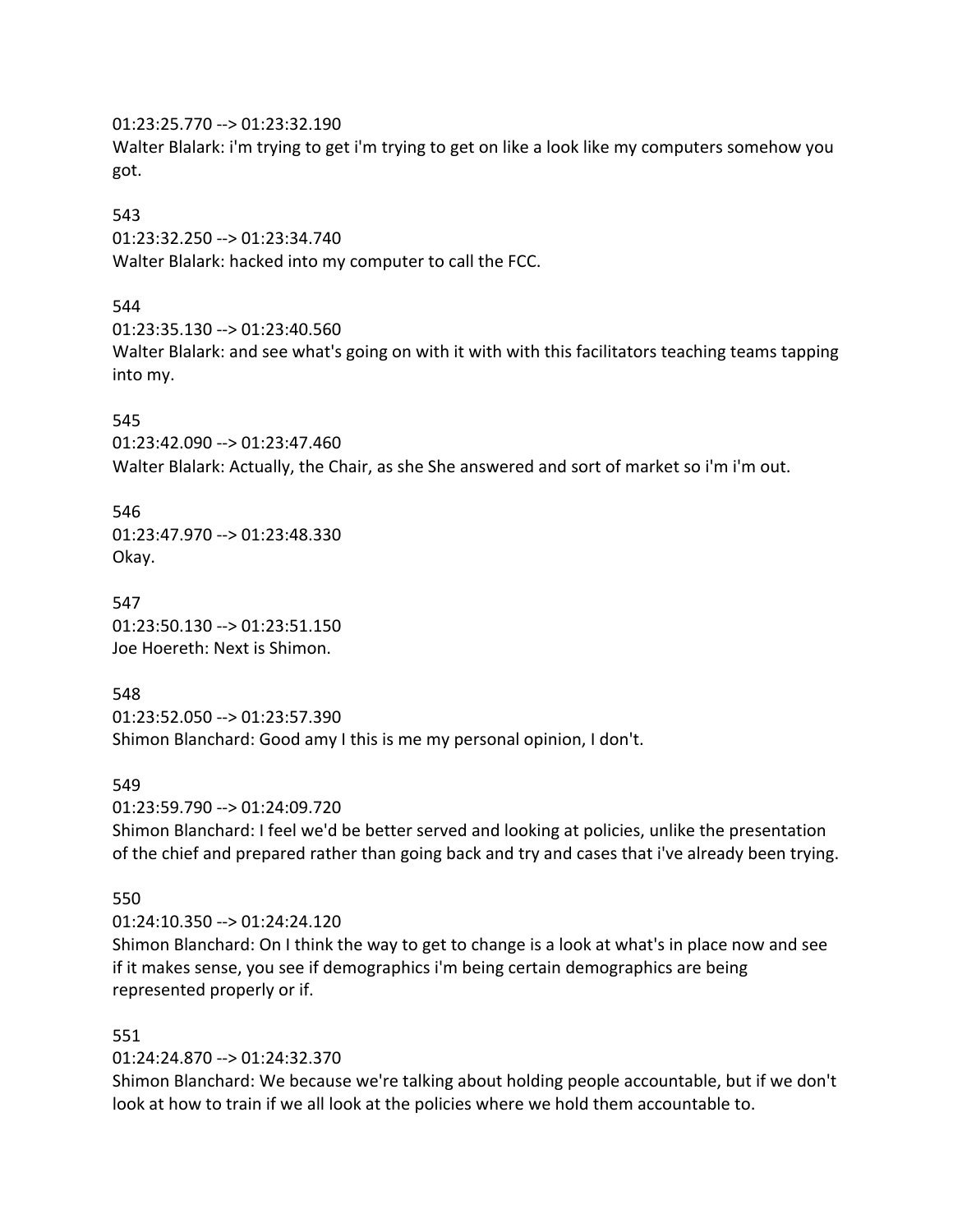552 01:24:32.940 --> 01:24:37.350 Shimon Blanchard: there's there's nothing, and I mean we all have feelings we all have.

#### 553

01:24:38.310 --> 01:24:45.990

Shimon Blanchard: emotion, how we how we viewed stuff I mean that's why we here everybody is here to do what's best for Elgin and that's why we're here so as, obviously.

#### 554

01:24:46.260 --> 01:25:00.570

Shimon Blanchard: there's an issue obviously there's problems, but I just think going back and trying cases that are older, in the past doesn't serve us as a task force there are supposed to be looking at policies and looking at things and place to move forward.

#### 555

01:25:04.710 --> 01:25:05.010 Thank.

556 01:25:08.220 --> 01:25:08.520 Joe Hoereth: Thank you.

557 01:25:10.200 --> 01:25:10.800 Joe Hoereth: for that comment.

558 01:25:13.350 --> 01:25:16.710 Joe Hoereth: Marcus is that is that a new hand Rosa from before.

559 01:25:18.300 --> 01:25:19.170 Marcus"The People's Champ" Banner: it's a new one.

560 01:25:19.290 --> 01:25:20.130 Joe Hoereth: Okay, go ahead.

561 01:25:20.580 --> 01:25:27.330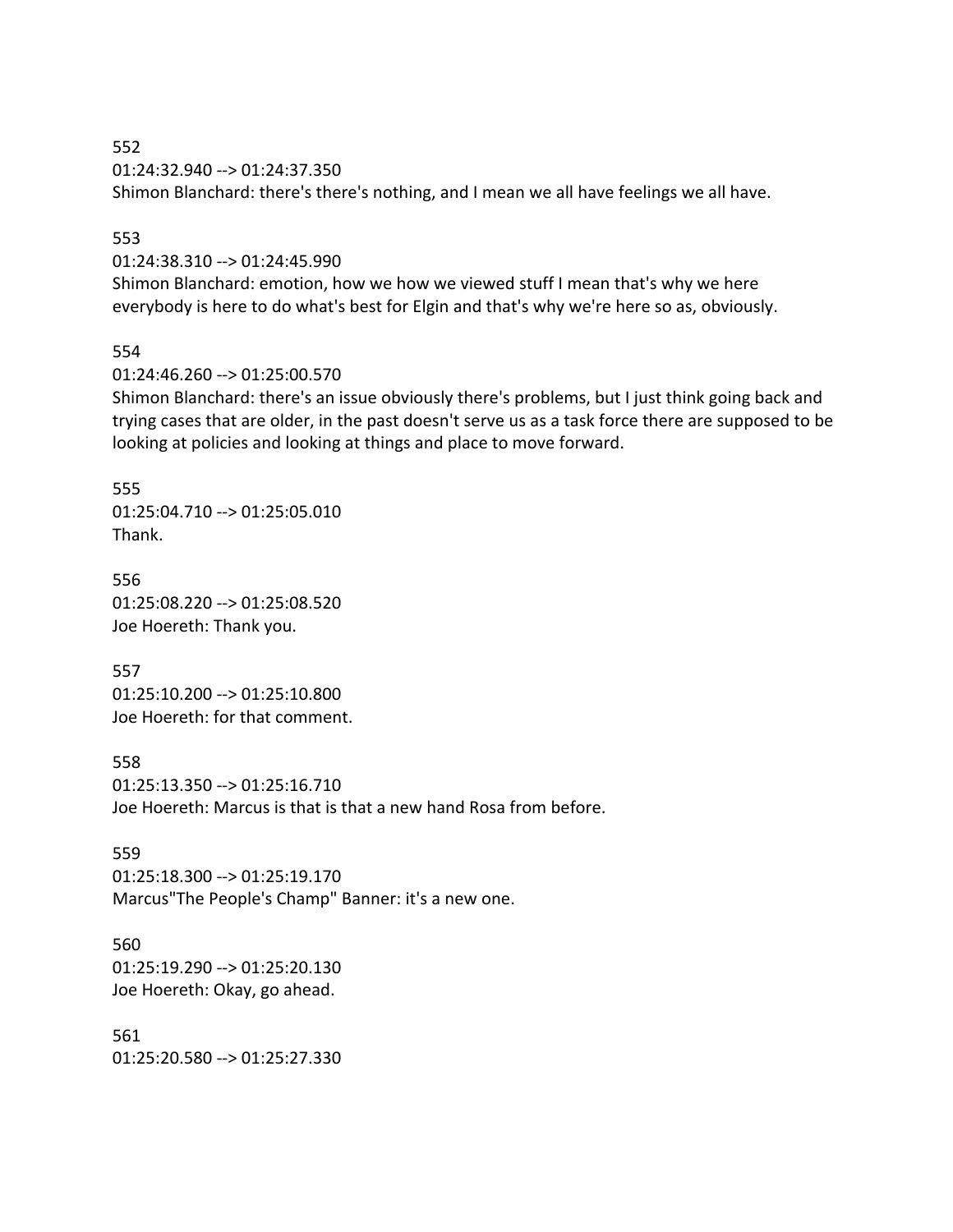Marcus"The People's Champ" Banner: Well, the problem is not with what's on black and white what's the paper, the problem is what's being done in the streets that doesn't come to the light.

### 562

### 01:25:28.020 --> 01:25:41.520

Marcus"The People's Champ" Banner: that's what the problem is what you don't see again our police department, but I say 99% of the time one excellent excellent work that is that 1% that gets pushed under the rug and everybody ignores the whitewash it.

### 563

### 01:25:42.180 --> 01:25:50.490

Marcus"The People's Champ" Banner: And that's not going to be in policy that's not going to be in a presentation it's going to be in the streets with the people what the victim.

### 564

01:25:51.270 --> 01:25:53.310

Marcus"The People's Champ" Banner: Those voices are the ones that you'd never hear.

### 565

### 01:25:53.940 --> 01:26:03.870

Marcus"The People's Champ" Banner: Because what happens is nine times out of 10 if they turn around and they put so many bogus charges on somebody and make their head spin where they have to go into self preservation and focus on trying to beat.

### 566

## 01:26:04.170 --> 01:26:13.230

Marcus"The People's Champ" Banner: These charges in order to move on with their life that they don't get the opportunity to come forward and say something and then, if they do, they turn around and say well he's a criminal.

### 567

## 01:26:13.710 --> 01:26:27.000

Marcus"The People's Champ" Banner: he's been charged with this then another, and he resisted he did this, he did that but and and our society accepts that answer and disregards that a dog bit somebody.

## 568

### 01:26:28.140 --> 01:26:31.920

Marcus"The People's Champ" Banner: Would that's it that's somebody you said get them.

569 01:26:33.630 --> 01:26:44.310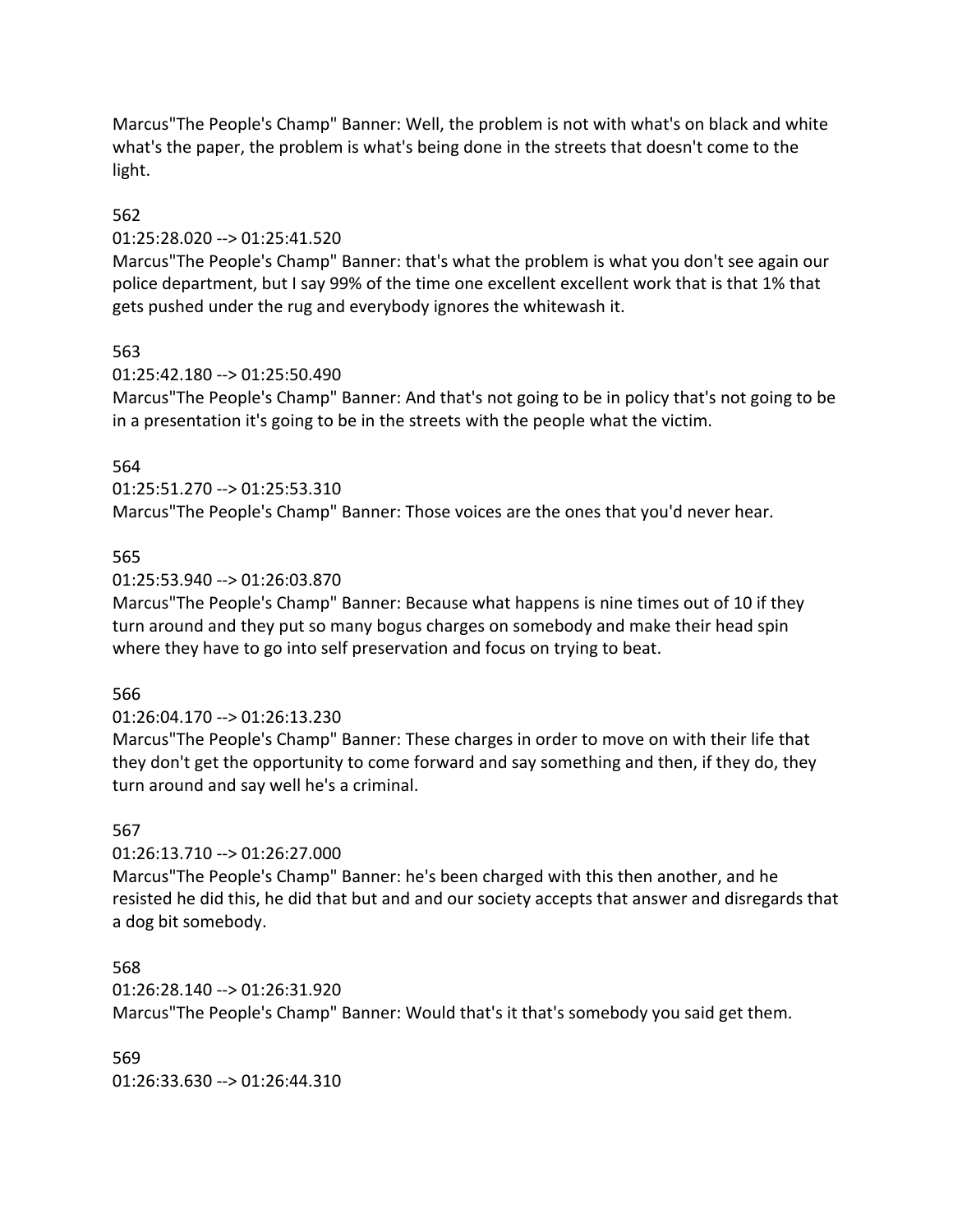Marcus"The People's Champ" Banner: that's a problem for me as a black man in 2020 that the police are still sick and dogs on us, you think that's okay come.

# 570

## 01:26:47.850 --> 01:27:06.030

Walter Blalark: In and I totally agree, I think that you know, I was, I was in a conference all day and we entry program for for for us, they don't call themselves ex offender but they call themselves citizens returning to society and in some of the stories that some of these.

# 571

# 01:27:07.410 --> 01:27:20.580

Walter Blalark: inmates or X inmate or citizen returns society i'm with Marcus you know the policies is is really a for those people have non color.

# 572

# 01:27:21.360 --> 01:27:31.560

Walter Blalark: So, but, but the policies for us to look different you know never been fair never been just and even the state's attorney said the day that you know she acknowledged that.

## 573

# 01:27:32.250 --> 01:27:45.030

Walter Blalark: That this criminal system is is Florida, and he says when it come to Brown and black people so and I know a lot of our people, who was on this on this task was an icon understand that.

## 574

# 01:27:45.570 --> 01:28:05.730

Walter Blalark: And so you know you look at the policies, most of us know the policy, one of the things I will agree with schmo with that many times, we do need to know the policies, so we can be able to correct them and also know what how we're being treated in in the in equitable way.

## 575

# 01:28:07.230 --> 01:28:14.910

Walter Blalark: But I do go with markers that sometime it's not going to get reported because Neil and thank God for the the chief she got to make sure.

## 576

# 01:28:15.240 --> 01:28:29.520

Walter Blalark: That and she should make sure how to properly five but she's not thought industries that you know you got that bunch out there do a lot of terrible thing, but specifically to Brown and black people and i'm sorry to say that that's what we have.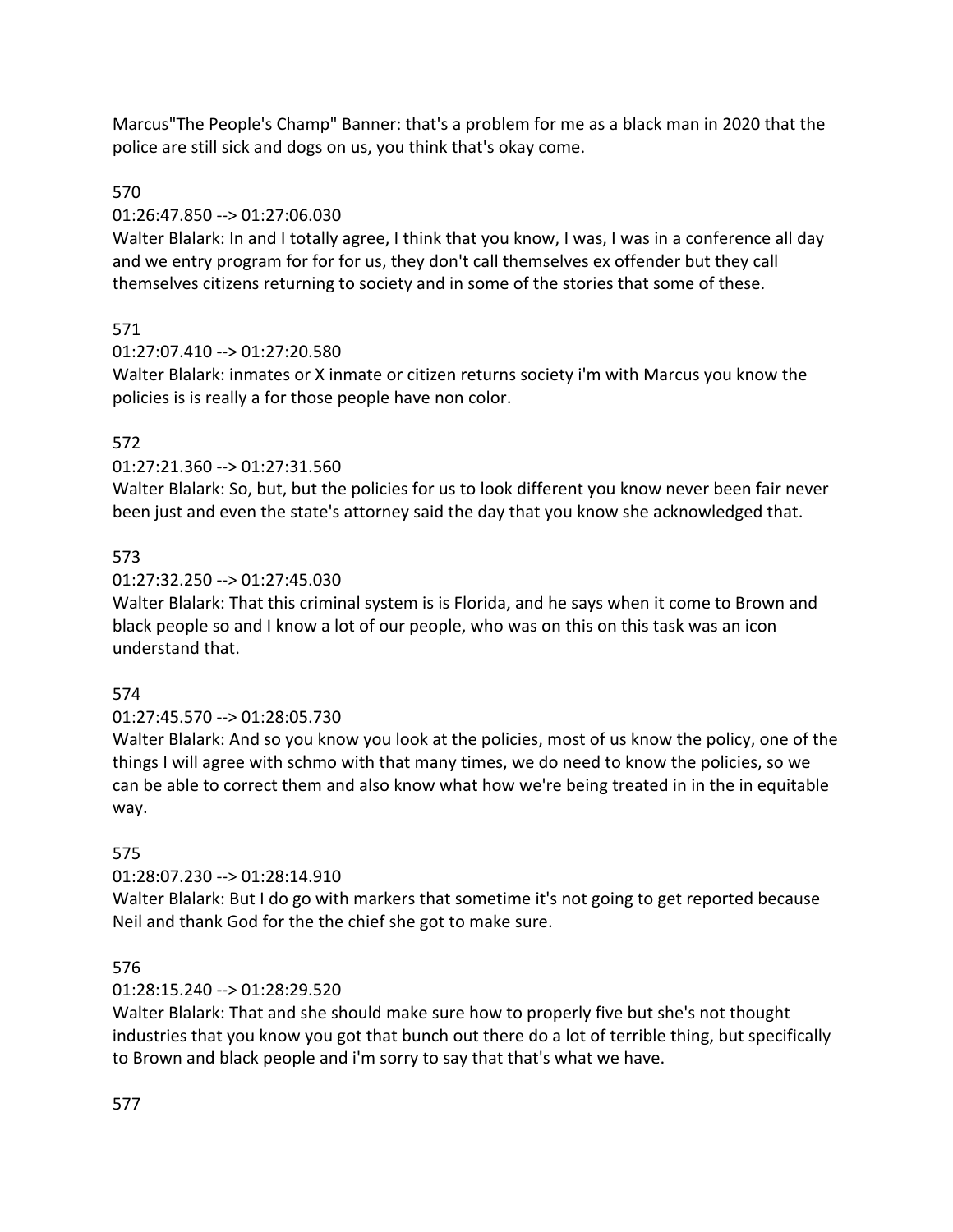01:28:32.550 --> 01:28:37.710 Joe Hoereth: Thank you, Walter Shimon I see you leaning forward where you're going to come in again.

#### 578

01:28:38.040 --> 01:28:39.690 Shimon Blanchard: Well, I don't want to get back.

579 01:28:39.900 --> 01:28:40.740 Joe Hoereth: Okay got it.

580 01:28:41.250 --> 01:28:42.120 But uh.

581

01:28:43.290 --> 01:28:49.980 Joe Hoereth: yeah I was just going to say that I think it's clear that you know we didn't, we agreed that we didn't need to hear.

582 01:28:49.980 --> 01:28:50.970 Joe Hoereth: The cheese presentation.

583

01:28:51.450 --> 01:28:58.710 Joe Hoereth: But I think what this discussion does tell us is that this is an issue that needs to be somewhere.

584 01:28:59.490 --> 01:29:02.220 Joe Hoereth: In the discussion of this task force.

585 01:29:02.700 --> 01:29:03.420 Joe Hoereth: And so.

586 01:29:04.560 --> 01:29:12.000 Joe Hoereth: You know whether it's identified in a subcommittee or something that is addressed in the hole.

587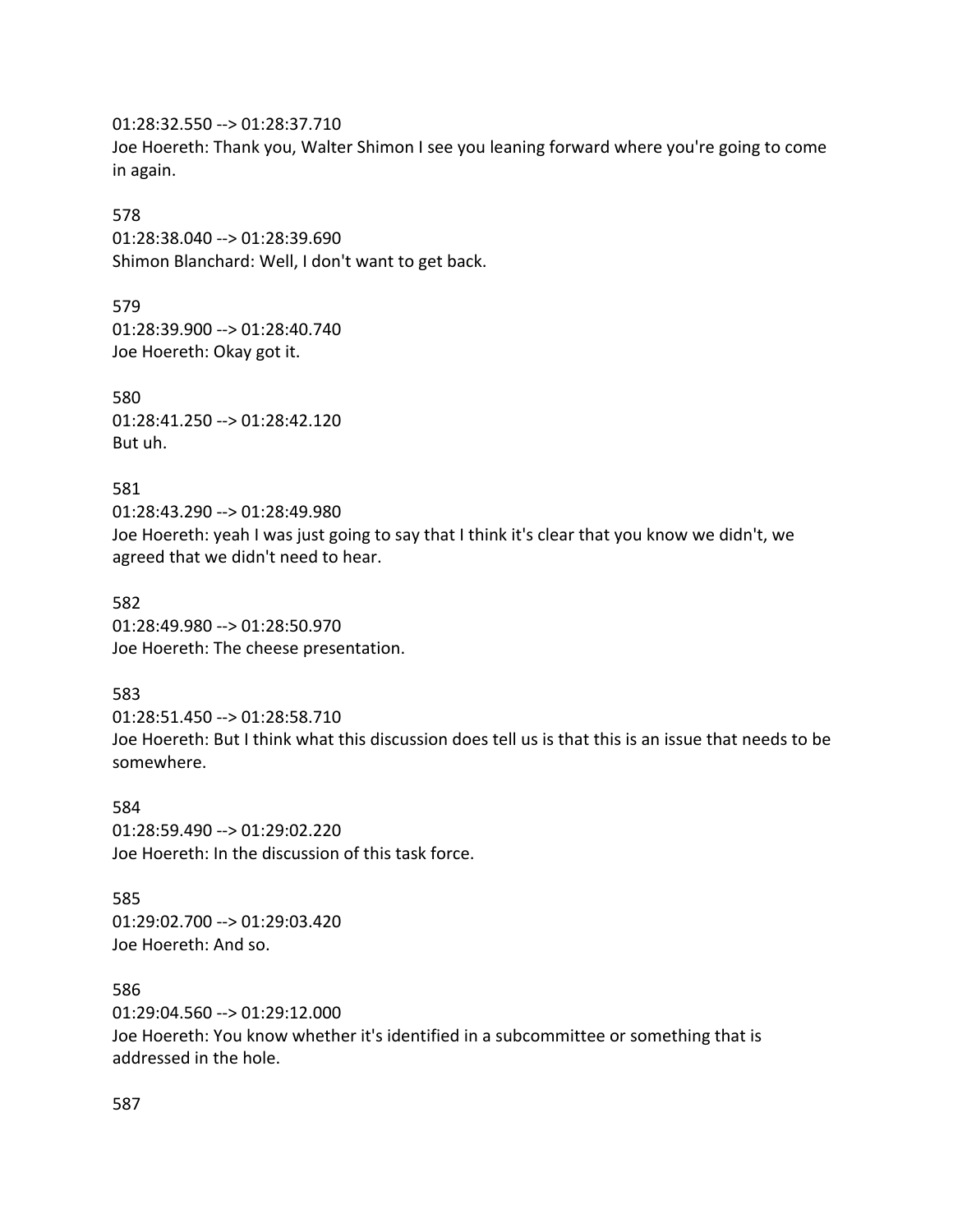01:29:13.140 --> 01:29:21.690

Joe Hoereth: In it, you know the group of a whole community of a whole or something like that that needs to be there needs to be a place where this gets.

#### 588

01:29:22.710 --> 01:29:26.640 Joe Hoereth: discussed policies related to it get reviewed as well.

589

01:29:28.320 --> 01:29:29.310 Joe Hoereth: But also.

590 01:29:30.630 --> 01:29:32.850 Joe Hoereth: The human element, the human aspect of it.

591 01:29:33.960 --> 01:29:36.660 Joe Hoereth: can come out in that discussion as well, so.

#### 592

01:29:38.670 --> 01:29:52.170

Joe Hoereth: I think, and I, I feel like with the broad range of subcommittee topics, there should be no problem for identifying the home within the topics that we have proposed for that issue, and I think we can do that.

#### 593

01:29:53.310 --> 01:29:55.020 Joe Hoereth: So chair Craig where I want to.

594 01:29:56.400 --> 01:29:59.100 Joe Hoereth: just turn it over to you for a moment and just say.

595

01:30:00.660 --> 01:30:03.090

Joe Hoereth: You know, given that, at this point where we're at.

596

01:30:04.230 --> 01:30:08.160

Joe Hoereth: Did you did you want to use the remaining time in a particular way.

597 01:30:10.080 --> 01:30:12.360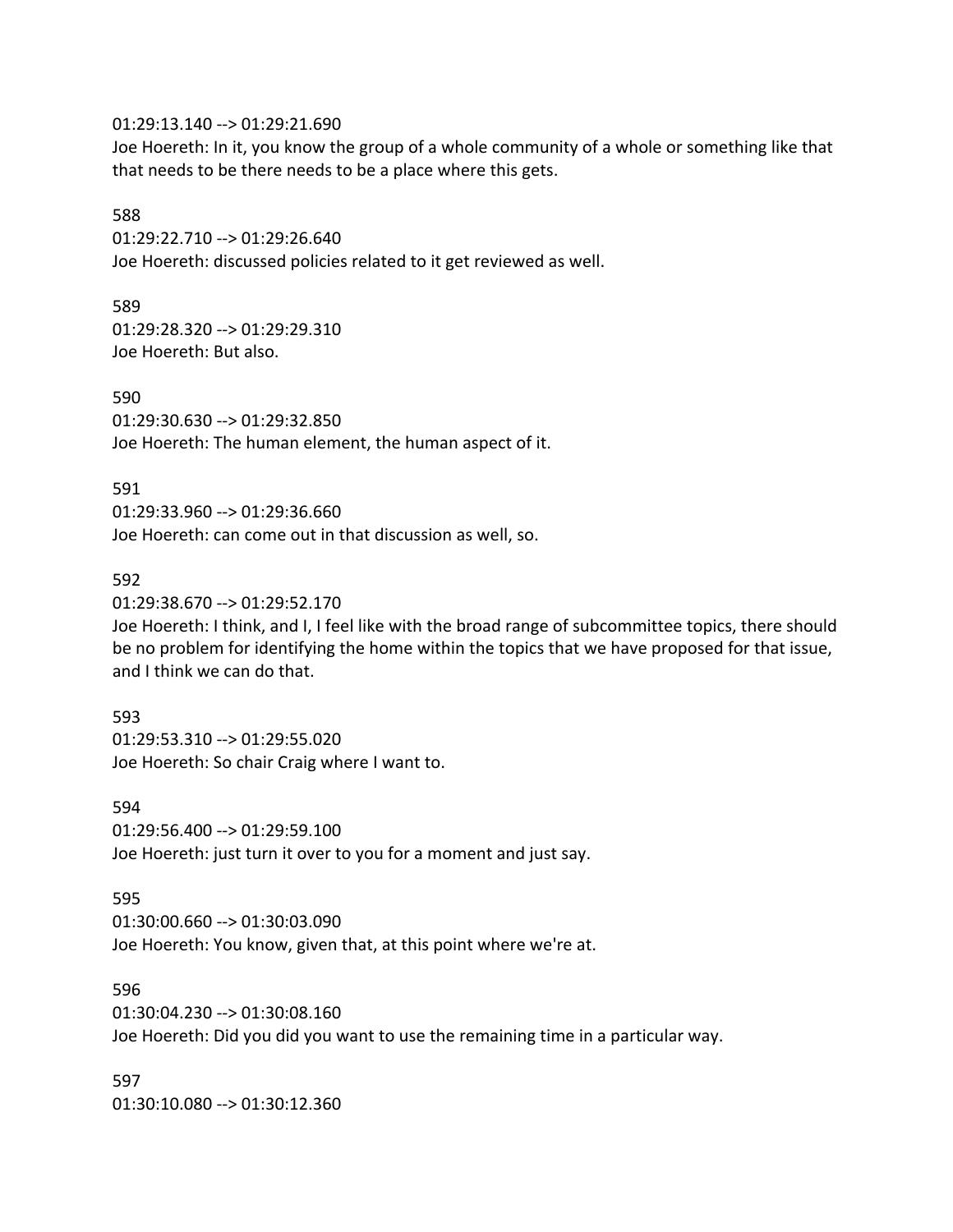Joe Hoereth: or anyone else on the.

598

01:30:14.370 --> 01:30:18.510

Joe Hoereth: On the Committee want to suggest something, but a chair cream, I wanted to start that conversation with you.

599 01:30:19.140 --> 01:30:20.220 LeJewel Kelly Crigler: Yes, um.

600

01:30:21.600 --> 01:30:26.850 LeJewel Kelly Crigler: I do think, at this point in time, I think we're needing to.

### 601

01:30:28.560 --> 01:30:40.230

LeJewel Kelly Crigler: I think we're really needing to talk a little bit more, because it seems like a lot of people really have some some thoughts and some ideas.

### 602

01:30:41.520 --> 01:30:50.820

LeJewel Kelly Crigler: in regards to why they really get on here, you know i'm i'm not really sure, because you know with my own thought in my own opinion here.

## 603

01:30:51.270 --> 01:31:05.790

LeJewel Kelly Crigler: um I thought that this particular venue was going to be a matter of addressing the citizens concerns and and you know, like we said the persons that are being affected.

## 604

01:31:06.570 --> 01:31:18.900

LeJewel Kelly Crigler: In major ways are the African American and Hispanic you know communities, though i'm willing to step out and say a large amount have been African American and I know.

## 605

### 01:31:19.920 --> 01:31:38.070

LeJewel Kelly Crigler: That persons have stated that you know we can't look in the past, well, I can tell you that the black population here has been decreased because of a lot of the actions that were going on for years, with the Elgin police department.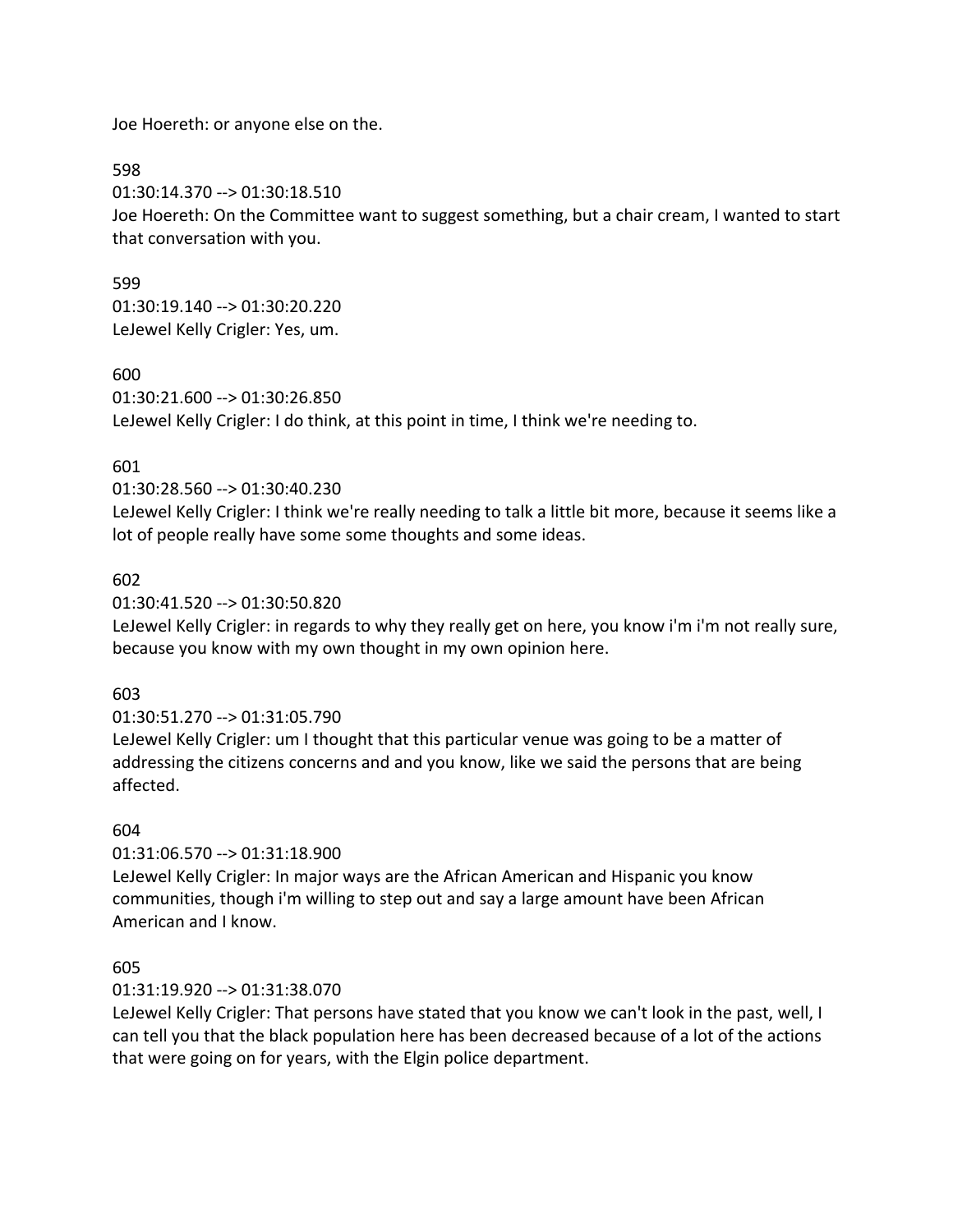606

01:31:38.700 --> 01:31:50.220

LeJewel Kelly Crigler: um so I mean we can't just kind of said neck like this stuff has never happened, you know, and the majority of black males that do live here in Elgin.

### 607

01:31:51.060 --> 01:31:55.860

LeJewel Kelly Crigler: they've been affected, you know they really have or they know family members that have.

### 608

01:31:56.490 --> 01:32:08.250

LeJewel Kelly Crigler: um so I know this may be uncomfortable to some and new to some and then some may just want to like kind of get over it, and we keep we go pass it but.

### 609

01:32:08.790 --> 01:32:22.170

LeJewel Kelly Crigler: To my understanding that's not what we're here, for we are here to address something, it is a serious matter, so you know we really have to take it to task, and so you know I i've.

### 610

01:32:23.220 --> 01:32:32.370

LeJewel Kelly Crigler: Everything that everyone has suggested, I think we've got some some good things here to go forward on one of the things that I think that we.

## 611

01:32:32.370 --> 01:32:34.320 LeJewel Kelly Crigler: can really.

### 612

01:32:36.030 --> 01:32:49.080

LeJewel Kelly Crigler: start to look at here are looking at these subcommittees and trying to start to narrow them down what I would probably say is to X persons on individual level.

## 613

01:32:49.380 --> 01:32:57.630

LeJewel Kelly Crigler: Of what are they looking for maybe you know, two things of what is it that they're looking to do in regards to serving.

### 614

01:32:58.170 --> 01:33:13.230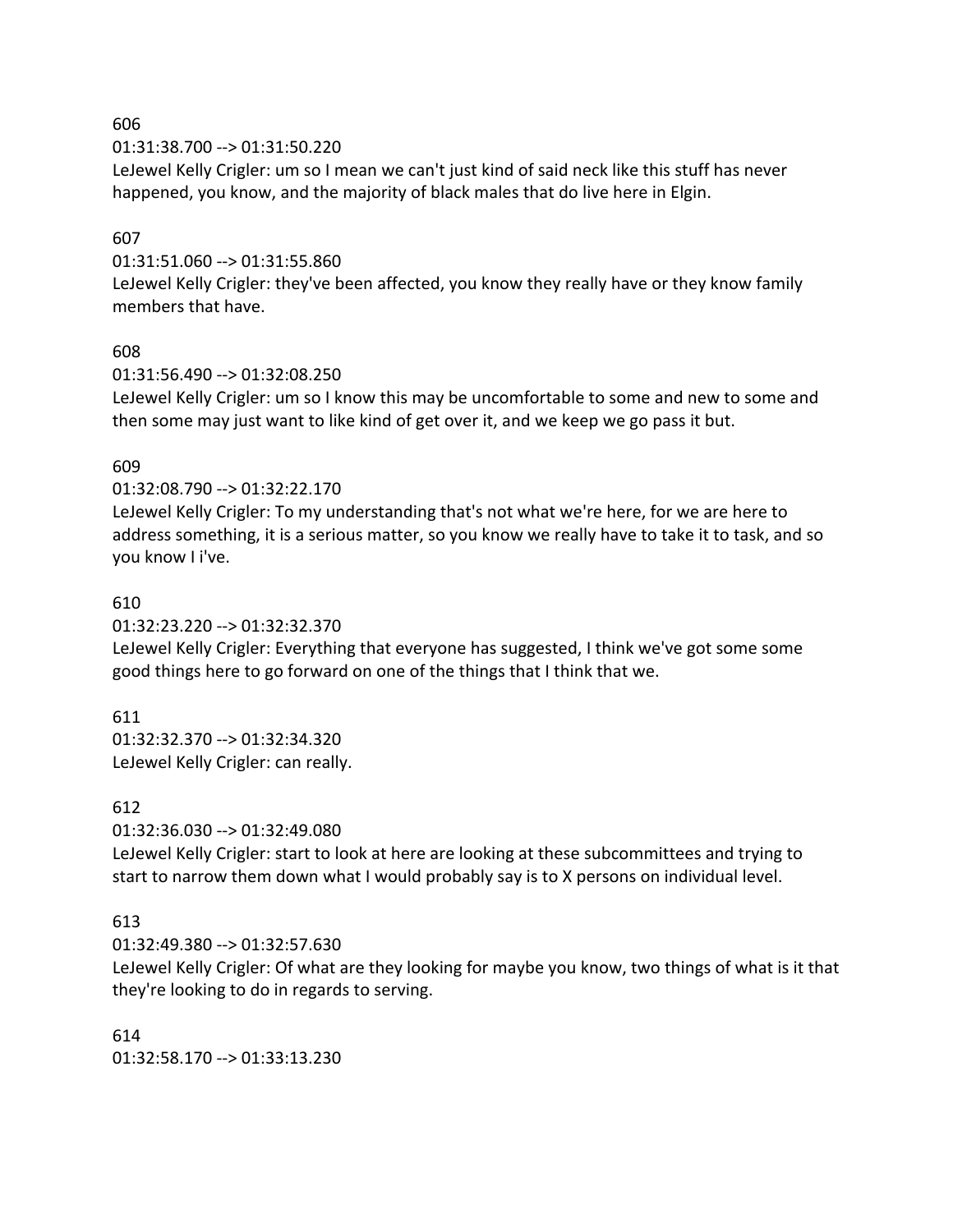LeJewel Kelly Crigler: On a subcommittee then that gives us a little bit more um you know ground to go on to know exactly where you know what some subcommittees are going to be important going forward for those first three.

### 615

01:33:14.430 --> 01:33:27.000

LeJewel Kelly Crigler: I think that's what we kind of need to do to have people take and make those choices right now have at least two things that are really major, important to you that you would like to try to bring some sort of.

### 616

01:33:28.500 --> 01:33:36.930 LeJewel Kelly Crigler: You know, some sort of answers to or research to and then that kind of gets us flowing you know that's my thought.

### 617

01:33:39.390 --> 01:33:42.720 LeJewel Kelly Crigler: So anyone can chime in on on their thoughts right now.

### 618

01:33:42.780 --> 01:33:44.040 LeJewel Kelly Crigler: Of what they're thinking.

### 619

01:33:45.000 --> 01:33:46.140 Joe Hoereth: that's what I was gonna ask you next.

620 01:33:47.550 --> 01:33:48.750 Joe Hoereth: throw that out there for people.

621 01:33:48.750 --> 01:33:50.340 Joe Hoereth: to comment on or reflect on.

622 01:33:50.460 --> 01:33:51.990 LeJewel Kelly Crigler: Yes, I do.

623 01:33:52.200 --> 01:33:52.530 Okay.

### 624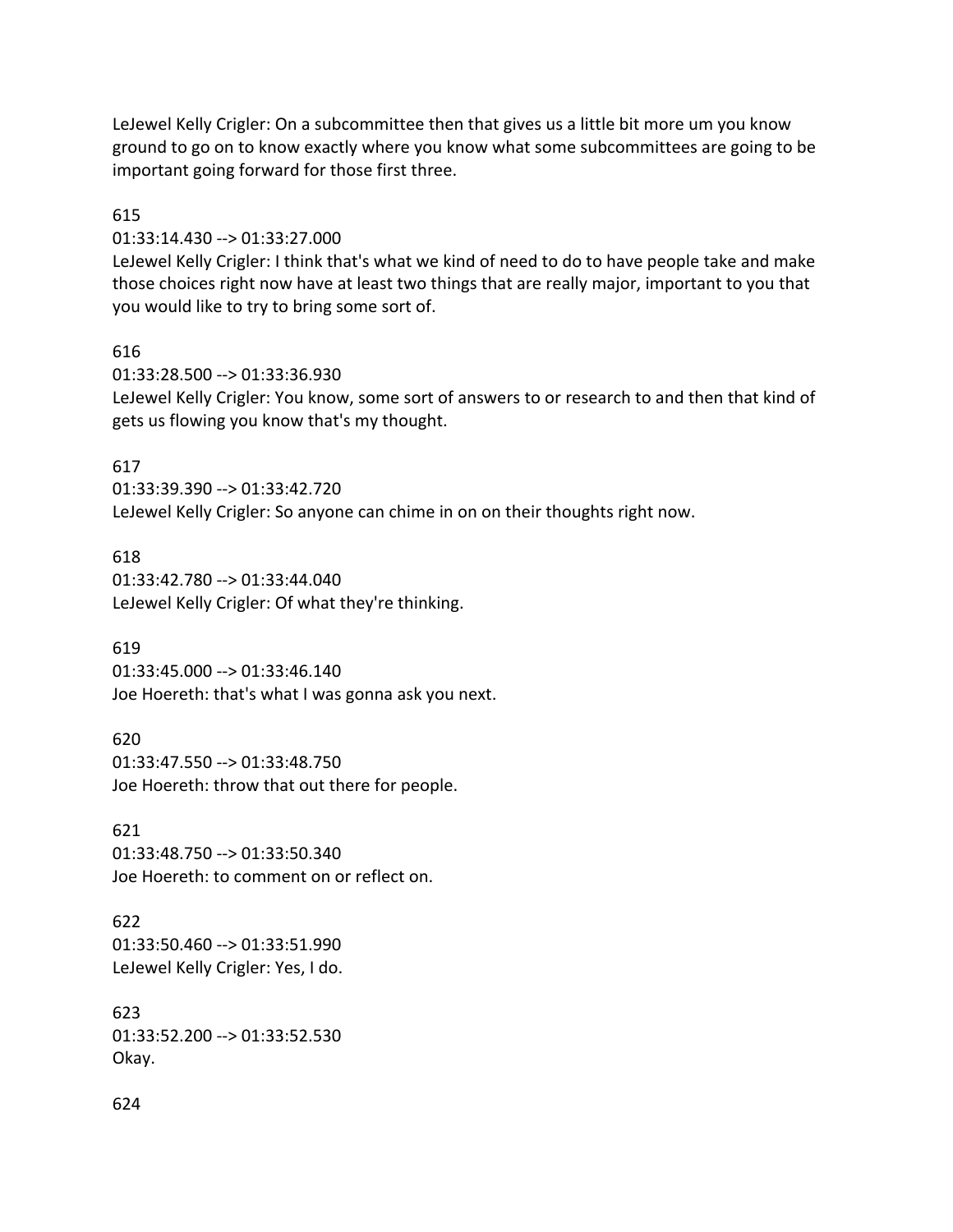01:33:55.530 --> 01:33:55.740 Joe Hoereth: Oh.

625 01:33:56.880 --> 01:33:58.140 Joe Hoereth: Welcome, where you first.

626 01:33:58.680 --> 01:34:01.410 Walter Blalark: yeah yes, I want to say.

627

01:34:02.610 --> 01:34:11.010

Walter Blalark: I totally agree with the Chair can you hear me I look like i'm trying to come, like i'm trying to come live again and look like you know I don't know what's going on.

#### 628

#### 01:34:11.760 --> 01:34:21.300

Walter Blalark: With my it's not my computer is something going on with whoever's taking the technology as well that's okay um I will say this that.

#### 629

01:34:22.320 --> 01:34:33.150

Walter Blalark: One of the things that we try to do in the subcommittee's is trying to get into the meat of what is going on and I totally agree with a.

### 630

01:34:35.310 --> 01:34:39.450 Walter Blalark: jewel when you look at the statistically speaking disproportion.

### 631

01:34:41.010 --> 01:34:51.900

Walter Blalark: African Americans are i've been in jail specifically African American males you even got some females in there as a disproportionately, not only in Elgin but in this county.

### 632

01:34:52.530 --> 01:35:09.180

Walter Blalark: We look at the numbers, we look at elder maybe how six 7% African Americans, but the jail population is much greater and for some of the same things that like I said non white does, and they have been prosecuted.

633  $01:35:10.260 \rightarrow 01:35:21.420$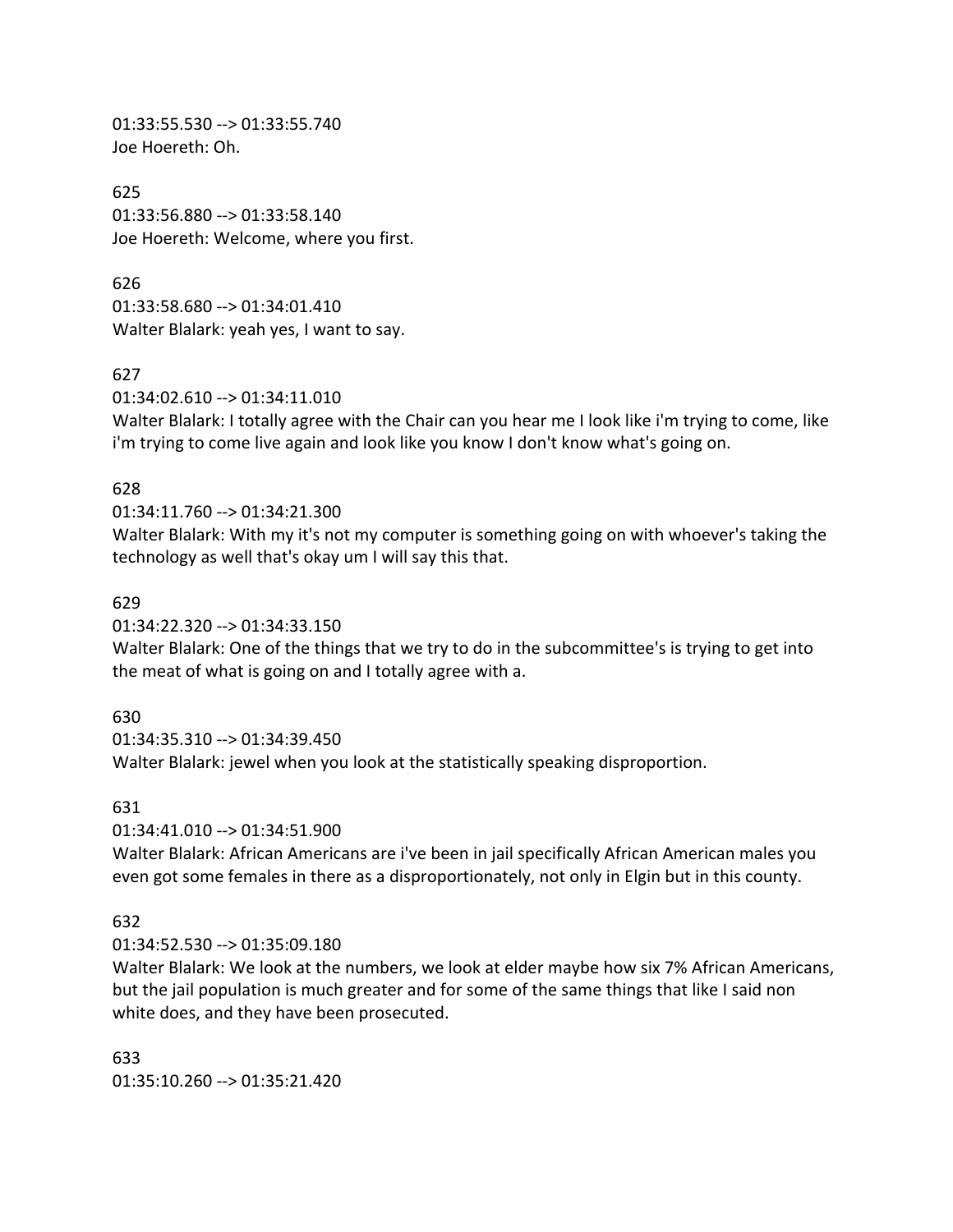Walter Blalark: Not knowing the law themselves and not know what's going on, I said yeah maybe we do need to understand policies, so we can get that out to people and so that people can understand some of the policies.

634

01:35:22.290 --> 01:35:27.390

Walter Blalark: And also, they need to understand when they are be arrested some of their rights.

# 635

01:35:28.200 --> 01:35:33.270

Walter Blalark: So it's a lot of things that we need to do, but I think we need to go on bill, with some of these subcommittees.

# 636

01:35:33.570 --> 01:35:43.290

Walter Blalark: And I hope I didn't get a chance here to subcommittee because i've been trying to get on ever since something to six, this guy on those so I really want to abstain, a lot of saying.

# 637

01:35:43.710 --> 01:35:53.910

Walter Blalark: I ever I think that a lot of people wanting to task force, you know really don't understand the magnitude I do I do like believe his name is.

## 638

## 01:35:54.810 --> 01:36:04.350

Walter Blalark: Brock with you know joshua is, I think that was you know that's his name, let me, let me look at you know I really appreciate him because you know, he said, and as a.

## 639

01:36:04.890 --> 01:36:10.680

Walter Blalark: As a as a non African American on that he he really wants to understand.

# 640

## 01:36:11.130 --> 01:36:16.680

Walter Blalark: The plight and the problem because I don't think a lot of people do understand the plight and problem you know joshua.

# 641

01:36:17.040 --> 01:36:26.100

Walter Blalark: You know, thank you joshua for that, and I remember he made that comment I don't think people do understand you know the problem you know i'm i'm hold on hold on, let me know.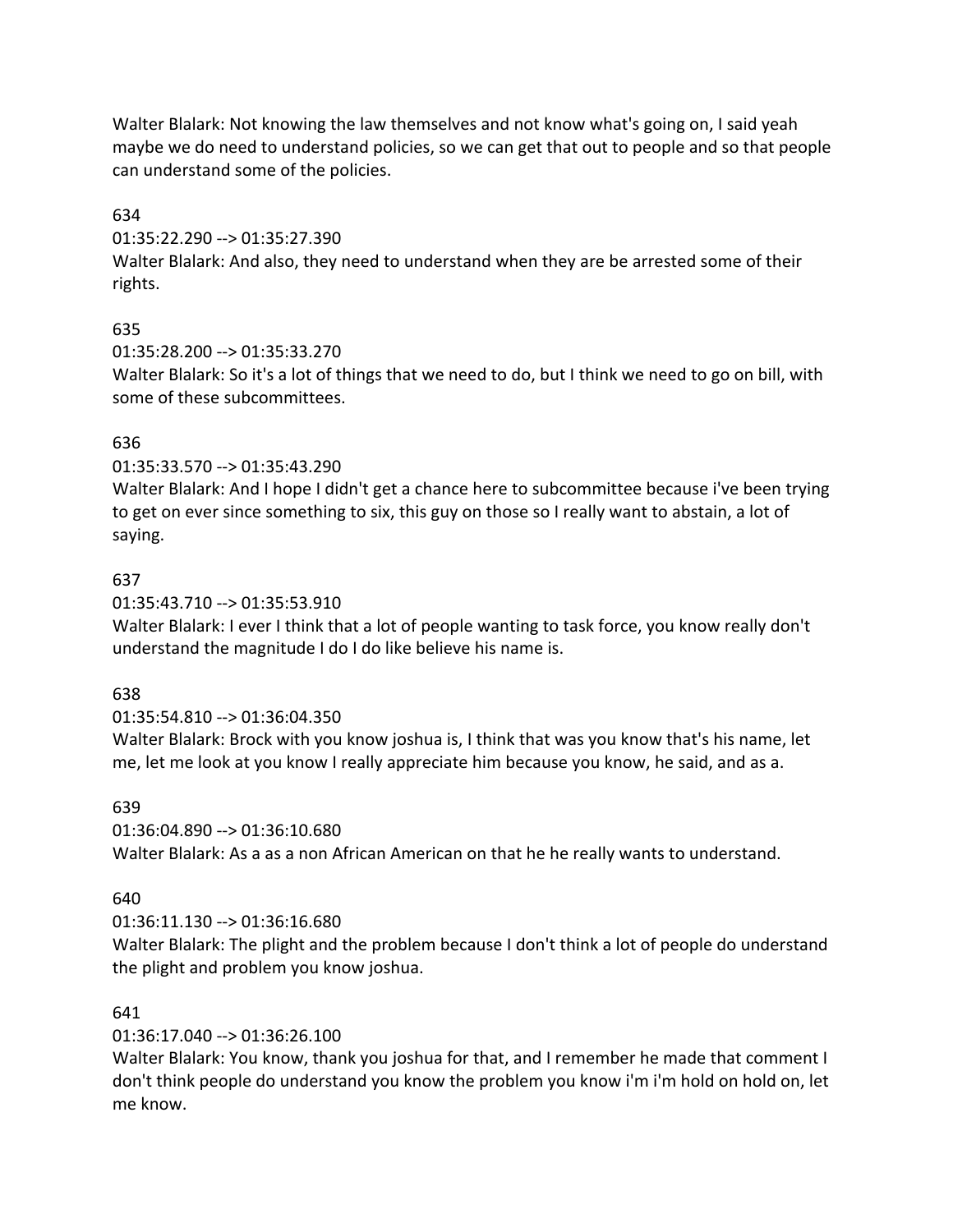### 642

01:36:26.460 --> 01:36:32.220

Walter Blalark: i'm here oh you got made me wait, so let me talk, you know 6070 you know i'm saying some years.

## 643

### 01:36:32.490 --> 01:36:41.250

Walter Blalark: Old in a city, and I have got stopped jet by driving being black you know right in my neighborhood you know and then that shouldn't be.

## 644

01:36:41.790 --> 01:36:50.250

Walter Blalark: And the guy said and I didn't stop behind the line stops that know only two years ago, or two years ago, respected, Minister.

## 645

# 01:36:51.210 --> 01:37:01.110

Walter Blalark: You know doctor's degree in divinity a outstanding citizen and I get you know i'm thinking stop this stuff pisses me off, so it needs to stop.

## 646

01:37:01.620 --> 01:37:10.350

Walter Blalark: The need to stop and like I say that some people, you know those police officers I didn't enroll police officer when it comes to somebody black male.

## 647

01:37:10.980 --> 01:37:17.190

Walter Blalark: And this stuff needs to stop you know i'm really up to here with it, maybe just listening at some of the things I heard today.

## 648

01:37:17.760 --> 01:37:25.890

Walter Blalark: You know, with the reentry program maybe that's really fired up you know, and maybe I just should be really quiet, but I don't care now because it's just need to stop.

## 649

01:37:26.430 --> 01:37:39.990

Walter Blalark: And so I hope that people in this Community that they understand that that no really an agenda we just want to be treated equal that's always saying you know not special but equal know because when you look at.

650 01:37:41.130 --> 01:37:50.250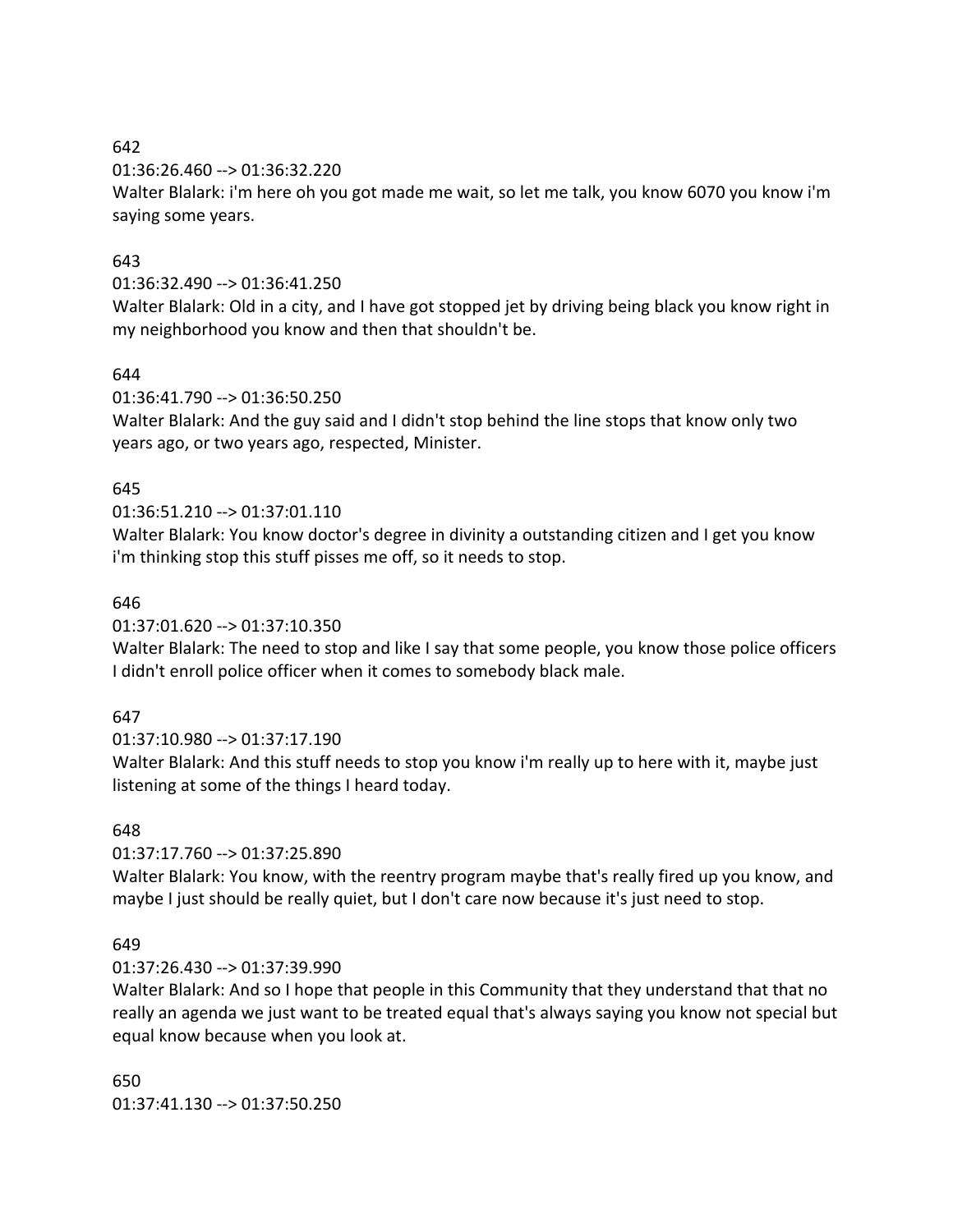Walter Blalark: You all need to look at it look at statistics look at the population of African Americans in this city and also in this column, but been arrested.

651

01:37:51.150 --> 01:37:59.880

Walter Blalark: Why, you know, we had bad, no, no, no, no, I don't think so some of the same things now look with the judge today.

652

01:38:00.510 --> 01:38:10.260

Walter Blalark: up there, and in some other set up some some other state dude rate five of SCI fi person, you know just because you have white male you know he get probation.

### 653

01:38:11.040 --> 01:38:19.980

Walter Blalark: To get eight years probation for raping 14 and 15 six year old girls this dude up in Wisconsin let me, let me carry assault rifle.

### 654

01:38:20.940 --> 01:38:38.550

Walter Blalark: You know, in the in the midst of a crowd out not black, but would have been shot come on you all wake up, nothing to stop you know if you ain't if you're not ain't review know we'll see what's going on, you didn't plan it and want to continue to be blinded, so I hope.

655

01:38:38.790 --> 01:38:40.050 Walter Blalark: that people have the right.

656

01:38:40.050 --> 01:38:47.820 Walter Blalark: attitude on this task force you all don't, then I need to get off of this i'll have time for this Thank you.

# 657

01:38:49.830 --> 01:38:52.470 Joe Hoereth: Thank you pastor blaylock I wanted to also point out that.

# 658

01:38:52.650 --> 01:39:00.660

Joe Hoereth: I don't know if you can see it, but sometimes people are putting up mo geez thumbs up hands clap parts to your comments so.

659 01:39:01.920 --> 01:39:12.540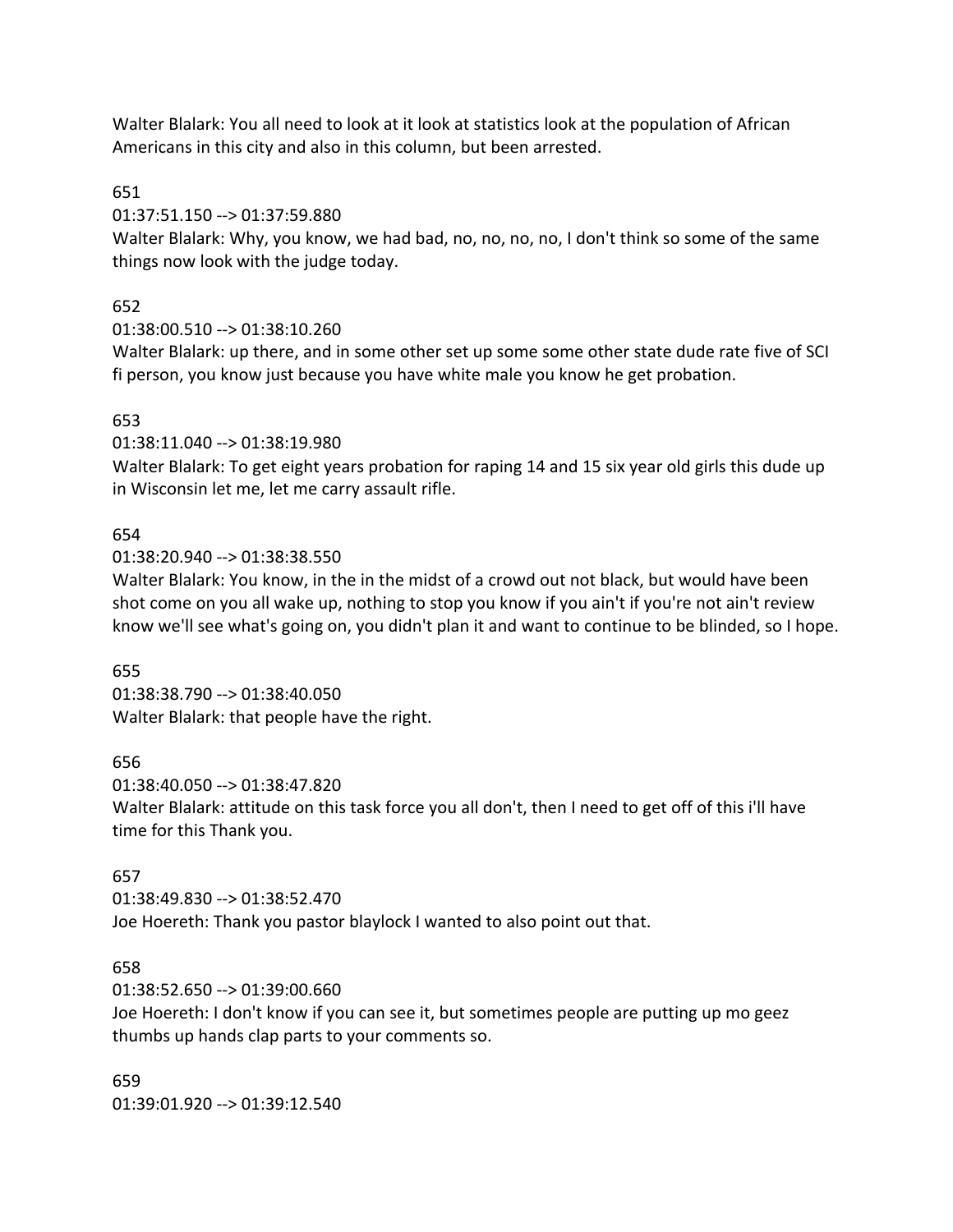Joe Hoereth: we're we're we're getting close to the end here so just wanted to point that out, and also invite people who haven't had a chance to opportunity to speak, because we are near the end.

660 01:39:13.620 --> 01:39:16.740 Joe Hoereth: To to raise their hand as well, so.

661 01:39:17.850 --> 01:39:18.750 Sara Omar: Has her hand up.

662 01:39:20.910 --> 01:39:25.200 Joe Hoereth: Oh, I see it, thanks, Sarah Marcus i'll come to you after Carol.

663 01:39:26.850 --> 01:39:28.200 Joe Hoereth: test version number Carol baby.

664

01:39:29.370 --> 01:39:35.310 Carroll Bailey: Oh yes, ah, I kind of try to keep my mouth shut because there's a lot of things I don't know.

665

01:39:35.970 --> 01:39:53.640

Carroll Bailey: here's What I do know until we have a culture change and accept what Mr blaylock and markers are saying we're spinning our wheels and wasting our time it hurts me it hurts me to my soul, when I look at the news is the horrible things that are happening to black men specifically.

666

01:39:55.590 --> 01:39:57.720 Carroll Bailey: And I just want to do what I can to help.

667

01:39:58.800 --> 01:40:12.000

Carroll Bailey: And I want to know what we're actually doing something with these meetings, because we don't have a whole lot of time left, and I appreciate, we need subcommittees but let's get this show on the road i'm done for the night, thank you, as far as my comments.

668 01:40:13.710 --> 01:40:15.300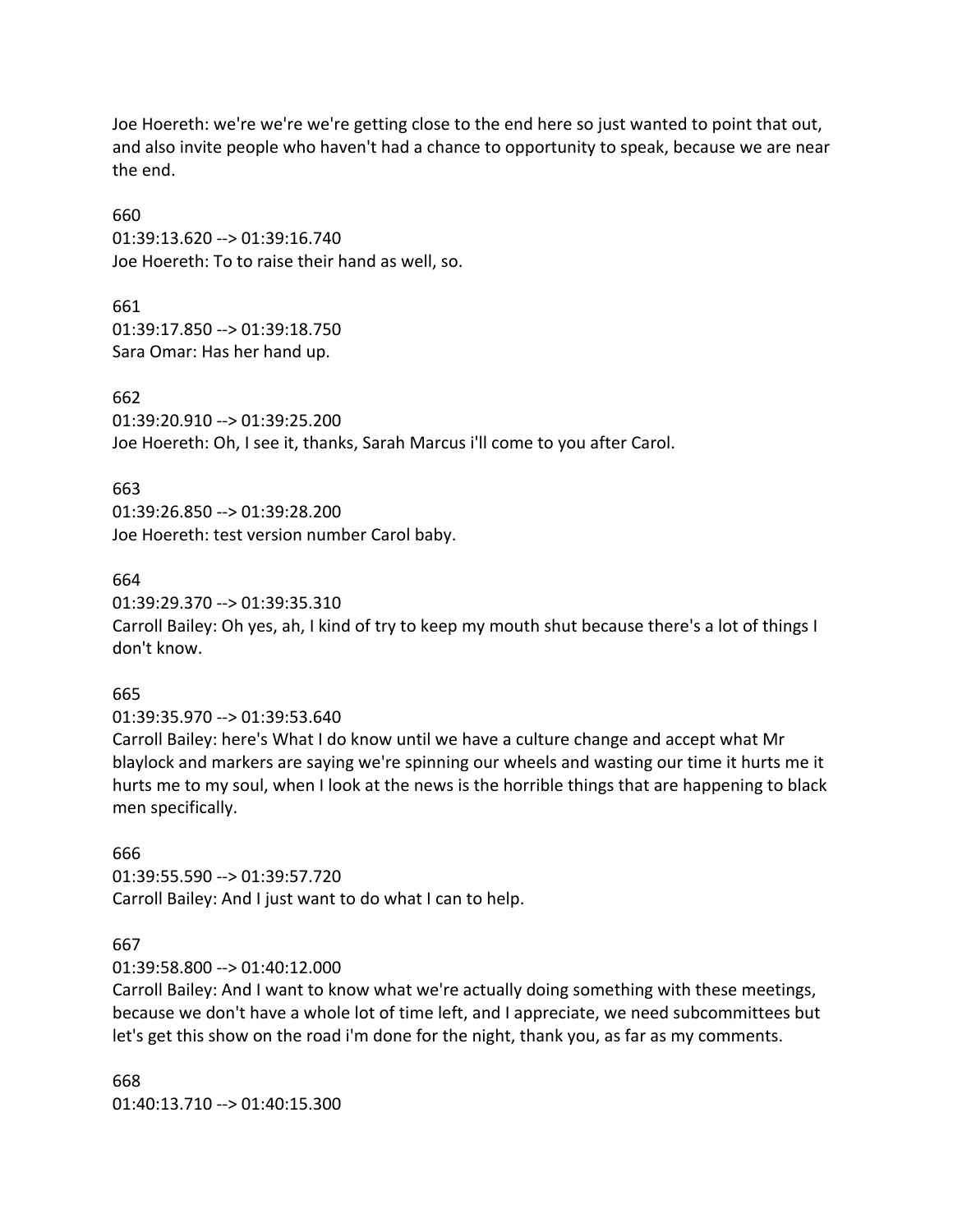Joe Hoereth: Thank you Carol appreciate those.

669 01:40:17.640 --> 01:40:18.270 Joe Hoereth: Marcus.

# 670

01:40:20.220 --> 01:40:26.040

Marcus"The People's Champ" Banner: So for those that don't understand the magnitude of this this is life or death for me.

# 671

01:40:27.360 --> 01:40:36.930

Marcus"The People's Champ" Banner: either directly or indirectly through friends family like this is life or death i've watched this one for generations, you know my my first.

# 672

### 01:40:37.980 --> 01:40:51.180

Marcus"The People's Champ" Banner: memory of a police officer is a police officer sticking the gun and my father's mouth in the hallway deposit sand I blow your head off Nick that's my first as a three year old that's my first memory.

### 673

### 01:40:52.320 --> 01:41:00.510

Marcus"The People's Champ" Banner: And it has been a fight every sense right so it's life or death now, I believe we need to get to the work as well.

### 674

01:41:00.930 --> 01:41:08.190

Marcus"The People's Champ" Banner: And I would like to propose that we get to some in person meetings so that we can break up and subcommittees during the meeting.

### 675

# 01:41:08.580 --> 01:41:17.310

Marcus"The People's Champ" Banner: and be able to get the work done simultaneously and then come back and share in the last portion of the meeting, the things that took place within the.

### 676

### 01:41:17.850 --> 01:41:29.340

Marcus"The People's Champ" Banner: subcommittees that way we're not waiting 234 days a week before we can hear and see what's going on, and I think it'll move things a whole lot faster if we were live and in person.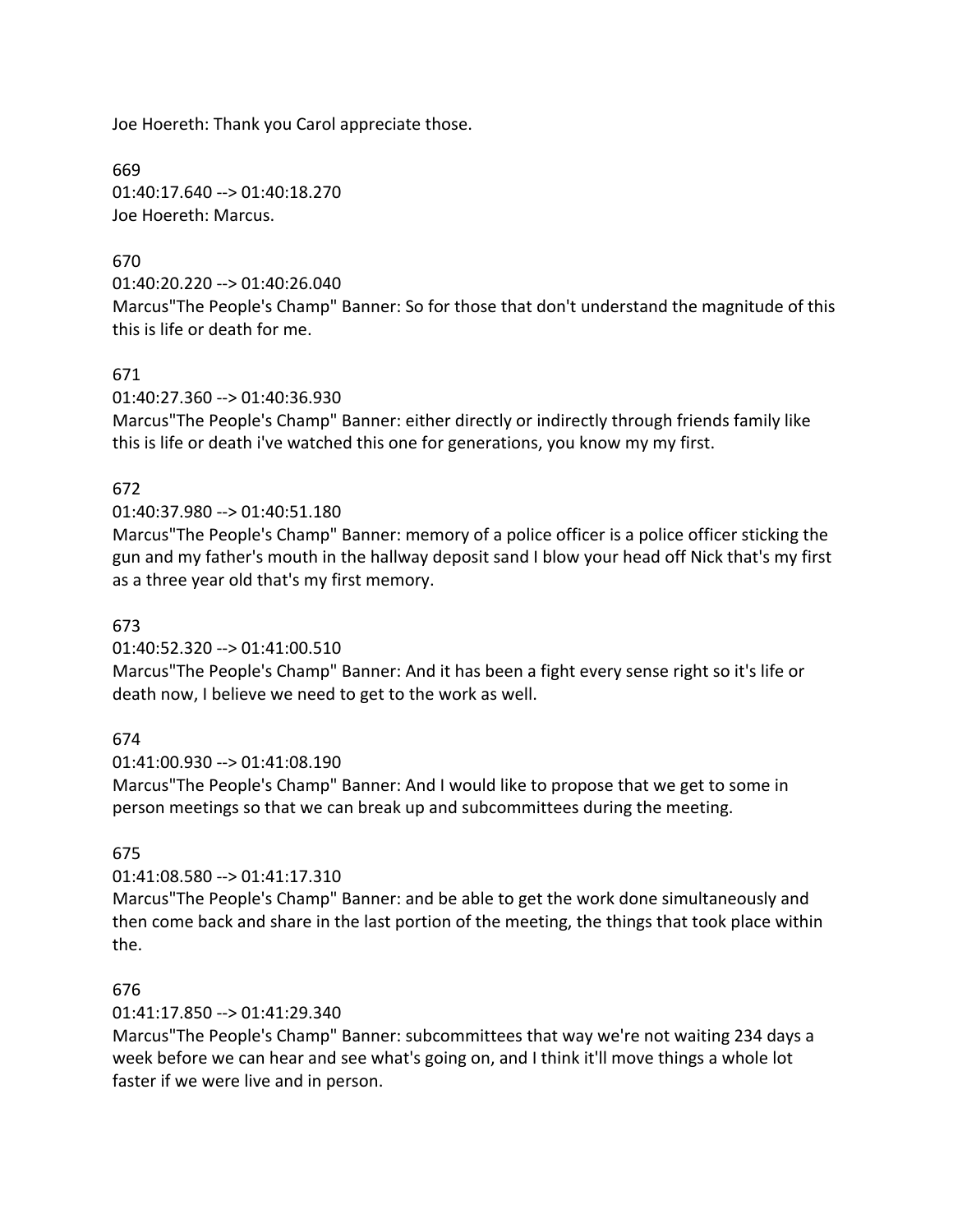01:41:30.720 --> 01:41:35.580

Marcus"The People's Champ" Banner: And I would like to ask the Chair if that's something that we could put to the table and.

### 678

01:41:37.800 --> 01:41:39.750 Marcus"The People's Champ" Banner: gets in person meetings, please.

### 679

01:41:43.650 --> 01:41:51.390 Joe Hoereth: Here i'd like to propose that we hear from aubrey and then answer that question because I, I also have a suggestion to.

### 680

01:41:51.660 --> 01:41:52.170 LeJewel Kelly Crigler: Related to.

### 681

01:41:53.100 --> 01:41:55.080 Joe Hoereth: Thank you Marcus copy.

# 682

01:41:56.820 --> 01:42:00.840 Aubree Flickema: yeah First, I agree with Marcus I think in person meetings.

# 683

01:42:03.930 --> 01:42:07.260 Aubree Flickema: The conversation will feel more natural and, and so I agree.

### 684

01:42:09.240 --> 01:42:16.980

Aubree Flickema: I wanted to propose that we start putting some action items in place as far as the subcommittee's go, so that we can move on.

# 685

01:42:18.180 --> 01:42:29.370

Aubree Flickema: and move to some tangible things that we can start getting done and so um, I think, maybe one way that we can do that is by.

### 686

01:42:29.880 --> 01:42:39.570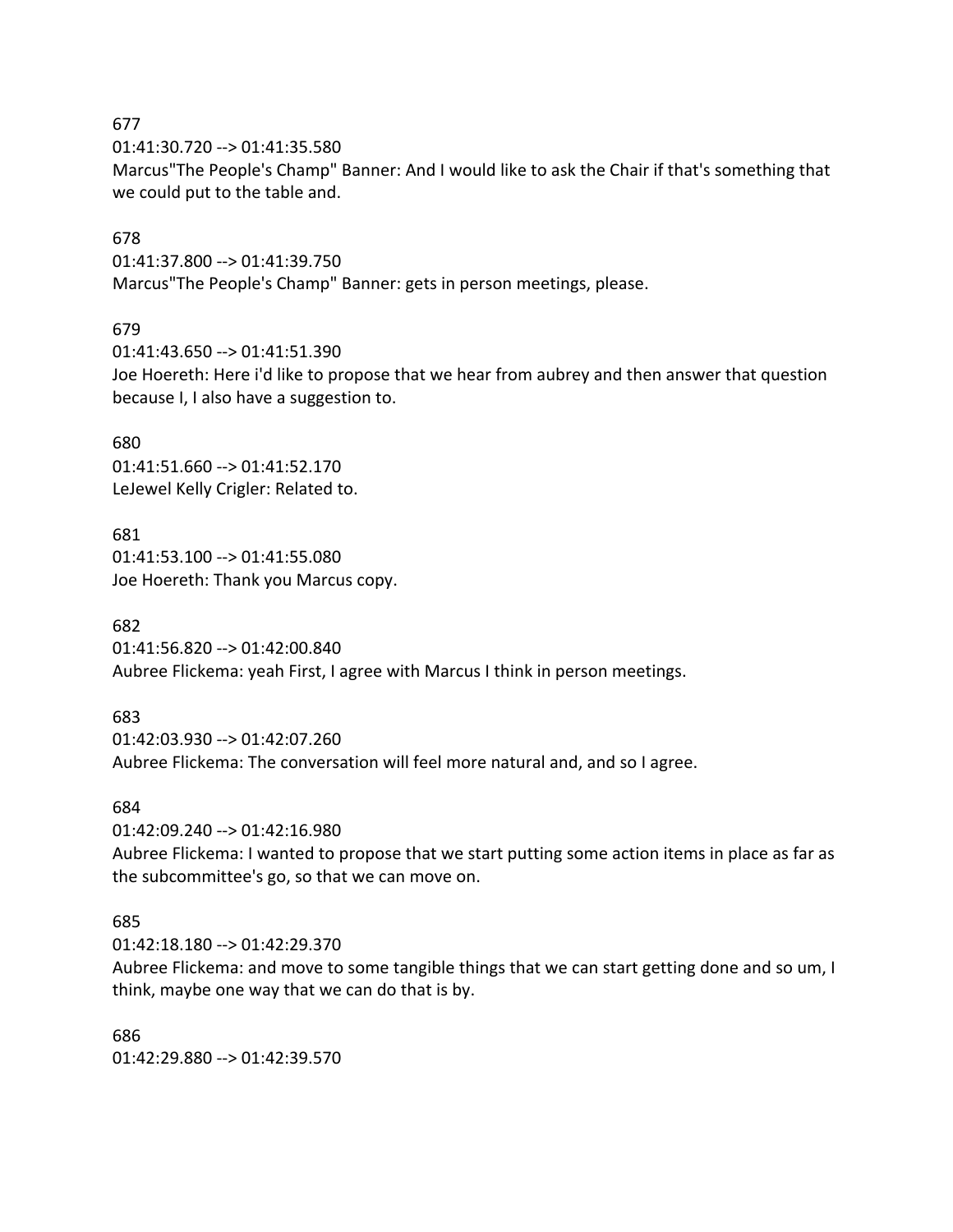Aubree Flickema: Providing some kind of a forum for committee members to give input if they've not been able to give input, or if they feel the need to process a little bit what has been shared.

### 687

### 01:42:40.950 --> 01:42:52.500

Aubree Flickema: And then give the leadership team a chance to take all that input and then either reframe or rework or add some of the subcommittees and then perhaps at next meeting, we can start.

### 688

### 01:42:53.190 --> 01:43:08.700

Aubree Flickema: With some assignments, with people who are on what committees, we can talk about how many people should be on the committee's, but I think we need to figure out a way forward and how we can start getting some of that work done in those subcommittees that I think we all agree on.

### 689

01:43:09.960 --> 01:43:10.980 Aubree Flickema: We need to start working on.

#### 690

01:43:13.110 --> 01:43:25.110

Joe Hoereth: Thank you aubrey I can suggest that in and Chair kriegler i'd like to just make some concluding remarks about that, including next steps and thinking about it.

### 691

 $01:43:26.190 \rightarrow 01:43:31.140$ Joe Hoereth: um the the facilitation team can take on that task.

### 692

01:43:32.310 --> 01:43:40.380

Joe Hoereth: Specifically, what you just suggested aubrey of trying to figure out assignments, but to specific committee, so they can be.

### 693

01:43:41.520 --> 01:43:47.010 Joe Hoereth: committees can start working I guess not really talking about assignments people assigning themselves.

694 01:43:49.110 --> 01:43:49.680 Joe Hoereth: and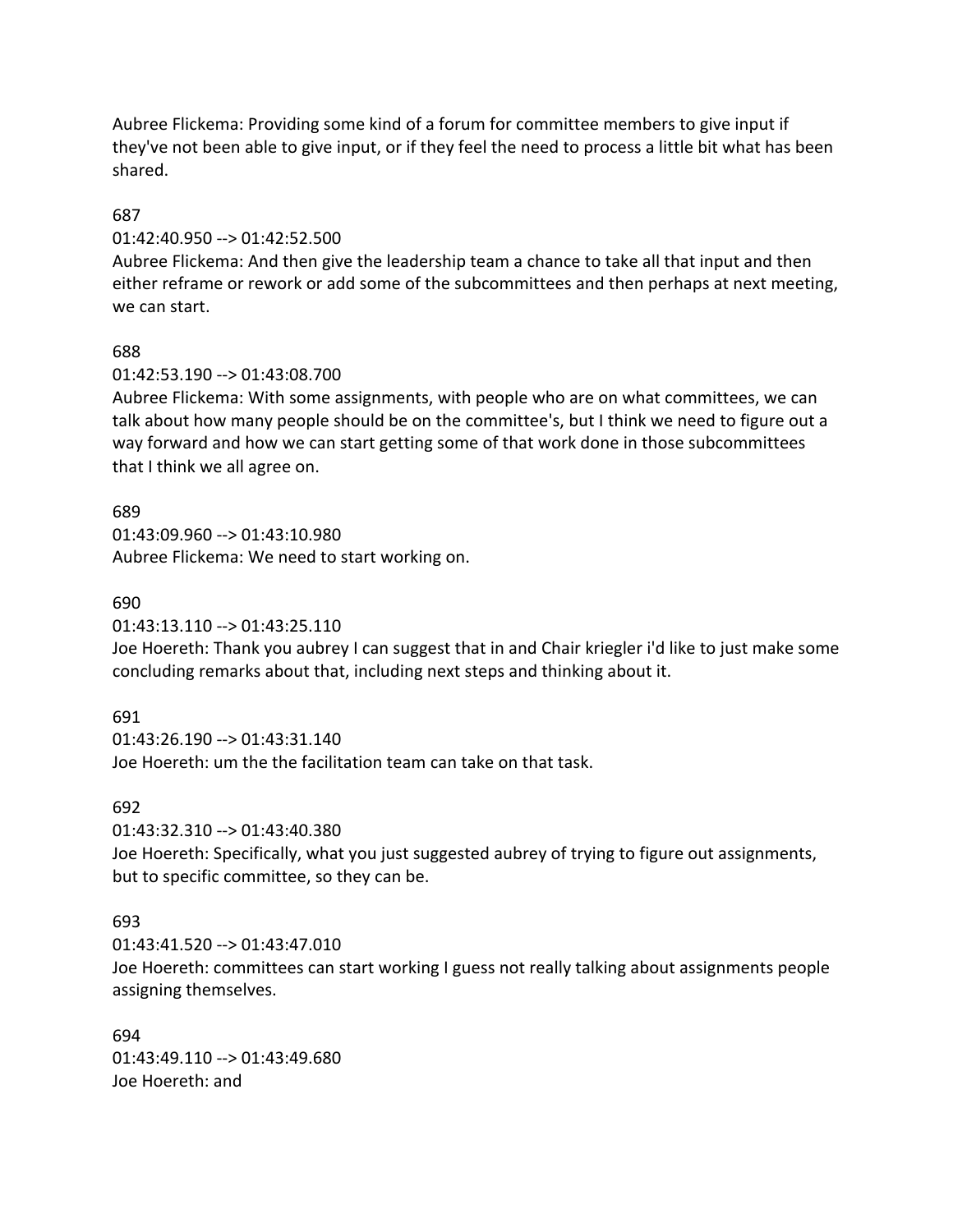01:43:50.880 --> 01:44:04.080

Joe Hoereth: that's one thing I think also, though, we have to based off what we've heard today we've heard ideas I apologize there's a pizza delivery guy my door 14 year old boys not answering the door for me.

### 696

#### 01:44:06.720 --> 01:44:16.020

Joe Hoereth: We have to, we have to compile the ideas that we've heard today taking good notes about those and either figure out how they fit into.

### 697

### 01:44:17.370 --> 01:44:28.920

Joe Hoereth: The suggested subcommittee structure, the proposal committee structure already, or is there an additional subcommittee to propose your one idea of that.

### 698

### 01:44:29.910 --> 01:44:48.780

Joe Hoereth: And I would, I would like to suggest that the leadership team we work with the leadership team in the time in between the next meeting on that issue and so that would be a step first and then a process for people to volunteer and to assign themselves to a committee or sign up.

### 699

01:44:50.250 --> 01:44:52.440 Joe Hoereth: would be something we would work with you all.

### 700

01:44:53.490 --> 01:44:57.420 Joe Hoereth: Leadership committee in the in the time in between this meeting in the next.

### 701

01:45:02.670 --> 01:45:10.770

LeJewel Kelly Crigler: Okay, so I guess the next thing that, basically, is on the table is what Marcus had proposed and that was the in person meetings.

702 01:45:11.040 --> 01:45:11.190 Oh.

703 01:45:13.590 --> 01:45:14.460 Joe Hoereth: I forgot to come on.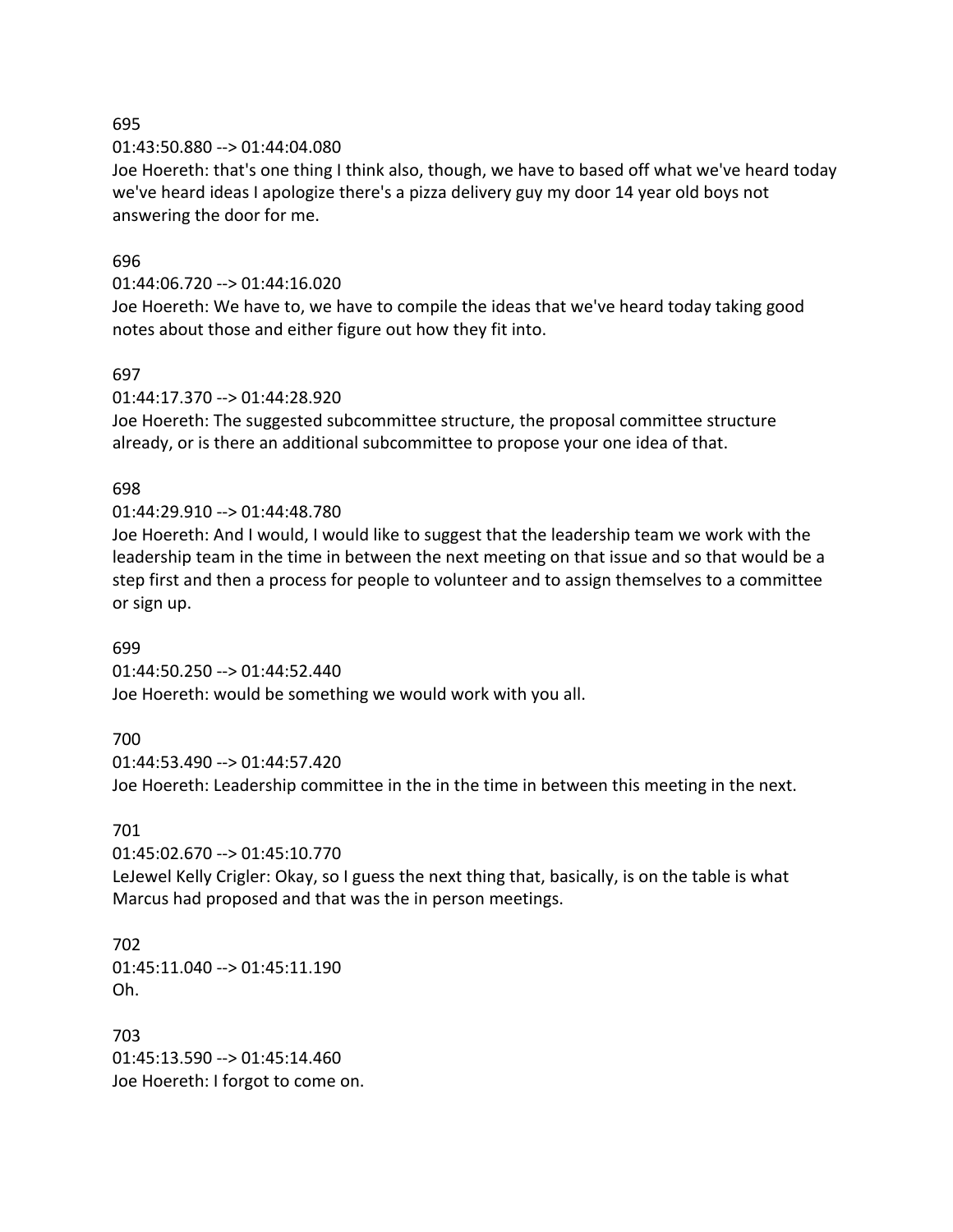704 01:45:15.360 --> 01:45:16.680 LeJewel Kelly Crigler: that's fine yeah.

# 705

01:45:18.240 --> 01:45:20.970 Joe Hoereth: So I don't know if you wanted to speak to it first and then.

### 706

01:45:22.140 --> 01:45:39.000

LeJewel Kelly Crigler: Well, I at this point, I believe it's sounding like it's an overwhelming request by all, but we do have to take the vote on that as well um so those who are looking for the in person meeting.

### 707

01:45:40.110 --> 01:45:41.610 LeJewel Kelly Crigler: Yes, we'll have to put that to the vote.

708 01:45:47.970 --> 01:45:50.580 Walter Blalark: Personal meeting, yes, I agree with it.

709 01:45:53.400 --> 01:45:54.330 LeJewel Kelly Crigler: Okay.

# 710 01:45:55.980 --> 01:45:57.900 Carroll Bailey: elevator i'm not doing stairs.

711 01:46:02.190 --> 01:46:03.600 Marcus"The People's Champ" Banner: now carry you Carol.

# 712 01:46:05.850 --> 01:46:07.320 Carroll Bailey: Now, thank you sweetie.

713 01:46:08.010 --> 01:46:10.740 LeJewel Kelly Crigler: Okay, it looks like we have an overwhelming.

714 01:46:11.850 --> 01:46:18.240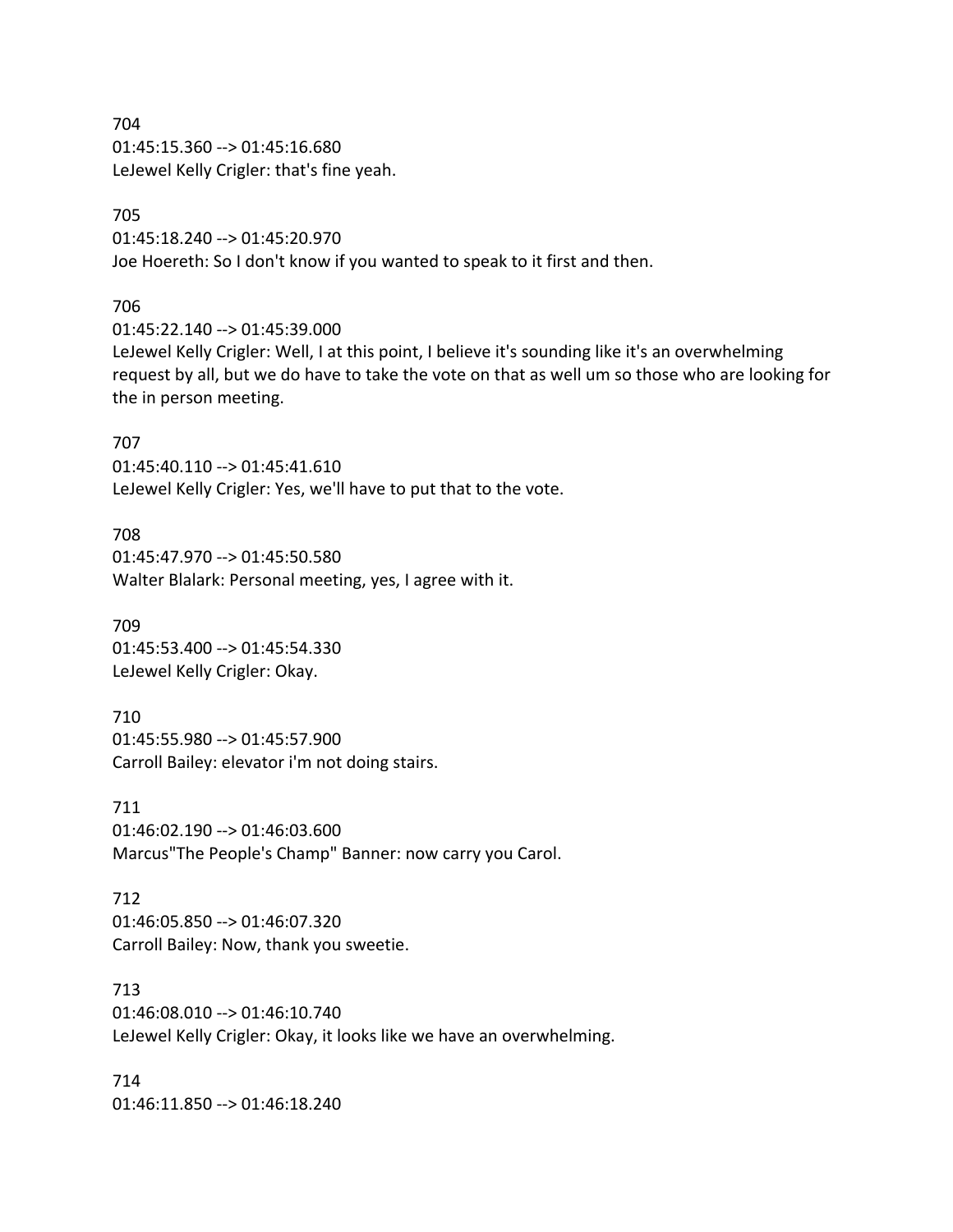LeJewel Kelly Crigler: majority that wants to meet so at this time, I would have to exit facilitators.

# 715

01:46:20.310 --> 01:46:24.660

LeJewel Kelly Crigler: Would it be City Hall, that we would be meeting at how are you all, would be doing this.

# 716

01:46:25.320 --> 01:46:44.220

Joe Hoereth: So I think we have to, we have to talk with with see city folks about that the location in the you know how to do it, I think we have a we have a bit of a logistical challenge ourselves as facilitators but two of us are here in the region, so we can get there.

# 717

01:46:45.510 --> 01:46:48.090 Joe Hoereth: But you know our other two facilitators.

# 718

01:46:49.140 --> 01:47:06.960

Joe Hoereth: Would would have to be virtual likely, certainly for the next meeting, given that that's a couple weeks away um what what I was going to propose is that sort of the first full scale first time that our of facilitation team can be in person.

# 719

01:47:09.090 --> 01:47:16.560

Joe Hoereth: All of us, including Sarah and Larry would be January six and we had been already trying to target that date.

# 720

01:47:17.700 --> 01:47:24.450

Joe Hoereth: As a commitment for an in person meeting, if you all want to meet sooner in person, we will look into how we can do that.

# 721

01:47:25.710 --> 01:47:28.950 Joe Hoereth: What the challenge for us, would be a.

# 722

01:47:30.480 --> 01:47:33.960 Joe Hoereth: split facilitation team and by location.

723 01:47:35.070 --> 01:47:46.290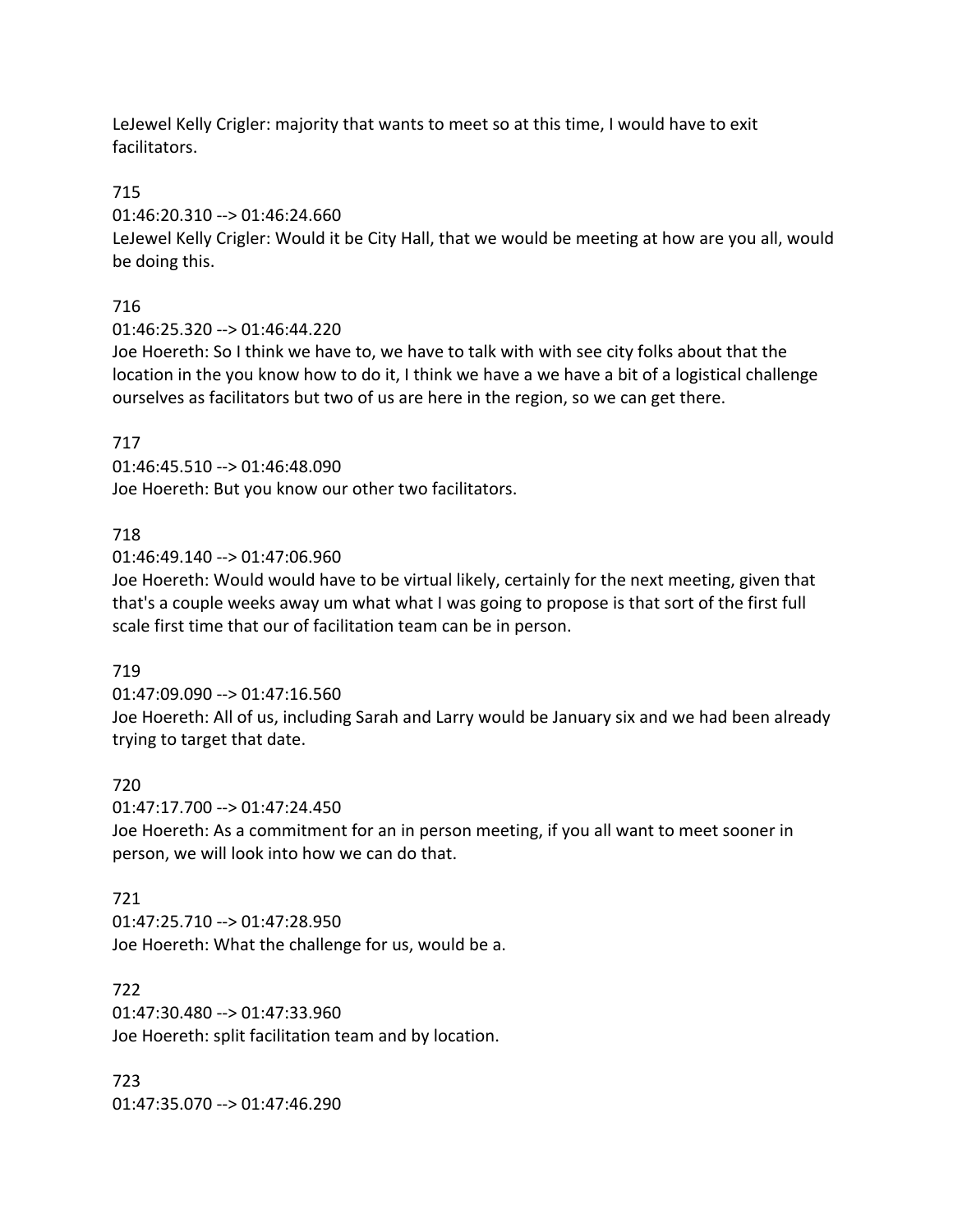Joe Hoereth: Where some of us could get there, and others will be virtual, however, if if I would like to throw out there if somebody if anyone on the task force.

### 724

#### 01:47:47.640 --> 01:48:06.000

Joe Hoereth: was still interested in participating virtually, then we might be talking about a hybrid meeting, where we had some people in person, and some people online gets a little tricky to manage that um but you do see it happening and so.

### 725

01:48:07.050 --> 01:48:22.830

Joe Hoereth: I would like to just ask folks to be open, still to the possibility of a hybrid even if we're meeting in person, especially if somebody because I do think that not everybody voted for having the next meeting in person, but.

### 726

01:48:24.360 --> 01:48:26.640 Joe Hoereth: If someone is uncomfortable.

### 727

01:48:27.660 --> 01:48:30.270 Joe Hoereth: Or, due to their own health situation.

# 728

01:48:31.290 --> 01:48:36.480

Joe Hoereth: not able to come to an in person meeting that they still have another way to participate.

### 729

01:48:39.750 --> 01:48:48.120 LeJewel Kelly Crigler: Okay yeah I believe that's fair enough on the reference to the hybrid meeting would you all want to meet before that January six date.

### 730

01:48:50.790 --> 01:48:56.370 Joe Hoereth: in person, there are meetings between now and January six I wasn't suggesting that was our next meeting.

731 01:48:57.120 --> 01:48:57.690 Right.

732 01:48:59.400 --> 01:49:00.390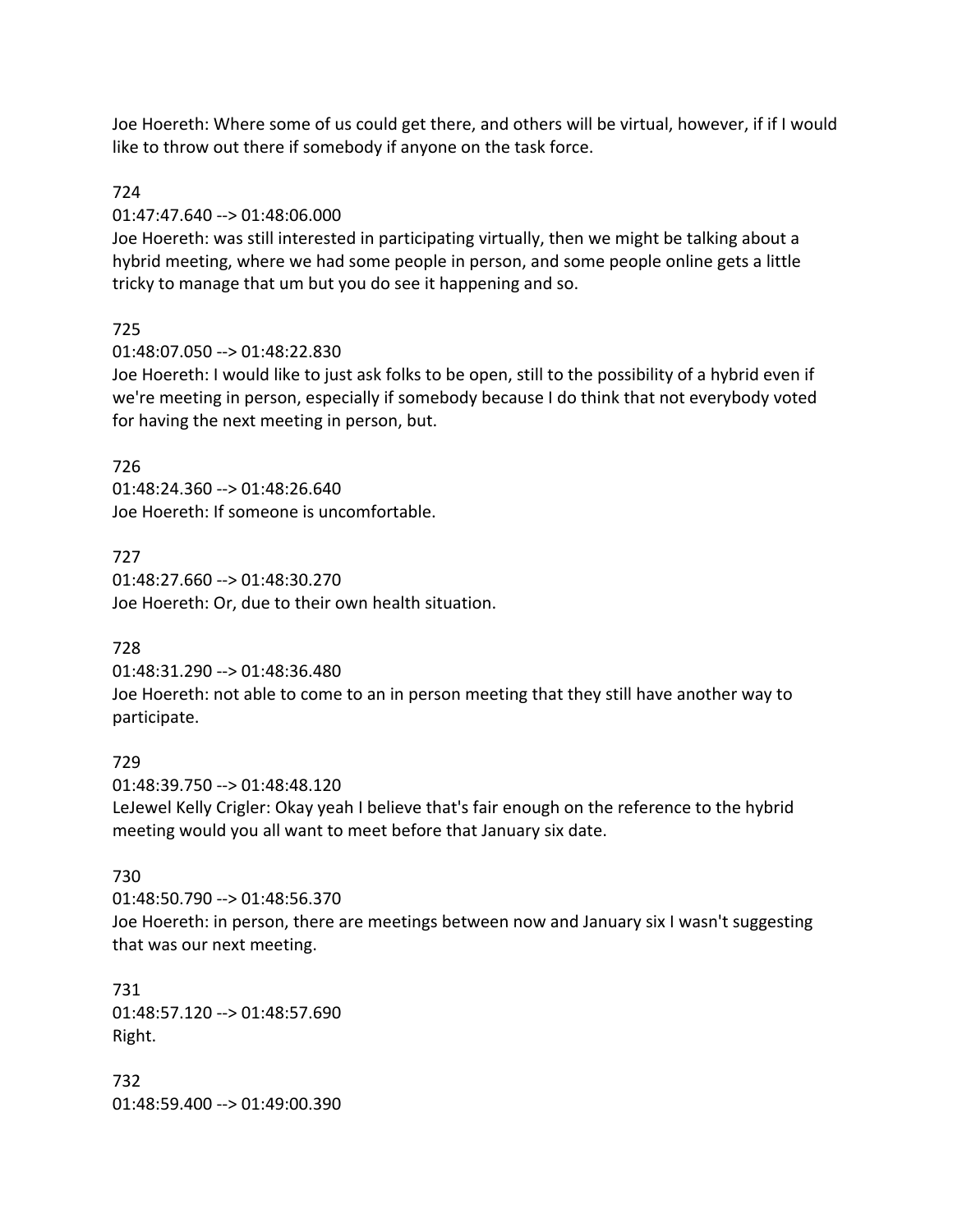Joe Hoereth: Is that what you're asking.

733

01:49:00.510 --> 01:49:03.270 LeJewel Kelly Crigler: I believe that, because they're wanting to get to work now.

# 734

01:49:03.750 --> 01:49:17.700

Joe Hoereth: And that that's what i'm saying i'm we're going to look into the possibility of of how to make an in person meeting happen Okay, he is, we can make your next meeting, the next meeting um.

### 735

01:49:17.790 --> 01:49:31.560

LeJewel Kelly Crigler: So how soon can we get that information out to us so everyone can prepare you know for the next meeting, whether they're going to do it in the hybrid fashion fashion online still or meeting in person.

### 736

01:49:33.540 --> 01:49:36.300 LeJewel Kelly Crigler: because everyone like I said we're all wanting to do that I.

737

01:49:36.300 --> 01:49:39.870 Joe Hoereth: Know yeah and i'm also worried about the fact that next week is a holiday.

# 738

01:49:39.900 --> 01:49:50.310

Joe Hoereth: week so we're going to try to turn around our communication to the city as quickly as possible, we do meet as the facilitation team meets tomorrow tomorrow's Friday.

### 739

01:49:51.930 --> 01:50:01.890

Joe Hoereth: to reflect on the past meeting, and also to get gather ourselves to do the things we need to do in between, and this is one of those so.

### 740

01:50:04.860 --> 01:50:11.130

Joe Hoereth: Tomorrow I i'm not sure how quickly we could get what we need from from City Hall, to do that, but.

741

01:50:12.780 --> 01:50:21.570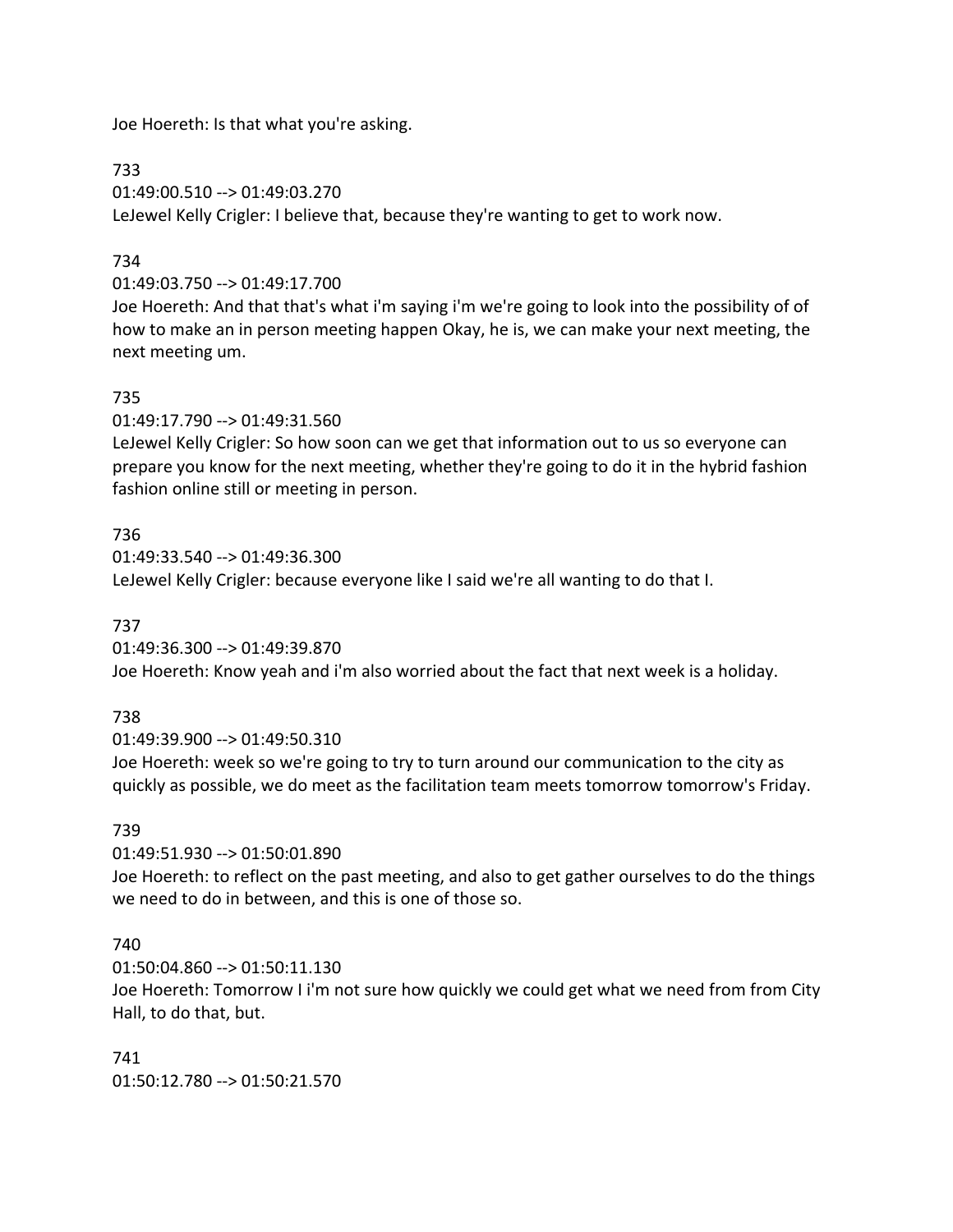Joe Hoereth: You know we'll try we'll get we'll get our questions asked, and whatever we know will communicate back to the to the task force.

742 01:50:22.860 --> 01:50:25.560 Joe Hoereth: You know, we can send a communication tomorrow if we know that.

743 01:50:27.090 --> 01:50:27.690 Joe Hoereth: At that point.

744 01:50:28.080 --> 01:50:28.470 Okay.

745 01:50:29.790 --> 01:50:30.120 Okay.

746 01:50:31.170 --> 01:50:35.370 Joe Hoereth: Unless Is there anyone else from the facilitation team was comment on it.

### 747

01:50:37.530 --> 01:50:50.160

Sara Omar: I think the message is we'll do it as soon as possible, and then, when we hear from the city, we will turn around that information to the remainder of the task force, we do meet with the city on Monday, so if we can't.

748 01:50:51.330 --> 01:50:53.850 Sara Omar: meet with them tomorrow we'll definitely have.

749 01:50:54.930 --> 01:50:56.070 Sara Omar: An answer by Monday.

750 01:50:57.450 --> 01:50:57.900 LeJewel Kelly Crigler: OK.

751 01:51:01.470 --> 01:51:02.040 LeJewel Kelly Crigler: OK okay.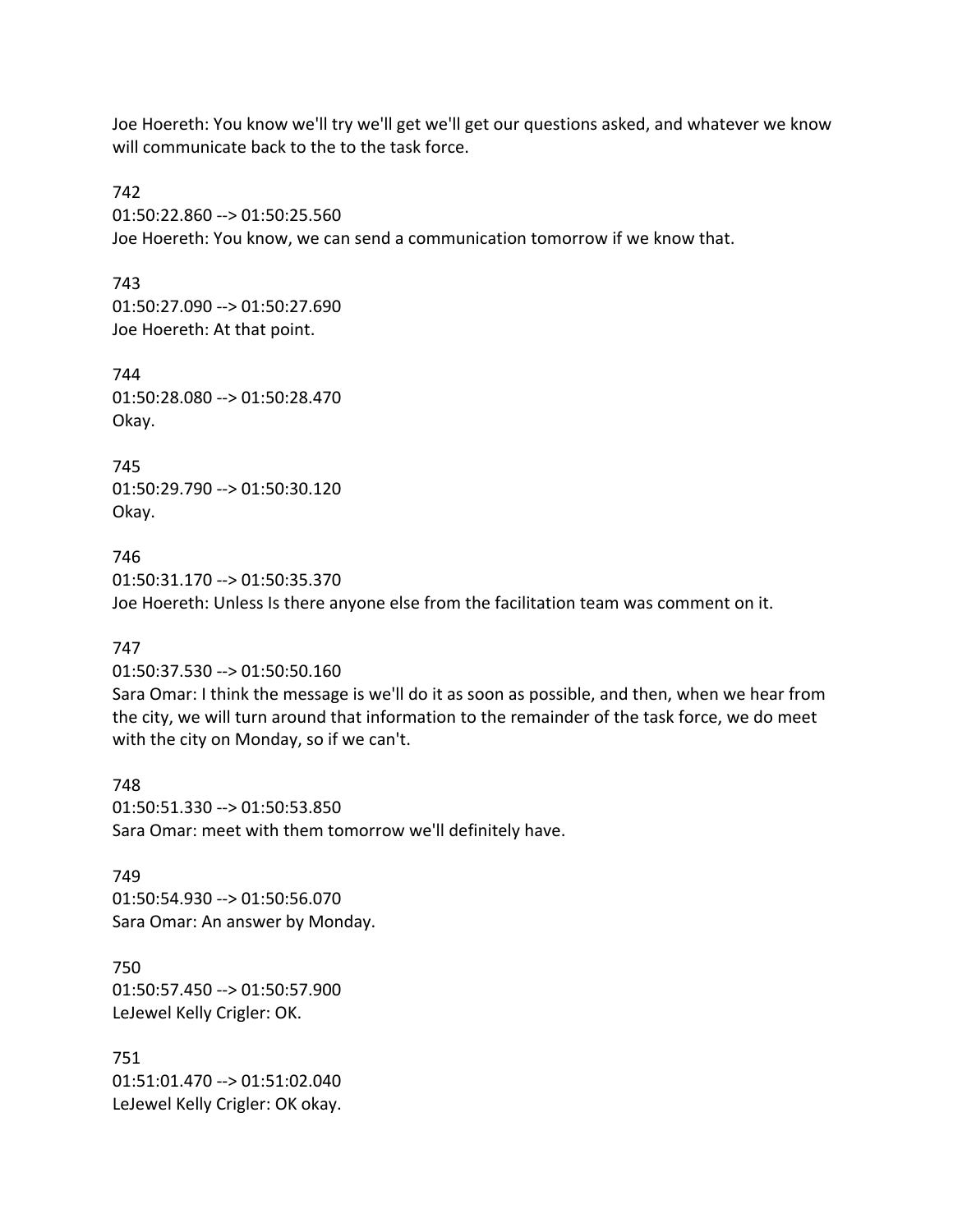752 01:51:03.240 --> 01:51:03.390 Joe Hoereth: Your.

753 01:51:04.200 --> 01:51:04.950 Joe Hoereth: turn over to you.

754 01:51:07.080 --> 01:51:07.980 Joe Hoereth: If you'd like to.

755 01:51:08.640 --> 01:51:09.420 LeJewel Kelly Crigler: eight or nine.

### 756

 $01:51:11.940 \rightarrow 01:51:21.210$ 

Walter Blalark: A chair or did we appoint subcommittees or how we doing that I did we i'm sorry I was not able to get on the weak point church.

### 757

01:51:22.140 --> 01:51:34.170

Walter Blalark: committee members, or if people volunteer to be on subcommittees or what what we're doing with that I, you know I won't take up people time or, if you want to call me, you can to.

758 01:51:35.460 --> 01:51:37.290 Walter Blalark: You know, to to tell it.

759 01:51:37.350 --> 01:51:39.780 LeJewel Kelly Crigler: As I say, yeah Walter, I will i'll call you.

760 01:51:39.870 --> 01:51:40.350 Walter Blalark: i'll call you.

### 761

01:51:40.410 --> 01:51:45.360

LeJewel Kelly Crigler: Because we didn't do anything at this point, you know the size take more proposals in.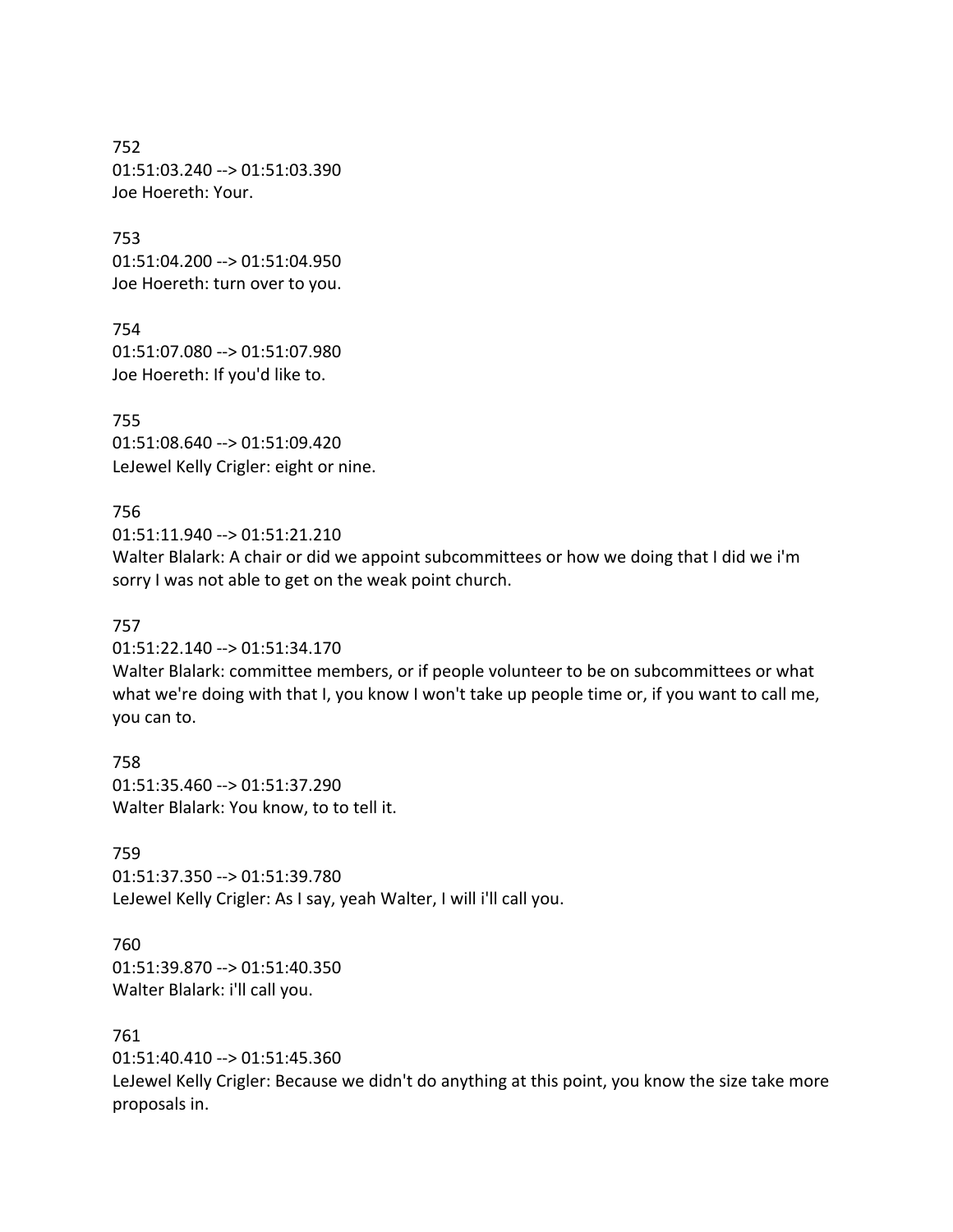762 01:51:46.380 --> 01:51:50.580 LeJewel Kelly Crigler: So where they're still having to add some more to those.

763 01:51:50.910 --> 01:51:52.290 LeJewel Kelly Crigler: Okay okay.

764 01:51:52.350 --> 01:51:53.820 LeJewel Kelly Crigler: So yeah okay.

765 01:51:55.350 --> 01:51:59.820 LeJewel Kelly Crigler: So Kevin did you have your hand i'm sorry Denise.

766 01:52:00.360 --> 01:52:01.980 LeJewel Kelly Crigler: Denise Denise.

767 01:52:02.070 --> 01:52:02.670 Joe Hoereth: i'm sorry.

768 01:52:04.200 --> 01:52:05.130 Danise Habun: Thank you um.

769 01:52:05.220 --> 01:52:05.730 Danise Habun: I just.

### 770

01:52:05.820 --> 01:52:25.740

Danise Habun: I just have to say how extremely frustrated, I feel, right now, because we've been asking to meet him at least I have been asking to meet in person, since our first meeting and I truly don't understand why it's taken us so long.

771 01:52:26.940 --> 01:52:27.930 Danise Habun: And we still haven't.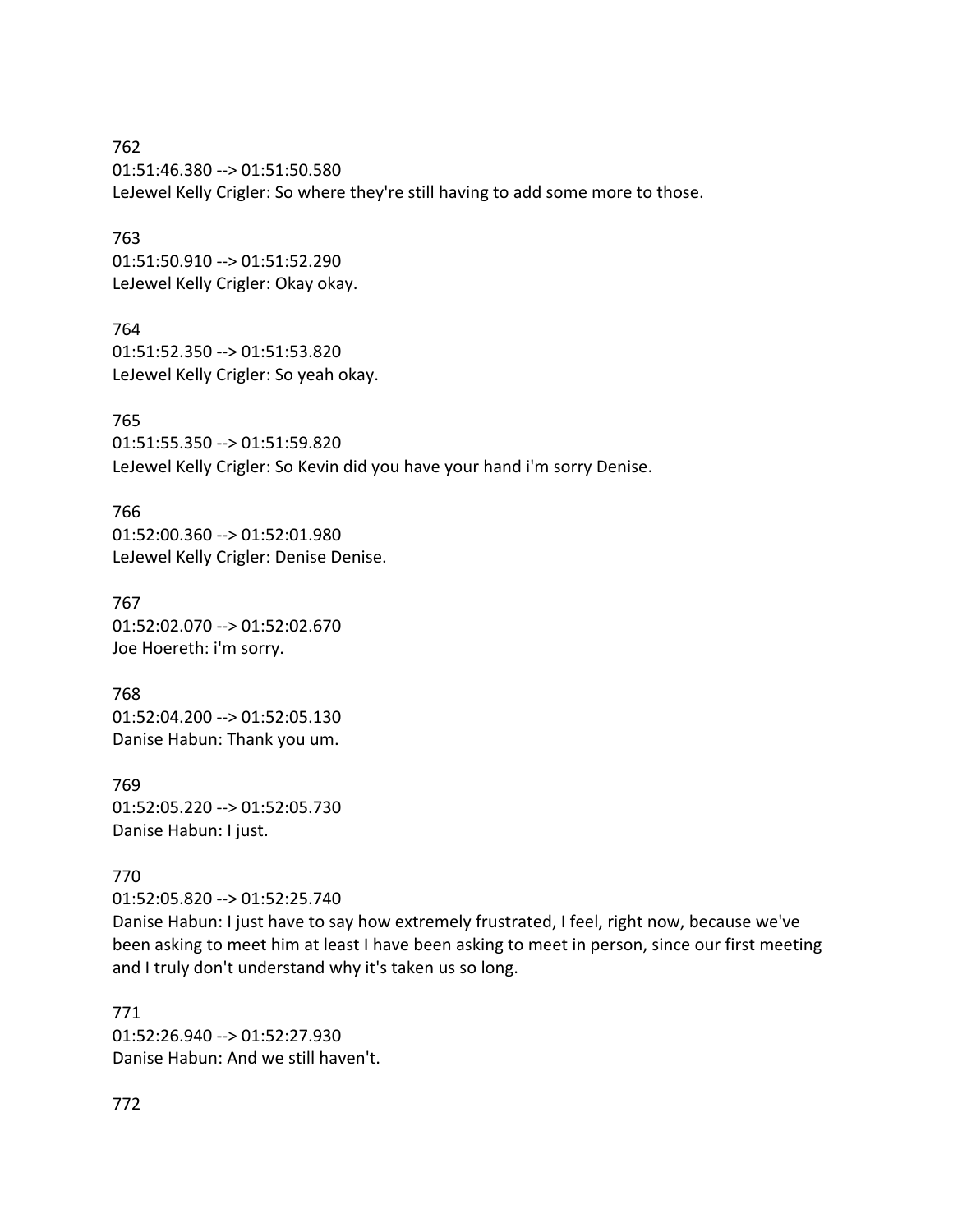01:52:29.070 --> 01:52:41.280

Danise Habun: gotten to a point when we can commit to having an in person meeting so for the sake of transparency and just to get it off my chest, I have to say that i'm very frustrated.

773

01:52:42.360 --> 01:52:48.600 Danise Habun: About this, to have repeated requests that haven't been acknowledged.

# 774

01:52:50.850 --> 01:52:57.210

Danise Habun: So do what you need to do, but let us meet together and i'll be quiet now, thank you.

# 775

01:52:57.600 --> 01:52:58.710 LeJewel Kelly Crigler: Thank you Denise.

776 01:53:00.000 --> 01:53:01.290 LeJewel Kelly Crigler: Okay, there you go Joe.

777 01:53:03.120 --> 01:53:03.600 Joe Hoereth: and clear.

778 01:53:03.990 --> 01:53:07.230 LeJewel Kelly Crigler: Okay, and Kevin please.

# 779

01:53:09.090 --> 01:53:26.670

Kevin Joshua: Thank you, the jewel, I just wanted to pick up from that conversation that someone mentioned earlier that I think we should definitely at least maybe vote on the city utility board as a subcommittee and then maybe see if who are interested today working on that.

780 01:53:27.900 --> 01:53:29.820 Kevin Joshua: Maybe that could start floating around now.

781 01:53:31.140 --> 01:53:32.850 Kevin Joshua: And then, I just wanted to announce that.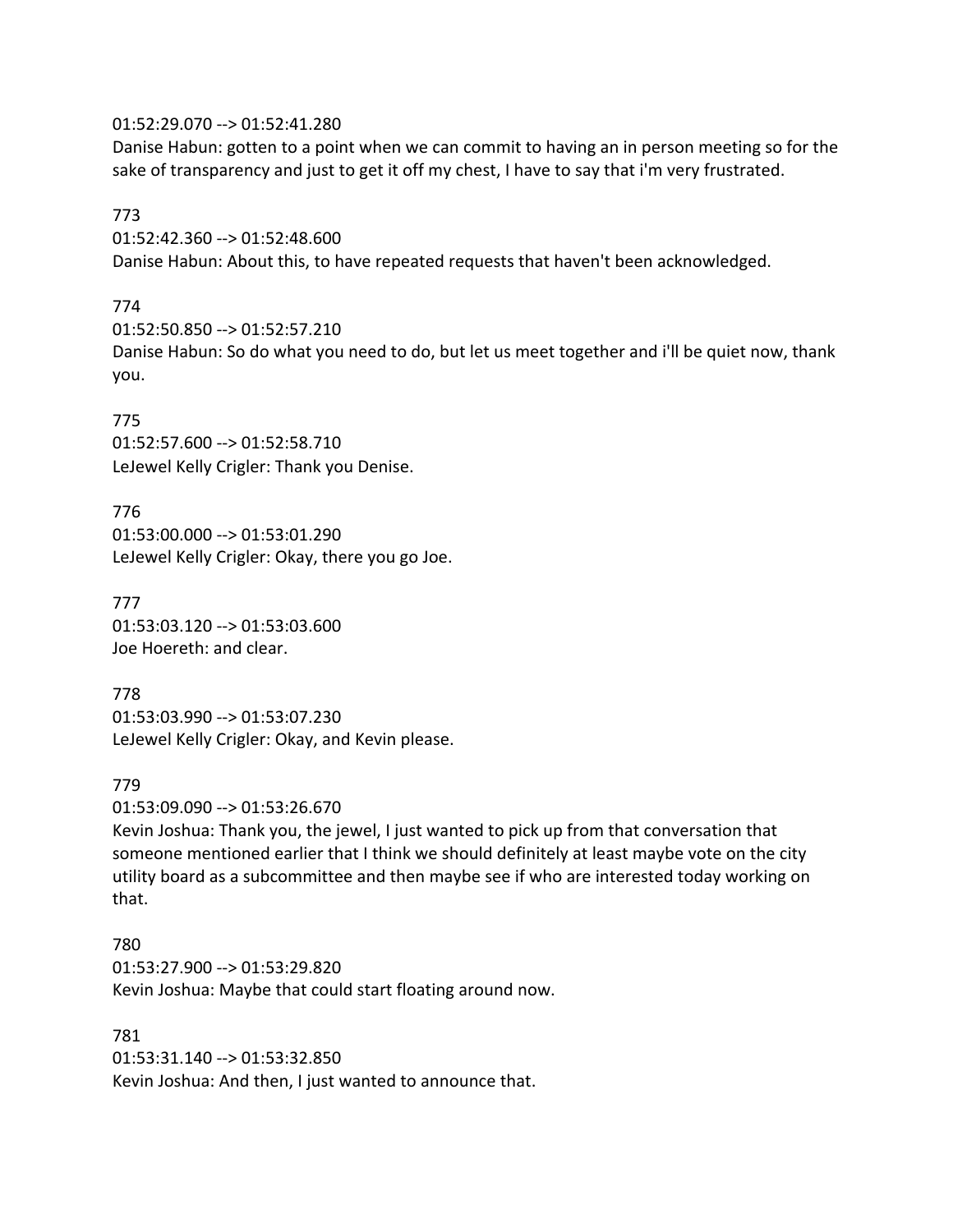01:53:34.020 --> 01:53:45.240

Kevin Joshua: i'm going to send the information that i've collected over the summer to the task force to Joe first that way he can disperse it to everybody to look at, I know I reached out to a couple people at this point.

### 783

01:53:46.320 --> 01:53:49.410

Kevin Joshua: Everyone check your Facebook I reached out to you there to communicate.

### 784

01:53:50.610 --> 01:53:56.160 Kevin Joshua: And then just want to let people know keep an eye on that, but it's back to you, thank you.

785 01:53:56.760 --> 01:53:57.390 Okay.

786 01:53:58.530 --> 01:53:59.580 LeJewel Kelly Crigler: So at this point.

# 787

01:54:00.810 --> 01:54:03.360 LeJewel Kelly Crigler: Is there anything else anyone would like to put on the table.

788 01:54:04.050 --> 01:54:06.420 Sara Omar: Nothing with you all, I think all three customer has.

789 01:54:06.810 --> 01:54:07.710 Aubree Flickema: aubrey and.

# 790

01:54:08.130 --> 01:54:19.590

Aubree Flickema: Thank you right now Okay, I just want to make sure that it's said that if we are going to go to a hybrid model that we make sure that the facilitation team at my request, if you would just be to explore ways to make sure that.

791 01:54:19.860 --> 01:54:32.340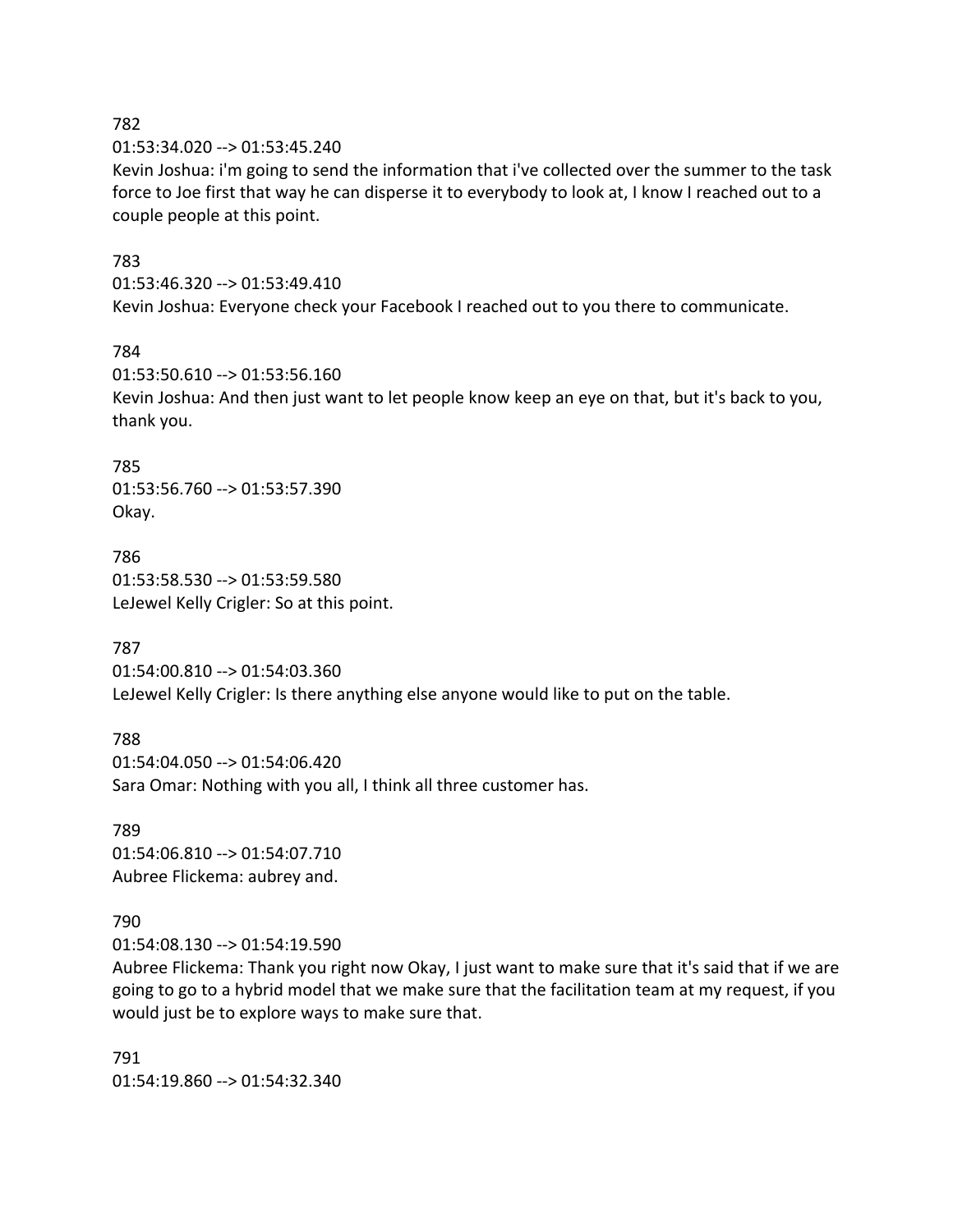Aubree Flickema: People who are engaging online that there's an equitable opportunity for them to be able to participate in the meetings, because I, I know that can get really hairy when you're trying to Google so just making sure that said.

792 01:54:33.180 --> 01:54:35.670 Joe Hoereth: Okay, slavery is a challenge.

793 01:54:36.570 --> 01:54:37.170 tish.

794 01:54:38.940 --> 01:54:40.980 Tish's iPhone: Yes, just real quickly a couple.

795 01:54:41.190 --> 01:54:41.610 LeJewel Kelly Crigler: of things.

796 01:54:43.200 --> 01:54:43.830 i'm sorry.

797 01:54:48.030 --> 01:54:48.780 Tish Calhamer: Go ahead.

798

01:54:50.520 --> 01:54:55.080 Tish's iPhone: No, I just wanted to address a couple of the issues that were brought up really quickly.

# 799

01:54:56.040 --> 01:55:06.030 Tish's iPhone: And, and I thought we may have covered this at the last meeting, but my apologies if it wasn't covered when Curtain was initially provided their.

800

01:55:06.600 --> 01:55:16.380

Tish's iPhone: proposal to the city, because we were in the middle of Kobe it was you know Dean, that a lot of this stuff would move forward obviously online.

801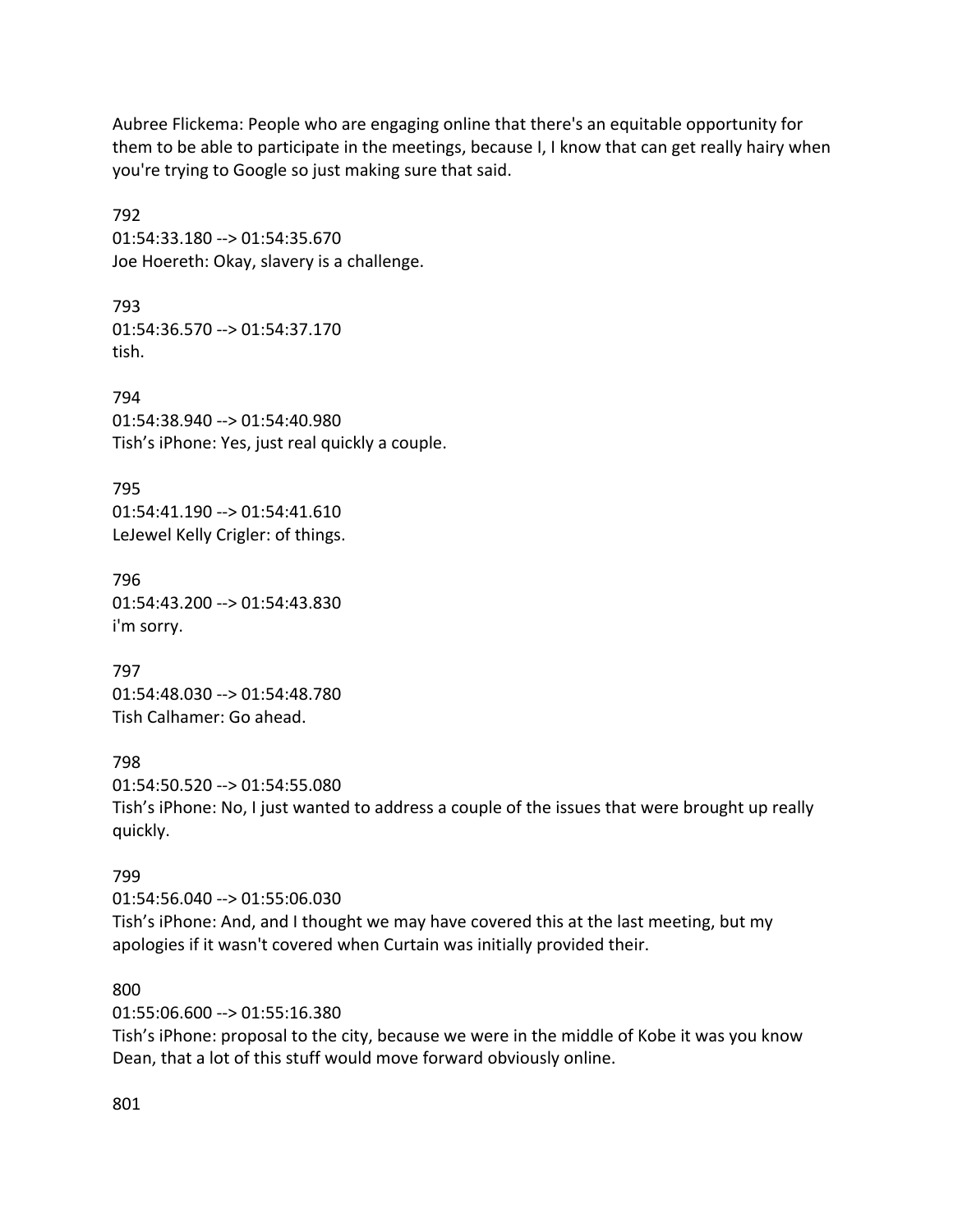### 01:55:16.710 --> 01:55:27.240

Tish's iPhone: Now that things are starting to open up and obviously well part of what was being proposed, when we do the Community meetings, obviously, that was going to be in person.

### 802

01:55:28.080 --> 01:55:39.060

Tish's iPhone: Since there has been some changes and, yes, I agree, we should start you know, trying to move towards being in person for those who are able to be in person.

### 803

01:55:40.050 --> 01:55:49.860

Tish's iPhone: There we're currently working with kearns and west to make that happen sooner rather than later, just in recognition of you know, we are approaching the holidays.

### 804

01:55:50.400 --> 01:55:57.510

Tish's iPhone: it's probably not going to happen until probably closer to the beginning of the year, that is the goal at least that's what.

### 805

01:55:58.110 --> 01:56:10.290

Tish's iPhone: i'm being told right now that we're aiming for, so we have heard the concerns and we are working to make that happen recognizing that you know, half of the current and rest team.

# 806

01:56:10.860 --> 01:56:16.500 Tish's iPhone: is right over in the Chicago area, so, even if the whole team can't come in person.

### 807

01:56:17.280 --> 01:56:28.950

Tish's iPhone: Some of the team can come in person and, obviously, the task force can meet with those members of the facilitation team in person, because I think it will make a difference to have us in person, the second thing.

### 808

01:56:30.030 --> 01:56:34.380

Tish's iPhone: I really think two things, hopefully can come out of this meeting, yet tonight.

### 809

01:56:36.360 --> 01:56:45.630

Tish's iPhone: We you know folks are are are voicing concerns about wanting to move forward wanting to start working on some things really need to nail down.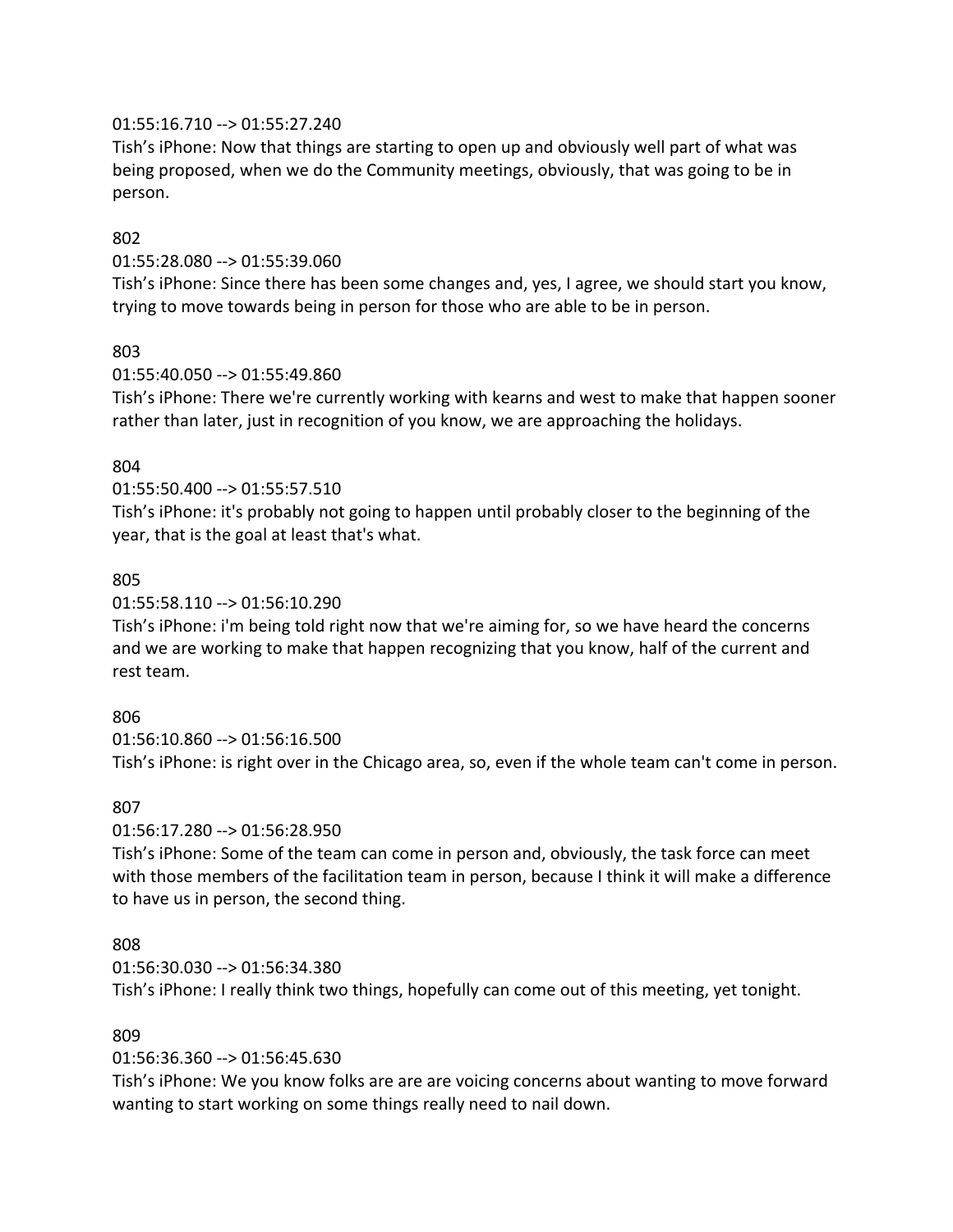01:56:46.680 --> 01:57:00.000

Tish's iPhone: The subcommittee's get consensus on subcommittees and and and be able to move forward with those um maybe something that can happen offline is people can start to send.

# 811

# 01:57:00.660 --> 01:57:10.710

Tish's iPhone: The facilitation and leadership team what top two subcommittees they would like to work on once those are clear, you know once those are.

# 812

01:57:11.820 --> 01:57:14.820

Tish's iPhone: we've gotten consensus from the the task force.

# 813

# 01:57:16.260 --> 01:57:31.560

Tish's iPhone: And then also if again offline in between now and the next meeting, if the task force likes the idea of breaking the subcommittee's in half and working on three now and three later.

# 814

01:57:32.100 --> 01:57:43.260

Tish's iPhone: If you have some insight on what three you want to work on now, I think that is something also that we should ask the task force members to provide insight on.

# 815

01:57:44.370 --> 01:57:45.630 Tish's iPhone: lap lastly.

# 816

01:57:47.610 --> 01:57:53.340 Tish's iPhone: I think there needs to be some type of clarification or process for.

# 817

01:57:54.390 --> 01:57:59.490 Tish's iPhone: How do Task Force Members get items on the agenda, I think that.

# 818

01:58:00.810 --> 01:58:08.730

Tish's iPhone: That is something that needs to be addressed that's something i've kind of heard during the course of the meeting during the course of some of our other meetings.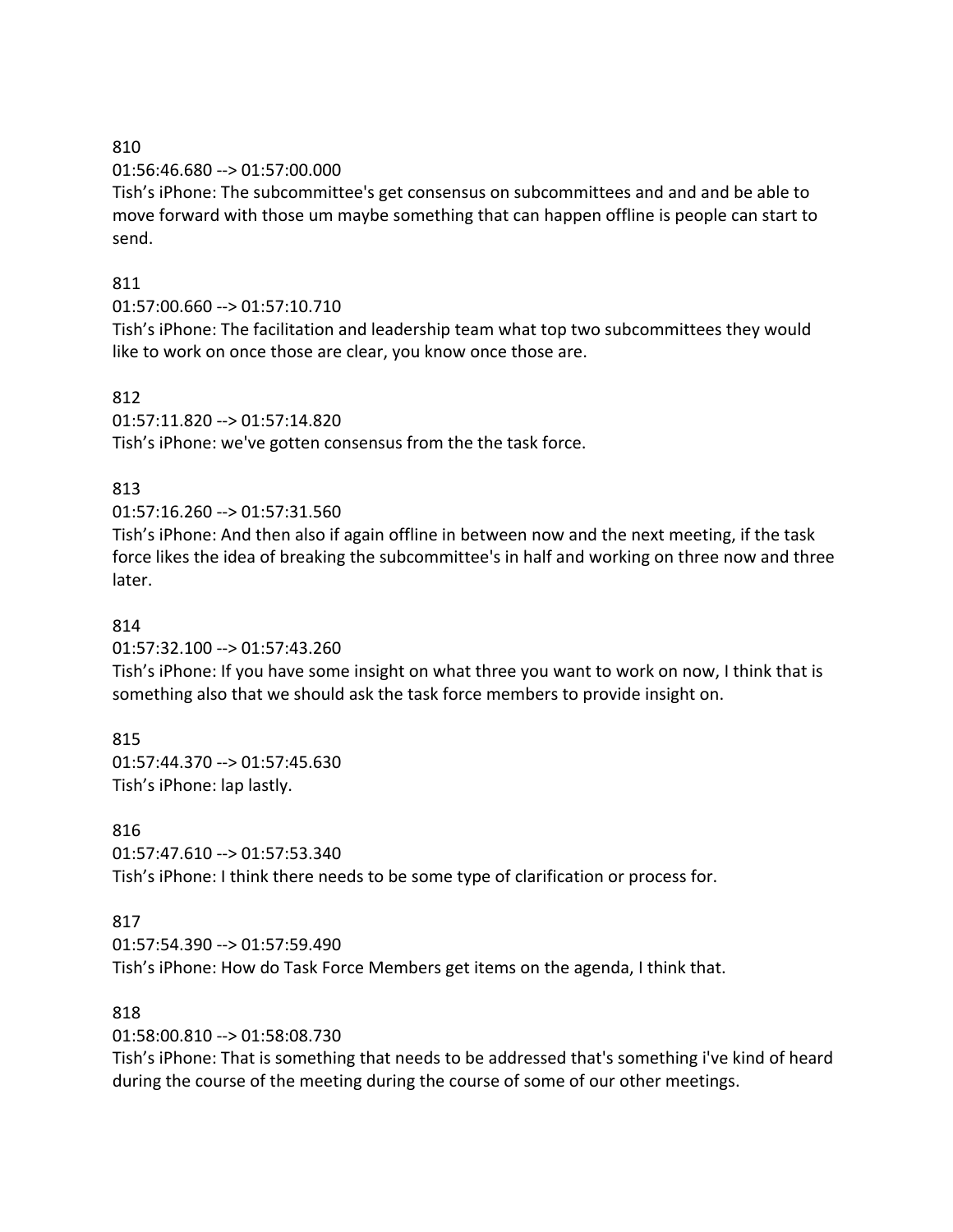01:58:09.630 --> 01:58:22.290

Tish's iPhone: You know, should people be sending that to the facilitation and leadership team, you know I think there's there needs to be some clarification around that so that's all I have to say and I cuz I know it's late, thank you.

#### 820

01:58:23.700 --> 01:58:24.030 Joe Hoereth: fish.

#### 821

01:58:25.110 --> 01:58:29.580 Joe Hoereth: In response to that what i'd like just want to say real quick we.

### 822

01:58:29.610 --> 01:58:30.330 Joe Hoereth: I think we would.

### 823

01:58:30.360 --> 01:58:37.260 Joe Hoereth: prefer that we generate a list for people to respond to so everybody has the same.

### 824

01:58:38.430 --> 01:58:40.710 Joe Hoereth: You know list from which they're setting.

# 825

01:58:42.480 --> 01:58:45.450 Joe Hoereth: expressing their preferences for Sarah, would you agree with that.

### 826

01:58:46.680 --> 01:59:02.490

Joe Hoereth: yeah so I I think Oh, I appreciate like wanting to move quickly you know and people just sending us their preferences and that could work, but I think if people are not clear could get a little complicated.

### 827

01:59:03.120 --> 01:59:06.000 Tish's iPhone: All right, are you referring to the subcommittee's yes.

### 828

01:59:06.060 --> 01:59:07.020 Joe Hoereth: The subcommittee's.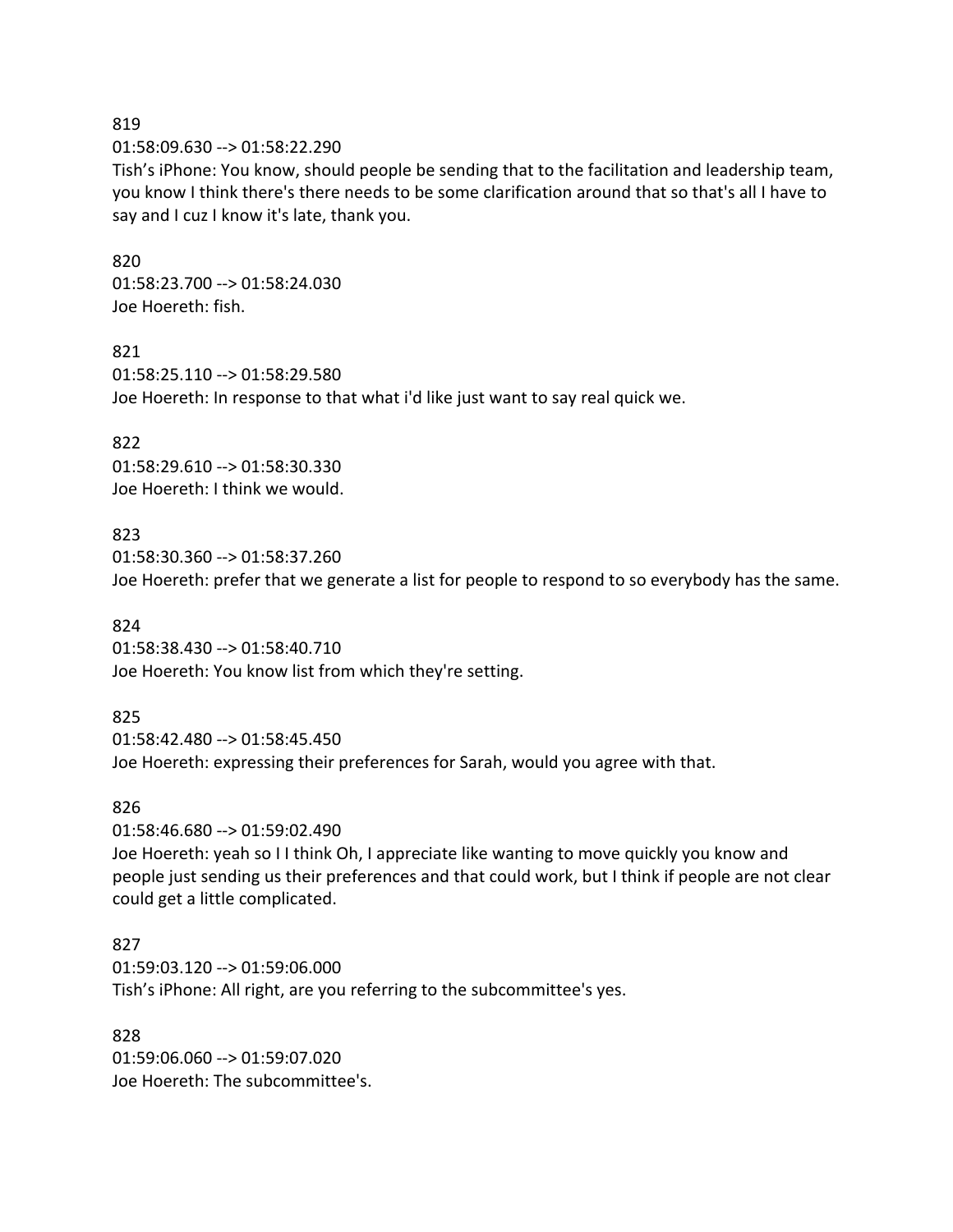#### 01:59:07.410 --> 01:59:24.810

Tish's iPhone: Right and I understand that i'm not suggesting that people just randomly start sending recommendations I i'm saying i'm not sure did we hear do we get consensus from everyone on what those what the subcommittee's actually are, did we get consensus from people.

#### 830

01:59:25.110 --> 01:59:29.640 Sara Omar: We have not done what Joe is going to talk about as next steps on what.

831 01:59:29.640 --> 01:59:30.390 Sara Omar: we'll go.

832 01:59:30.630 --> 01:59:34.950 Sara Omar: From after this call, and between now and then our next task force.

833 01:59:35.700 --> 01:59:36.450 Joe Hoereth: that's yeah.

### 834

01:59:37.890 --> 01:59:45.630 Joe Hoereth: that's what I was trying to get we, we need to identify a way to do that in between now and the next meeting.

#### 835

01:59:46.680 --> 02:00:00.120

Joe Hoereth: and part of that is just confirming exactly what that list is with the leadership committee and then identifying how we're going to you know whether it's sending it out by email which that's probably what's going to have to be.

836 02:00:01.320 --> 02:00:02.820 Joe Hoereth: asking people to respond.

837 02:00:03.870 --> 02:00:05.160 Joe Hoereth: indicating their preferences.

838 02:00:06.480 --> 02:00:09.720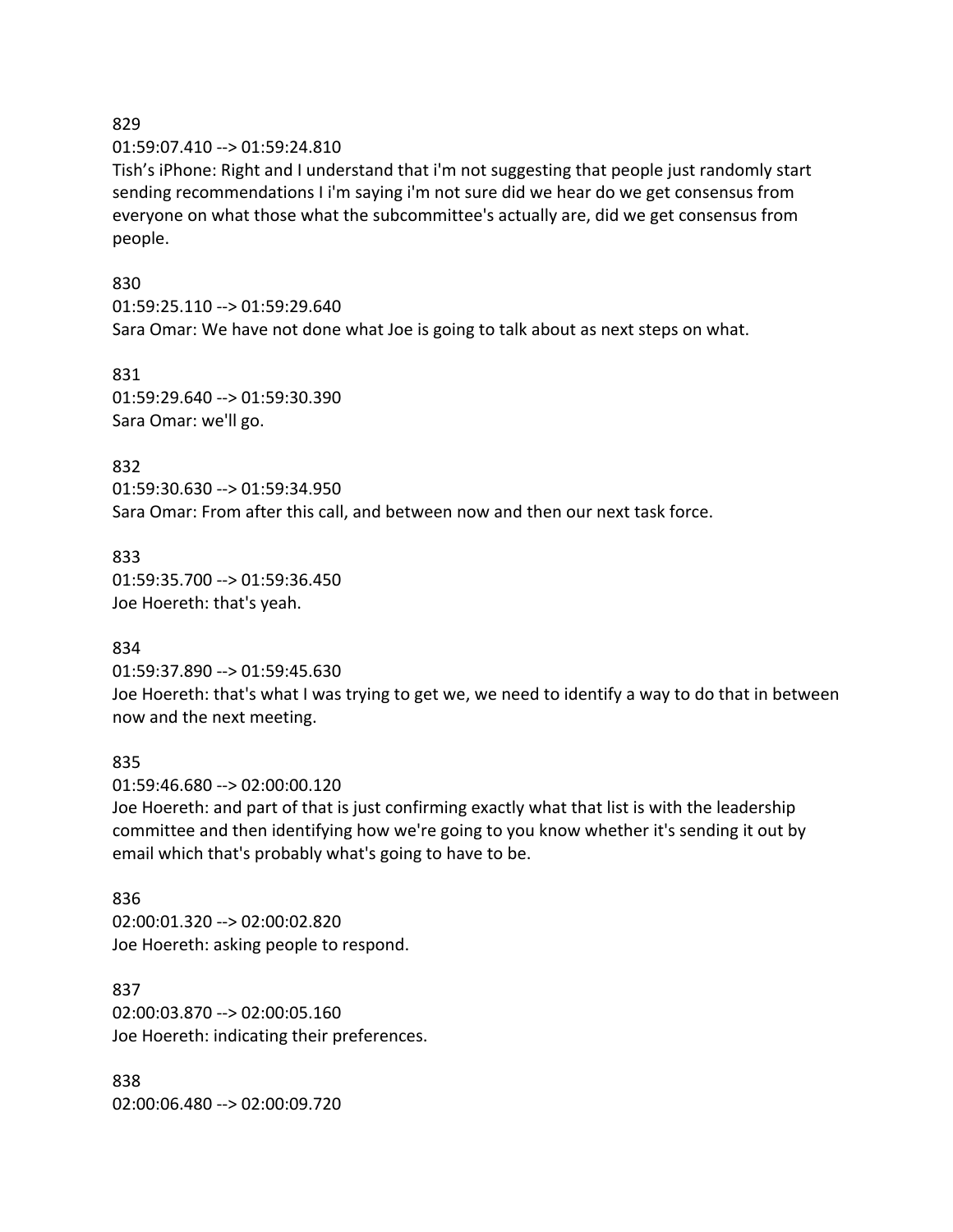Joe Hoereth: But want to confirm that list for sure first.

839 02:00:12.420 --> 02:00:13.410 Tish's iPhone: yeah I guess it.

### 840

02:00:13.890 --> 02:00:21.450

Tish's iPhone: would have been it would have been good, it would have been great had folks you know kind of seen it or.

841

02:00:23.520 --> 02:00:28.470 Tish's iPhone: had some of this information before the meeting but that's neither here nor there I just think that.

### 842

#### 02:00:29.940 --> 02:00:39.630

Tish's iPhone: We really should have had more time during the meeting for the task force to really come to consensus tonight because here yet again.

### 843

02:00:40.290 --> 02:00:56.310

Tish's iPhone: we're we're we're losing time and you know we still haven't nailed down the the subcommittees and now we're waiting for that and then we're going to have to wait again for people to determine what subcommittees they want to sit on.

### 844

02:00:57.750 --> 02:00:58.290 Tish's iPhone: I mean.

### 845

02:00:59.730 --> 02:01:06.450 Tish's iPhone: It just seems it's it's it's taking much longer than I that I really think that it needs to.

### 846

02:01:07.740 --> 02:01:09.600 Tish's iPhone: But again it's up to the committee.

### 847

02:01:11.220 --> 02:01:18.150 Tish's iPhone: If people are fine with waiting and and getting that list later, but.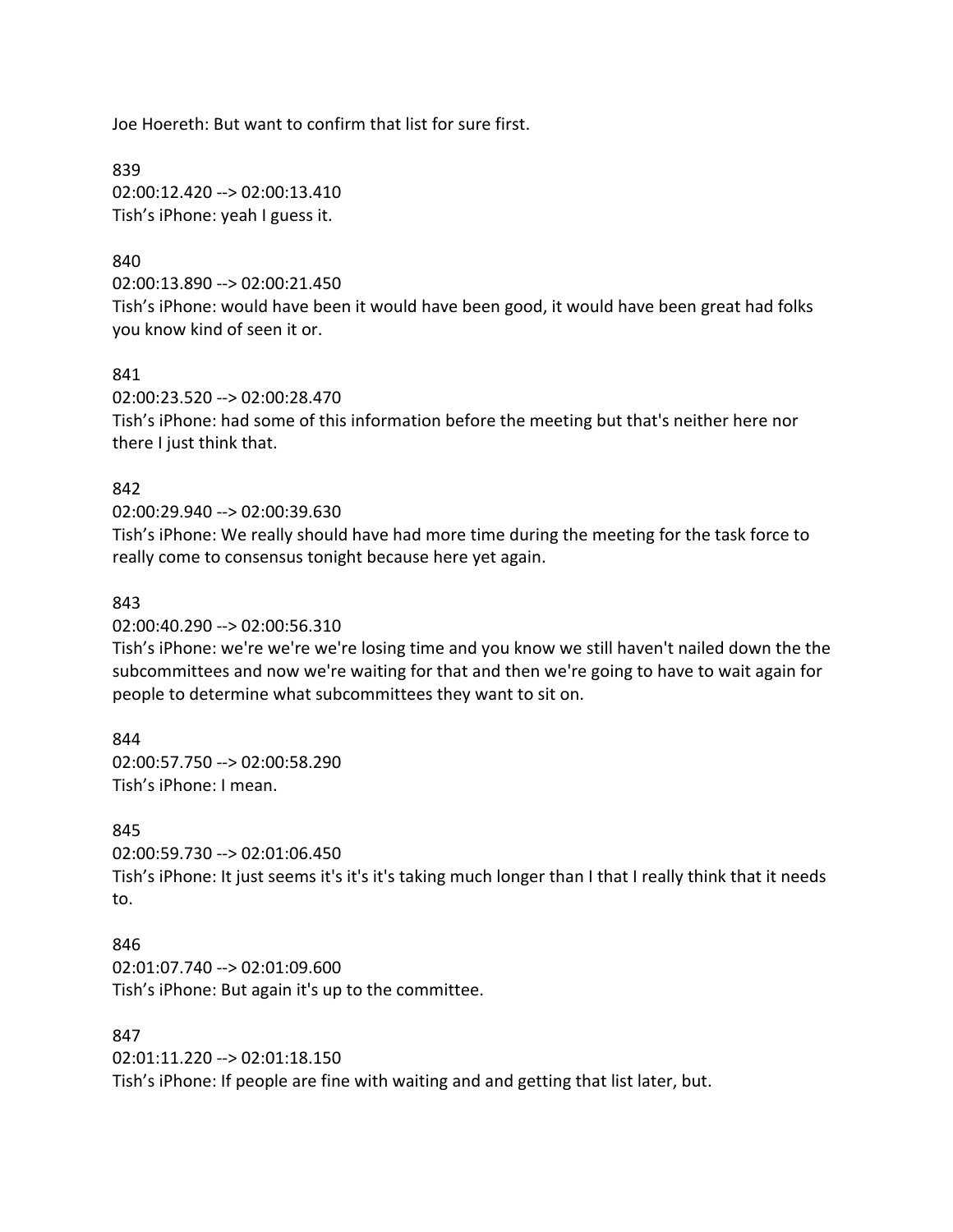02:01:18.870 --> 02:01:28.230

Tish's iPhone: I have a feeling that some of you are are ready to move forward, based on some of the things that you've you know, based on the subcommittees that are there.

### 849

### 02:01:28.980 --> 02:01:40.320

Tish's iPhone: Maybe something needs to be tweaked here they're making sure that things are added, but I don't see a reason to wait to send something back out to folks.

### 850

### 02:01:41.280 --> 02:01:50.580

LeJewel Kelly Crigler: Well, I had proposed, as you say that to have people take in give you know their top two and we should be able to you know.

### 851

### 02:01:51.570 --> 02:02:04.110

LeJewel Kelly Crigler: insert those and you know the the committee's subcommittees that we have here and then send them out, and I mean either, then they you know, are going to agree yeah this is, you know what I want to do.

### 852

02:02:04.470 --> 02:02:21.750

LeJewel Kelly Crigler: And you know that'll be the group that you'll be in you know I that that's my thought um you know but everybody would need to send that out to us i'd say within the next couple of days so, then you know that gives us some time and in regards to our next meeting.

853 02:02:23.010 --> 02:02:25.110 LeJewel Kelly Crigler: That we would be able to then do that.

# 854

02:02:26.280 --> 02:02:30.480 Tish's iPhone: right but, but even before then and I completely agree with you Kelly.

# 855

02:02:30.870 --> 02:02:35.940 Tish's iPhone: Is there is there consensus on the subcommittee's that's.

### 856

02:02:36.030 --> 02:02:37.230 Tish's iPhone: First and foremost yeah.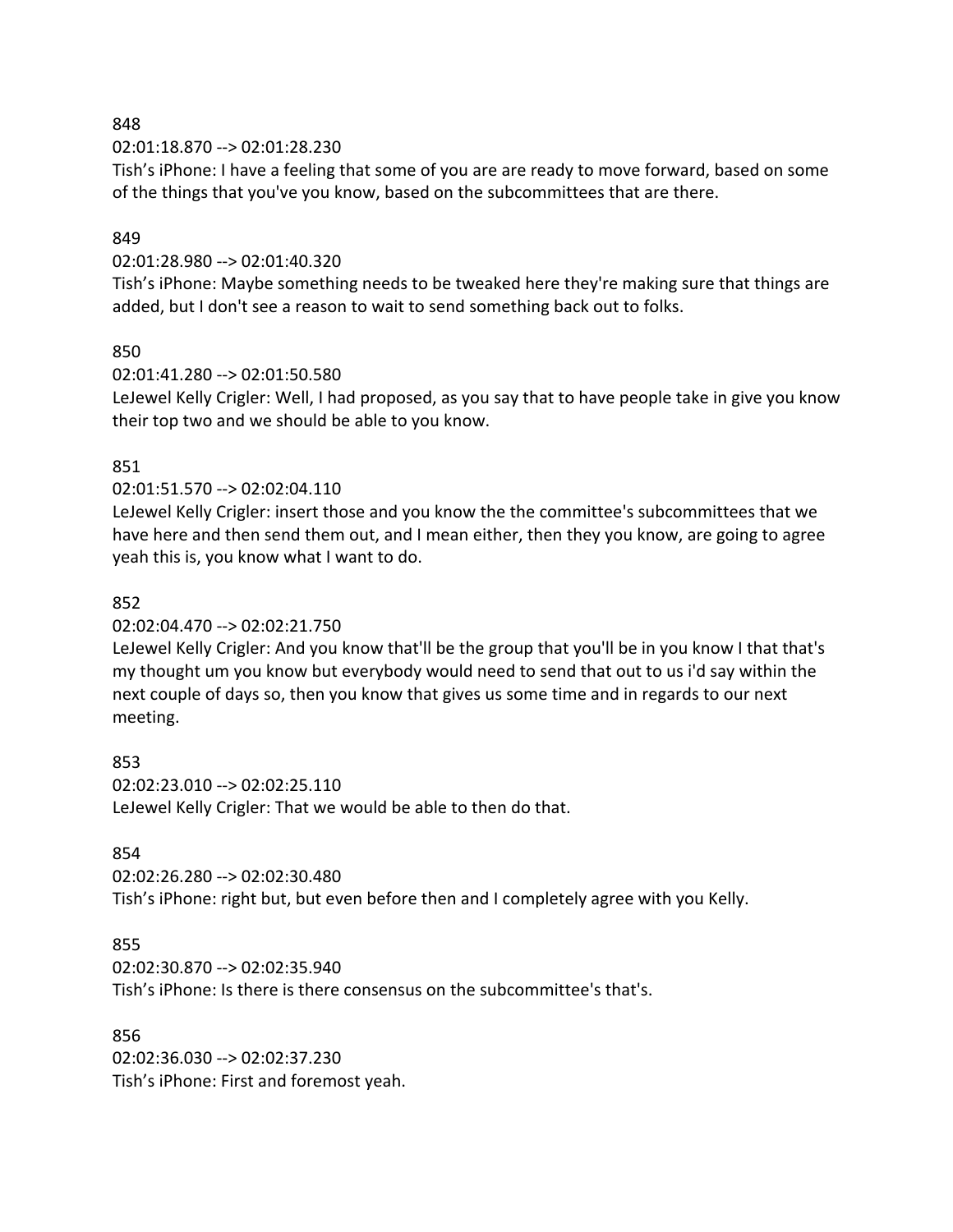02:02:37.320 --> 02:02:47.610

Tish's iPhone: I mean, because I I, I have a feeling that what the facilitation team is this feeling like that there may not be consensus on the Committee on the subcommittee's.

### 858

### 02:02:48.090 --> 02:03:03.210

LeJewel Kelly Crigler: Right, what can the facilitation of the facilitators are you able to get something out within the next 2448 hours that you know the whole team would be able to our whole group would be able to.

### 859

02:03:04.680 --> 02:03:14.310

LeJewel Kelly Crigler: actually see what they are, and then I guess we'd have to go through that you know once they got the information back to us of what they agree with.

### 860

### 02:03:15.330 --> 02:03:21.030

LeJewel Kelly Crigler: And then, when I guess We just have to go with the first the first three that has the most votes.

### 861

02:03:22.230 --> 02:03:26.700

LeJewel Kelly Crigler: You know, to start with, and then that at least gives us something to work on.

# 862

02:03:27.930 --> 02:03:35.010

Sara Omar: Should we, maybe transition to next steps, and we can kind of, so I think that is like a one thing we can do.

### 863

02:03:35.340 --> 02:03:43.710

Sara Omar: Is share your meeting tomorrow morning to review our notes and just make sure that we are capturing everything that was said today.

### 864

02:03:44.130 --> 02:03:56.700

Sara Omar: And then, our goal is to send that to the team, the whole task force a consolidated list of all that was suggested, and we did here that we want look time to provide additional.

865 02:03:57.660 --> 02:04:07.050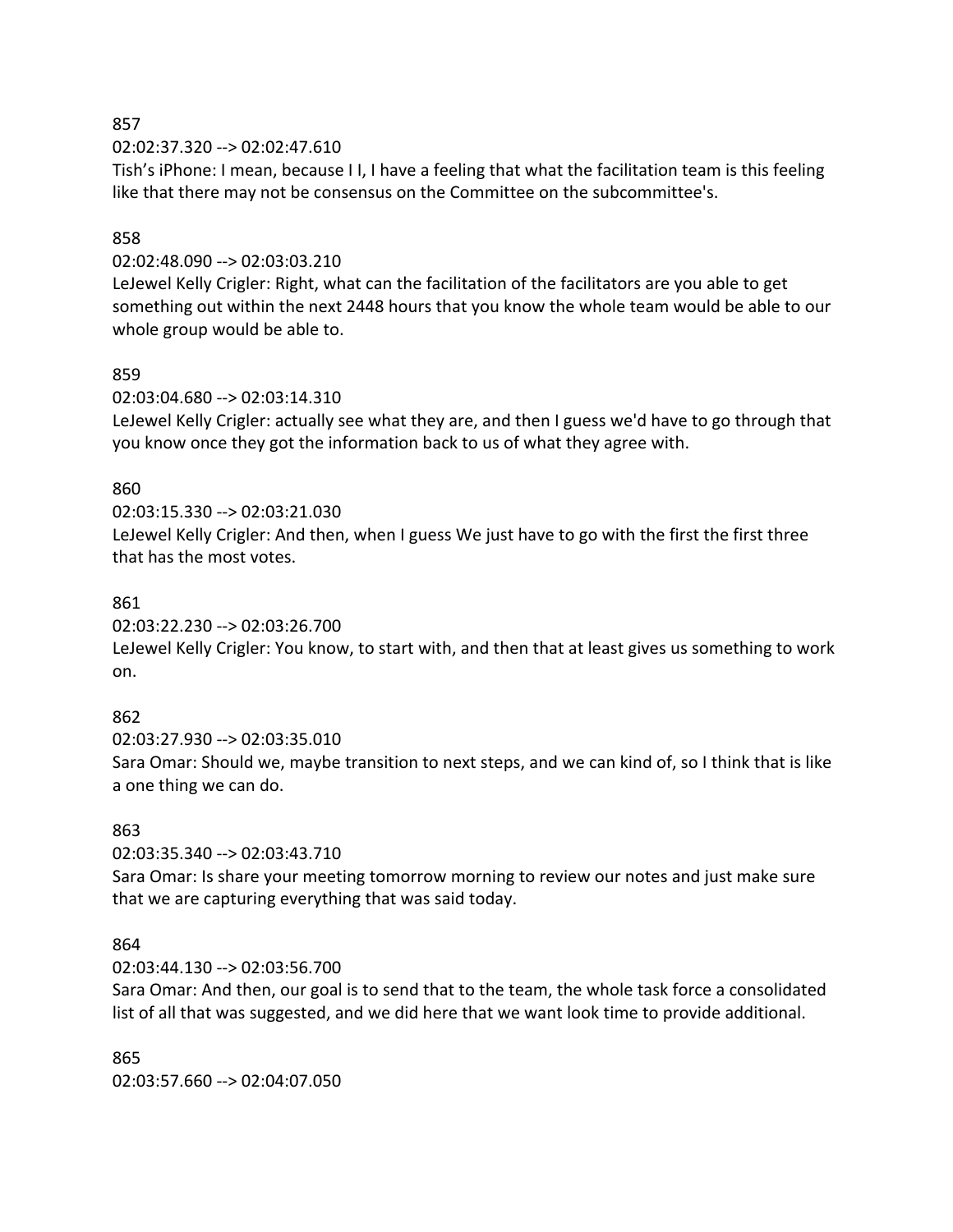Sara Omar: Like feedback or edits so what were the process will be when we send out list if you have any additional comments or edits or concerns please send that to us.

#### 866

02:04:07.350 --> 02:04:15.660

Sara Omar: And then hopefully by the time on Tuesday we meet as a leadership team, we would have everyone's comments and edits and then we can kind of review that as a whole list.

### 867

02:04:18.270 --> 02:04:22.080 Sara Omar: and Joe is there anything else you wanted to mention as next steps or action items.

#### 868

02:04:23.070 --> 02:04:24.390 Joe Hoereth: Oh, I don't have anything else.

### 869

02:04:24.690 --> 02:04:26.880 Sara Omar: Okay, then back to you a jewel to oh.

### 870

02:04:28.050 --> 02:04:33.030 LeJewel Kelly Crigler: Okay i'm trying to close i'm tish I know you had your hand up.

### 871

02:04:35.220 --> 02:04:35.970 LeJewel Kelly Crigler: Please callahan.

# 872

02:04:36.000 --> 02:04:49.410

Tish Calhamer: Thank you councilman tish Pal and I refer to each other as the other fabulous tissue, so I think the other fabulous tish for her comments in getting us hopefully on the straight and narrow here.

### 873 02:04:51.300 --> 02:04:51.870 Tish Calhamer: I just.

### 874

02:04:52.890 --> 02:05:03.810

Tish Calhamer: wanted to say that we will probably meet what the the second the 16th and the 30th of December those will be our our next dates with maybe the 30th being.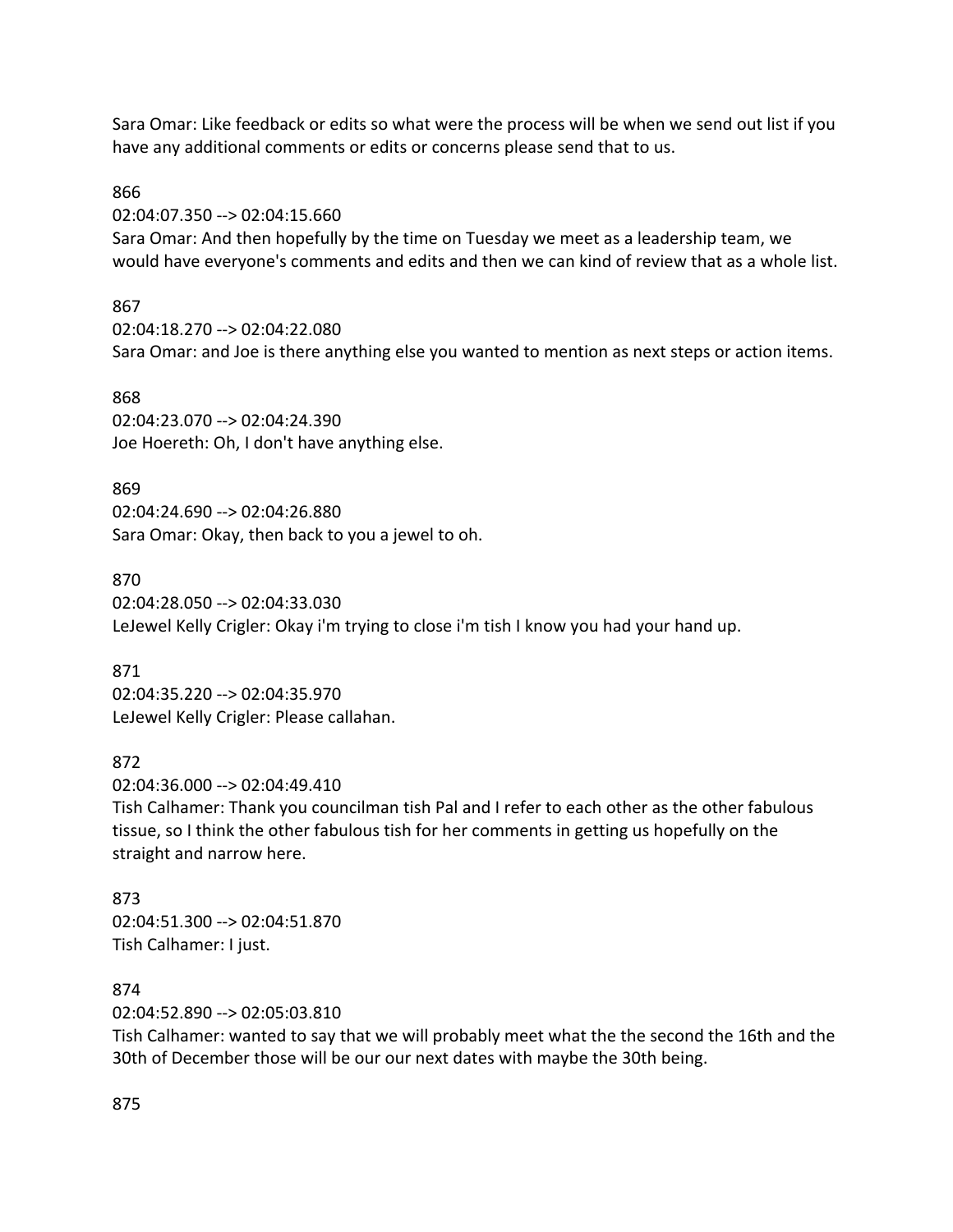#### 02:05:04.230 --> 02:05:19.200

Tish Calhamer: problematic of people are away for the holidays, I hope that somebody puts together a schedule of some sort to take in consideration to take into consideration everybody's holiday plans i'm.

#### 876

02:05:19.860 --> 02:05:23.910 Sara Omar: Sorry tish we aren't we're not meeting on the 30th.

### 877

02:05:24.210 --> 02:05:27.510 Sara Omar: we're okay you like that it's going to be the sixth after that.

### 878

02:05:27.810 --> 02:05:38.490

Tish Calhamer: Okay, great okay um that's that's great um The other thing that I wanted to bring up is I concur with a jewel that we should just.

#### 879

02:05:39.780 --> 02:05:51.090

Tish Calhamer: put up the list of the subcommittee's such as they are, when we choose our two or three I think there will be some clear winners and we go with those.

#### 880

02:05:51.720 --> 02:05:57.540

Tish Calhamer: And it might not be perfect, it might be a little messy some of the sub points we can hash out later.

#### 881

02:05:58.200 --> 02:06:17.070

Tish Calhamer: But let's just pick the big categories of subcommittees and you know get on with it, and if we overlap, a little bit that's okay again, you know multiple perspectives towards a certain goal, I think, will will benefit us okay.

#### 882

02:06:18.330 --> 02:06:19.950 LeJewel Kelly Crigler: Thank you Kevin.

883 02:06:25.170 --> 02:06:25.770 Kevin Joshua: All right, thank you.

884 02:06:26.130 --> 02:06:29.010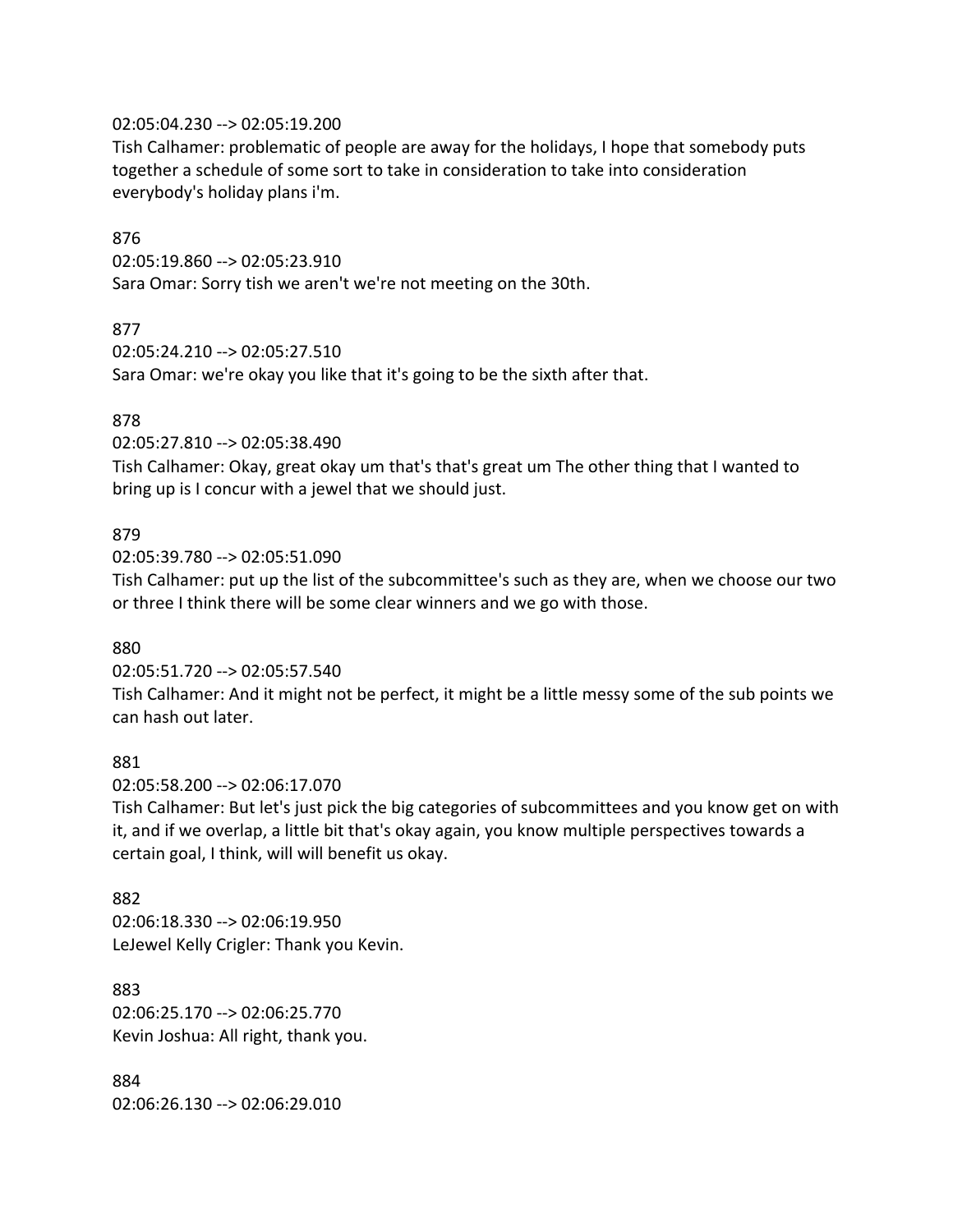LeJewel Kelly Crigler: Welcome, do you have any other comments.

# 885

02:06:29.580 --> 02:06:39.900

Walter Blalark: uh yes, I just hope that maybe I need to talk to chief about this because I don't know if you know Ishmael and the group we talked to the facilitator talked about this on.

# 886

# 02:06:40.380 --> 02:06:59.490

Walter Blalark: On last night about the schools and the police in the school and maybe I need to talk to chief chief learning about this get some statistics about how many of those kids are arrested because i'm hearing today that many of our kids are tracked and are in jail, because.

# 887

02:07:00.960 --> 02:07:11.400

Walter Blalark: of some things that happened in school and that's a large number, you know I got get from the African American man and unity gave me a lot of statistics today.

# 888

02:07:11.880 --> 02:07:19.680

Walter Blalark: it's really alarming so maybe I need to be and I don't know, we had a subcommittee up that and I don't know if you all seen that but.

# 889

# 02:07:20.370 --> 02:07:33.390

Walter Blalark: Maybe if you guys have not, you know, maybe make that a priority, I would have to because it's a lot of things going on with that throughout this country have kids are brown black color be.

# 890

02:07:34.890 --> 02:07:45.330

Walter Blalark: being detained and being put in jail for something that they did at school, and so we need to look at that if you guys can't i'm sure we'll be.

# 891

# 02:07:45.720 --> 02:07:57.360

Walter Blalark: talking to the chief about it, if you guys don't mind because it's something that's dear to me because, if a kid is is seeing police at that age Marcus talked about his father.

# 892

# 02:07:58.380 --> 02:08:09.600

Walter Blalark: that's that's as damaging so when all that something I need to know, maybe chief, and I can sit on top, and she can give me those statistics okay all right.